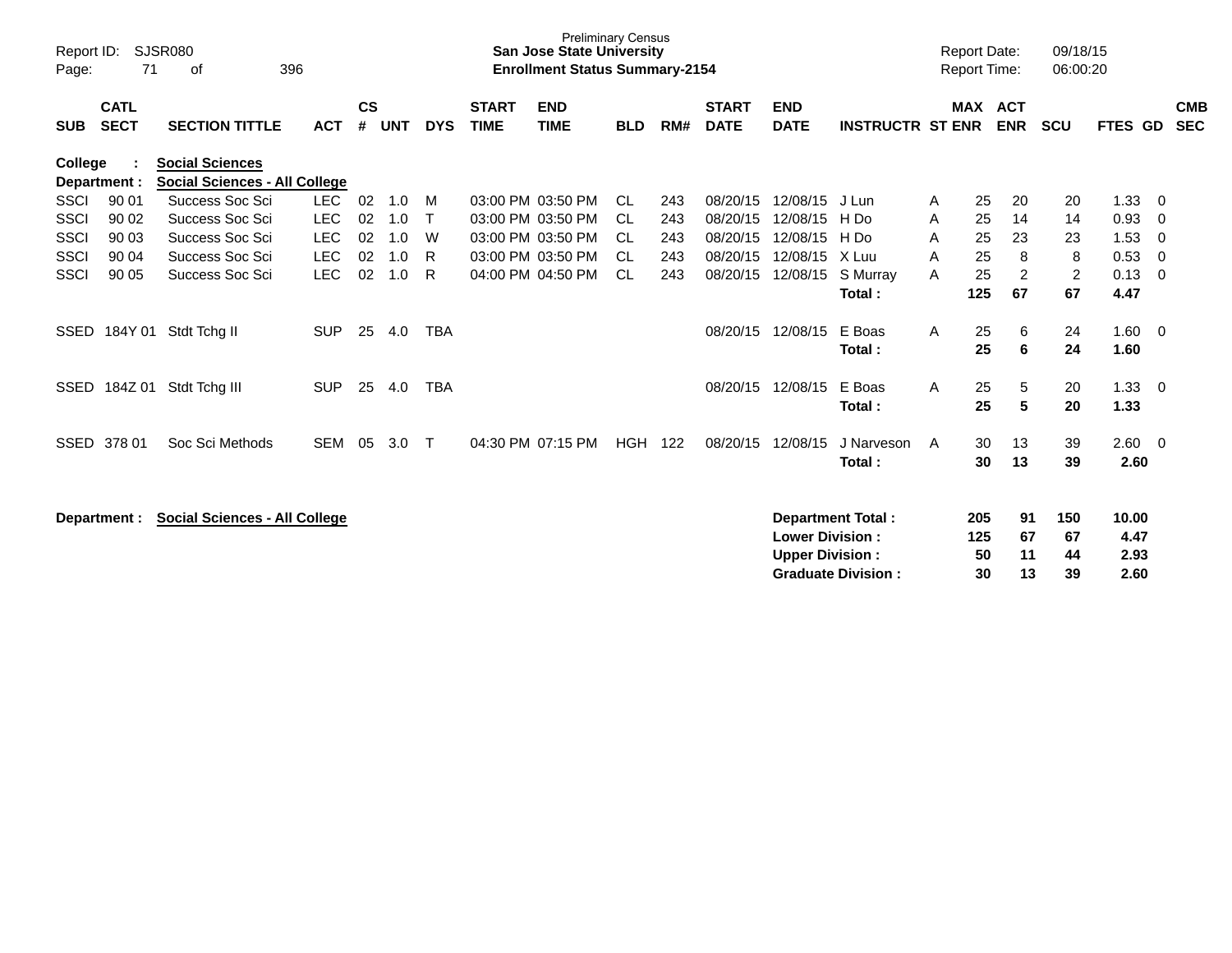| SJSR080<br>Report ID:<br>72<br>396<br>оf<br>Page: |                                                            |                                               |               |                    |            |            |                             | <b>San Jose State University</b><br><b>Enrollment Status Summary-2154</b> | <b>Preliminary Census</b> |     |                             |                           |                                | <b>Report Date:</b><br><b>Report Time:</b> |             |                       | 09/18/15<br>06:00:20 |                        |                         |                          |
|---------------------------------------------------|------------------------------------------------------------|-----------------------------------------------|---------------|--------------------|------------|------------|-----------------------------|---------------------------------------------------------------------------|---------------------------|-----|-----------------------------|---------------------------|--------------------------------|--------------------------------------------|-------------|-----------------------|----------------------|------------------------|-------------------------|--------------------------|
| <b>SUB</b>                                        | <b>CATL</b><br><b>SECT</b><br><b>SECTION TITTLE</b><br>ACT |                                               |               | $\mathsf{cs}$<br># | <b>UNT</b> | <b>DYS</b> | <b>START</b><br><b>TIME</b> | <b>END</b><br><b>TIME</b>                                                 | <b>BLD</b>                | RM# | <b>START</b><br><b>DATE</b> | <b>END</b><br><b>DATE</b> | <b>INSTRUCTR ST ENR</b>        |                                            |             | MAX ACT<br><b>ENR</b> | <b>SCU</b>           | FTES GD                |                         | <b>CMB</b><br><b>SEC</b> |
| College<br>Department :                           |                                                            | <b>Social Sciences</b><br><b>Anthropology</b> |               |                    |            |            |                             |                                                                           |                           |     |                             |                           |                                |                                            |             |                       |                      |                        |                         |                          |
| ANTH 11 01                                        |                                                            | <b>Cultural Anthro</b>                        | <b>LEC</b>    | 02                 | 3.0        | MW         |                             | 10:30 AM 11:45 AM                                                         | CL.                       | 310 |                             | 08/20/15 12/08/15         | J Marlovits                    | A                                          | 47          | 49                    | 147                  | 9.80                   | $\overline{\mathbf{0}}$ |                          |
| ANTH 11 02                                        |                                                            | <b>Cultural Anthro</b>                        | <b>LEC</b>    | 02                 | 3.0        | MW         |                             | 12:00 PM 01:15 PM                                                         | CL                        | 310 |                             | 08/20/15 12/08/15         | N Conand                       | A                                          | 47          | 48                    | 144                  | 9.60                   | $\overline{\mathbf{0}}$ |                          |
| ANTH 11 03                                        |                                                            | <b>Cultural Anthro</b>                        | <b>LEC</b>    | 02                 | 3.0        | TR         |                             | 03:00 PM 04:15 PM                                                         | CL                        | 310 |                             | 08/20/15 12/08/15         | A Pitchon                      | A                                          | 47          | 44                    | 132                  | 8.80                   | $\overline{\mathbf{0}}$ |                          |
| ANTH 11 04                                        |                                                            | Cultural Anthro                               | <b>LEC</b>    | 02                 | 3.0        | W          |                             | 03:00 PM 05:45 PM                                                         | WSQ                       | 004 |                             | 08/20/15 12/08/15         | J Marlovits                    | A                                          | 47          | 43                    | 129                  | 8.60                   | $\overline{\mathbf{0}}$ |                          |
|                                                   |                                                            |                                               |               |                    |            |            |                             |                                                                           |                           |     |                             |                           | Total:                         |                                            | 188         | 184                   | 552                  | 36.80                  |                         |                          |
| ANTH 1201                                         |                                                            | Intro to Human Evol                           | <b>LEC</b>    | 02                 | 3.0        | MW         |                             | 10:30 AM 11:45 AM                                                         | WSQ 004                   |     |                             | 08/20/15 12/08/15         | V Sanchez-ChA                  |                                            | 40          | 43                    | 129                  | 8.60                   | $\overline{\mathbf{0}}$ |                          |
| ANTH 1202                                         |                                                            | Intro to Human Evol                           | <b>LEC</b>    | 02                 | 3.0        | MW         |                             | 12:00 PM 01:15 PM                                                         | WSQ 004                   |     |                             | 08/20/15 12/08/15         | C Yan                          | A                                          | 40          | 42                    | 126                  | 8.40                   | $\overline{\mathbf{0}}$ |                          |
| ANTH 1203                                         |                                                            | Intro to Human Evol                           | <b>LEC</b>    | 02                 | 3.0        | <b>TR</b>  | 10:30 AM 11:45 AM           |                                                                           | WSQ 004                   |     |                             | 08/20/15 12/08/15         | C Yan                          | Α                                          | 40          | 42                    | 126                  | 8.40                   | $\overline{\mathbf{0}}$ |                          |
| ANTH 1204                                         |                                                            | Intro to Human Evol                           | <b>LEC</b>    | 02                 | 3.0        | TR         |                             | 01:30 PM 02:45 PM                                                         | <b>SH</b>                 | 100 |                             | 08/20/15 12/08/15         | E Weiss                        | A                                          | 120         | 117                   | 351                  | 23.40                  | $\overline{\mathbf{0}}$ |                          |
|                                                   |                                                            |                                               |               |                    |            |            |                             |                                                                           |                           |     |                             |                           | Total:                         |                                            | 240         | 244                   | 732                  | 48.80                  |                         |                          |
| ANTH 1301                                         |                                                            | Archaeology                                   | LEC           | 02                 | 3.0        | TR         |                             | 10:30 AM 11:45 AM                                                         | CL.                       | 310 |                             | 08/20/15 12/08/15         | C Sunseri                      | A                                          | 35          | 27                    | 81                   | $5.40 \quad 0$         |                         |                          |
|                                                   |                                                            |                                               |               |                    |            |            |                             |                                                                           |                           |     |                             |                           | Total:                         |                                            | 35          | 27                    | 81                   | 5.40                   |                         |                          |
| ANTH 25 01                                        |                                                            | Human Life Context                            | <b>LEC</b>    | 02 <sub>o</sub>    | 3.0        | TR         |                             | 03:00 PM 04:15 PM                                                         | CL.                       | 204 |                             | 08/20/15 12/08/15         | N Conand                       | A                                          | 40          | 39                    | 117                  | 7.80 0                 |                         |                          |
|                                                   |                                                            |                                               |               |                    |            |            |                             |                                                                           |                           |     |                             |                           | Total:                         |                                            | 40          | 39                    | 117                  | 7.80                   |                         |                          |
|                                                   |                                                            | ANTH 100W 01 Writing Workshop                 | SEM           | 05                 | 3.0        | TR         |                             | 09:00 AM 10:15 AM                                                         | CL                        | 310 |                             | 08/20/15 12/08/15         | J Anderson                     | A                                          | 25          | 27                    | 81                   | $5.40 \quad 0$         |                         |                          |
|                                                   |                                                            |                                               |               |                    |            |            |                             |                                                                           |                           |     |                             |                           | Total:                         |                                            | 25          | 27                    | 81                   | 5.40                   |                         |                          |
| ANTH 108 01                                       |                                                            | Medical Anthro                                | LEC           | 02                 | 3.0        | TR         |                             | 03:00 PM 04:15 PM                                                         | WSQ 004                   |     |                             | 08/20/15 12/08/15         | J English-Lu A                 |                                            | 40          | 28                    | 84                   | 5.65                   | - 1                     |                          |
|                                                   |                                                            |                                               |               |                    |            |            |                             |                                                                           |                           |     |                             |                           | Total:                         |                                            | 40          | 28                    | 84                   | 5.65                   |                         |                          |
| ANTH 115 01                                       |                                                            | <b>Global Culture</b>                         | LEC.          | 02                 | 3.0        | W          |                             | 06:00 PM 08:45 PM                                                         | CL.                       | 204 |                             | 08/20/15 12/08/15         | T Doha                         | A                                          | 47          | 31                    | 93                   | 6.25                   |                         | 1 C                      |
| 115 01<br>ASIA                                    |                                                            | <b>Global Culture</b>                         | <b>LEC</b>    | 02                 | 3.0        | W          |                             | 06:00 PM 08:45 PM                                                         | CL                        | 204 |                             | 08/20/15 12/08/15         | T Doha                         | A                                          | 0           | $\overline{2}$        | $\,6$                | 0.40                   |                         | $0\,C$                   |
| ANTH 115 02                                       |                                                            | <b>Global Culture</b>                         | <b>LEC</b>    | 02                 | 3.0        | TR         |                             | 01:30 PM 02:45 PM                                                         | CL                        | 204 | 08/20/15                    | 12/08/15                  | J Anderson                     | A                                          | 47          | 45                    | 135                  | 9.00                   |                         | $0\,C$                   |
| ASIA                                              | 115 02                                                     | <b>Global Culture</b>                         | <b>LEC</b>    | 02                 | 3.0        | TR         |                             | 01:30 PM 02:45 PM                                                         | CL                        | 204 | 08/20/15                    | 12/08/15                  | J Anderson                     | A                                          | 0           | 0                     | 0                    | 0.00                   |                         | $0\,C$                   |
| ANTH 115 03                                       |                                                            | <b>Global Culture</b>                         | <b>LEC</b>    | 02                 | 3.0        | R          |                             | 06:00 PM 08:45 PM                                                         | <b>CL</b>                 | 204 |                             | 08/20/15 12/08/15         | Q McCrary                      | A                                          | 47          | 33                    | 99                   | 6.60                   | $0\,C$                  |                          |
| ASIA 115 03                                       |                                                            | <b>Global Culture</b>                         | LEC.          |                    | 02 3.0     | R.         |                             | 06:00 PM 08:45 PM CL                                                      |                           | 204 |                             |                           | 08/20/15 12/08/15 Q McCrary    |                                            | 0           | $\overline{2}$        | 6                    | $0.40 \quad 0 \quad C$ |                         |                          |
| ANTH 115 04                                       |                                                            | <b>Global Culture</b>                         | <b>LEC</b>    |                    |            | 02 3.0 TBA |                             |                                                                           |                           |     |                             |                           | 08/20/15 12/08/15 J Anderson   | A                                          | 35          | 29                    | 87                   | 5.80 0 C               |                         |                          |
| ASIA 115 04                                       |                                                            | <b>Global Culture</b>                         | LEC.          |                    |            | 02 3.0 TBA |                             |                                                                           |                           |     |                             |                           | 08/20/15 12/08/15 J Anderson   | A                                          | $\mathbf 0$ | $\overline{4}$        | 12                   | 0.80 0 C               |                         |                          |
|                                                   |                                                            |                                               |               |                    |            |            |                             |                                                                           |                           |     |                             |                           | Total:                         |                                            |             | 176 146               | 438                  | 29.25                  |                         |                          |
| ANTH 131 01                                       |                                                            | Theories of Cult                              | SEM 05 3.0 TR |                    |            |            |                             | 10:30 AM_11:45 AM  CL                                                     |                           | 204 |                             |                           | 08/20/15 12/08/15 R Gonzalez A |                                            | 40          | 39                    | 117                  | 7.80 0                 |                         |                          |
|                                                   |                                                            |                                               |               |                    |            |            |                             |                                                                           |                           |     |                             |                           | Total:                         |                                            | 40          | 39                    | 117                  | 7.80                   |                         |                          |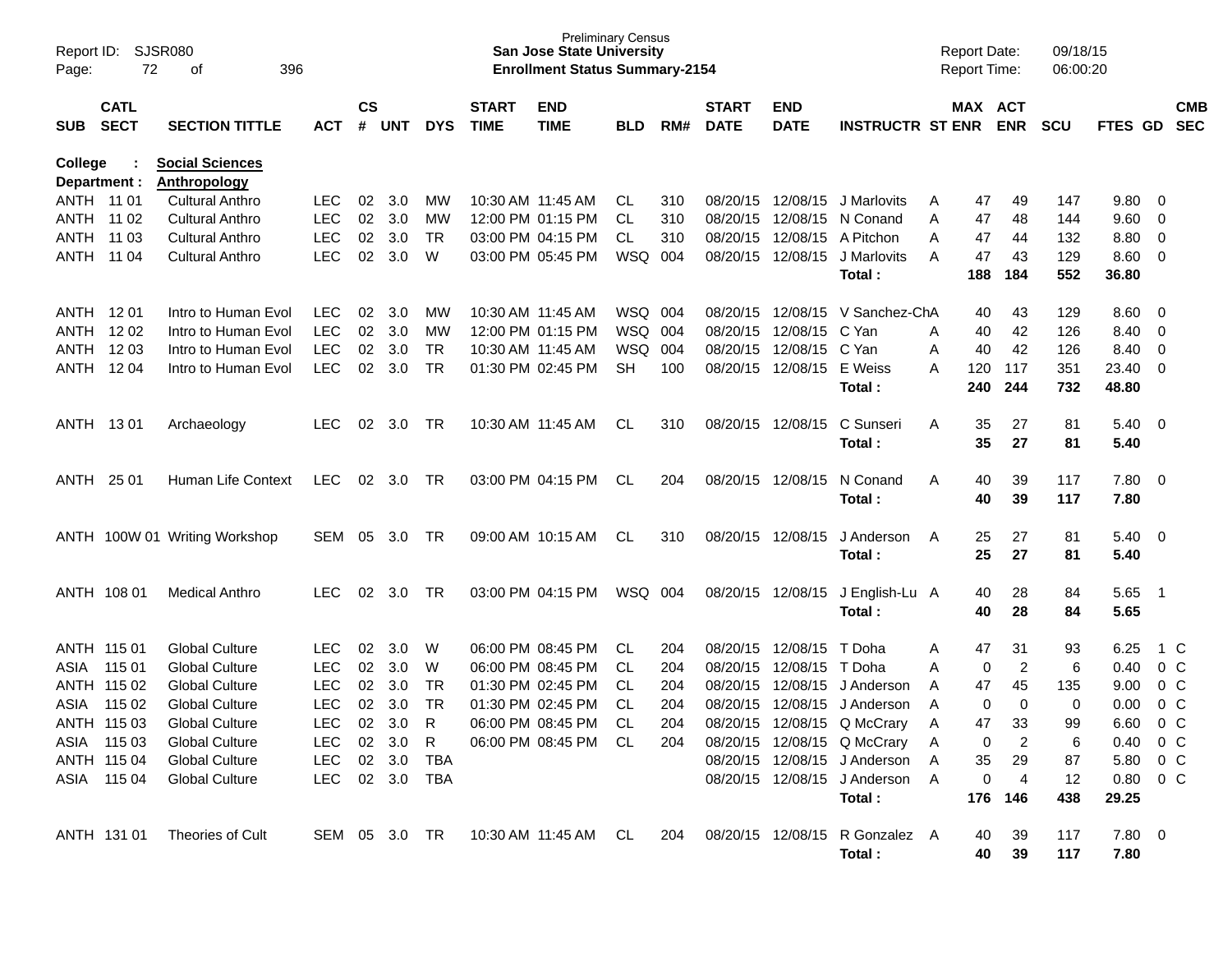| Report ID:<br>Page: | 73                         | <b>SJSR080</b><br>396<br>οf                                                           |            |                    |            |            |                             | <b>Preliminary Census</b><br><b>San Jose State University</b><br><b>Enrollment Status Summary-2154</b> |            |     |                             |                           |                         |   | <b>Report Date:</b><br><b>Report Time:</b> |                | 09/18/15<br>06:00:20 |                     |                |                          |
|---------------------|----------------------------|---------------------------------------------------------------------------------------|------------|--------------------|------------|------------|-----------------------------|--------------------------------------------------------------------------------------------------------|------------|-----|-----------------------------|---------------------------|-------------------------|---|--------------------------------------------|----------------|----------------------|---------------------|----------------|--------------------------|
| <b>SUB</b>          | <b>CATL</b><br><b>SECT</b> | <b>SECTION TITTLE</b>                                                                 | <b>ACT</b> | $\mathsf{cs}$<br># | <b>UNT</b> | <b>DYS</b> | <b>START</b><br><b>TIME</b> | <b>END</b><br><b>TIME</b>                                                                              | <b>BLD</b> | RM# | <b>START</b><br><b>DATE</b> | <b>END</b><br><b>DATE</b> | <b>INSTRUCTR ST ENR</b> |   | <b>MAX ACT</b>                             | <b>ENR</b>     | <b>SCU</b>           | <b>FTES</b>         | <b>GD</b>      | <b>CMB</b><br><b>SEC</b> |
| <b>ANTH</b>         | 140 01                     | <b>Human Sexuality</b>                                                                | LEC        | 01                 | 3.0        | МW         | 09:00 AM 10:15 AM           |                                                                                                        | <b>CL</b>  | 310 | 08/20/15                    | 12/08/15                  | C Yan                   | Α | 47                                         | 28             | 84                   | 5.60                | 0 <sup>o</sup> |                          |
| НS                  | 140 01                     | <b>Human Sexuality</b>                                                                | <b>LEC</b> | 01                 | 3.0        | МW         | 09:00 AM 10:15 AM           |                                                                                                        | <b>CL</b>  | 310 | 08/20/15                    | 12/08/15                  | C Yan                   | Α | 0                                          | 16             | 48                   | 3.20                | 0 <sup>o</sup> |                          |
| <b>BIOL</b>         | 140 01                     | <b>Human Sexuality</b>                                                                | <b>LEC</b> | 01                 | 3.0        | МW         | 09:00 AM 10:15 AM           |                                                                                                        | <b>CL</b>  | 310 | 08/20/15                    | 12/08/15                  | C Yan                   | Α | 0                                          | $\overline{7}$ | 21                   | 1.40                | 0 <sup>o</sup> |                          |
| ANTH                | 140 02                     | <b>Human Sexuality</b>                                                                | <b>LEC</b> |                    | 3.0        |            |                             |                                                                                                        |            |     |                             |                           |                         | Χ | 0                                          | $\mathbf 0$    | 0                    | 0.00                | 0              |                          |
| НS                  | 140 02                     | <b>Human Sexuality</b>                                                                | <b>LEC</b> |                    | 3.0        |            |                             |                                                                                                        |            |     |                             |                           |                         | X | 0                                          | 0              | 0                    | 0.00                | $\mathbf 0$    |                          |
| <b>BIOL</b>         | 140 02                     | <b>Human Sexuality</b>                                                                | <b>LEC</b> |                    | 3.0        |            |                             |                                                                                                        |            |     |                             |                           |                         | X | 0                                          | 0              | 0                    | 0.00                | 0              |                          |
| ANTH                | 140 03                     | <b>Human Sexuality</b>                                                                | <b>LEC</b> | 01                 | 3.0        | TR         |                             | 12:00 PM 01:15 PM                                                                                      | <b>CL</b>  | 204 | 08/20/15                    | 12/08/15                  | J Anderson              | A | 47                                         | 34             | 102                  | 6.80                | 0 <sup>o</sup> |                          |
| НS                  | 140 03                     | <b>Human Sexuality</b>                                                                | <b>LEC</b> | 01                 | 3.0        | <b>TR</b>  |                             | 12:00 PM 01:15 PM                                                                                      | <b>CL</b>  | 204 | 08/20/15                    | 12/08/15                  | J Anderson              | A | 0                                          | 6              | 18                   | 1.20                | 0 <sup>o</sup> |                          |
| <b>BIOL</b>         | 140 03                     | <b>Human Sexuality</b>                                                                | <b>LEC</b> | 01                 | 3.0        | <b>TR</b>  |                             | 12:00 PM 01:15 PM                                                                                      | <b>CL</b>  | 204 | 08/20/15                    | 12/08/15                  | J Anderson              | A | 0                                          | 4              | 12                   | 0.80                | 0 <sup>o</sup> |                          |
| <b>ANTH</b>         | 140 04                     | <b>Human Sexuality</b>                                                                | <b>LEC</b> | 01                 | 3.0        | T          | 06:00 PM 08:45 PM           |                                                                                                        | <b>CL</b>  | 204 | 08/20/15                    | 12/08/15                  | Q McCrary               | A | 47                                         | 23             | 69                   | 4.60                | 0 <sup>o</sup> |                          |
| НS                  | 140 04                     | <b>Human Sexuality</b>                                                                | <b>LEC</b> | 01                 | 3.0        | Т          |                             | 06:00 PM 08:45 PM                                                                                      | <b>CL</b>  | 204 | 08/20/15                    | 12/08/15                  | Q McCrary               | A | 0                                          | 15             | 45                   | 3.00                | 0 <sup>o</sup> |                          |
| <b>BIOL</b>         | 140 04                     | <b>Human Sexuality</b>                                                                | <b>LEC</b> | 01                 | 3.0        | T          |                             | 06:00 PM 08:45 PM                                                                                      | <b>CL</b>  | 204 | 08/20/15                    | 12/08/15                  | Q McCrary               | A | 0                                          | 8              | 24                   | 1.60                | 0 <sup>o</sup> |                          |
| ANTH                | 140 05                     | <b>Human Sexuality</b>                                                                | <b>LEC</b> | 01                 | 3.0        | <b>MW</b>  |                             | 03:00 PM 04:15 PM                                                                                      | DH         | 351 | 08/20/15                    | 12/08/15                  | J McDaniel              | A | 45                                         | 21             | 63                   | 4.20                | 0 <sup>o</sup> |                          |
| НS                  | 140 05                     | <b>Human Sexuality</b>                                                                | <b>LEC</b> | 01                 | 3.0        | <b>MW</b>  |                             | 03:00 PM 04:15 PM                                                                                      | DH         | 351 | 08/20/15                    | 12/08/15                  | J McDaniel              | A | 0                                          | 10             | 30                   | 2.00                | 0 <sup>o</sup> |                          |
| <b>BIOL</b>         | 140 05                     | <b>Human Sexuality</b>                                                                | <b>LEC</b> | 01                 | 3.0        | МW         |                             | 03:00 PM 04:15 PM                                                                                      | DH         | 351 | 08/20/15                    | 12/08/15                  | J McDaniel              | A | 0                                          | 4              | 12                   | 0.80                | 0 <sup>o</sup> |                          |
| ANTH                | 140 06                     | <b>Human Sexuality</b>                                                                | <b>LEC</b> |                    | 3.0        |            |                             |                                                                                                        |            |     |                             |                           |                         | х | 0                                          | 0              | 0                    | 0.00                | 0              |                          |
| НS                  | 140 06                     | <b>Human Sexuality</b>                                                                | <b>LEC</b> |                    | 3.0        |            |                             |                                                                                                        |            |     |                             |                           |                         | X | 0                                          | 0              | 0                    | 0.00                | 0              |                          |
| <b>BIOL</b>         | 140 06                     | <b>Human Sexuality</b>                                                                | <b>LEC</b> |                    | 3.0        |            |                             |                                                                                                        |            |     |                             |                           |                         | X | 0                                          | 0              | 0                    | 0.00                | 0              |                          |
| ANTH                | 140 07                     | <b>Human Sexuality</b>                                                                | <b>LEC</b> | 01                 | 3.0        | TR         |                             | 03:00 PM 04:15 PM                                                                                      | DН         | 415 | 08/20/15                    | 12/08/15                  | J McDaniel              | A | 45                                         | 27             | 81                   | 5.40                | 0 <sup>o</sup> |                          |
| НS                  | 140 07                     | <b>Human Sexuality</b>                                                                | <b>LEC</b> | 01                 | 3.0        | <b>TR</b>  |                             | 03:00 PM 04:15 PM                                                                                      | DН         | 415 | 08/20/15                    | 12/08/15                  | J McDaniel              | A | 0                                          | 3              | 9                    | 0.60                | 0 <sup>o</sup> |                          |
| <b>BIOL</b>         | 140 07                     | <b>Human Sexuality</b>                                                                | <b>LEC</b> | 01                 | 3.0        | <b>TR</b>  |                             | 03:00 PM 04:15 PM                                                                                      | DH         | 415 | 08/20/15                    | 12/08/15                  | J McDaniel              | A | 0                                          | $\overline{7}$ | 21                   | 1.40                | 0 <sup>o</sup> |                          |
| <b>ANTH</b>         | 140 08                     | <b>Human Sexuality</b>                                                                | <b>LEC</b> | 01                 | 3.0        | <b>MW</b>  |                             | 01:30 PM 02:45 PM                                                                                      | CL         | 310 | 08/20/15                    | 12/08/15                  | J Marlovits             | A | 47                                         | 27             | 81                   | 5.40                | 0 <sup>o</sup> |                          |
| НS                  | 140 08                     | <b>Human Sexuality</b>                                                                | <b>LEC</b> | 01                 | 3.0        | МW         |                             | 01:30 PM 02:45 PM                                                                                      | <b>CL</b>  | 310 | 08/20/15                    | 12/08/15                  | J Marlovits             | A | 0                                          | 12             | 36                   | 2.40                | 0 <sup>o</sup> |                          |
| <b>BIOL</b>         | 140 08                     | <b>Human Sexuality</b>                                                                | <b>LEC</b> | 01                 | 3.0        | МW         |                             | 01:30 PM 02:45 PM                                                                                      | <b>CL</b>  | 310 | 08/20/15                    | 12/08/15                  | J Marlovits             | A | 0                                          | 8              | 24                   | 1.60                | $0\quad C$     |                          |
|                     |                            |                                                                                       |            |                    |            |            |                             |                                                                                                        |            |     |                             |                           | Total:                  |   | 278                                        | 260            | 780                  | 52.00               |                |                          |
|                     | ANTH 142 01                | Culture in Mind                                                                       | <b>LEC</b> | 02                 | 3.0        | MW         | 09:00 AM 10:15 AM           |                                                                                                        | WSQ        | 004 | 08/20/15                    | 12/08/15                  | J Marlovits<br>Total:   | A | 40<br>40                                   | 27<br>27       | 81<br>81             | 5.45<br>5.45        | $\overline{1}$ |                          |
|                     | ANTH 146 01                | <b>Culture &amp; Conflict</b>                                                         | <b>LEC</b> | 02                 | 3.0        | м          |                             | 06:00 PM 08:45 PM                                                                                      | <b>CL</b>  | 204 | 08/20/15                    | 12/08/15                  | T Doha<br>Total:        | A | 47<br>47                                   | 46<br>46       | 138<br>138           | 9.35<br>9.35        | 3              |                          |
|                     | ANTH 149 01                | Ethnographic Meth LEC 02 3.0 TR 12:00 PM 01:15 PM WSQ 004 08/20/15 12/08/15 A Pitchon |            |                    |            |            |                             |                                                                                                        |            |     |                             |                           | Total:                  | A | 35<br>35                                   | 35<br>35       | 105<br>105           | $7.25$ 5<br>7.25    |                |                          |
|                     | ANTH 152 01                | Human Origins                                                                         |            |                    |            |            |                             | LEC 02 3.0 MW 01:30 PM 02:45 PM WSQ 004                                                                |            |     | 08/20/15 12/08/15 J Karpf   |                           | Total:                  | A | 35<br>35                                   | 11<br>11       | 33<br>33             | $2.20 \t 0$<br>2.20 |                |                          |
|                     | ANTH 154 01                | Monkeys Apes Human LEC 02 3.0 TR 09:00 AM 10:15 AM CL                                 |            |                    |            |            |                             |                                                                                                        |            | 204 | 08/20/15 12/08/15 E Weiss   |                           |                         | A | 35                                         | 23             | 69                   | 4.65 1              |                |                          |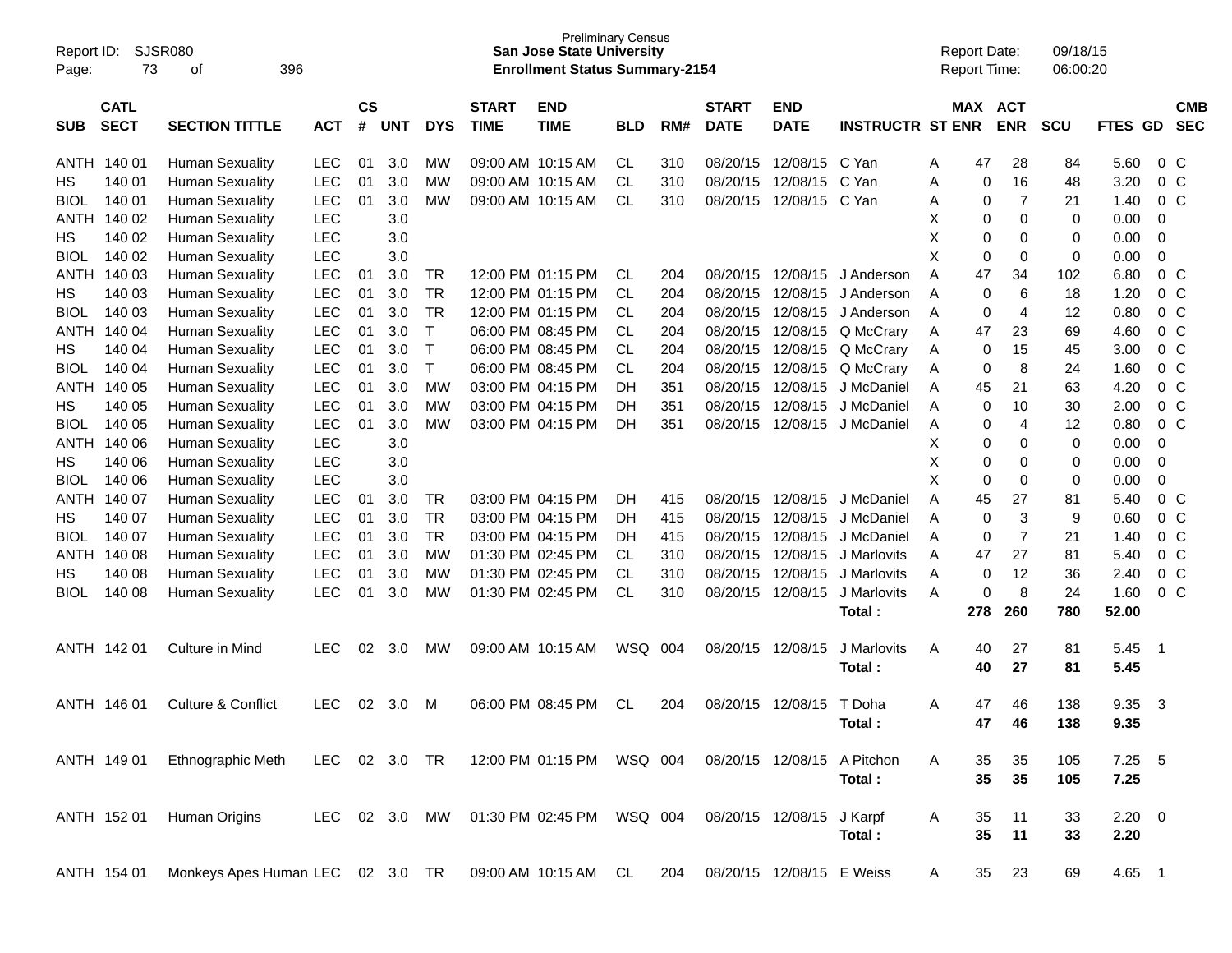| Page:      | Report ID: SJSR080<br>396<br>74<br>of |                             |              |                    |            |            |                             | <b>Preliminary Census</b><br><b>San Jose State University</b><br><b>Enrollment Status Summary-2154</b> |            |     |                             |                           |                                  |   | <b>Report Date:</b><br><b>Report Time:</b> |                | 09/18/15<br>06:00:20 |                |                          |                          |
|------------|---------------------------------------|-----------------------------|--------------|--------------------|------------|------------|-----------------------------|--------------------------------------------------------------------------------------------------------|------------|-----|-----------------------------|---------------------------|----------------------------------|---|--------------------------------------------|----------------|----------------------|----------------|--------------------------|--------------------------|
| <b>SUB</b> | <b>CATL</b><br><b>SECT</b>            | <b>SECTION TITTLE</b>       | <b>ACT</b>   | $\mathsf{cs}$<br># | <b>UNT</b> | <b>DYS</b> | <b>START</b><br><b>TIME</b> | <b>END</b><br><b>TIME</b>                                                                              | <b>BLD</b> | RM# | <b>START</b><br><b>DATE</b> | <b>END</b><br><b>DATE</b> | <b>INSTRUCTR ST ENR</b>          |   | MAX ACT                                    | <b>ENR</b>     | <b>SCU</b>           | <b>FTES GD</b> |                          | <b>CMB</b><br><b>SEC</b> |
|            |                                       |                             |              |                    |            |            |                             |                                                                                                        |            |     |                             |                           | Total:                           |   | 35                                         | 23             | 69                   | 4.65           |                          |                          |
|            | ANTH 160 01                           | <b>Recon Lost Civs</b>      | LEC.         | 02                 | 3.0        | <b>MW</b>  |                             | 10:30 AM 11:45 AM                                                                                      | CL.        | 204 |                             | 08/20/15 12/08/15         | M Meniketti                      | A | 47                                         | 49             | 147                  | 9.80           | $\overline{\mathbf{0}}$  |                          |
|            | ANTH 160 02                           | <b>Recon Lost Civs</b>      | <b>LEC</b>   | 02                 | 3.0        | MW         |                             | 01:30 PM 02:45 PM                                                                                      | CL         | 204 | 08/20/15                    | 12/08/15                  | M Meniketti                      | A | 47                                         | 45             | 135                  | 9.00           | $\overline{0}$           |                          |
|            | ANTH 160 03                           | <b>Recon Lost Civs</b>      | <b>LEC</b>   | 02                 | 3.0        | <b>TR</b>  |                             | 12:00 PM 01:15 PM                                                                                      | CL         | 310 |                             | 08/20/15 12/08/15         | C Sunseri<br>Total:              | A | 47<br>141                                  | 47<br>141      | 141<br>423           | 9.40<br>28.20  | $\overline{0}$           |                          |
|            | ANTH 161 01                           | Old World Civiliz           | <b>LEC</b>   | 02                 | 3.0        | <b>MW</b>  |                             | 09:00 AM 10:15 AM                                                                                      | CL         | 204 |                             | 08/20/15 12/08/15         | M Meniketti                      | A | 40                                         | 25             | 75                   | 5.05           | $\overline{\phantom{1}}$ |                          |
|            |                                       |                             |              |                    |            |            |                             |                                                                                                        |            |     |                             |                           | Total:                           |   | 40                                         | 25             | 75                   | 5.05           |                          |                          |
|            | ANTH 165 01                           | Historical Archaeolo        | <b>LEC</b>   | 02                 | 3.0        | TR         |                             | 04:30 PM 05:45 PM                                                                                      | WSQ 004    |     |                             | 08/20/15 12/08/15         | C Sunseri                        | A | 40                                         | 30             | 90                   | 6.40 8         |                          |                          |
|            |                                       |                             |              |                    |            |            |                             |                                                                                                        |            |     |                             |                           | Total:                           |   | 40                                         | 30             | 90                   | 6.40           |                          |                          |
|            | ANTH 180 01                           | <b>Individual Studies</b>   | <b>SUP</b>   | 36                 | 3.0        | TBA        |                             |                                                                                                        |            |     |                             | 08/20/15 12/08/15         | C Sunseri                        | A | 5                                          | 2              | 6                    | 0.45           | - 1                      |                          |
|            | ANTH 180 02                           | <b>Individual Studies</b>   | <b>SUP</b>   | 36                 | 3.0        | <b>TBA</b> |                             |                                                                                                        |            |     |                             | 08/20/15 12/08/15         | A Faas                           | A | 5                                          | $\mathbf{1}$   | 3                    | 0.20           | $\overline{\mathbf{0}}$  |                          |
|            | ANTH 180 03                           | <b>Individual Studies</b>   | <b>SUP</b>   | 36                 | 3.0        | <b>TBA</b> |                             |                                                                                                        |            |     |                             |                           | 08/20/15 12/08/15 A Leventhal    | A | 5                                          | 0              | 0                    | 0.00           | - 0                      |                          |
|            | ANTH 180 04                           | <b>Individual Studies</b>   | <b>SUP</b>   | 36                 | 3.0        | <b>TBA</b> |                             |                                                                                                        |            |     |                             | 08/20/15 12/08/15         | J English-Lu A                   |   | 3                                          | $\mathbf{1}$   | 3                    | 0.25           | $\overline{1}$           |                          |
|            |                                       |                             |              |                    |            |            |                             |                                                                                                        |            |     |                             |                           | Total:                           |   | 18                                         | 4              | 12                   | 0.90           |                          |                          |
|            | ANTH 193 01                           | <b>Beh Science in Pract</b> | LEC.         | 02                 | 3.0        | M          |                             | 03:00 PM 05:45 PM                                                                                      | WSQ 004    |     |                             | 08/20/15 12/08/15         | M Meniketti                      | A | 35                                         | 8              | 24                   | 1.60           | $0\,C$                   |                          |
|            | PSYC 19301                            | <b>Beh Science in Pract</b> | <b>LEC</b>   | 02                 | 3.0        | м          |                             | 03:00 PM 05:45 PM                                                                                      | WSQ 004    |     | 08/20/15                    | 12/08/15                  | M Meniketti                      | A | 0                                          | 15             | 45                   | 3.00           | $0\,C$                   |                          |
| SOCI       | 19301                                 | <b>Beh Science in Pract</b> | <b>LEC</b>   | 02                 | 3.0        | M          |                             | 03:00 PM 05:45 PM                                                                                      | WSQ 004    |     | 08/20/15                    | 12/08/15                  | M Meniketti                      | A | 0                                          | 6              | 18                   | 1.20           | 0 <sup>C</sup>           |                          |
|            | ANTH 193 02                           | <b>Beh Science in Pract</b> | LEC          | 02                 | 3.0        | <b>TR</b>  |                             | 01:30 PM 02:45 PM                                                                                      | WSQ 004    |     |                             | 08/20/15 12/08/15         | R Gonzalez                       | A | 35                                         | 14             | 42                   | 2.85           | 1 C                      |                          |
|            | PSYC 193 02                           | <b>Beh Science in Pract</b> | <b>LEC</b>   | 02 <sub>2</sub>    | 3.0        | <b>TR</b>  |                             | 01:30 PM 02:45 PM                                                                                      | WSQ 004    |     | 08/20/15                    | 12/08/15                  | R Gonzalez                       | A | 0                                          | 10             | 30                   | 2.00           | 0 <sup>C</sup>           |                          |
| SOCI       | 193 02                                | <b>Beh Science in Pract</b> | LEC          | 02                 | 3.0        | <b>TR</b>  |                             | 01:30 PM 02:45 PM                                                                                      | WSQ 004    |     |                             | 08/20/15 12/08/15         | R Gonzalez A<br>Total:           |   | 0<br>70                                    | 6<br>59        | 18<br>177            | 1.20<br>11.85  | 0 <sup>C</sup>           |                          |
|            | ANTH 230 01                           | Theory in Practice          | SEM          | 05                 | 3.0        | M          |                             | 06:00 PM 08:45 PM                                                                                      | WSQ 004    |     |                             | 08/20/15 12/08/15         | A Faas                           | A | 20                                         | 17             | 51                   | 4.15 15        |                          |                          |
|            |                                       |                             |              |                    |            |            |                             |                                                                                                        |            |     |                             |                           | Total:                           |   | 20                                         | 17             | 51                   | 4.15           |                          |                          |
|            | ANTH 231 01                           | <b>Applications Core</b>    | SEM 04       |                    | 3.0        | R          |                             | 06:00 PM 08:45 PM                                                                                      | WSQ 004    |     |                             |                           | 08/20/15 12/08/15 A Pitchon      | A | 20                                         | 16             | 48                   | 3.95 15        |                          |                          |
|            |                                       |                             |              |                    |            |            |                             |                                                                                                        |            |     |                             |                           | Total:                           |   | 20                                         | 16             | 48                   | 3.95           |                          |                          |
|            | ANTH 233 01                           | <b>Fields Application</b>   | SEM 04 3.0 T |                    |            |            |                             | 06:00 PM 08:45 PM                                                                                      | WSQ 004    |     |                             |                           | 08/20/15 12/08/15 J English-Lu A |   | 20                                         | 13             | 39                   | 3.25 13        |                          |                          |
|            |                                       |                             |              |                    |            |            |                             |                                                                                                        |            |     |                             |                           | Total:                           |   | 20                                         | 13             | 39                   | 3.25           |                          |                          |
|            | ANTH 280 01                           | <b>Individual Studies</b>   | <b>SUP</b>   |                    | 25 3.0     | <b>TBA</b> |                             |                                                                                                        |            |     |                             |                           | 08/20/15 12/08/15 C Sunseri      | Α | 5                                          | 3              | 9                    | $0.75$ 3       |                          |                          |
|            | ANTH 280 02                           | <b>Individual Studies</b>   | <b>SUP</b>   |                    | 25 3.0     | <b>TBA</b> |                             |                                                                                                        |            |     |                             | 08/20/15 12/08/15 A Faas  |                                  | A | 5                                          | 3              | 9                    | $0.75$ 3       |                          |                          |
|            | ANTH 280 03                           | <b>Individual Studies</b>   | <b>SUP</b>   |                    | 25 3.0     | TBA        |                             |                                                                                                        |            |     |                             |                           | 08/20/15 12/08/15 R Gonzalez A   |   | 10 <sub>1</sub>                            | $\overline{2}$ | 6                    | $0.50$ 2       |                          |                          |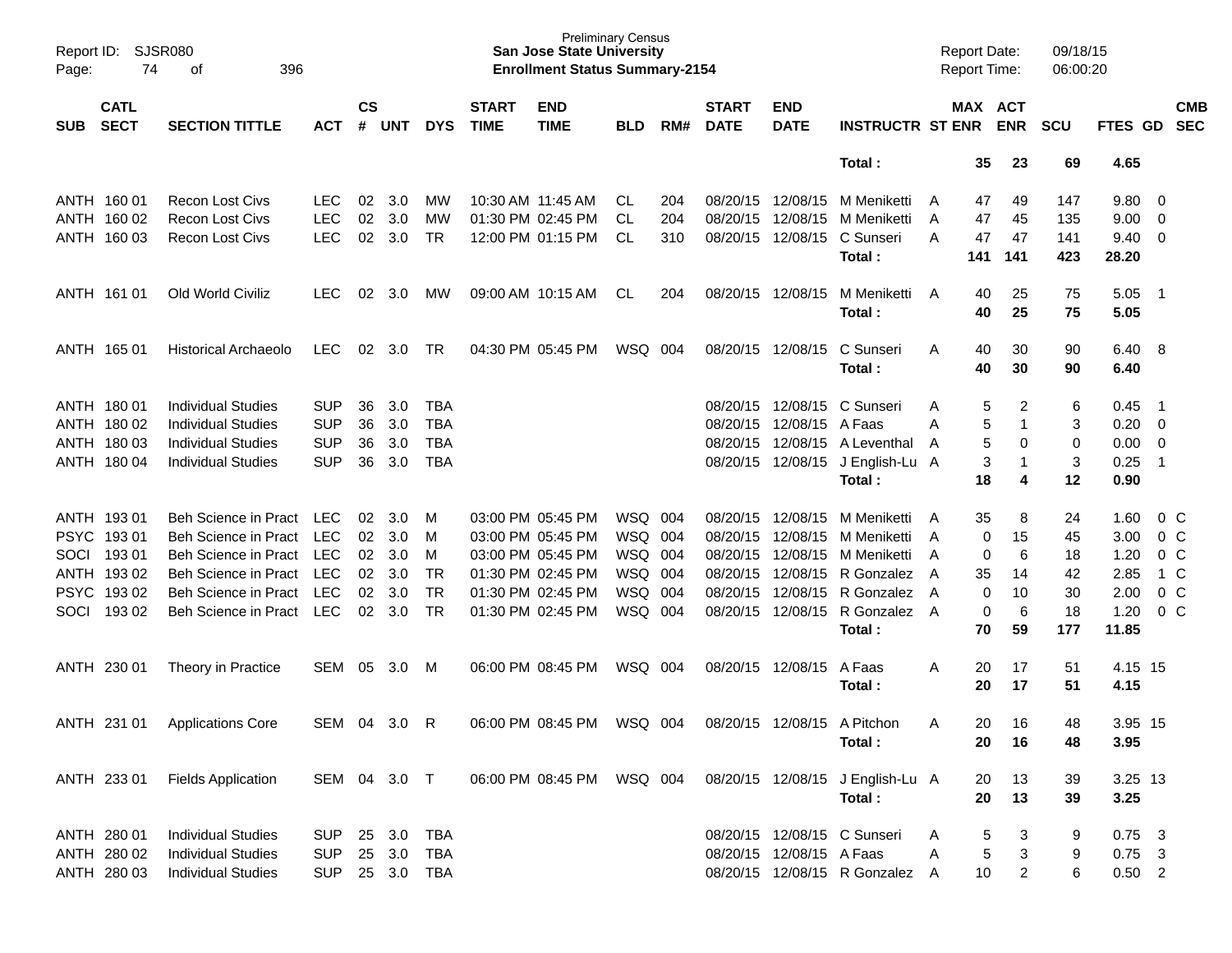| Report ID:<br>Page: | SJSR080<br>75<br>396<br>оf |                                          |                          |                |                |            |                             | <b>Preliminary Census</b><br><b>San Jose State University</b><br><b>Enrollment Status Summary-2154</b> |            |            |                             |                           |                                 | <b>Report Date:</b><br><b>Report Time:</b> |                |                          | 09/18/15<br>06:00:20 |                      |                |                          |
|---------------------|----------------------------|------------------------------------------|--------------------------|----------------|----------------|------------|-----------------------------|--------------------------------------------------------------------------------------------------------|------------|------------|-----------------------------|---------------------------|---------------------------------|--------------------------------------------|----------------|--------------------------|----------------------|----------------------|----------------|--------------------------|
| <b>SUB</b>          | <b>CATL</b><br><b>SECT</b> | <b>SECTION TITTLE</b>                    | <b>ACT</b>               | <b>CS</b><br># | <b>UNT</b>     | <b>DYS</b> | <b>START</b><br><b>TIME</b> | <b>END</b><br><b>TIME</b>                                                                              | <b>BLD</b> | RM#        | <b>START</b><br><b>DATE</b> | <b>END</b><br><b>DATE</b> | <b>INSTRUCTR ST ENR</b>         | MAX                                        |                | <b>ACT</b><br><b>ENR</b> | <b>SCU</b>           | <b>FTES GD</b>       |                | <b>CMB</b><br><b>SEC</b> |
| ANTH                | 280 04                     | <b>Individual Studies</b>                | <b>SUP</b>               | 25             | 3.0            | TBA        |                             |                                                                                                        |            |            | 08/20/15                    | 12/08/15                  | M Meniketti<br>Total:           | A                                          | 3<br>23        | 9                        | 3<br>27              | 0.25<br>2.25         | $\overline{1}$ |                          |
| ANTH                | 298 01                     | Anth Project                             | <b>SUP</b>               | 25             | 3.0            | <b>TBA</b> |                             |                                                                                                        |            |            | 08/20/15                    | 12/08/15                  | R Gonzalez<br>Total:            | A                                          | 10<br>10       | 3<br>3                   | 9<br>9               | 0.75<br>0.75         | - 3            |                          |
| <b>ANTH</b><br>ANTH | 299 01<br>299 02           | Master's Thesis<br>Master's Thesis       | <b>SUP</b><br><b>SUP</b> | 25<br>25       | 3.0<br>3.0     | TBA<br>TBA |                             |                                                                                                        |            |            | 08/20/15<br>08/20/15        | 12/08/15<br>12/08/15      | E Weiss<br>R Gonzalez<br>Total: | A<br>A                                     | 3<br>5<br>8    | 0                        | 3<br>0<br>3          | 0.25<br>0.00<br>0.25 | - 1<br>- 0     |                          |
|                     | ORGS 101 01<br>ORGS 101 02 | People/Organzation<br>People/Organzation | <b>LEC</b><br>ACT        | 03<br>07       | 4.0<br>$0.0\,$ | МW<br>F    |                             | 03:00 PM 04:15 PM<br>10:00 AM 12:00 PM                                                                 | CL.<br>WSQ | 310<br>004 | 08/20/15<br>08/20/15        | 12/08/15<br>12/08/15      | A Faas<br>A Faas<br>Total:      | A<br>A                                     | 35<br>35<br>70 | 19<br>19<br>38           | 57<br>19<br>76       | 5.07<br>0.00<br>5.07 | - 0<br>- 0     |                          |

**Department : Anthropology Department Total : 1734 1492 4438 299.87 Lower Division : 503 494 1482 98.80** 1130 939 2779<br>101 59 177 **Graduate Division : 101 59 177 14.60**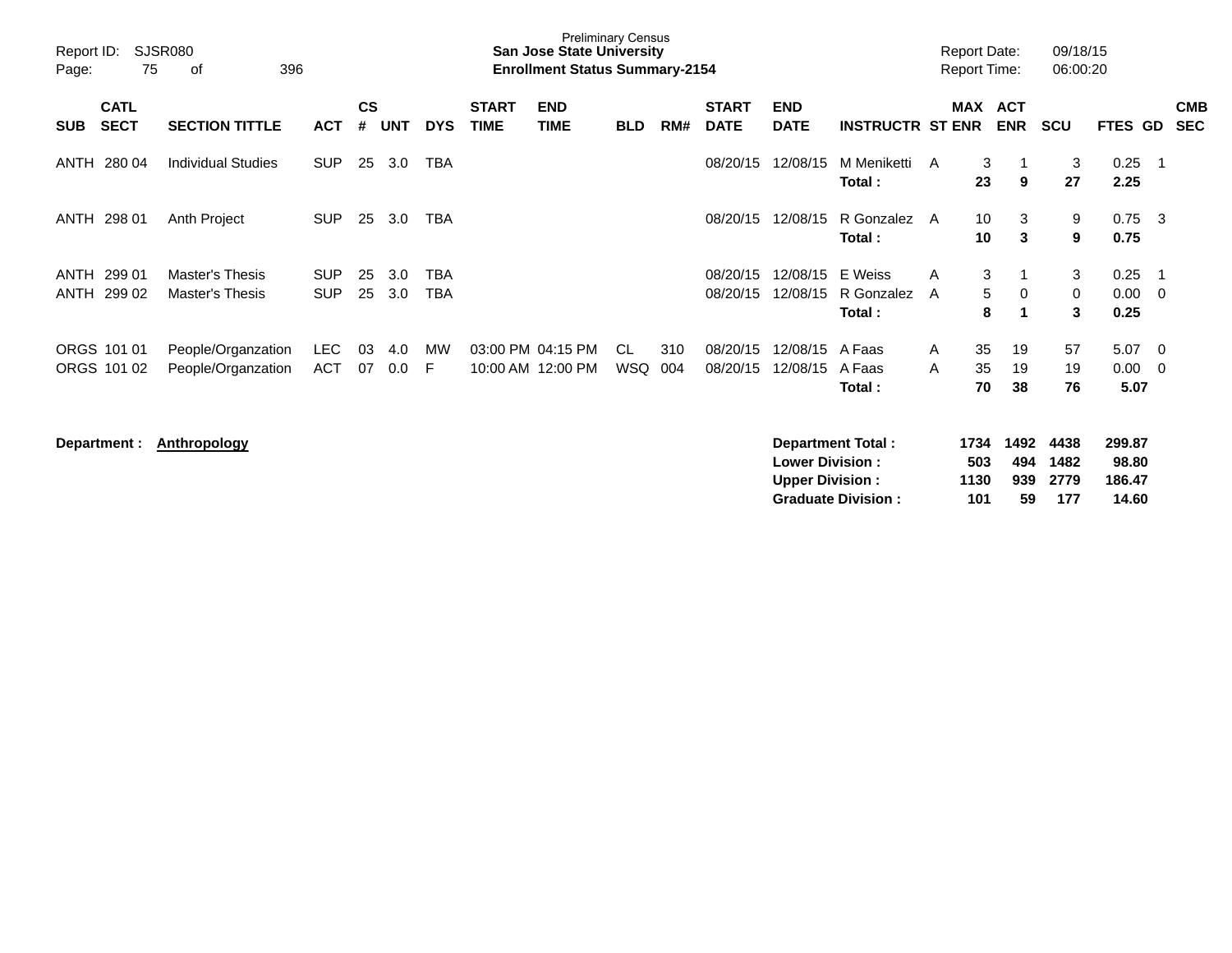| Report ID:<br>Page: | 76                         | SJSR080<br>396<br>of                                      |            |                |            |              |                             | <b>Preliminary Census</b><br><b>San Jose State University</b><br><b>Enrollment Status Summary-2154</b> |            |       |                             |                                                  |                                                | <b>Report Date:</b><br>Report Time: |                       |                              | 09/18/15<br>06:00:20          |                                |                          |
|---------------------|----------------------------|-----------------------------------------------------------|------------|----------------|------------|--------------|-----------------------------|--------------------------------------------------------------------------------------------------------|------------|-------|-----------------------------|--------------------------------------------------|------------------------------------------------|-------------------------------------|-----------------------|------------------------------|-------------------------------|--------------------------------|--------------------------|
| <b>SUB</b>          | <b>CATL</b><br><b>SECT</b> | <b>SECTION TITTLE</b>                                     | ACT        | <b>CS</b><br># | <b>UNT</b> | <b>DYS</b>   | <b>START</b><br><b>TIME</b> | <b>END</b><br>TIME                                                                                     | <b>BLD</b> | RM#   | <b>START</b><br><b>DATE</b> | END<br><b>DATE</b>                               | <b>INSTRUCTR ST ENR</b>                        |                                     |                       | MAX ACT<br><b>ENR</b>        | <b>SCU</b>                    | <b>FTES GD</b>                 | <b>CMB</b><br><b>SEC</b> |
| College             | Department :               | <b>Social Sciences</b><br><b>African American Studies</b> |            |                |            |              |                             |                                                                                                        |            |       |                             |                                                  |                                                |                                     |                       |                              |                               |                                |                          |
| AFAM                | 2A 01                      | AfAm & Dev Am His/GvLEC                                   |            | 02             | 3.0        | MW           |                             | 09:00 AM 10:15 AM                                                                                      | CL         | 111   | 08/20/15                    | 12/08/15                                         | R Wilson                                       | Α                                   | 30                    | 30                           | 90                            | 6.00                           | - 0                      |
| AFAM                | 2A 02                      | AfAm & Dev Am His/GvLEC                                   |            | 02             | 3.0        | W            |                             | 06:00 PM 08:45 PM                                                                                      | WSQ        | 207   | 08/20/15                    | 12/08/15                                         | S Millner                                      | A                                   | 30                    | 33                           | 99                            | 6.60                           | 0                        |
| AFAM                | 2A 03                      | AfAm & Dev Am His/GvLEC                                   |            | 02             | 3.0        | W            |                             | 06:00 PM 08:45 PM                                                                                      | WSQ 207    |       | 08/20/15                    | 12/08/15                                         | K White                                        | A                                   | 30                    | 31                           | 93                            | 6.20                           | 0                        |
|                     |                            |                                                           |            |                |            |              |                             |                                                                                                        |            |       |                             |                                                  | Total:                                         |                                     | 90                    | 94                           | 282                           | 18.80                          |                          |
| AFAM                | 2B 01                      | AfAm & Dev Am His/GyLEC                                   |            |                | 3.0        |              |                             |                                                                                                        |            |       |                             |                                                  |                                                | Χ                                   | 0                     | 0                            | 0                             | 0.00                           | $\overline{0}$           |
| AFAM                | 2B 02                      | AfAm & Dev Am His/GvLEC                                   |            |                | 3.0        |              |                             |                                                                                                        |            |       |                             |                                                  |                                                | X                                   | 0                     | $\mathbf 0$                  | $\mathbf 0$                   | 0.00                           | $\overline{0}$           |
|                     |                            |                                                           |            |                |            |              |                             |                                                                                                        |            |       |                             |                                                  | Total:                                         |                                     | 0                     | $\mathbf 0$                  | $\bf{0}$                      | 0.00                           |                          |
| AFAM                | 22 01                      | Humanities Af Am Cul LEC                                  |            |                | 3.0        |              |                             |                                                                                                        |            |       |                             |                                                  |                                                | X                                   | 0                     | $\mathbf 0$                  | $\pmb{0}$                     | 0.00                           | - 0                      |
| AFAM                | 22 02                      | Humanities Af Am Cul LEC                                  |            | 02             | 3.0        | $\mathsf{R}$ |                             | 06:00 PM 08:45 PM                                                                                      | CL         | 111   |                             | 08/20/15 12/08/15                                | R Wilson                                       | A                                   | 30                    | 11                           | 33                            | 2.20                           | $\overline{0}$           |
|                     |                            |                                                           |            |                |            |              |                             |                                                                                                        |            |       |                             |                                                  | Total:                                         |                                     | 30                    | 11                           | 33                            | 2.20                           |                          |
|                     | AFAM 110 01                | Educ of Blk Child                                         | <b>LEC</b> |                | 3.0        |              |                             |                                                                                                        |            |       |                             |                                                  |                                                | X                                   | 0                     | 0                            | 0                             | 0.00                           | 0                        |
|                     | AFAM 110 02                | Educ of Blk Child                                         | <b>LEC</b> | 02             | 3.0        | M            |                             | 06:00 PM 08:45 PM                                                                                      | <b>SH</b>  | 444   |                             | 08/20/15 12/08/15                                | S Millner                                      | A                                   | 25                    | 19                           | 57                            | 3.85                           | $\overline{1}$           |
|                     |                            |                                                           |            |                |            |              |                             |                                                                                                        |            |       |                             |                                                  | Total:                                         |                                     | 25                    | 19                           | 57                            | 3.85                           |                          |
|                     | AFAM 151 01                | Race Poverty Env                                          | <b>LEC</b> |                | 3.0        |              |                             |                                                                                                        |            |       |                             |                                                  |                                                | X                                   | 0                     | 0                            | 0                             | 0.00                           | $\overline{0}$           |
|                     | ENVS 151 01                | Race Poverty Env                                          | <b>LEC</b> |                | 3.0        |              |                             |                                                                                                        |            |       |                             |                                                  |                                                | X                                   | 0                     | $\mathbf 0$                  | $\mathbf 0$                   | 0.00                           | $\mathbf 0$              |
|                     | AFAM 151 02                | Race Poverty Env                                          | <b>LEC</b> | 02             | 3.0        | $\mathsf{T}$ |                             | 04:30 PM 07:15 PM                                                                                      | DMH        | - 164 |                             | 08/20/15 12/08/15                                | J Douglas                                      | Α                                   | 25                    | 10                           | 30                            | 2.00                           | $0\,C$                   |
|                     | ENVS 151 02                | Race Poverty Env                                          | <b>LEC</b> | 02             | 3.0        | $\mathsf{T}$ |                             | 04:30 PM 07:15 PM                                                                                      | DMH 164    |       |                             | 08/20/15 12/08/15                                | J Douglas                                      | A                                   | $\mathbf 0$           | 12                           | 36                            | 2.45                           | 1 C                      |
|                     |                            |                                                           |            |                |            |              |                             |                                                                                                        |            |       |                             |                                                  | Total:                                         |                                     | 25                    | 22                           | 66                            | 4.45                           |                          |
|                     | AFAM 166 01                | AfAm Women in Hist                                        | <b>SEM</b> |                | 3.0        |              |                             |                                                                                                        |            |       |                             |                                                  |                                                | X                                   | 0                     | 0                            | 0                             | 0.00                           | 0                        |
|                     |                            |                                                           |            |                |            |              |                             |                                                                                                        |            |       |                             |                                                  | Total:                                         |                                     | 0                     | $\bf{0}$                     | 0                             | 0.00                           |                          |
|                     | AFAM 180 01                | <b>Individual Studies</b>                                 | <b>SUP</b> | 36             | 3.0        | TBA          |                             |                                                                                                        |            |       |                             | 08/20/15 12/08/15                                | R Wilson                                       | A                                   | 10                    | 0                            | 0                             | 0.00                           | - 0                      |
|                     |                            |                                                           |            |                |            |              |                             |                                                                                                        |            |       |                             |                                                  | Total:                                         |                                     | 10                    | $\bf{0}$                     | 0                             | 0.00                           |                          |
|                     |                            | Department : African American Studies                     |            |                |            |              |                             |                                                                                                        |            |       |                             | <b>Lower Division:</b><br><b>Upper Division:</b> | Department Total:<br><b>Graduate Division:</b> |                                     | 180<br>120<br>60<br>0 | 146<br>105<br>41<br>$\bf{0}$ | 438<br>315<br>123<br>$\bf{0}$ | 29.30<br>21.00<br>8.30<br>0.00 |                          |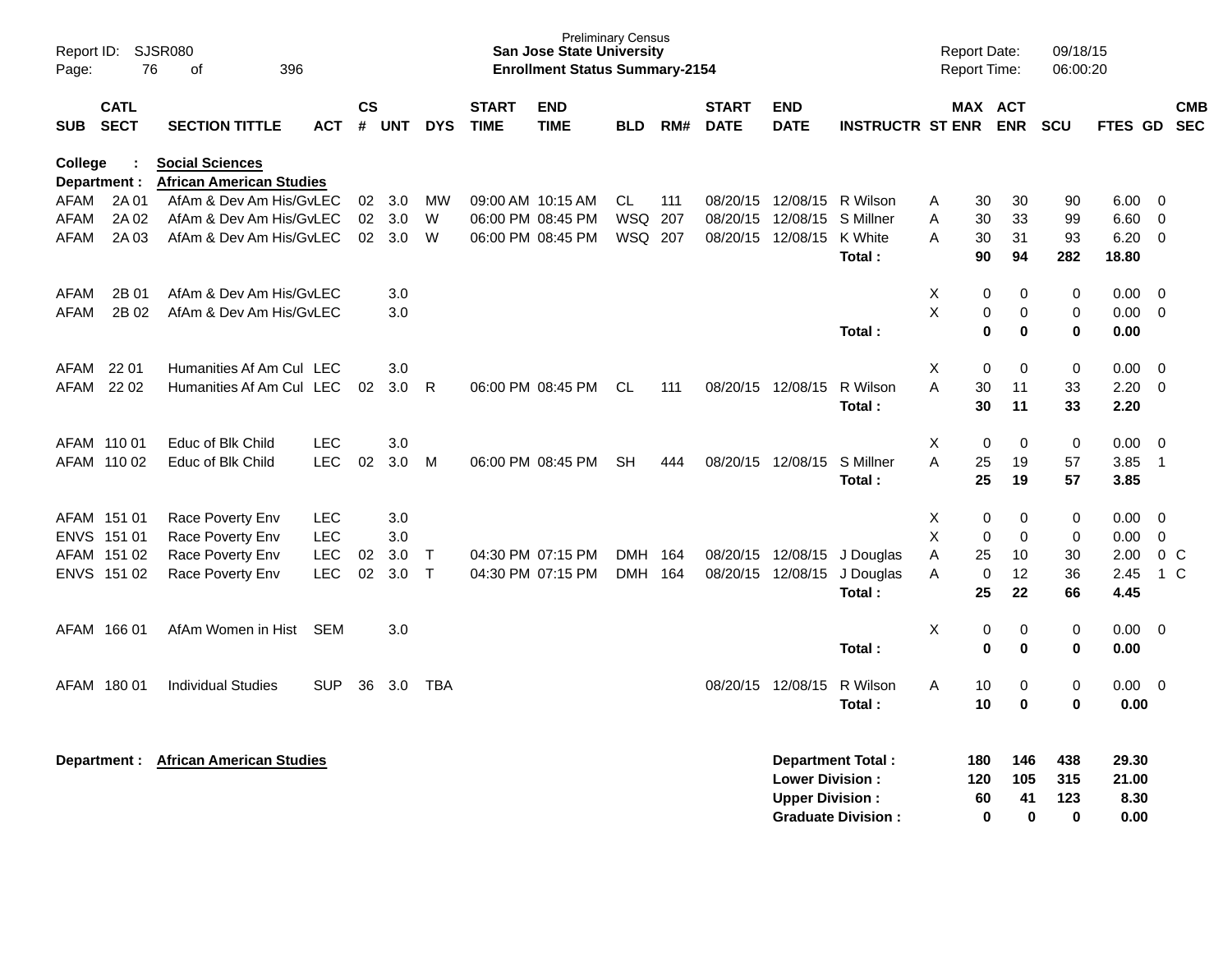| Page:          | SJSR080<br>Report ID:<br>396<br>77<br>оf<br><b>CATL</b> |                        |            |               |        |            |                   | <b>Preliminary Census</b><br><b>San Jose State University</b><br><b>Enrollment Status Summary-2154</b> |            |     |              |                           |                              |   | <b>Report Date:</b><br><b>Report Time:</b> |             | 09/18/15<br>06:00:20 |           |                |            |
|----------------|---------------------------------------------------------|------------------------|------------|---------------|--------|------------|-------------------|--------------------------------------------------------------------------------------------------------|------------|-----|--------------|---------------------------|------------------------------|---|--------------------------------------------|-------------|----------------------|-----------|----------------|------------|
|                |                                                         |                        |            | $\mathsf{cs}$ |        |            | <b>START</b>      | <b>END</b>                                                                                             |            |     | <b>START</b> | <b>END</b>                |                              |   | MAX ACT                                    |             |                      |           |                | <b>CMB</b> |
| <b>SUB</b>     | <b>SECT</b>                                             | <b>SECTION TITTLE</b>  | <b>ACT</b> | #             | UNT    | <b>DYS</b> | <b>TIME</b>       | <b>TIME</b>                                                                                            | <b>BLD</b> | RM# | <b>DATE</b>  | <b>DATE</b>               | <b>INSTRUCTR ST ENR</b>      |   |                                            | <b>ENR</b>  | <b>SCU</b>           | FTES GD   |                | <b>SEC</b> |
| <b>College</b> |                                                         | <b>Social Sciences</b> |            |               |        |            |                   |                                                                                                        |            |     |              |                           |                              |   |                                            |             |                      |           |                |            |
| Department :   |                                                         | <b>Economics</b>       |            |               |        |            |                   |                                                                                                        |            |     |              |                           |                              |   |                                            |             |                      |           |                |            |
| <b>ECON</b>    | 1A 01                                                   | Prin of Econ           | <b>LEC</b> | 02            | 4.0    | MW         |                   | 09:00 AM 10:15 AM                                                                                      | WSQ 207    |     | 08/20/15     | 12/08/15 N Malek          |                              | A | 130                                        | 126         | 378                  | 33.60     | 0              |            |
| <b>ECON</b>    | 1A 02                                                   | Prin of Econ           | <b>ACT</b> | 08            | 0.0    | <b>TBA</b> |                   |                                                                                                        |            |     | 08/20/15     | 12/08/15 N Malek          |                              | A | 130                                        | 126         | 126                  | 0.00      | 0              |            |
| <b>ECON</b>    | 1A 03                                                   | Prin of Econ           | <b>LEC</b> | 02            | 4.0    | <b>MW</b>  |                   | 10:30 AM 11:45 AM                                                                                      | DMH 166    |     | 08/20/15     | 12/08/15 S Jerbic         |                              | A | 40                                         | 38          | 114                  | 10.13     | 0              |            |
| <b>ECON</b>    | 1A 04                                                   | Prin of Econ           | <b>ACT</b> | 08            | 0.0    | <b>TBA</b> |                   |                                                                                                        |            |     | 08/20/15     | 12/08/15 S Jerbic         |                              | A | 40                                         | 38          | 38                   | 0.00      | 0              |            |
| <b>ECON</b>    | 1A 05                                                   | Prin of Econ           | <b>LEC</b> | 02            | 4.0    | <b>MW</b>  |                   | 12:00 PM 01:15 PM                                                                                      | DMH 166    |     | 08/20/15     | 12/08/15                  | C Haight                     | A | 40                                         | 42          | 126                  | 11.20     | 0              |            |
| <b>ECON</b>    | 1A 06                                                   | Prin of Econ           | <b>ACT</b> | 08            | 0.0    | <b>TBA</b> |                   |                                                                                                        |            |     | 08/20/15     | 12/08/15                  | C Haight                     | A | 40                                         | 42          | 42                   | 0.00      | 0              |            |
| <b>ECON</b>    | 1A 07                                                   | Prin of Econ           | <b>LEC</b> | 02            | 4.0    | <b>MW</b>  |                   | 01:30 PM 02:45 PM                                                                                      | DMH 166    |     | 08/20/15     | 12/08/15                  | C Haight                     | Α | 40                                         | 44          | 132                  | 11.80     | $\mathbf 1$    |            |
| <b>ECON</b>    | 1A 08                                                   | Prin of Econ           | <b>ACT</b> | 08            | 0.0    | <b>TBA</b> |                   |                                                                                                        |            |     | 08/20/15     | 12/08/15                  | C Haight                     | A | 40                                         | 44          | 44                   | 0.00      | -1             |            |
| <b>ECON</b>    | 1A 09                                                   | Prin of Econ           | <b>LEC</b> | 02            | 4.0    | <b>TR</b>  |                   | 09:00 AM 10:15 AM                                                                                      | DMH 234    |     | 08/20/15     | 12/08/15                  | R Liu                        | A | 64                                         | 64          | 192                  | 17.07     | $\mathbf 0$    |            |
| <b>ECON</b>    | 1A 10                                                   | Prin of Econ           | <b>ACT</b> | 08            | 0.0    | <b>TBA</b> |                   |                                                                                                        |            |     | 08/20/15     | 12/08/15                  | R Liu                        | Α | 64                                         | 64          | 64                   | 0.00      | 0              |            |
| <b>ECON</b>    | 1A 11                                                   | Prin of Econ           | <b>LEC</b> | 02            | 4.0    | <b>TR</b>  |                   | 10:30 AM 11:45 AM                                                                                      | DMH 150    |     | 08/20/15     | 12/08/15                  | R Liu                        | A | 64                                         | 63          | 189                  | 16.80     | $\mathbf 0$    |            |
| <b>ECON</b>    | 1A 12                                                   | Prin of Econ           | <b>ACT</b> | 08            | 0.0    | <b>TBA</b> |                   |                                                                                                        |            |     | 08/20/15     | 12/08/15                  | R Liu                        | A | 64                                         | 63          | 63                   | 0.00      | 0              |            |
| <b>ECON</b>    | 1A 13                                                   | Prin of Econ           | <b>LEC</b> | 02            | 4.0    | <b>TR</b>  |                   | 12:00 PM 01:15 PM                                                                                      | DMH 234    |     | 08/20/15     | 12/08/15                  | J Pogodzinsk A               |   | 64                                         | 69          | 207                  | 18.40     | 0              |            |
| <b>ECON</b>    | 1A 14                                                   | Prin of Econ           | <b>ACT</b> | 08            | 0.0    | <b>TBA</b> |                   |                                                                                                        |            |     | 08/20/15     | 12/08/15                  | J Pogodzinsk A               |   | 64                                         | 69          | 69                   | 0.00      | 0              |            |
| <b>ECON</b>    | 1A 15                                                   | Prin of Econ           | <b>LEC</b> | 02            | 4.0    | <b>TR</b>  |                   | 01:30 PM 02:45 PM                                                                                      | DMH        | 234 | 08/20/15     | 12/08/15                  | J Pogodzinsk A               |   | 64                                         | 68          | 204                  | 18.13     | $\mathbf 0$    |            |
| <b>ECON</b>    | 1A 16                                                   | Prin of Econ           | <b>ACT</b> | 08            | 0.0    | <b>TBA</b> |                   |                                                                                                        |            |     | 08/20/15     |                           | 12/08/15 J Pogodzinsk A      |   | 64                                         | 68          | 68                   | 0.00      | 0              |            |
| <b>ECON</b>    | 1A 17                                                   | Prin of Econ           | LEC        |               | 4.0    |            |                   |                                                                                                        |            |     |              |                           |                              | Х | 0                                          | 0           | 0                    | 0.00      | 0              |            |
| <b>ECON</b>    | 1A 18                                                   | Prin of Econ           | <b>ACT</b> |               | 0.0    |            |                   |                                                                                                        |            |     |              |                           |                              | X | 0                                          | 0           | 0                    | 0.00      | 0              |            |
| <b>ECON</b>    | 1A43                                                    | Prin of Econ           | LEC        | 02            | 4.0    | <b>TBA</b> |                   |                                                                                                        |            |     | 08/20/15     | 12/08/15                  | T Means                      | Α | 12                                         | 0           | 0                    | 0.00      | $\mathbf 0$    |            |
| <b>ECON</b>    | 1A 44                                                   | Prin of Econ           | <b>ACT</b> | 08            | 0.0    | <b>TBA</b> |                   |                                                                                                        |            |     | 08/20/15     | 12/08/15                  | T Means                      | A | 12                                         | $\mathbf 0$ | 0                    | 0.00      | $\mathbf 0$    |            |
|                |                                                         |                        |            |               |        |            |                   |                                                                                                        |            |     |              |                           | Total :                      |   | 1036 1028                                  |             | 2056                 | 137.13    |                |            |
| <b>ECON</b>    | 1B 01                                                   | Prin of Econ           | <b>LEC</b> | 02            | 4.0    | MW         | 09:00 AM 10:15 AM |                                                                                                        | DMH 348    |     | 08/20/15     | 12/08/15                  | G Lang                       | A | 40                                         | 38          | 114                  | 10.13     | 0              |            |
| <b>ECON</b>    | 1B 02                                                   | Prin of Econ           | <b>ACT</b> | 08            | 0.0    | <b>TBA</b> |                   |                                                                                                        |            |     | 08/20/15     | 12/08/15                  | G Lang                       | A | 40                                         | 38          | 38                   | 0.00      | 0              |            |
| <b>ECON</b>    | 1B 03                                                   | Prin of Econ           | <b>LEC</b> | 02            | 4.0    | <b>MW</b>  |                   | 10:30 AM 11:45 AM                                                                                      | DMH 348    |     | 08/20/15     | 12/08/15                  | G Lang                       | A | 40                                         | 40          | 120                  | 10.67     | 0              |            |
| <b>ECON</b>    | 1B 04                                                   | Prin of Econ           | <b>ACT</b> | 08            | 0.0    | <b>TBA</b> |                   |                                                                                                        |            |     | 08/20/15     | 12/08/15                  | G Lang                       | Α | 40                                         | 40          | 40                   | 0.00      | 0              |            |
| <b>ECON</b>    | 1B 05                                                   | Prin of Econ           | <b>LEC</b> | 02            | 4.0    | <b>MW</b>  |                   | 12:00 PM 01:15 PM                                                                                      | DMH 160    |     | 08/20/15     | 12/08/15                  | G Cheng                      | Α | 40                                         | 41          | 123                  | 10.93     | 0              |            |
| <b>ECON</b>    | 1B 06                                                   | Prin of Econ           | <b>ACT</b> | 08            | 0.0    | <b>TBA</b> |                   |                                                                                                        |            |     | 08/20/15     | 12/08/15                  | G Cheng                      | Α | 40                                         | 41          | 41                   | 0.00      | 0              |            |
| <b>ECON</b>    | 1B 07                                                   | Prin of Econ           | LEC        | 02            | 4.0    | <b>MW</b>  |                   | 01:30 PM 02:45 PM                                                                                      | DMH        | 358 | 08/20/15     | 12/08/15                  | R Ragan                      | Α | 40                                         | 40          | 120                  | 10.67     | $\Omega$       |            |
| ECON 1B08      |                                                         | Prin of Econ           | ACT        | 08            | 0.0    | TBA        |                   |                                                                                                        |            |     |              | 08/20/15 12/08/15 R Ragan |                              | A | 40                                         | 40          | 40                   | 0.00      | $\mathbf 0$    |            |
| <b>ECON</b>    | 1B 09                                                   | Prin of Econ           | <b>LEC</b> |               | 02 4.0 | TR         |                   | 09:00 AM 10:15 AM                                                                                      | DMH 160    |     |              | 08/20/15 12/08/15 M Brady |                              | A | 40                                         | 44          | 132                  | 11.73     | 0              |            |
| <b>ECON</b>    | 1B 10                                                   | Prin of Econ           | <b>ACT</b> |               | 08 0.0 | <b>TBA</b> |                   |                                                                                                        |            |     |              | 08/20/15 12/08/15 M Brady |                              | A | 40                                         | 44          | 44                   | 0.00      | 0              |            |
| <b>ECON</b>    | 1B 11                                                   | Prin of Econ           | <b>LEC</b> |               | 02 4.0 | TR         |                   | 10:30 AM 11:45 AM                                                                                      | DMH 160    |     |              | 08/20/15 12/08/15 M Brady |                              | A | 40                                         | 47          | 141                  | 12.53     | 0              |            |
| <b>ECON</b>    | 1B 12                                                   | Prin of Econ           | ACT        |               | 08 0.0 | <b>TBA</b> |                   |                                                                                                        |            |     |              | 08/20/15 12/08/15 M Brady |                              | A | 40                                         | 47          | 47                   | 0.00      | 0              |            |
| <b>ECON</b>    | 1B 13                                                   | Prin of Econ           | <b>LEC</b> |               | 02 4.0 | TR         |                   | 12:00 PM 01:15 PM DMH 166                                                                              |            |     |              |                           | 08/20/15 12/08/15 F Foldvary | A | 40                                         | 42          | 126                  | 11.20     | 0              |            |
| <b>ECON</b>    | 1B 14                                                   | Prin of Econ           | ACT        |               | 08 0.0 | <b>TBA</b> |                   |                                                                                                        |            |     |              |                           | 08/20/15 12/08/15 F Foldvary | A | 40                                         | 42          | 42                   | 0.00      | $\overline{0}$ |            |
| ECON 1B15      |                                                         | Prin of Econ           | LEC        |               | 02 4.0 | TR         |                   | 01:30 PM 02:45 PM DMH 160                                                                              |            |     |              | 08/20/15 12/08/15 M Brady |                              | A | 40                                         | 43          | 129                  | $11.47$ 0 |                |            |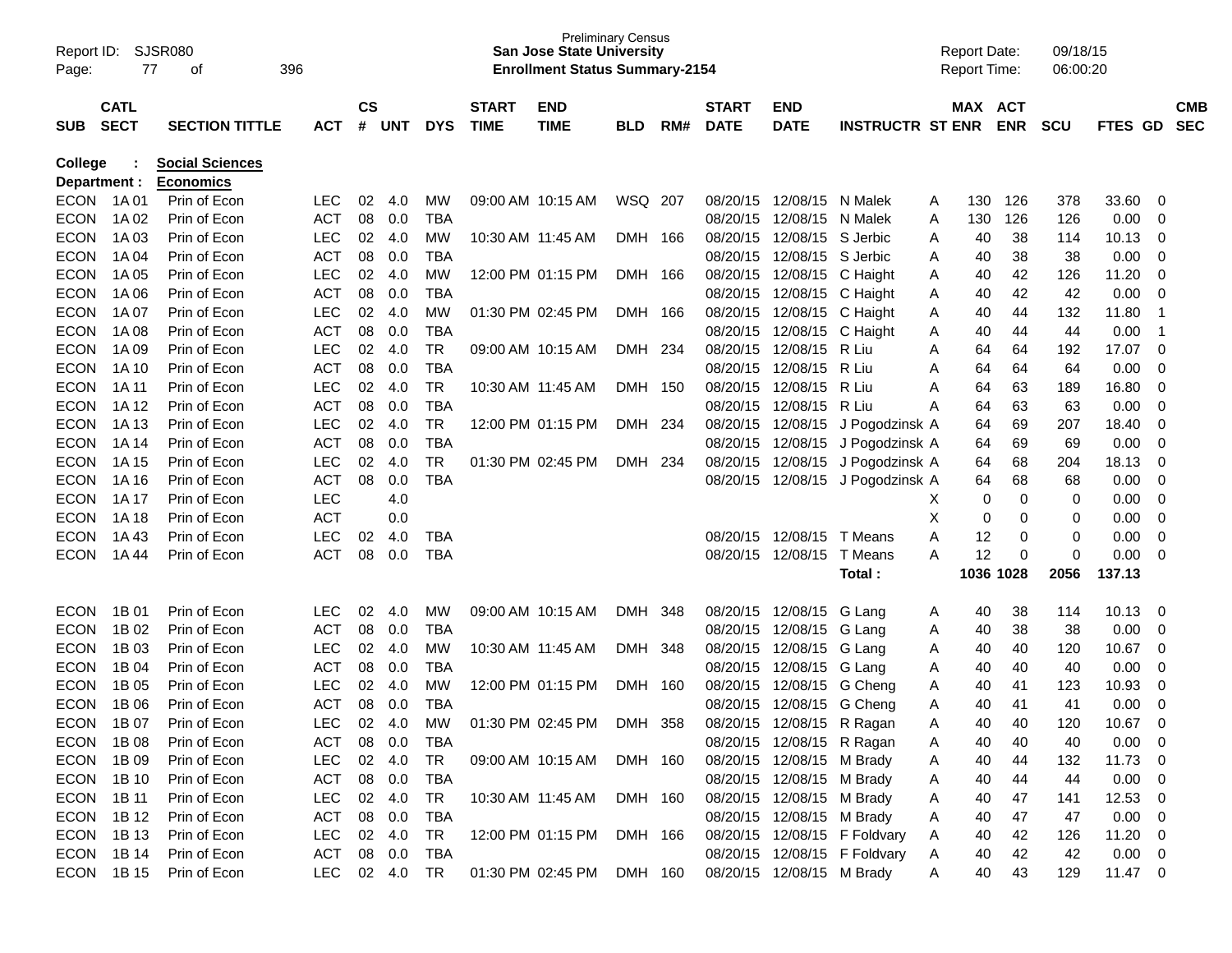| Page:                      | Report ID: SJSR080<br>78   |                                               |                          |                             |            |                 | <b>San Jose State University</b><br><b>Enrollment Status Summary-2154</b> | <b>Preliminary Census</b>              |                    |            |                             |                           | <b>Report Date:</b><br><b>Report Time:</b> |                    | 09/18/15<br>06:00:20  |            |                |                                |            |
|----------------------------|----------------------------|-----------------------------------------------|--------------------------|-----------------------------|------------|-----------------|---------------------------------------------------------------------------|----------------------------------------|--------------------|------------|-----------------------------|---------------------------|--------------------------------------------|--------------------|-----------------------|------------|----------------|--------------------------------|------------|
| <b>SUB</b>                 | <b>CATL</b><br><b>SECT</b> | <b>SECTION TITTLE</b>                         | <b>ACT</b>               | $\mathsf{cs}$<br>$\pmb{\#}$ | <b>UNT</b> | <b>DYS</b>      | <b>START</b><br><b>TIME</b>                                               | <b>END</b><br><b>TIME</b>              | <b>BLD</b>         | RM#        | <b>START</b><br><b>DATE</b> | <b>END</b><br><b>DATE</b> | <b>INSTRUCTR ST ENR</b>                    |                    | MAX ACT<br><b>ENR</b> | <b>SCU</b> | FTES GD SEC    |                                | <b>CMB</b> |
| <b>ECON</b>                | 1B 16                      | Prin of Econ                                  | <b>ACT</b>               | 08                          | 0.0        | <b>TBA</b>      |                                                                           |                                        |                    |            |                             | 08/20/15 12/08/15         | M Brady                                    | Α<br>40            | 43                    | 43         | 0.00           | $\overline{\mathbf{0}}$        |            |
| <b>ECON</b>                | 1B 17                      | Prin of Econ                                  | <b>LEC</b>               | 02                          | 4.0        | W               |                                                                           | 06:30 PM 09:15 PM                      | <b>CCB</b>         | 102        | 08/20/15                    | 12/08/15                  | H Masoudnia A                              | 40                 | 36                    | 108        | 9.60           | - 0                            |            |
| <b>ECON</b>                | 1B 18                      | Prin of Econ                                  | <b>ACT</b>               | 08                          | 0.0        | <b>TBA</b>      |                                                                           |                                        |                    |            | 08/20/15                    | 12/08/15                  | H Masoudnia A                              | 40                 | 36                    | 36         | 0.00           | - 0                            |            |
| <b>ECON</b>                | 1B 19                      | Prin of Econ                                  | <b>LEC</b>               | 02                          | 4.0        | F               |                                                                           | 10:00 AM 12:45 PM                      | DMH 160            |            | 08/20/15                    | 12/08/15                  | G Hanle                                    | 43<br>A            | 41                    | 123        | 10.93          | 0                              |            |
| <b>ECON</b>                | 1B 20                      | Prin of Econ                                  | <b>ACT</b>               | 08                          | 0.0        | <b>TBA</b>      |                                                                           |                                        |                    |            | 08/20/15                    | 12/08/15 G Hanle          |                                            | 40<br>A            | 41                    | 41         | 0.00           | $\overline{0}$                 |            |
| <b>ECON</b>                | 1B 43                      | Prin of Econ                                  | <b>LEC</b>               | 02                          | 4.0        | <b>TBA</b>      |                                                                           |                                        |                    |            | 08/20/15                    | 12/08/15                  | T Means                                    | 40<br>A            | 0                     | 0          | 0.00           | - 0                            |            |
| <b>ECON</b>                | 1B 44                      | Prin of Econ                                  | <b>ACT</b>               | 08                          | 0.0        | <b>TBA</b>      |                                                                           |                                        |                    |            | 08/20/15                    | 12/08/15                  | T Means                                    | 40<br>A            | 0                     | 0          | 0.00           | - 0                            |            |
|                            |                            |                                               |                          |                             |            |                 |                                                                           |                                        |                    |            |                             |                           | Total:                                     | 883                | 824                   | 1648       | 109.87         |                                |            |
| ECON                       | 2A 81                      | Macro Online Lab                              | ACT                      |                             | 08 1.0     | TBA             |                                                                           |                                        |                    |            |                             | 08/20/15 12/08/15         | G Cheng                                    | 28<br>A            | 29                    | 29         | $1.93$ 0       |                                |            |
|                            |                            |                                               |                          |                             |            |                 |                                                                           |                                        |                    |            |                             |                           | Total:                                     | 28                 | 29                    | 29         | 1.93           |                                |            |
|                            |                            |                                               |                          |                             |            |                 |                                                                           |                                        |                    |            |                             |                           |                                            |                    |                       |            | $1.73 \t 0$    |                                |            |
| ECON                       | 2B 81                      | Micro Online Lab                              | ACT                      |                             | 08 1.0     | <b>TBA</b>      |                                                                           |                                        |                    |            |                             | 08/20/15 12/08/15         | G Cheng<br>Total:                          | 22<br>A<br>22      | 26<br>26              | 26<br>26   | 1.73           |                                |            |
|                            |                            |                                               |                          |                             |            |                 |                                                                           |                                        |                    |            |                             |                           |                                            |                    |                       |            |                |                                |            |
| ECON                       | 301                        | <b>Econ Statistics</b>                        | <b>SEM</b>               | 05                          | 4.0        | <b>TR</b>       |                                                                           | 03:00 PM 04:15 PM                      | <b>DMH</b>         | 160        | 08/20/15                    | 12/08/15                  | T Means                                    | 40<br>A            | 36                    | 108        | 9.60 0         |                                |            |
| <b>ECON</b>                | 302                        | <b>Econ Statistics</b>                        | LAB                      | 15                          | 0.0        | <b>TR</b>       |                                                                           | 04:30 PM 05:45 PM                      | DMH                | 236        | 08/20/15                    | 12/08/15                  | T Means                                    | 40<br>A            | 36                    | 36         | 0.00           | $\overline{\phantom{0}}$       |            |
|                            |                            |                                               |                          |                             |            |                 |                                                                           |                                        |                    |            |                             |                           | Total:                                     | 80                 | 72                    | 144        | 9.60           |                                |            |
|                            |                            | ECON 100W 01 Wrtg Wsh/Econ Reps SEM 04 4.0    |                          |                             |            | MW              |                                                                           | 01:30 PM 02:45 PM                      | DMH 160            |            |                             | 08/20/15 12/08/15         | S Jerbic                                   | 25<br>Α            | 23                    | 92         | $6.13 \quad 0$ |                                |            |
|                            |                            |                                               |                          |                             |            |                 |                                                                           |                                        |                    |            |                             |                           | Total:                                     | 25                 | 23                    | 92         | 6.13           |                                |            |
|                            |                            |                                               |                          |                             |            |                 |                                                                           |                                        |                    |            |                             |                           |                                            |                    |                       |            |                |                                |            |
| ECON 101 01                |                            | Micr-Econ Analysis                            | SEM 05 4.0               |                             |            | TBA             |                                                                           |                                        |                    |            | 08/20/15 12/08/15           |                           |                                            | 45<br>A            | 47                    | 188        | 12.60 1        |                                |            |
|                            |                            |                                               |                          |                             |            |                 |                                                                           |                                        |                    |            |                             |                           | Total:                                     | 45                 | 47                    | 188        | 12.60          |                                |            |
| ECON 102 01                |                            | Macr-Econ Analysis                            | SEM 05 4.0               |                             |            | TBA             |                                                                           |                                        |                    |            |                             | 08/20/15 12/08/15         |                                            | 50<br>A            | 50                    | 200        | 13.47 2        |                                |            |
|                            |                            |                                               |                          |                             |            |                 |                                                                           |                                        |                    |            |                             |                           | Total:                                     | 50                 | 50                    | 200        | 13.47          |                                |            |
|                            |                            | Intro Econometrics                            |                          |                             |            |                 |                                                                           |                                        |                    |            |                             | 12/08/15                  |                                            |                    |                       |            |                |                                |            |
| ECON 103 01<br>ECON 103 02 |                            | Intro Econometrics                            | <b>SEM</b><br><b>ACT</b> | 04                          | 4.0        | TR<br><b>TR</b> |                                                                           | 01:30 PM 02:45 PM<br>03:00 PM 04:15 PM | <b>DMH</b><br>DMH. | 358<br>358 | 08/20/15<br>08/20/15        | 12/08/15                  | M Holian<br>M Holian                       | 39<br>A<br>39<br>A | 36<br>36              | 108<br>36  | 9.60<br>0.00   | $\overline{\mathbf{0}}$<br>- 0 |            |
|                            |                            |                                               |                          |                             | 13 0.0     |                 |                                                                           |                                        |                    |            |                             |                           |                                            | 78                 | 72                    | 144        | 9.60           |                                |            |
|                            |                            |                                               |                          |                             |            |                 |                                                                           |                                        |                    |            |                             |                           | Total:                                     |                    |                       |            |                |                                |            |
|                            |                            | ECON 104 01 Math Meth for Econ SEM 05 4.0 TBA |                          |                             |            |                 |                                                                           |                                        |                    |            |                             | 08/20/15 12/08/15         |                                            | A<br>40            | 36                    | 144        | 10.07 7        |                                |            |
|                            |                            |                                               |                          |                             |            |                 |                                                                           |                                        |                    |            |                             |                           | Total:                                     | 40                 | 36                    | 144        | 10.07          |                                |            |
|                            |                            |                                               |                          |                             |            |                 |                                                                           |                                        |                    |            |                             |                           |                                            |                    |                       |            |                |                                |            |
|                            |                            | ECON 106 01 Managerial Econ                   | SEM 05 4.0 TBA           |                             |            |                 |                                                                           |                                        |                    |            |                             | 08/20/15 12/08/15         |                                            | A<br>31            | 34                    | 136        | $9.07 \quad 0$ |                                |            |
|                            |                            |                                               |                          |                             |            |                 |                                                                           |                                        |                    |            |                             |                           | Total:                                     | 31                 | 34                    | 136        | 9.07           |                                |            |
|                            |                            | ECON 108 01 Cost-Benefit Analy                | SEM 05 4.0 TBA           |                             |            |                 |                                                                           |                                        |                    |            |                             | 08/20/15 12/08/15         |                                            | 35<br>A            | 31                    | 124        | 8.33 1 C       |                                |            |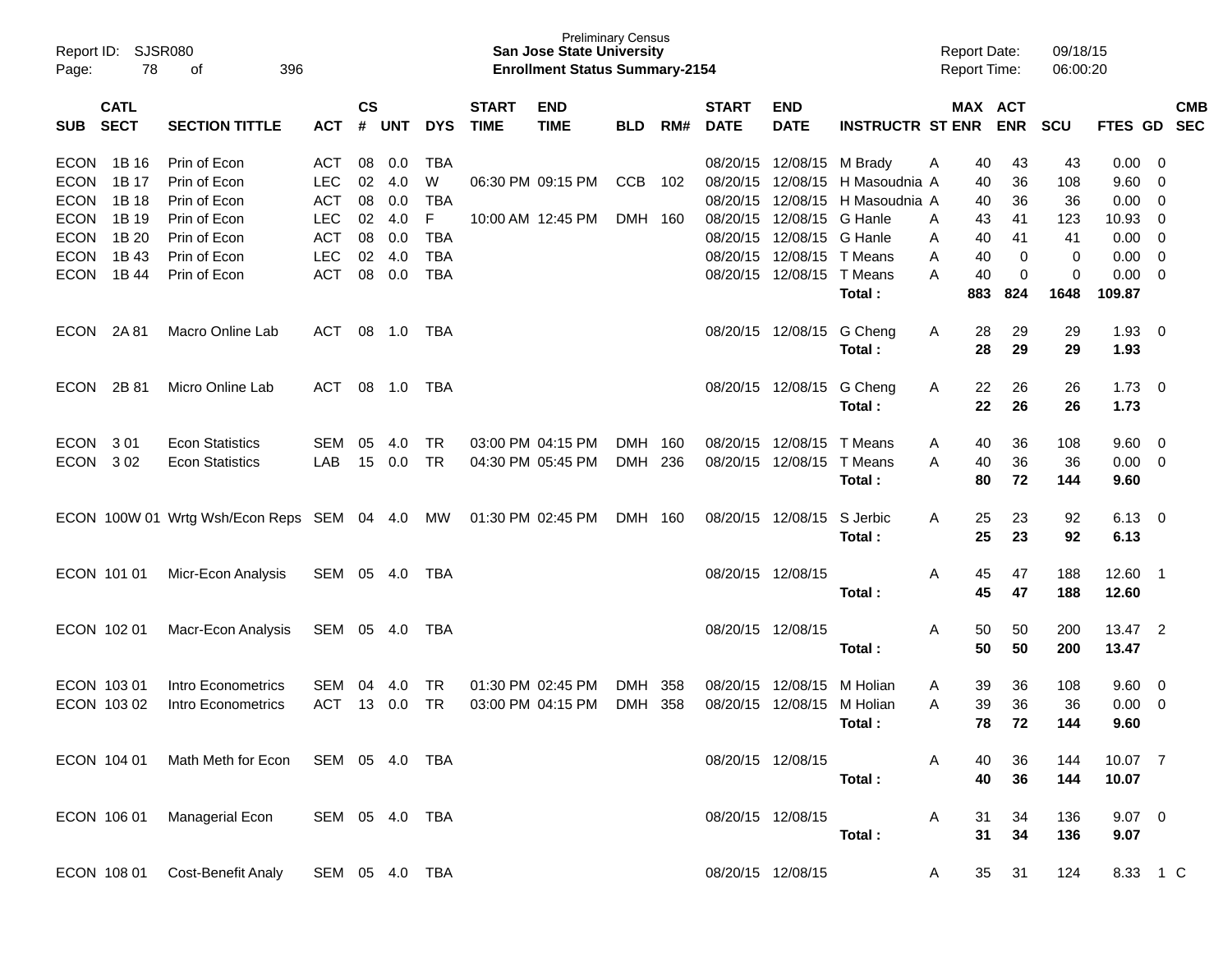| Report ID: SJSR080<br>Page:                              | 79<br>396<br>оf                                                                              |                                                      |                    |                                      |                                               |                             | <b>Preliminary Census</b><br><b>San Jose State University</b><br><b>Enrollment Status Summary-2154</b> |            |     |                                        |                                                         |                         | <b>Report Date:</b><br><b>Report Time:</b> |                                                    | 09/18/15<br>06:00:20 |                                                               |                                                    |                          |
|----------------------------------------------------------|----------------------------------------------------------------------------------------------|------------------------------------------------------|--------------------|--------------------------------------|-----------------------------------------------|-----------------------------|--------------------------------------------------------------------------------------------------------|------------|-----|----------------------------------------|---------------------------------------------------------|-------------------------|--------------------------------------------|----------------------------------------------------|----------------------|---------------------------------------------------------------|----------------------------------------------------|--------------------------|
| <b>CATL</b><br><b>SECT</b><br><b>SUB</b>                 | <b>SECTION TITTLE</b>                                                                        | <b>ACT</b>                                           | $\mathsf{cs}$<br># | <b>UNT</b>                           | <b>DYS</b>                                    | <b>START</b><br><b>TIME</b> | <b>END</b><br><b>TIME</b>                                                                              | <b>BLD</b> | RM# | <b>START</b><br><b>DATE</b>            | <b>END</b><br><b>DATE</b>                               | <b>INSTRUCTR ST ENR</b> |                                            | MAX ACT<br><b>ENR</b>                              | <b>SCU</b>           | <b>FTES GD</b>                                                |                                                    | <b>CMB</b><br><b>SEC</b> |
| ENVS 108 01                                              | <b>Cost-Benefit Analy</b>                                                                    | SEM                                                  | 05                 | 4.0                                  | <b>TBA</b>                                    |                             |                                                                                                        |            |     | 08/20/15 12/08/15                      |                                                         | Total:                  | A<br>35                                    | 3<br>0<br>34                                       | 12<br>136            | 0.80<br>9.13                                                  | 0 C                                                |                          |
| ECON 112 01                                              | Econ Development                                                                             | SEM 05 4.0                                           |                    |                                      | TBA                                           |                             |                                                                                                        |            |     | 08/20/15 12/08/15                      |                                                         | Total:                  | 40<br>A<br>40                              | 43<br>43                                           | 172<br>172           | 11.53<br>11.53                                                | $\overline{\phantom{1}}$                           |                          |
| ECON 113A 01<br>HIST 113A01                              | Econ Hist of US<br>Econ Hist of US                                                           | SEM<br>SEM                                           | 05                 | 4.0<br>05 4.0                        | <b>TBA</b><br><b>TBA</b>                      |                             |                                                                                                        |            |     | 08/20/15 12/08/15<br>08/20/15 12/08/15 |                                                         |                         | 35<br>A<br>Α                               | 29<br>0<br>$\overline{4}$                          | 116<br>16            | 7.80<br>1.07                                                  | 1 C<br>$0\,C$                                      |                          |
| ECON 132 01                                              | <b>Public Finance</b>                                                                        | SEM 05 4.0                                           |                    |                                      | TBA                                           |                             |                                                                                                        |            |     | 08/20/15 12/08/15                      |                                                         | Total:<br>Total:        | 35<br>40<br>A<br>40                        | 33<br>41<br>41                                     | 132<br>164<br>164    | 8.87<br>$11.07$ 2<br>11.07                                    |                                                    |                          |
| ECON 136 01<br>ECON 136 02                               | <b>Internatl Econ</b><br>Internatl Econ                                                      | SEM<br>SEM                                           | 05                 | 4.0<br>05 4.0                        | <b>TBA</b><br><b>TBA</b>                      |                             |                                                                                                        |            |     | 08/20/15 12/08/15<br>08/20/15 12/08/15 |                                                         | Total:                  | 39<br>A<br>Α<br>19<br>58                   | 37<br>21<br>58                                     | 148<br>84<br>232     | 9.87<br>5.60<br>15.47                                         | $\overline{\mathbf{0}}$<br>$\overline{\mathbf{0}}$ |                          |
|                                                          | ECON 137A 01 Fund Corp Finance                                                               | SEM 05 4.0                                           |                    |                                      | TBA                                           |                             |                                                                                                        |            |     | 08/20/15 12/08/15                      |                                                         | Total:                  | 30<br>A<br>30                              | 34<br>34                                           | 136<br>136           | $9.07 \quad 0$<br>9.07                                        |                                                    |                          |
|                                                          | ECON 137B 01 Topic Corp Finance                                                              | SEM 05 4.0                                           |                    |                                      | TBA                                           |                             |                                                                                                        |            |     | 08/20/15 12/08/15                      |                                                         | Total:                  | 14<br>A<br>14                              | 14<br>14                                           | 56<br>56             | $3.73 \quad 0$<br>3.73                                        |                                                    |                          |
| ECON 139 01                                              | Prin of Invest                                                                               | SEM 05 4.0                                           |                    |                                      | R                                             |                             | 06:30 PM 09:15 PM                                                                                      | DMH 160    |     | 08/20/15 12/08/15                      |                                                         | P Verbica<br>Total:     | 40<br>A<br>40                              | 40<br>40                                           | 160<br>160           | 10.80 2<br>10.80                                              |                                                    |                          |
| ECON 141 01                                              | Law and Economics                                                                            | SEM 05 4.0                                           |                    |                                      | TBA                                           |                             |                                                                                                        |            |     | 08/20/15 12/08/15                      |                                                         | Total:                  | 22<br>A<br>22                              | 25<br>25                                           | 100<br>100           | 6.80 2<br>6.80                                                |                                                    |                          |
| ECON 158 01                                              | Econ of Entrepr                                                                              | SEM 05 4.0                                           |                    |                                      | TBA                                           |                             |                                                                                                        |            |     | 08/20/15 12/08/15                      |                                                         | Total:                  | 30<br>A<br>30                              | 26<br>26                                           | 104<br>104           | 6.93<br>6.93                                                  | $\overline{\mathbf{0}}$                            |                          |
| ECON 166 01                                              | Urban Economics                                                                              | SEM 05 4.0 TBA                                       |                    |                                      |                                               |                             |                                                                                                        |            |     | 08/20/15 12/08/15                      |                                                         | Total:                  | A<br>40<br>40                              | 45<br>45                                           | 180<br>180           | $12.20 \t3$<br>12.20                                          |                                                    |                          |
| ECON 180 01<br>ECON 180 02<br>ECON 180 03<br>ECON 180 04 | <b>Indiv Studies</b><br><b>Indiv Studies</b><br><b>Indiv Studies</b><br><b>Indiv Studies</b> | <b>SUP</b><br><b>SUP</b><br><b>SUP</b><br><b>SUP</b> |                    | 36 4.0<br>36 1.0<br>36 3.0<br>36 3.0 | <b>TBA</b><br><b>TBA</b><br>TBA<br><b>TBA</b> |                             |                                                                                                        |            |     | 08/20/15 12/08/15<br>08/20/15 12/08/15 | 08/20/15 12/08/15 T Means<br>08/20/15 12/08/15 C Haight |                         | A<br>A<br>A<br>A                           | 0<br>0<br>5<br>14<br>$\overline{2}$<br>5<br>5<br>0 | 0<br>14<br>6<br>0    | $0.00 \quad 0$<br>$0.93 \ 0$<br>$0.40 \quad 0$<br>$0.00 \t 0$ |                                                    |                          |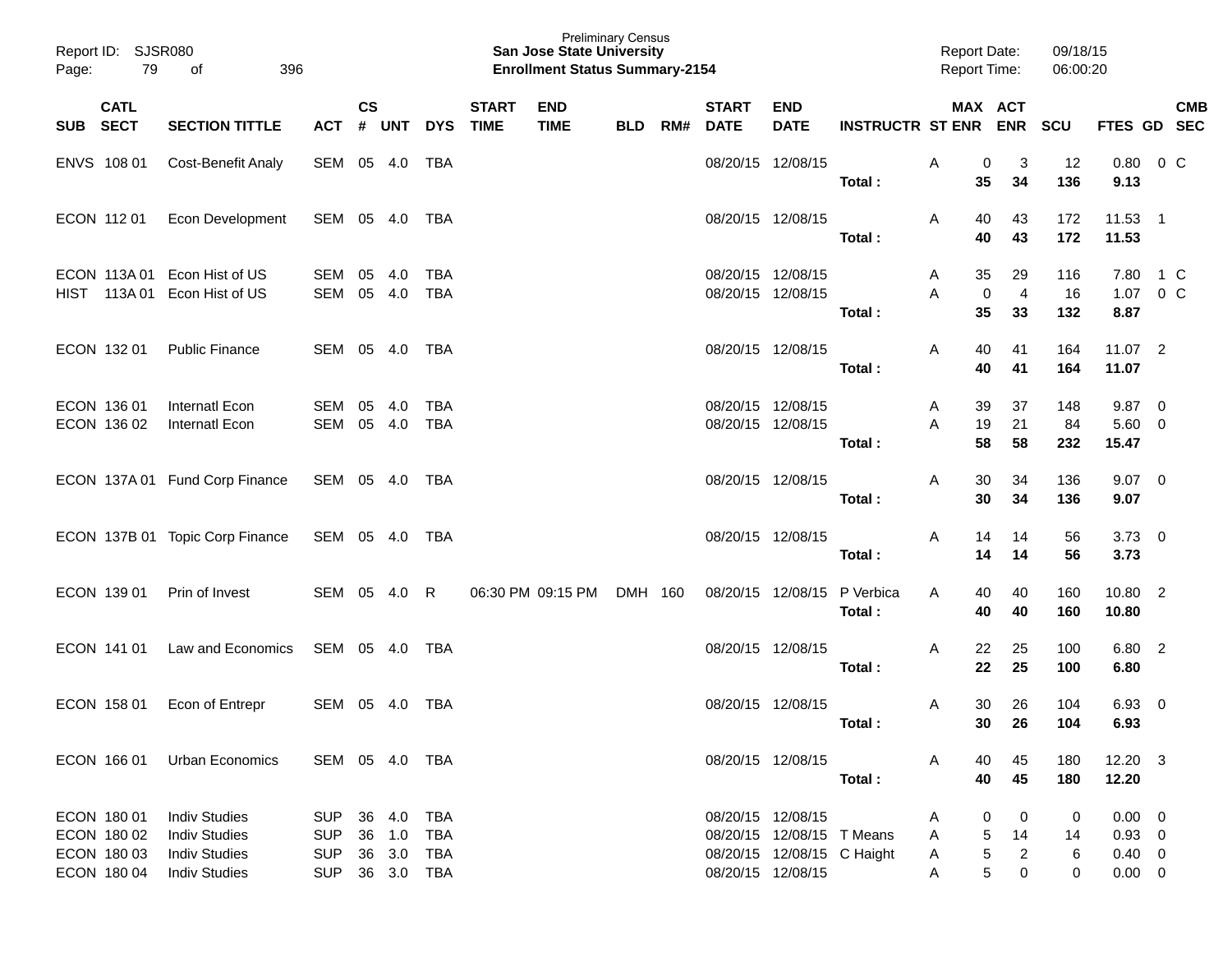| Report ID: SJSR080<br>80<br>396<br>Page:<br>of                                         |                                                                                  |                                                                                  |                    |                                                          |                                                                           |                             | <b>San Jose State University</b><br><b>Enrollment Status Summary-2154</b> | <b>Preliminary Census</b> |     |                             |                                                                                                       |                         | <b>Report Date:</b><br><b>Report Time:</b> |                            |                             | 09/18/15<br>06:00:20       |                                                                          |                                                    |            |
|----------------------------------------------------------------------------------------|----------------------------------------------------------------------------------|----------------------------------------------------------------------------------|--------------------|----------------------------------------------------------|---------------------------------------------------------------------------|-----------------------------|---------------------------------------------------------------------------|---------------------------|-----|-----------------------------|-------------------------------------------------------------------------------------------------------|-------------------------|--------------------------------------------|----------------------------|-----------------------------|----------------------------|--------------------------------------------------------------------------|----------------------------------------------------|------------|
| <b>CATL</b><br>SUB SECT                                                                | <b>SECTION TITTLE</b>                                                            | ACT                                                                              | $\mathsf{cs}$<br># | <b>UNT</b>                                               | <b>DYS</b>                                                                | <b>START</b><br><b>TIME</b> | <b>END</b><br><b>TIME</b>                                                 | <b>BLD</b>                | RM# | <b>START</b><br><b>DATE</b> | <b>END</b><br><b>DATE</b>                                                                             | <b>INSTRUCTR ST ENR</b> |                                            |                            | MAX ACT<br><b>ENR</b>       | <b>SCU</b>                 | FTES GD SEC                                                              |                                                    | <b>CMB</b> |
| ECON 180 05                                                                            | <b>Indiv Studies</b>                                                             | <b>SUP</b>                                                                       | 36                 | 3.0                                                      | TBA                                                                       |                             |                                                                           |                           |     |                             | 08/20/15 12/08/15                                                                                     | Total:                  | Α                                          | 5<br>20                    | 0<br>16                     | 0<br>20                    | 0.00<br>1.33                                                             | $\overline{\mathbf{0}}$                            |            |
| ECON 185 01<br>ECON 185 02                                                             | Appld Econ Intrn<br>Appld Econ Intrn                                             | <b>SUP</b><br><b>SUP</b>                                                         | 36<br>36           | 3.0<br>3.0                                               | TBA<br><b>TBA</b>                                                         |                             |                                                                           |                           |     |                             | 08/20/15 12/08/15 C Haight<br>08/20/15 12/08/15 C Haight                                              | Total:                  | A<br>Α                                     | 0<br>5<br>5                | 0<br>1                      | 3<br>0<br>3                | 0.20<br>0.00<br>0.20                                                     | $\overline{\mathbf{0}}$<br>$\overline{\mathbf{0}}$ |            |
| ECON 193 01                                                                            | New Institutional Ec                                                             | SEM                                                                              |                    | 05 4.0                                                   | TBA                                                                       |                             |                                                                           |                           |     | 08/20/15 12/08/15           |                                                                                                       | Total:                  | A                                          | 22<br>22                   | 23<br>23                    | 92<br>92                   | $6.20$ 1<br>6.20                                                         |                                                    |            |
| ECON 201 01                                                                            | Sem Micro-Econ Ana SEM 05 3.0                                                    |                                                                                  |                    |                                                          | MW                                                                        |                             | 05:00 PM 06:15 PM                                                         | DMH 160                   |     |                             | 08/20/15 12/08/15                                                                                     | R Ragan<br>Total:       | A                                          | 20<br>20                   | 16<br>16                    | 48<br>48                   | 4.00 16<br>4.00                                                          |                                                    |            |
| ECON 203A 01                                                                           | Econ Res Meth                                                                    | SEM                                                                              | 05                 | 3.0                                                      | R                                                                         |                             | 06:30 PM 09:15 PM                                                         | DMH 358                   |     |                             | 08/20/15 12/08/15                                                                                     | M Holian<br>Total:      | A                                          | 20<br>20                   | 14<br>14                    | 42<br>42                   | 3.45 13<br>3.45                                                          |                                                    |            |
|                                                                                        | ECON 205A 01 Econ Decsion Makng SEM                                              |                                                                                  |                    | 3.0                                                      |                                                                           |                             |                                                                           |                           |     |                             |                                                                                                       | Total:                  | X                                          | 0<br>$\mathbf 0$           | 0<br>0                      | 0<br>0                     | 0.00<br>0.00                                                             | $\overline{\mathbf{0}}$                            |            |
| ECON 232 01                                                                            | Sem Pub Finance                                                                  | SEM                                                                              | 05                 | 3.0                                                      | M                                                                         |                             | 06:30 PM 09:15 PM                                                         | DMH 160                   |     |                             | 08/20/15 12/08/15                                                                                     | F Foldvary<br>Total:    | A                                          | 20<br>20                   | 14<br>14                    | 42<br>42                   | 3.50 14<br>3.50                                                          |                                                    |            |
| ECON 235 01                                                                            | Monet Theor & Pol                                                                | SEM                                                                              | 05                 | 3.0 T                                                    |                                                                           |                             | 06:30 PM 09:15 PM                                                         | DMH 166                   |     | 08/20/15 12/08/15           |                                                                                                       | J Hummel<br>Total:      | A                                          | 15<br>15                   | 8<br>8                      | 24<br>24                   | 1.95<br>1.95                                                             | $\overline{7}$                                     |            |
| ECON 285 01<br>ECON 285 02<br>ECON 285 03                                              | Applied Econ Intrn<br>Applied Econ Intrn<br>Applied Econ Intrn                   | <b>SUP</b><br><b>SUP</b><br><b>SUP</b>                                           | 25<br>25           | 6.0<br>3.0<br>25 6.0                                     | <b>TBA</b><br><b>TBA</b><br><b>TBA</b>                                    |                             |                                                                           |                           |     | 08/20/15 12/08/15           | 08/20/15 12/08/15 C Haight<br>08/20/15 12/08/15                                                       | Total:                  | A<br>Α<br>A                                | 0<br>5<br>5<br>10          | 0<br>2<br>0<br>$\mathbf{2}$ | 0<br>6<br>0<br>6           | 0.00<br>$0.50$ 2<br>0.00<br>0.50                                         | $\overline{\mathbf{0}}$<br>$\overline{\mathbf{0}}$ |            |
| ECON 298 01<br>ECON 298 02<br>ECON 298 03<br>ECON 298 04<br>ECON 298 05<br>ECON 298 06 | Spec Study<br>Spec Study<br>Spec Study<br>Spec Study<br>Spec Study<br>Spec Study | <b>SUP</b><br><b>SUP</b><br><b>SUP</b><br><b>SUP</b><br><b>SUP</b><br><b>SUP</b> |                    | 25 3.0<br>25 3.0<br>25 3.0<br>25 3.0<br>25 3.0<br>25 3.0 | TBA<br><b>TBA</b><br><b>TBA</b><br><b>TBA</b><br><b>TBA</b><br><b>TBA</b> |                             |                                                                           |                           |     | 08/20/15 12/08/15           | 08/20/15 12/08/15<br>08/20/15 12/08/15<br>08/20/15 12/08/15<br>08/20/15 12/08/15<br>08/20/15 12/08/15 |                         | A<br>Α<br>Α<br>Α<br>Α<br>Α                 | 0<br>5<br>5<br>5<br>5<br>5 | 0<br>0<br>0<br>0<br>0<br>0  | 0<br>0<br>0<br>0<br>0<br>0 | 0.00<br>0.00<br>$0.00 \t 0$<br>$0.00 \t 0$<br>$0.00 \t 0$<br>$0.00 \t 0$ | $\overline{\mathbf{0}}$<br>$\overline{\mathbf{0}}$ |            |
| ECON 298 07                                                                            | Spec Study                                                                       | <b>SUP</b>                                                                       |                    | 25 1.0 TBA                                               |                                                                           |                             |                                                                           |                           |     |                             | 08/20/15 12/08/15                                                                                     | Total:                  | A                                          | 5<br>30                    | 0<br>0                      | 0<br>0                     | $0.00 \t 0$<br>0.00                                                      |                                                    |            |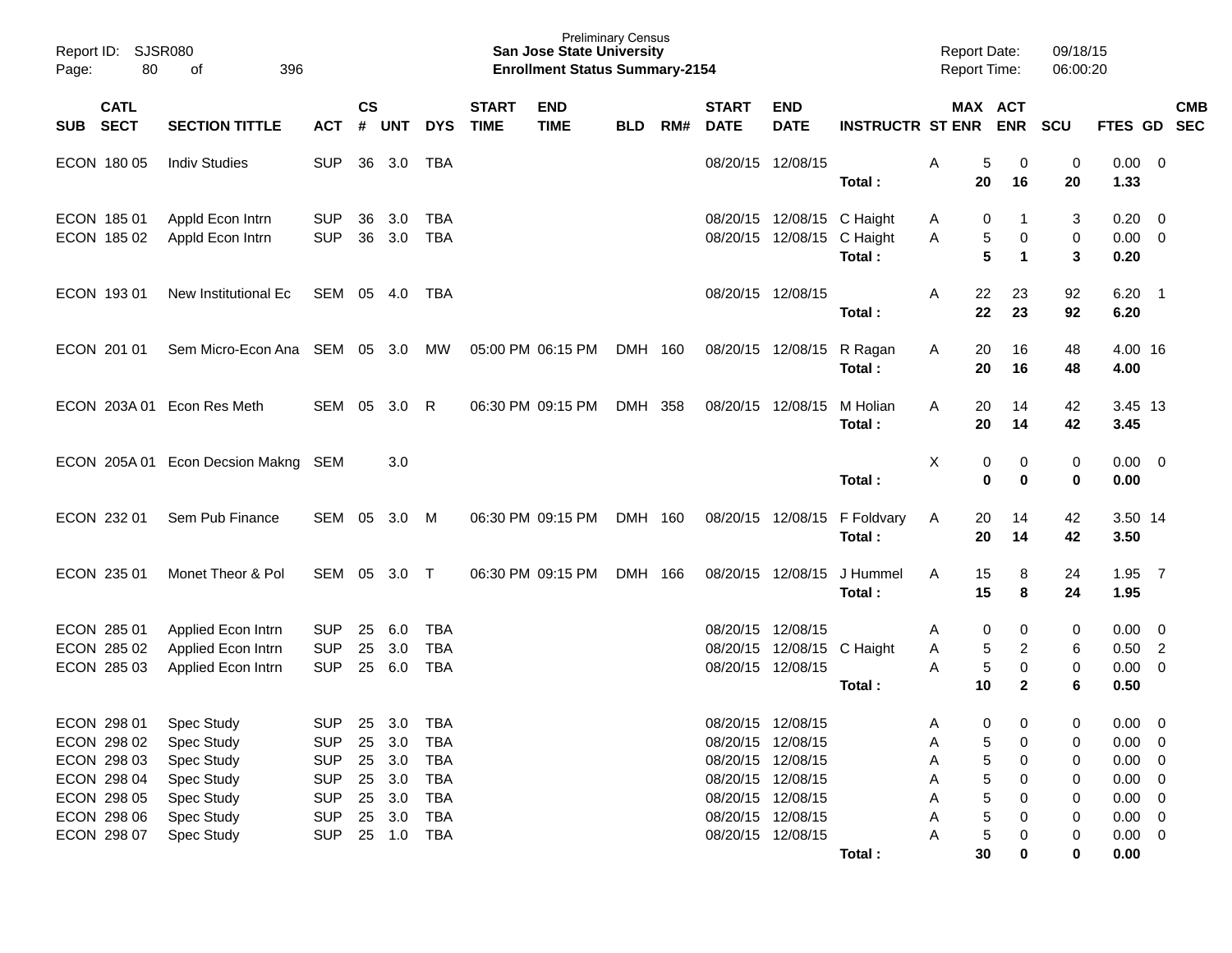| Report ID:<br>Page: | 81                         | SJSR080<br>оf            | 396        |                |            |            |                             | <b>San Jose State University</b><br><b>Enrollment Status Summary-2154</b> | <b>Preliminary Census</b> |     |                             |                                                  |                                                       |   | <b>Report Date:</b><br><b>Report Time:</b> |                           | 09/18/15<br>06:00:20             |                                     |                         |                          |
|---------------------|----------------------------|--------------------------|------------|----------------|------------|------------|-----------------------------|---------------------------------------------------------------------------|---------------------------|-----|-----------------------------|--------------------------------------------------|-------------------------------------------------------|---|--------------------------------------------|---------------------------|----------------------------------|-------------------------------------|-------------------------|--------------------------|
| <b>SUB</b>          | <b>CATL</b><br><b>SECT</b> | <b>SECTION TITTLE</b>    | <b>ACT</b> | <b>CS</b><br># | <b>UNT</b> | <b>DYS</b> | <b>START</b><br><b>TIME</b> | <b>END</b><br>TIME                                                        | <b>BLD</b>                | RM# | <b>START</b><br><b>DATE</b> | <b>END</b><br><b>DATE</b>                        | <b>INSTRUCTR ST ENR</b>                               |   | <b>MAX</b>                                 | <b>ACT</b><br><b>ENR</b>  | <b>SCU</b>                       | <b>FTES GD</b>                      |                         | <b>CMB</b><br><b>SEC</b> |
|                     | ECON 298E 01               | Comp Exam                | <b>SUP</b> | 25             | 1.0        | TBA        |                             |                                                                           |                           |     | 08/20/15                    | 12/08/15                                         | J Hummel<br>Total:                                    | A | 25<br>25                                   | 7<br>$\overline{7}$       | $\overline{7}$<br>$\overline{7}$ | 0.58<br>0.58                        | - 7                     |                          |
|                     | ECON 299 02                | <b>MA Thesis Project</b> | <b>SUP</b> | 25             | 6.0        | TBA        |                             |                                                                           |                           |     | 08/20/15                    | 12/08/15                                         | Total:                                                | A |                                            | 0<br>$\mathbf{0}$         | 0<br>0                           | 0.00<br>0.00                        | $\overline{\mathbf{0}}$ |                          |
|                     | Department :               | <b>Economics</b>         |            |                |            |            |                             |                                                                           |                           |     |                             | <b>Lower Division:</b><br><b>Upper Division:</b> | <b>Department Total:</b><br><b>Graduate Division:</b> |   | 2890<br>2049<br>700<br>141                 | 2735<br>1979<br>695<br>61 | 6663<br>3903<br>2591<br>169      | 448.52<br>260.27<br>174.27<br>13.98 |                         |                          |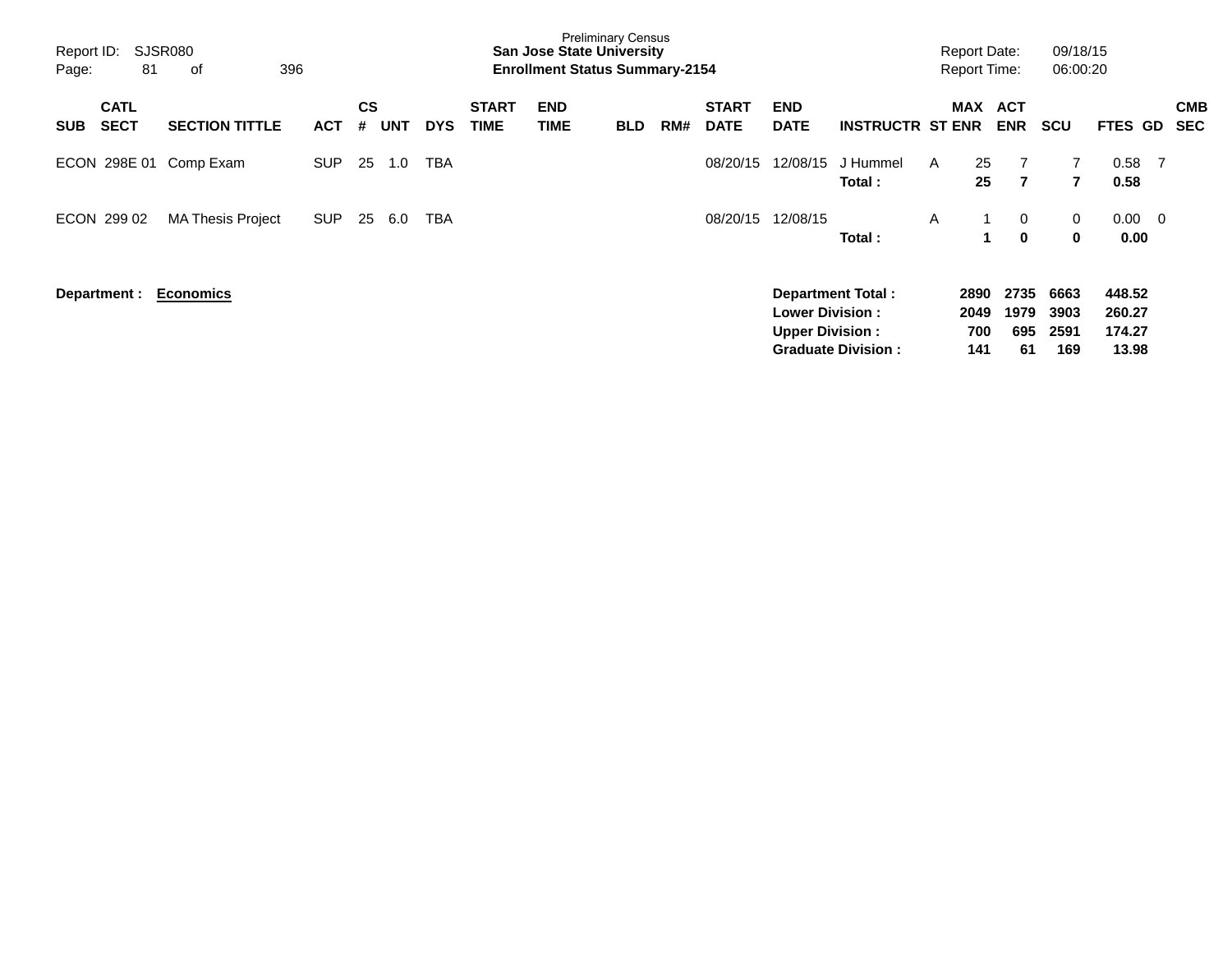| Page:          | SJSR080<br>Report ID:<br>82<br>396<br>οf |                                    |               |                    |            |            |                             | <b>Preliminary Census</b><br><b>San Jose State University</b><br><b>Enrollment Status Summary-2154</b> |            |     |                             |                           |                                |   | <b>Report Date:</b><br><b>Report Time:</b> |                         | 09/18/15<br>06:00:20 |               |                |                          |
|----------------|------------------------------------------|------------------------------------|---------------|--------------------|------------|------------|-----------------------------|--------------------------------------------------------------------------------------------------------|------------|-----|-----------------------------|---------------------------|--------------------------------|---|--------------------------------------------|-------------------------|----------------------|---------------|----------------|--------------------------|
| <b>SUB</b>     | <b>CATL</b><br><b>SECT</b>               | <b>SECTION TITTLE</b>              | ACT           | $\mathsf{cs}$<br># | <b>UNT</b> | <b>DYS</b> | <b>START</b><br><b>TIME</b> | <b>END</b><br><b>TIME</b>                                                                              | <b>BLD</b> | RM# | <b>START</b><br><b>DATE</b> | <b>END</b><br><b>DATE</b> | <b>INSTRUCTR ST ENR</b>        |   | MAX ACT                                    | <b>ENR</b>              | <b>SCU</b>           | FTES GD       |                | <b>CMB</b><br><b>SEC</b> |
| <b>College</b> |                                          | <b>Social Sciences</b>             |               |                    |            |            |                             |                                                                                                        |            |     |                             |                           |                                |   |                                            |                         |                      |               |                |                          |
|                | Department :                             | <b>Environmental Studies</b>       |               |                    |            |            |                             |                                                                                                        |            |     |                             |                           |                                |   |                                            |                         |                      |               |                |                          |
| <b>ENVS</b>    | 1 0 1                                    | Intro Environ Iss                  | <b>LEC</b>    | 01                 | 3.0        | MW         | 10:30 AM 11:45 AM           |                                                                                                        | WSQ 207    |     | 08/20/15                    | 12/08/15 J Denver         |                                | A | 120                                        | 119                     | 357                  | 23.80         | - 0            |                          |
| <b>ENVS</b>    | 1 0 2                                    | Intro Environ Iss                  | <b>LEC</b>    | 01                 | 3.0        | <b>TR</b>  | 10:30 AM 11:45 AM           |                                                                                                        | DMH 164    |     | 08/20/15                    |                           | 12/08/15 J Douglas             | Α | 40                                         | 38                      | 114                  | 7.60          | $\overline{0}$ |                          |
| <b>ENVS</b>    | 1 0 3                                    | Intro Environ Iss                  | LEC           |                    | 3.0        |            |                             |                                                                                                        |            |     |                             |                           |                                | Х | 0                                          | 0                       | 0                    | 0.00          | $\overline{0}$ |                          |
| <b>ENVS</b>    | 1 0 4                                    | Intro Environ Iss                  | <b>LEC</b>    | 01                 | 3.0        | TR         |                             | 12:00 PM 01:15 PM                                                                                      | DMH        | 164 |                             | 08/20/15 12/08/15         | J Douglas<br>Total:            | A | 40<br>200                                  | 40<br>197               | 120<br>591           | 8.00<br>39.40 | $\overline{0}$ |                          |
| <b>ENVS</b>    | 10 01                                    | Life Chang Planet                  | <b>LEC</b>    | 01                 | 3.0        | TR.        | 10:30 AM 11:45 AM           |                                                                                                        | SН         | 100 | 08/20/15                    | 12/08/15                  | R Lazzeri-Ae A                 |   | 120                                        | 118                     | 354                  | 23.60         | 0              |                          |
| <b>ENVS</b>    | 10 02                                    | Life Chang Planet                  | <b>LEC</b>    | 01                 | 3.0        | TR         |                             | 12:00 PM 01:15 PM                                                                                      | <b>DMH</b> | 163 | 08/20/15                    | 12/08/15                  | G Bacigalupi A                 |   | 40                                         | 41                      | 123                  | 8.20          | $\overline{0}$ |                          |
|                |                                          |                                    |               |                    |            |            |                             |                                                                                                        |            |     |                             |                           | Total:                         |   | 160                                        | 159                     | 477                  | 31.80         |                |                          |
| <b>ENVS</b>    |                                          | 100W 01 Env Res and Writ           | SEM           | 04                 | 3.0        | TR.        |                             | 12:00 PM 01:15 PM                                                                                      | CL.        | 234 | 08/20/15                    | 12/08/15                  | S Bane                         | A | 25                                         | 25                      | 75                   | 5.00          | $\overline{0}$ |                          |
| <b>ENVS</b>    |                                          | 100W 02 Env Res and Writ           | <b>SEM</b>    | 04                 | 3.0        | <b>TR</b>  |                             | 01:30 PM 02:45 PM                                                                                      | CL.        | 234 | 08/20/15                    | 12/08/15                  | S Bane                         | A | 25                                         | 25                      | 75                   | 5.00          | $\overline{0}$ |                          |
|                |                                          |                                    |               |                    |            |            |                             |                                                                                                        |            |     |                             |                           | Total:                         |   | 50                                         | 50                      | 150                  | 10.00         |                |                          |
|                | ENVS 107 01                              | Env Econ & Policy                  | <b>LEC</b>    | 01                 | 3.0        | TR.        | 10:30 AM 11:45 AM           |                                                                                                        | CL         | 234 | 08/20/15                    | 12/08/15                  | D Fiack                        | A | 35                                         | 27                      | 81                   | 5.50          | 2 C            |                          |
|                | ECON 107 01                              | Env Econ & Policy                  | <b>LEC</b>    | 01                 | 3.0        | <b>TR</b>  |                             | 10:30 AM 11:45 AM                                                                                      | CL.        | 234 | 08/20/15                    | 12/08/15                  | D Fiack                        | A | 0                                          | $\overline{7}$          | 21                   | 1.40          | 0 <sup>C</sup> |                          |
|                |                                          |                                    |               |                    |            |            |                             |                                                                                                        |            |     |                             |                           | Total:                         |   | 35                                         | 34                      | 102                  | 6.90          |                |                          |
|                | ENVS 110 01                              | Resource Analysis                  | <b>LEC</b>    | 02                 | 4.0        | M          |                             | 03:00 PM 05:45 PM                                                                                      | CL         | 303 | 08/20/15                    |                           | 12/08/15 R Lazzeri-Ae A        |   | 40                                         | 40                      | 120                  | 10.87         | -3             |                          |
|                | ENVS 110 02                              | Resource Analysis                  | LAB           |                    | 0.0        |            |                             |                                                                                                        |            |     |                             |                           |                                | Х | 0                                          | $\mathbf 0$             | 0                    | 0.00          | $\overline{0}$ |                          |
|                | ENVS 110 03                              | Resource Analysis                  | LAB           |                    | 0.0        |            |                             |                                                                                                        |            |     |                             |                           |                                | X | 0                                          | 0                       | 0                    | 0.00          | $\overline{0}$ |                          |
|                | ENVS 110 04                              | Resource Analysis                  | LAB           |                    | 0.0        |            |                             |                                                                                                        |            |     |                             |                           |                                | X | 0                                          | 0                       | 0                    | 0.00          | $\overline{0}$ |                          |
|                | ENVS 110 05                              | Resource Analysis                  | LAB           |                    | 0.0        |            |                             |                                                                                                        |            |     |                             |                           |                                | X | 0                                          | 0                       | 0                    | 0.00          | $\overline{0}$ |                          |
|                | ENVS 110 06                              | Resource Analysis                  | LAB           | 16                 | 0.0        | TR         |                             | 12:00 PM 01:15 PM                                                                                      | WSQ 113    |     | 08/20/15                    | 12/08/15                  | R Lazzeri-Ae A                 |   | 20                                         | 19                      | 19                   | 0.00          | $\overline{1}$ |                          |
|                | ENVS 110 07                              | Resource Analysis                  | LAB           | 16                 | 0.0        | TR         |                             | 01:30 PM 02:45 PM                                                                                      | WSQ 113    |     | 08/20/15                    | 12/08/15                  | R Lazzeri-Ae A                 |   | 20                                         | 21                      | 21                   | 0.00          | $\overline{2}$ |                          |
|                |                                          |                                    |               |                    |            |            |                             |                                                                                                        |            |     |                             |                           | Total:                         |   | 80                                         | 80                      | 160                  | 10.87         |                |                          |
|                | ENVS 116 01                              | Solar Energy Analysi               | LEC           |                    | 3.0        |            |                             |                                                                                                        |            |     |                             |                           |                                | Х | 0                                          | 0                       | 0                    | 0.00          | $\overline{0}$ |                          |
| DSIT           | 116 01                                   | Solar Energy Analysi               | <b>LEC</b>    |                    | 3.0        |            |                             |                                                                                                        |            |     |                             |                           |                                | X | 0                                          | $\Omega$                | $\Omega$             | 0.00          | $\mathbf 0$    |                          |
|                | ENVS 116 02                              | Solar Energy Analysi LEC 02 3.0    |               |                    |            | TR         |                             | 09:00 AM 10:15 AM                                                                                      | CL         | 111 |                             |                           | 08/20/15 12/08/15 D Mulvaney A |   | 25                                         | 18                      | 54                   | 3.60          | 0 C            |                          |
|                | DSIT 116 02                              | Solar Energy Analysi LEC 02 3.0 TR |               |                    |            |            |                             | 09:00 AM 10:15 AM                                                                                      | CL         | 111 |                             |                           | 08/20/15 12/08/15 D Mulvaney A |   | 0                                          | $\overline{\mathbf{1}}$ | 3                    | $0.20 \t 0 C$ |                |                          |
|                |                                          |                                    |               |                    |            |            |                             |                                                                                                        |            |     |                             |                           | Total:                         |   | 25                                         | 19                      | 57                   | 3.80          |                |                          |
|                | ENVS 117 01                              | Human Ecology                      | SEM 05 3.0    |                    |            | MW         |                             | 10:30 AM 11:45 AM                                                                                      | CL         | 234 |                             | 08/20/15 12/08/15 G Klee  |                                | A | 20                                         | 22                      | 66                   | 4.45 1        |                |                          |
|                | ENVS 117 02                              | Human Ecology                      | SEM 05 3.0 TR |                    |            |            |                             | 12:00 PM 01:15 PM CL                                                                                   |            | 224 |                             | 08/20/15 12/08/15 M Davis |                                | Α | 20                                         | 24                      | 72                   | 4.90 2        |                |                          |
|                |                                          |                                    |               |                    |            |            |                             |                                                                                                        |            |     |                             |                           | Total:                         |   | 40                                         | 46                      | 138                  | 9.35          |                |                          |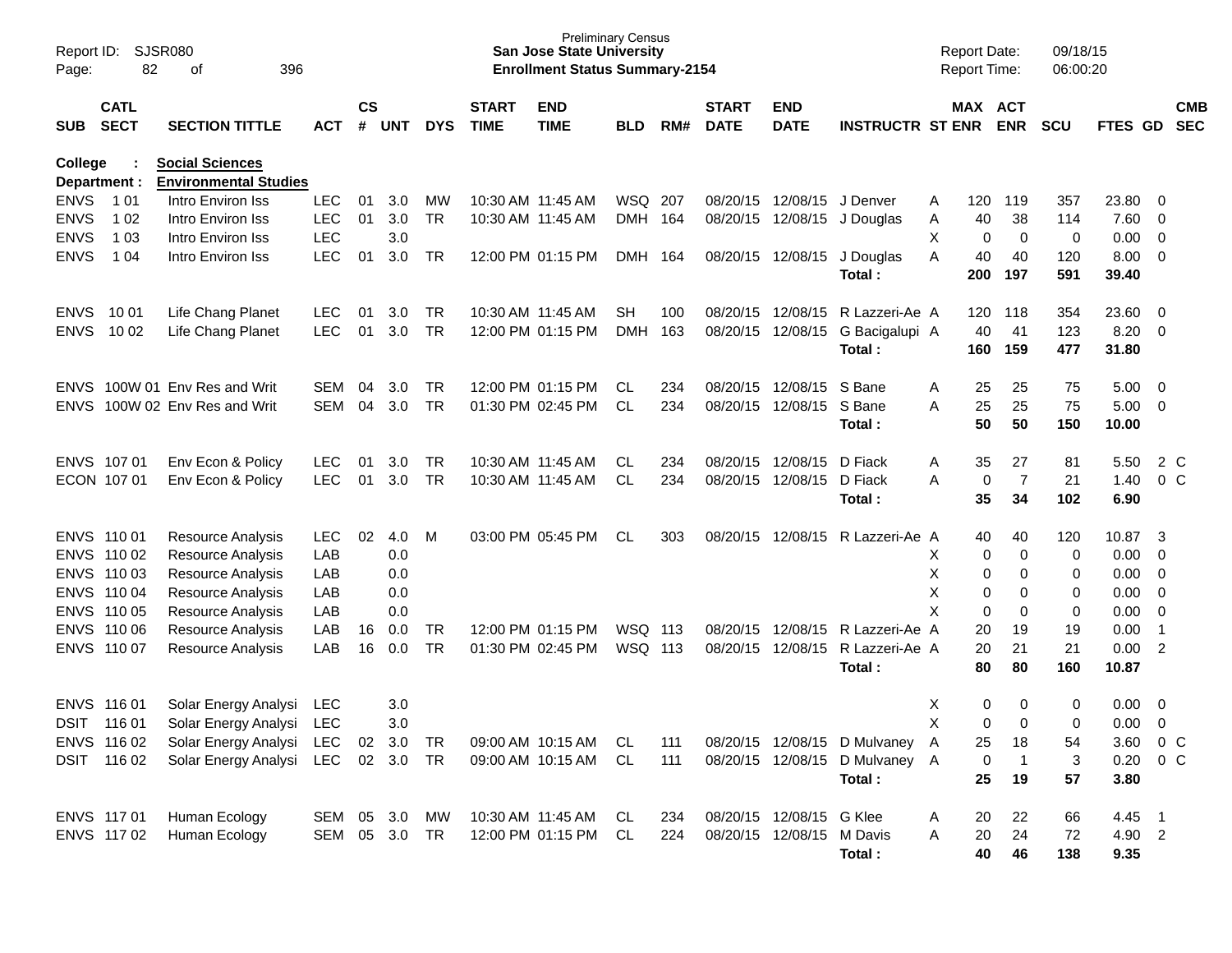| Report ID:<br>Page: | <b>SJSR080</b><br>83       | 396<br>οf                                               |              |                |            |            |                             | <b>Preliminary Census</b><br><b>San Jose State University</b><br><b>Enrollment Status Summary-2154</b> |            |     |                             |                           |                                | <b>Report Date:</b> |          | Report Time:          | 09/18/15<br>06:00:20 |                |                         |                          |
|---------------------|----------------------------|---------------------------------------------------------|--------------|----------------|------------|------------|-----------------------------|--------------------------------------------------------------------------------------------------------|------------|-----|-----------------------------|---------------------------|--------------------------------|---------------------|----------|-----------------------|----------------------|----------------|-------------------------|--------------------------|
| <b>SUB</b>          | <b>CATL</b><br><b>SECT</b> | <b>SECTION TITTLE</b>                                   | <b>ACT</b>   | <b>CS</b><br># | <b>UNT</b> | <b>DYS</b> | <b>START</b><br><b>TIME</b> | <b>END</b><br><b>TIME</b>                                                                              | <b>BLD</b> | RM# | <b>START</b><br><b>DATE</b> | <b>END</b><br><b>DATE</b> | <b>INSTRUCTR ST ENR</b>        |                     |          | MAX ACT<br><b>ENR</b> | <b>SCU</b>           | FTES GD        |                         | <b>CMB</b><br><b>SEC</b> |
| ENVS 119 01         |                            | Energy & Environ                                        | <b>LEC</b>   |                | 3.0        |            |                             |                                                                                                        |            |     |                             |                           |                                | X                   | 0        | 0                     | 0                    | 0.00           | $\overline{\mathbf{0}}$ |                          |
| ENGR 119 01         |                            | Energy & Environ                                        | <b>LEC</b>   |                | 3.0        |            |                             |                                                                                                        |            |     |                             |                           |                                | х                   | 0        | 0                     | 0                    | 0.00           | 0                       |                          |
| ENVS 119 02         |                            | Energy & Environ                                        | <b>LEC</b>   |                | 3.0        |            |                             |                                                                                                        |            |     |                             |                           |                                | х                   | 0        | 0                     | 0                    | 0.00           | 0                       |                          |
| ENGR 119 02         |                            | Energy & Environ                                        | <b>LEC</b>   |                | 3.0        |            |                             |                                                                                                        |            |     |                             |                           |                                | X                   | 0        | 0                     | 0                    | 0.00           | 0                       |                          |
| ENVS 119 03         |                            | Energy & Environ                                        | LEC          | 02             | 3.0        | TR         |                             | 10:30 AM 11:45 AM                                                                                      | SН         | 435 | 08/20/15                    | 12/08/15                  | <b>B</b> Delaveau              | A                   | 40       | 34                    | 102                  | 6.80           | $0\,$ C                 |                          |
| ENGR 119 03         |                            | Energy & Environ                                        | LEC          | 02             | 3.0        | <b>TR</b>  |                             | 10:30 AM 11:45 AM                                                                                      | SН         | 435 | 08/20/15                    | 12/08/15                  | B Delaveau                     | A                   | 0        | 10                    | 30                   | 2.00           | 0 <sup>o</sup>          |                          |
| ENVS 119 04         |                            | Energy & Environ                                        | LEC          | 02             | 3.0        | <b>TR</b>  |                             | 07:30 AM 08:45 AM                                                                                      | CL.        | 111 | 08/20/15                    | 12/08/15                  | D Mulvaney                     | A                   | 40       | 25                    | 75                   | 5.00           | 0 <sup>o</sup>          |                          |
| ENGR 119 04         |                            | Energy & Environ                                        | <b>LEC</b>   | 02             | 3.0        | <b>TR</b>  |                             | 07:30 AM 08:45 AM                                                                                      | CL         | 111 | 08/20/15                    | 12/08/15                  | D Mulvaney A<br>Total:         |                     | 0<br>80  | 15<br>84              | 45<br>252            | 3.00<br>16.80  | $0\,C$                  |                          |
| ENVS 124 01         |                            | Intro Env Law                                           | <b>LEC</b>   | 01             | 3.0        | MW         |                             | 01:30 PM 02:45 PM                                                                                      | <b>DMH</b> | 164 | 08/20/15                    | 12/08/15                  | T Trumbull                     | A                   | 40       | 33                    | 99                   | 6.75           | 3 C                     |                          |
| POLS 124 01         |                            | Intro Env Law                                           | <b>LEC</b>   | 01             | 3.0        | MW         |                             | 01:30 PM 02:45 PM                                                                                      | <b>DMH</b> | 164 | 08/20/15                    | 12/08/15                  | T Trumbull                     | A                   | 0        | 4                     | 12                   | 0.80           | $0\,$ C                 |                          |
| ENVS 124 02         |                            | Intro Env Law                                           | <b>LEC</b>   | 01             | 3.0        | F          |                             | 09:30 AM 12:15 PM                                                                                      | SН         | 311 | 08/20/15                    | 12/08/15                  | T Trumbull                     | Α                   | 40       | 16                    | 48                   | 3.20           | $0\,$ C                 |                          |
| POLS 124 02         |                            | Intro Env Law                                           | <b>LEC</b>   | 01             | 3.0        | F          |                             | 09:30 AM 12:15 PM                                                                                      | <b>SH</b>  | 311 | 08/20/15                    | 12/08/15                  | T Trumbull                     | Α                   | 0        | $\overline{2}$        | 6                    | 0.40           | $0\,C$                  |                          |
|                     |                            |                                                         |              |                |            |            |                             |                                                                                                        |            |     |                             |                           | Total:                         |                     | 80       | 55                    | 165                  | 11.15          |                         |                          |
| ENVS 125 01         |                            | Adv Environmental La LEC                                |              |                | 01 3.0     | W          |                             | 03:00 PM 05:45 PM                                                                                      | <b>CL</b>  | 204 | 08/20/15 12/08/15           |                           | T Trumbull                     | Α                   | 25       | 10                    | 30                   | 2.05           | - 1                     |                          |
|                     |                            |                                                         |              |                |            |            |                             |                                                                                                        |            |     |                             |                           | Total:                         |                     | 25       | 10                    | 30                   | 2.05           |                         |                          |
| ENVS 128 01         |                            | Water Res Mgt                                           | <b>LEC</b>   | 02             | 3.0        | TR         |                             | 01:30 PM 02:45 PM                                                                                      | DMH 164    |     |                             | 08/20/15 12/08/15         | P Ferraro                      | Α                   | 25       | 24                    | 72                   | 4.85           | - 1                     |                          |
|                     |                            |                                                         |              |                |            |            |                             |                                                                                                        |            |     |                             |                           | Total:                         |                     | 25       | 24                    | 72                   | 4.85           |                         |                          |
| ENVS 129 01         |                            | Water Policy in the                                     | <b>LEC</b>   |                | 3.0        |            |                             |                                                                                                        |            |     |                             |                           |                                | X                   | 0        | 0                     | 0                    | 0.00           | $\overline{\mathbf{0}}$ |                          |
| ENVS 129 02         |                            | Water Policy in the                                     | <b>LEC</b>   | 02             | 3.0        | R          |                             | 04:30 PM 07:15 PM                                                                                      | <b>BBC</b> | 225 |                             | 08/20/15 12/08/15         | P Ferraro                      | A                   | 25       | 22                    | 66                   | 4.40           | $\overline{\mathbf{0}}$ |                          |
|                     |                            |                                                         |              |                |            |            |                             |                                                                                                        |            |     |                             |                           | Total:                         |                     | 25       | 22                    | 66                   | 4.40           |                         |                          |
| ENVS 130 01         |                            | <b>Energy Policy Anal</b>                               | <b>LEC</b>   | 03             | 3.0        | $\top$     |                             | 03:00 PM 05:45 PM                                                                                      | <b>CL</b>  | 303 | 08/20/15 12/08/15           |                           | T Trumbull                     | Α                   | 30       | 28                    | 84                   | 5.70 2         |                         |                          |
|                     |                            |                                                         |              |                |            |            |                             |                                                                                                        |            |     |                             |                           | Total:                         |                     | 30       | 28                    | 84                   | 5.70           |                         |                          |
| ENVS 132 01         |                            | Solar Home Design                                       | <b>LEC</b>   |                | 3.0        |            |                             |                                                                                                        |            |     |                             |                           |                                | X                   | 0        | 0                     | 0                    | 0.00           | $\overline{\mathbf{0}}$ |                          |
| DSIT 132 01         |                            | Solar Home Design                                       | LEC          |                | 3.0        |            |                             |                                                                                                        |            |     |                             |                           |                                | X                   | $\Omega$ | $\Omega$              | $\Omega$             | 0.00           | 0                       |                          |
|                     |                            | ENVS 132 02 Solar Home Design                           | LEC 02 3.0 F |                |            |            |                             | 12:30 PM 03:15 PM CL                                                                                   |            | 243 |                             |                           | 08/20/15 12/08/15 B Delaveau A |                     | 30       | 26                    | 78                   | 5.25 1 C       |                         |                          |
|                     |                            | DSIT 132 02 Solar Home Design                           | LEC 02 3.0 F |                |            |            |                             | 12:30 PM 03:15 PM CL                                                                                   |            | 243 |                             |                           | 08/20/15 12/08/15 B Delaveau A |                     | 0        | $\overline{2}$        | 6                    | 0.40 0 C       |                         |                          |
|                     |                            |                                                         |              |                |            |            |                             |                                                                                                        |            |     |                             |                           | Total:                         |                     | 30       | 28                    | 84                   | 5.65           |                         |                          |
| ENVS 144 01         |                            | Calif Wetland Contro LEC 02 4.0 MW 01:00 PM 01:50 PM CL |              |                |            |            |                             |                                                                                                        |            | 234 |                             | 08/20/15 12/08/15 G Klee  |                                | A                   | 25       | 23                    | 46                   | $6.13 \quad 0$ |                         |                          |
| ENVS 144 02         |                            | Calif Wetland Contro ACT 13 0.0 TBA                     |              |                |            |            |                             |                                                                                                        |            |     |                             | 08/20/15 12/08/15 G Klee  |                                | A                   | 25       | 23                    | 46                   | $0.00 \quad 0$ |                         |                          |
|                     |                            |                                                         |              |                |            |            |                             |                                                                                                        |            |     |                             |                           | Total:                         |                     | 50       | 46                    | 92                   | 6.13           |                         |                          |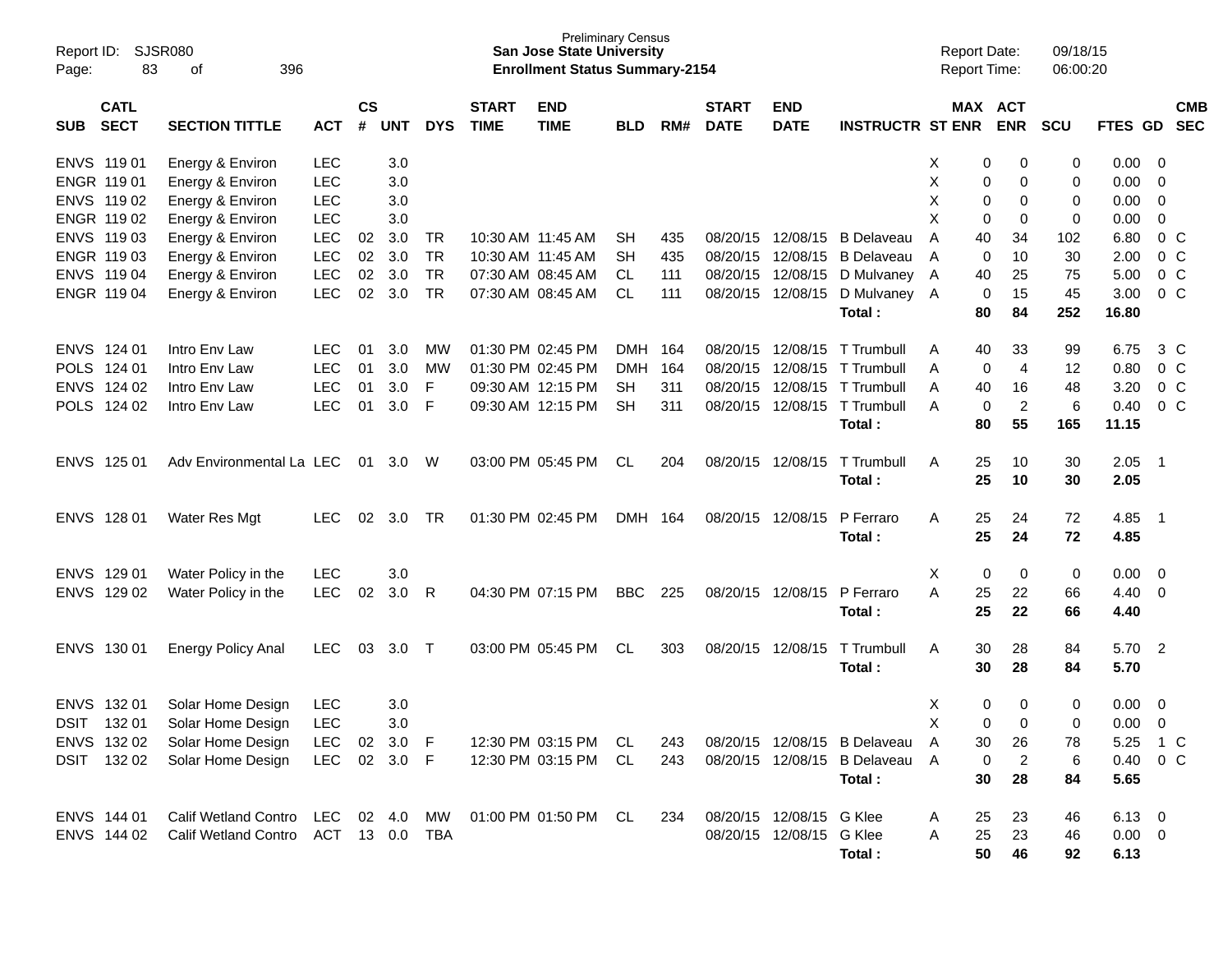| Page:      | Report ID: SJSR080<br>84   |                                        |                          |                    |            |                  | <b>Preliminary Census</b><br><b>San Jose State University</b><br><b>Enrollment Status Summary-2154</b> |                                           |            |            |                             |                           | <b>Report Date:</b><br>Report Time:                        |        |                       | 09/18/15<br>06:00:20 |            |                   |                            |                          |
|------------|----------------------------|----------------------------------------|--------------------------|--------------------|------------|------------------|--------------------------------------------------------------------------------------------------------|-------------------------------------------|------------|------------|-----------------------------|---------------------------|------------------------------------------------------------|--------|-----------------------|----------------------|------------|-------------------|----------------------------|--------------------------|
| SUB        | <b>CATL</b><br><b>SECT</b> | <b>SECTION TITTLE</b>                  | <b>ACT</b>               | $\mathsf{cs}$<br># | <b>UNT</b> | <b>DYS</b>       | <b>START</b><br><b>TIME</b>                                                                            | <b>END</b><br><b>TIME</b>                 | <b>BLD</b> | RM#        | <b>START</b><br><b>DATE</b> | <b>END</b><br><b>DATE</b> | <b>INSTRUCTR ST ENR</b>                                    |        | MAX ACT<br><b>ENR</b> |                      | <b>SCU</b> | <b>FTES GD</b>    |                            | <b>CMB</b><br><b>SEC</b> |
|            | ENVS 150 01                | Intro Env Thought                      | SEM                      | 05                 | 3.0        | M                |                                                                                                        | 03:00 PM 05:45 PM                         | <b>DMH</b> | 164        | 08/20/15                    | 12/08/15                  | W Russell<br>Total:                                        | A      | 25<br>25              | 24<br>24             | 72<br>72   | $4.80\ 0$<br>4.80 |                            |                          |
|            | ENVS 152 80                | <b>Global Environment</b>              | <b>LEC</b>               | 02                 | 3.0        | <b>TBA</b>       |                                                                                                        |                                           |            |            | 08/20/15                    | 12/08/15                  | B Olszewski A                                              |        | 35                    | 32                   | 96         | 6.40              | 0 C                        |                          |
| <b>PKG</b> | 152 80                     | <b>Global Environment</b>              | <b>LEC</b>               | 02                 | 3.0        | <b>TBA</b>       |                                                                                                        |                                           |            |            | 08/20/15                    | 12/08/15                  | B Olszewski A                                              |        | $\mathbf 0$           | $\mathbf{1}$         | 3          | 0.20              | 0 <sup>o</sup>             |                          |
|            | ENVS 152 81                | <b>Global Environment</b>              | <b>LEC</b>               | 02                 | 3.0        | <b>TBA</b>       |                                                                                                        |                                           |            |            | 08/20/15                    | 12/08/15                  | B Olszewski A                                              |        | 35                    | 24                   | 72         | 4.80              | 0 <sup>o</sup>             |                          |
| <b>PKG</b> | 152 81                     | <b>Global Environment</b>              | <b>LEC</b>               | 02                 | 3.0        | <b>TBA</b>       |                                                                                                        |                                           |            |            | 08/20/15                    | 12/08/15                  | B Olszewski A                                              |        | 0                     | 5                    | 15         | 1.00              | 0 <sup>o</sup>             |                          |
|            |                            |                                        |                          |                    |            |                  |                                                                                                        |                                           |            |            |                             |                           | Total:                                                     |        | 70                    | 62                   | 186        | 12.40             |                            |                          |
|            | ENVS 154 01                | Sustainable Agricult                   | <b>LEC</b>               | 03                 | 4.0        | МW               | 01:30 PM 02:45 PM                                                                                      |                                           | МH         | 235        |                             | 08/20/15 12/08/15         | G Bacigalupi A                                             |        | 25                    | 25                   | 75         | 6.73              | $\overline{\phantom{1}}$   |                          |
|            | ENVS 154 02                | Sustainable Agricult                   | <b>ACT</b>               | 07                 | 0.0        | W                |                                                                                                        | 03:00 PM 05:50 PM                         | <b>SH</b>  | 414        | 08/20/15                    | 12/08/15                  | G Bacigalupi A                                             |        | 25                    | 25                   | 25         | $0.00$ 1          |                            |                          |
|            |                            |                                        |                          |                    |            |                  |                                                                                                        |                                           |            |            |                             |                           | Total:                                                     |        | 50                    | 50                   | 100        | 6.73              |                            |                          |
|            | ENVS 158 01                | Environmental Educat LEC               |                          | 02                 | 3.0        | МW               |                                                                                                        | 10:30 AM 11:45 AM                         | <b>DMH</b> | 164        |                             | 08/20/15 12/08/15         | G Bacigalupi A                                             |        | 30                    | 30                   | 90         | $6.00 \quad 0$    |                            |                          |
|            | ENVS 158 02                | Environmental Educat LEC               |                          | 02                 | 3.0        | $\top$           |                                                                                                        | 03:00 PM 05:45 PM                         | <b>DMH</b> | 163        |                             | 08/20/15 12/08/15         | G Bacigalupi A                                             |        | 30                    | 28                   | 84         | 5.60 0            |                            |                          |
|            |                            |                                        |                          |                    |            |                  |                                                                                                        |                                           |            |            |                             |                           | Total:                                                     |        | 60                    | 58                   | 174        | 11.60             |                            |                          |
|            | ENVS 166 01                | Nature Photography                     | <b>LEC</b>               | 02                 | 4.0        | МW               |                                                                                                        | 12:00 PM 12:50 PM                         | CL         | 234        | 08/20/15                    | 12/08/15                  | G Klee                                                     | Α      | 25                    | 22                   | 44         | 5.93              | $\overline{\phantom{0}}$ 1 |                          |
|            | ENVS 166 02                | Nature Photography                     | ACT                      | 13                 | 0.0        | <b>TBA</b>       |                                                                                                        |                                           |            |            |                             | 08/20/15 12/08/15         | G Klee                                                     | A      | 25                    | 22                   | 44         | $0.00$ 1          |                            |                          |
|            |                            |                                        |                          |                    |            |                  |                                                                                                        |                                           |            |            |                             |                           | Total:                                                     |        | 50                    | 44                   | 88         | 5.93              |                            |                          |
|            | ENVS 181 01                | <b>Envir Res Center</b>                | <b>ACT</b>               | 13                 | 1.0        | MW               |                                                                                                        | 12:00 PM 01:15 PM                         | DMH 164    |            | 08/20/15                    | 12/08/15                  | K Cushing                                                  | A      | 8                     | 7                    | 7          | 0.47              | $\overline{\phantom{0}}$   |                          |
|            | ENVS 181 02                | <b>Envir Res Center</b>                | <b>ACT</b>               | 13                 | 2.0        | MW               |                                                                                                        | 12:00 PM 01:15 PM                         | <b>DMH</b> | 164        | 08/20/15                    | 12/08/15                  | K Cushing                                                  | Α      | 8                     | 8                    | 16         | 1.07              | $\overline{0}$             |                          |
|            | ENVS 181 03                | <b>Envir Res Center</b>                | <b>ACT</b>               | 13                 | 3.0        | <b>MW</b>        |                                                                                                        | 12:00 PM 01:15 PM                         | <b>DMH</b> | 164        | 08/20/15                    | 12/08/15                  | K Cushing                                                  | A      | 8                     | 5                    | 15         | $1.00 \t 0$       |                            |                          |
|            |                            |                                        |                          |                    |            |                  |                                                                                                        |                                           |            |            |                             |                           | Total:                                                     |        | 24                    | 20                   | 38         | 2.53              |                            |                          |
|            | ENVS 185 02                | Envir Impact Anal                      | <b>ACT</b>               |                    | 0.0        |                  |                                                                                                        |                                           |            |            |                             |                           |                                                            | х      | 0                     | 0                    | 0          | $0.00 \ 0$        |                            |                          |
|            | URBP 18502                 | Envir Impact Anal                      | <b>ACT</b>               |                    | 0.0        |                  |                                                                                                        |                                           |            |            |                             |                           |                                                            | X      | 0                     | 0                    | 0          | 0.00              | $\overline{\phantom{0}}$   |                          |
|            | ENVS 185 03                | Envir Impact Anal                      | <b>LEC</b>               |                    | 4.0        |                  |                                                                                                        |                                           |            |            |                             |                           |                                                            | X      | 0                     | 0                    | 0          | 0.00              | $\overline{\phantom{0}}$   |                          |
|            | URBP 185 03                | Envir Impact Anal                      | <b>LEC</b>               |                    | 4.0        |                  |                                                                                                        |                                           |            |            |                             |                           |                                                            | Χ      | 0                     | 0                    | 0          | 0.00              | $\overline{0}$             |                          |
|            | ENVS 185 04                | Envir Impact Anal                      | <b>ACT</b>               |                    | 0.0        |                  |                                                                                                        |                                           |            |            |                             |                           |                                                            | X      | 0                     | 0                    | 0          | 0.00              | $\overline{0}$             |                          |
|            | URBP 185 04                | Envir Impact Anal                      | <b>ACT</b>               |                    | 0.0        |                  |                                                                                                        |                                           |            |            |                             |                           |                                                            | Χ      | 0                     | 0                    | 0          | 0.00              | $\overline{0}$             |                          |
|            | ENVS 185 05                | Envir Impact Anal                      | <b>LEC</b>               | 02                 | 4.0        | F                |                                                                                                        | 09:30 AM 12:15 PM                         | CL         | 303        |                             |                           | 08/20/15 12/08/15 A Marquez                                | Α      | 25                    | 25                   | 75         | 6.80              | 2 C                        |                          |
|            | URBP 185 05                | Envir Impact Anal                      | <b>LEC</b>               | 02                 | 4.0        | F                |                                                                                                        | 09:30 AM 12:15 PM CL                      |            | 303        |                             |                           | 08/20/15 12/08/15 A Marquez                                | A      | 0                     | 0                    | 0          | 0.00              | $0\,C$                     |                          |
|            | ENVS 185 06                | Envir Impact Anal                      | ACT                      | 13                 | 0.0        | <b>TBA</b>       |                                                                                                        |                                           |            |            |                             |                           | 08/20/15 12/08/15 A Marquez                                | A      | 25                    | 26                   | 26         | 0.00              | 2 C                        |                          |
|            | URBP 185 06                | Envir Impact Anal                      | <b>ACT</b>               | 13                 | 0.0        | <b>TBA</b>       |                                                                                                        |                                           |            |            |                             |                           | 08/20/15 12/08/15 A Marquez<br>08/20/15 12/08/15 A Marquez | Α      | $\pmb{0}$             | 0                    | 0          | 0.00              | $0\,$ C                    |                          |
|            | ENVS 185 07<br>URBP 185 07 | Envir Impact Anal<br>Envir Impact Anal | <b>LEC</b><br><b>LEC</b> | 02<br>$02\,$       | 4.0<br>4.0 | $\mathsf F$<br>F |                                                                                                        | 12:30 PM 03:15 PM<br>12:30 PM 03:15 PM CL | CL.        | 205<br>205 | 08/20/15                    |                           | 12/08/15 A Marquez                                         | A      | 7<br>0                | 7<br>0               | 21<br>0    | 1.93<br>0.00      | 1 C<br>$0\,C$              |                          |
|            | ENVS 185 08                | Envir Impact Anal                      | ACT                      |                    | 13 0.0     | TBA              |                                                                                                        |                                           |            |            |                             |                           | 08/20/15 12/08/15 A Marquez                                | A<br>A | $\overline{7}$        | 6                    | 6          | 0.00 1 C          |                            |                          |
|            |                            |                                        |                          |                    |            |                  |                                                                                                        |                                           |            |            |                             |                           |                                                            |        |                       |                      |            |                   |                            |                          |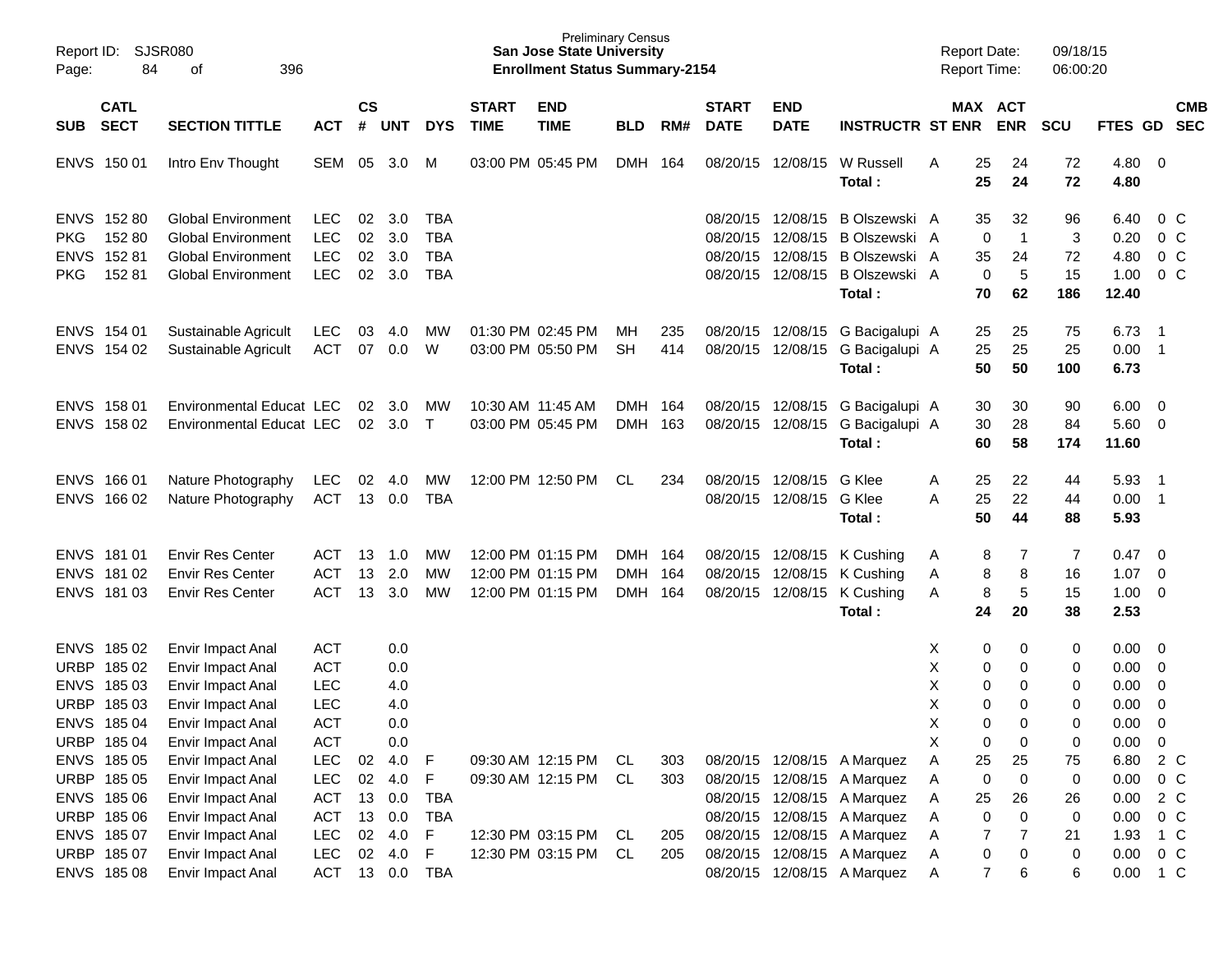| Report ID:<br>Page: | SJSR080<br>85              | 396<br>οf                 |                |                    |            |            |                             | <b>Preliminary Census</b><br><b>San Jose State University</b><br><b>Enrollment Status Summary-2154</b> |            |     |                             |                           |                                                                      |   | <b>Report Date:</b><br><b>Report Time:</b> |                | 09/18/15<br>06:00:20 |             |                         |                          |
|---------------------|----------------------------|---------------------------|----------------|--------------------|------------|------------|-----------------------------|--------------------------------------------------------------------------------------------------------|------------|-----|-----------------------------|---------------------------|----------------------------------------------------------------------|---|--------------------------------------------|----------------|----------------------|-------------|-------------------------|--------------------------|
| <b>SUB</b>          | <b>CATL</b><br><b>SECT</b> | <b>SECTION TITTLE</b>     | <b>ACT</b>     | $\mathsf{cs}$<br># | <b>UNT</b> | <b>DYS</b> | <b>START</b><br><b>TIME</b> | <b>END</b><br><b>TIME</b>                                                                              | <b>BLD</b> | RM# | <b>START</b><br><b>DATE</b> | <b>END</b><br><b>DATE</b> | <b>INSTRUCTR ST ENR</b>                                              |   | MAX ACT                                    | <b>ENR</b>     | <b>SCU</b>           | <b>FTES</b> | <b>GD</b>               | <b>CMB</b><br><b>SEC</b> |
|                     |                            |                           |                |                    |            |            |                             |                                                                                                        |            |     |                             |                           |                                                                      |   |                                            |                |                      |             |                         |                          |
| URBP                | 185 08                     | Envir Impact Anal         | ACT            | 13                 | 0.0        | TBA        |                             |                                                                                                        |            |     | 08/20/15                    | 12/08/15                  | A Marquez                                                            | A | 0                                          | 0              | 0                    | 0.00        |                         | $0\,C$                   |
|                     |                            |                           |                |                    |            |            |                             |                                                                                                        |            |     |                             |                           | Total:                                                               |   | 64                                         | 64             | 128                  | 8.73        |                         |                          |
| <b>ENVS</b>         | 187 01                     | <b>Environ Restor</b>     | <b>LEC</b>     |                    | 4.0        |            |                             |                                                                                                        |            |     |                             |                           |                                                                      | X | 0                                          | 0              | 0                    | 0.00        | - 0                     |                          |
| <b>ENVS</b>         | 18702                      | <b>Environ Restor</b>     | <b>ACT</b>     | 13                 | 0.0        | <b>TBA</b> |                             |                                                                                                        |            |     |                             | 08/20/15 12/08/15         | M Melen                                                              | Α | 25                                         | 25             | 25                   | 0.00        | - 0                     |                          |
| <b>ENVS</b>         | 18703                      | <b>Environ Restor</b>     | <b>LEC</b>     | 02                 | 4.0        | <b>TR</b>  |                             | 09:00 AM 10:15 AM                                                                                      | DH         | 415 |                             | 08/20/15 12/08/15         | M Melen                                                              | A | 25                                         | 25             | 75                   | 6.67        | $\overline{\mathbf{0}}$ |                          |
|                     |                            |                           |                |                    |            |            |                             |                                                                                                        |            |     |                             |                           | Total:                                                               |   | 50                                         | 50             | 100                  | 6.67        |                         |                          |
| <b>ENVS</b>         | 190 01                     | Adv EIA                   | <b>LEC</b>     |                    | 4.0        |            |                             |                                                                                                        |            |     |                             |                           |                                                                      | Х | 0                                          | 0              | 0                    | 0.00        | - 0                     |                          |
| URBP                | 190 01                     | Adv EIA                   | <b>LEC</b>     |                    | 4.0        |            |                             |                                                                                                        |            |     |                             |                           |                                                                      | X | 0                                          | 0              | 0                    | 0.00        | 0                       |                          |
| <b>ENVS</b>         | 190 02                     | Adv EIA                   | <b>ACT</b>     | 13                 | 0.0        | <b>TBA</b> |                             |                                                                                                        |            |     | 08/20/15                    | 12/08/15                  | A Marquez                                                            | A | 13                                         | 9              | 9                    | 0.00        |                         | $0\,$ C                  |
| URBP                | 190 02                     | Adv EIA                   | <b>ACT</b>     | 13                 | 0.0        | <b>TBA</b> |                             |                                                                                                        |            |     |                             | 08/20/15 12/08/15         | A Marquez                                                            | A | 0                                          | 0              | 0                    | 0.00        |                         | 0 <sup>o</sup>           |
| <b>ENVS</b>         | 190 03                     | Adv EIA                   | <b>LEC</b>     | 02                 | 4.0        | F          |                             | 12:30 PM 03:15 PM                                                                                      | CL         | 205 | 08/20/15                    | 12/08/15                  | A Marquez                                                            | A | 13                                         | 9              | 27                   | 2.40        |                         | 0 <sup>o</sup>           |
| URBP                | 190 03                     | Adv EIA                   | <b>LEC</b>     | 02                 | 4.0        | F          |                             | 12:30 PM 03:15 PM                                                                                      | CL         | 205 |                             | 08/20/15 12/08/15         | A Marquez                                                            | A | 0                                          | 0              | 0                    | 0.00        |                         | 0 <sup>o</sup>           |
|                     |                            |                           |                |                    |            |            |                             |                                                                                                        |            |     |                             |                           | Total:                                                               |   | 26                                         | 18             | 36                   | 2.40        |                         |                          |
| <b>ENVS</b>         | 193 01                     | Supr Proj & Res           | <b>SUP</b>     | 36                 | 1.0        | <b>TBA</b> |                             |                                                                                                        |            |     | 08/20/15                    | 12/08/15                  | B Olszewski A                                                        |   | 10                                         | 5              | 5                    | 0.35        | - 1                     |                          |
| <b>ENVS</b>         | 19302                      | Supr Proj & Res           | <b>SUP</b>     | 36                 | 2.0        | <b>TBA</b> |                             |                                                                                                        |            |     | 08/20/15                    | 12/08/15                  | B Olszewski A                                                        |   | 10                                         | 6              | 12                   | 0.80        | - 0                     |                          |
| <b>ENVS</b>         | 193 03                     | Supr Proj & Res           | <b>SUP</b>     | 36                 | 3.0        | <b>TBA</b> |                             |                                                                                                        |            |     | 08/20/15                    | 12/08/15                  | B Olszewski A                                                        |   | 10                                         | 5              | 15                   | 1.00        | - 0                     |                          |
| <b>ENVS</b>         | 193 04                     | Supr Proj & Res           | <b>SUP</b>     | 36                 | 4.0        | <b>TBA</b> |                             |                                                                                                        |            |     | 08/20/15                    | 12/08/15                  | B Olszewski A                                                        |   | 3                                          | 3              | 12                   | 0.80        | $\overline{0}$          |                          |
| <b>ENVS</b>         | 193 05                     | Supr Proj & Res           | <b>SUP</b>     | 36                 | 5.0        | <b>TBA</b> |                             |                                                                                                        |            |     | 08/20/15                    | 12/08/15                  | B Olszewski A                                                        |   | 3                                          | 0              | $\mathbf 0$          | 0.00        | $\overline{0}$          |                          |
| <b>ENVS</b>         | 193 06                     | Supr Proj & Res           | <b>SUP</b>     | 36                 | 6.0        | <b>TBA</b> |                             |                                                                                                        |            |     |                             | 08/20/15 12/08/15         | B Olszewski A                                                        |   | 3                                          | -1             | 6                    | 0.40        | - 0                     |                          |
|                     |                            |                           |                |                    |            |            |                             |                                                                                                        |            |     |                             |                           | Total:                                                               |   | 39                                         | 20             | 50                   | 3.35        |                         |                          |
| <b>ENVS</b>         | 194 01                     | Environment Intern        | <b>SUP</b>     | 36                 | 1.0        | <b>TBA</b> |                             |                                                                                                        |            |     | 08/20/15                    | 12/08/15                  | G Klee                                                               | A | 3                                          | 6              | 6                    | 0.40        | - 0                     |                          |
| <b>ENVS</b>         | 194 02                     | Environment Intern        | <b>SUP</b>     | 36                 | 2.0        | <b>TBA</b> |                             |                                                                                                        |            |     | 08/20/15                    | 12/08/15                  | G Klee                                                               | A | 3                                          | 7              | 14                   | 0.93        | $\overline{0}$          |                          |
| <b>ENVS</b>         | 194 03                     | Environment Intern        | <b>SUP</b>     | 36                 | 3.0        | <b>TBA</b> |                             |                                                                                                        |            |     | 08/20/15                    | 12/08/15                  | G Klee                                                               | A | 3                                          | 11             | 33                   | 2.20        | $\overline{0}$          |                          |
| <b>ENVS</b>         | 194 04                     | Environment Intern        | <b>SUP</b>     | 36                 | 4.0        | <b>TBA</b> |                             |                                                                                                        |            |     | 08/20/15                    | 12/08/15                  | G Klee                                                               | A | 3                                          | 7              | 28                   | 1.87        | 0                       |                          |
| <b>ENVS</b>         | 194 05                     | <b>Environment Intern</b> | <b>SUP</b>     | 36                 | 5.0        | <b>TBA</b> |                             |                                                                                                        |            |     | 08/20/15                    | 12/08/15                  | G Klee                                                               | A | 3                                          | 5              | 25                   | 1.67        | $\overline{0}$          |                          |
|                     | ENVS 194 06                | Environment Intern        | <b>SUP</b>     | 36                 | 6.0        | <b>TBA</b> |                             |                                                                                                        |            |     |                             |                           | 08/20/15 12/08/15 R O'Malley                                         | A | 3                                          | 0              | $\mathbf 0$          | 0.00        | 0                       |                          |
|                     | ENVS 194 07                | Environment Intern        | SUP 36 7.0 TBA |                    |            |            |                             |                                                                                                        |            |     |                             |                           | 08/20/15 12/08/15 R O'Malley A                                       |   |                                            | $3 \quad 2$    | 14                   | $0.93 \ 0$  |                         |                          |
|                     | ENVS 194 08                | Environment Intern        | SUP 36 8.0 TBA |                    |            |            |                             |                                                                                                        |            |     |                             |                           | 08/20/15 12/08/15 R O'Malley A                                       |   |                                            | $3 \quad 2$    | 16                   | $1.07 \t 0$ |                         |                          |
|                     | ENVS 194 09                | Environment Intern        | SUP 36 9.0 TBA |                    |            |            |                             |                                                                                                        |            |     |                             |                           | 08/20/15 12/08/15 R O'Malley A                                       |   | 3                                          | $\overline{4}$ | 36                   | $2.40 \ 0$  |                         |                          |
|                     |                            |                           |                |                    |            |            |                             |                                                                                                        |            |     |                             |                           | Total:                                                               |   | 27                                         | 44             | 172                  | 11.47       |                         |                          |
|                     | ENVS 195 01                | Inst Asst Env Stud        | SUP 36 3.0 TBA |                    |            |            |                             |                                                                                                        |            |     |                             |                           | 08/20/15 12/08/15 R O'Malley A                                       |   | 2                                          | 8              | 24                   | $1.60 \t 0$ |                         |                          |
|                     |                            |                           |                |                    |            |            |                             |                                                                                                        |            |     |                             |                           | Total:                                                               |   | $\mathbf{2}$                               | 8              | 24                   | 1.60        |                         |                          |
|                     | ENVS 198 01 Sr Sem         |                           |                |                    |            |            |                             |                                                                                                        |            |     |                             |                           | SEM 05 3.0 M 03:00 PM 05:45 PM DMH 163 08/20/15 12/08/15 RO'Malley A |   |                                            | 25 22          | 66                   | 4.40 0      |                         |                          |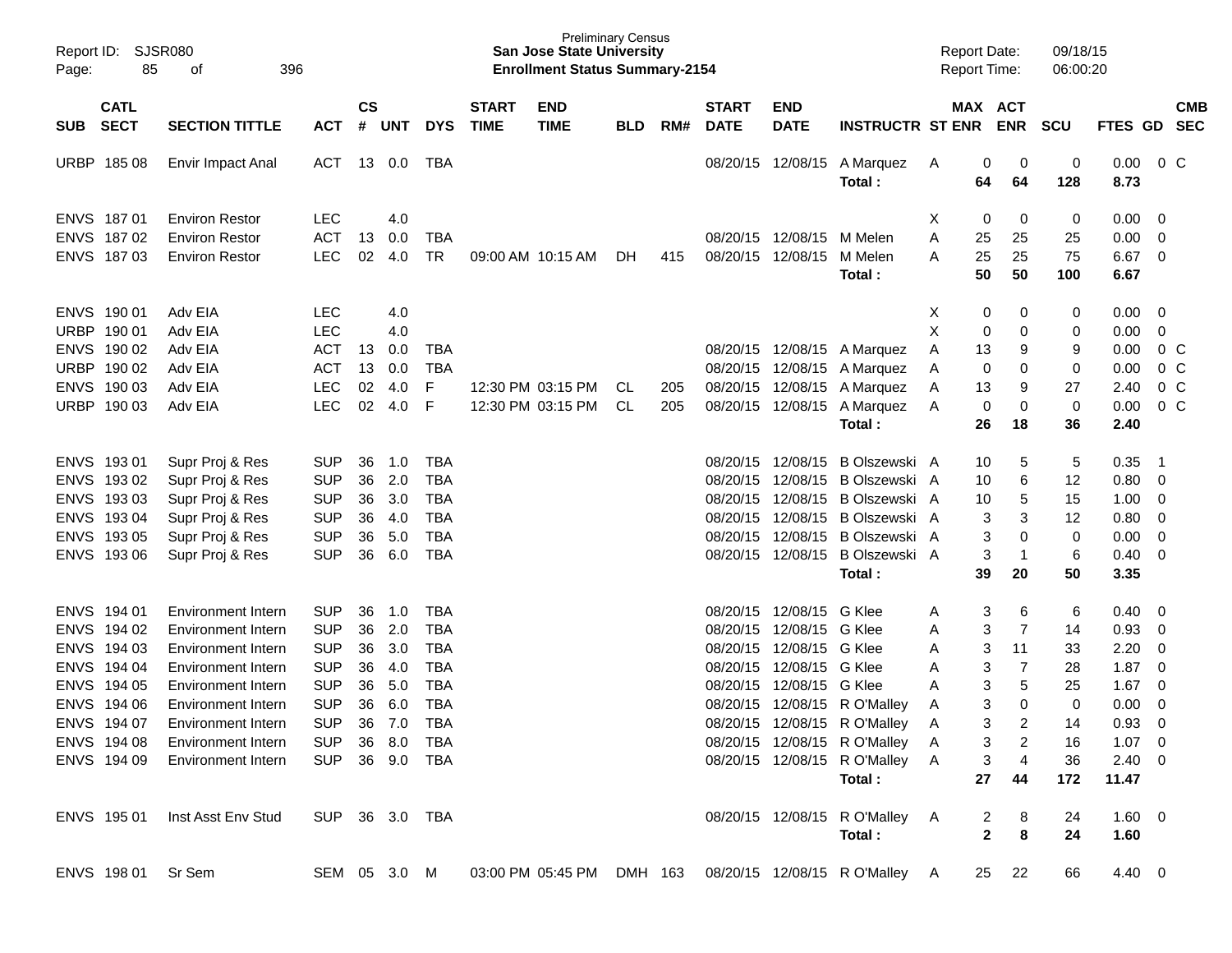| Page:      | Report ID: SJSR080<br>86                                                               | 396<br>of                                                                                                                                              |                                                                                  |                                  |                                        |                                                                                  |                             | <b>Preliminary Census</b><br><b>San Jose State University</b><br><b>Enrollment Status Summary-2154</b> |            |     |                                                                      |                                                          |                                                                                     | <b>Report Date:</b><br><b>Report Time:</b> |                                                                                                    | 09/18/15<br>06:00:20                                     |                                              |                                                                                                          |
|------------|----------------------------------------------------------------------------------------|--------------------------------------------------------------------------------------------------------------------------------------------------------|----------------------------------------------------------------------------------|----------------------------------|----------------------------------------|----------------------------------------------------------------------------------|-----------------------------|--------------------------------------------------------------------------------------------------------|------------|-----|----------------------------------------------------------------------|----------------------------------------------------------|-------------------------------------------------------------------------------------|--------------------------------------------|----------------------------------------------------------------------------------------------------|----------------------------------------------------------|----------------------------------------------|----------------------------------------------------------------------------------------------------------|
| <b>SUB</b> | <b>CATL</b><br><b>SECT</b>                                                             | <b>SECTION TITTLE</b>                                                                                                                                  | <b>ACT</b>                                                                       | $\mathsf{cs}$<br>#               | <b>UNT</b>                             | <b>DYS</b>                                                                       | <b>START</b><br><b>TIME</b> | <b>END</b><br><b>TIME</b>                                                                              | <b>BLD</b> | RM# | <b>START</b><br><b>DATE</b>                                          | <b>END</b><br><b>DATE</b>                                | <b>INSTRUCTR ST ENR</b>                                                             |                                            | <b>MAX ACT</b><br><b>ENR</b>                                                                       | <b>SCU</b>                                               | FTES GD                                      | <b>CMB</b><br><b>SEC</b>                                                                                 |
|            | ENVS 198 02                                                                            | Sr Sem                                                                                                                                                 | SEM                                                                              | 05                               | 3.0                                    | R                                                                                |                             | 04:30 PM 07:15 PM                                                                                      | <b>CCB</b> | 100 | 08/20/15                                                             | 12/08/15                                                 | D Mulvaney A<br>Total:                                                              | 25                                         | 19<br>50<br>41                                                                                     | 57<br>123                                                | $3.80\ 0$<br>8.20                            |                                                                                                          |
|            | ENVS 210 01<br>ENVS 210 02<br>ENVS 210 03                                              | <b>Environ Topics</b><br><b>Environ Topics</b><br><b>Environ Topics</b>                                                                                | <b>SUP</b><br><b>SUP</b><br><b>SUP</b>                                           | 25<br>25<br>25                   | 1.0<br>2.0<br>3.0                      | <b>TBA</b><br><b>TBA</b><br><b>TBA</b>                                           |                             |                                                                                                        |            |     | 08/20/15<br>08/20/15<br>08/20/15 12/08/15                            | 12/08/15<br>12/08/15                                     | D Mulvaney A<br>D Mulvaney A<br>D Mulvaney A<br>Total:                              | 15                                         | 2<br>5<br>$\mathbf{1}$<br>5<br>9<br>5<br>12                                                        | 2<br>$\overline{c}$<br>27<br>31                          | 0.17<br>0.17<br>2.25<br>2.58                 | $\overline{2}$<br>$\overline{1}$<br>-9                                                                   |
|            | ENVS 250 01                                                                            | <b>Environ Thought</b>                                                                                                                                 | SEM 05                                                                           |                                  | 3.0                                    | W                                                                                |                             | 03:00 PM 05:45 PM                                                                                      | WSQ 111    |     | 08/20/15 12/08/15                                                    |                                                          | W Russell<br>Total:                                                                 | A                                          | 15<br>11<br>11<br>15                                                                               | 33<br>33                                                 | 2.75 11<br>2.75                              |                                                                                                          |
|            | ENVS 285 01                                                                            | Grad Internship                                                                                                                                        | <b>SUP</b>                                                                       | 25                               | 3.0                                    | TBA                                                                              |                             |                                                                                                        |            |     | 08/20/15 12/08/15                                                    |                                                          | W Russell<br>Total:                                                                 | A                                          | 3<br>8<br>8<br>3                                                                                   | 24<br>24                                                 | 2.00 8<br>2.00                               |                                                                                                          |
|            | ENVS 295 01                                                                            | <b>Grad Teach Asst</b>                                                                                                                                 | <b>SUP</b>                                                                       | 25                               | 3.0                                    | <b>TBA</b>                                                                       |                             |                                                                                                        |            |     | 08/20/15 12/08/15                                                    |                                                          | W Russell<br>Total:                                                                 | A                                          | 3<br>5<br>5<br>3                                                                                   | 9<br>9                                                   | 0.75<br>0.75                                 | $\overline{\mathbf{3}}$                                                                                  |
|            | ENVS 298 01                                                                            | <b>Special Study</b>                                                                                                                                   | <b>SUP</b>                                                                       |                                  | 25 3.0                                 | <b>TBA</b>                                                                       |                             |                                                                                                        |            |     | 08/20/15 12/08/15                                                    |                                                          | W Russell<br>Total:                                                                 | A                                          | 5<br>$\mathbf 1$<br>5<br>$\mathbf 1$                                                               | 3<br>3                                                   | 0.25<br>0.25                                 | $\overline{\phantom{1}}$                                                                                 |
|            | ENVS 299 01<br>ENVS 299 02<br>ENVS 299 03<br>ENVS 299 04<br>ENVS 299 05<br>ENVS 299 06 | <b>MS Thesis/Project</b><br><b>MS Thesis/Project</b><br>MS Thesis/Project<br>MS Thesis/Project<br><b>MS Thesis/Project</b><br><b>MS Thesis/Project</b> | <b>SUP</b><br><b>SUP</b><br><b>SUP</b><br><b>SUP</b><br><b>SUP</b><br><b>SUP</b> | 25<br>25<br>25<br>25<br>25<br>25 | 1.0<br>2.0<br>3.0<br>4.0<br>5.0<br>6.0 | <b>TBA</b><br><b>TBA</b><br><b>TBA</b><br><b>TBA</b><br><b>TBA</b><br><b>TBA</b> |                             |                                                                                                        |            |     | 08/20/15<br>08/20/15<br>08/20/15<br>08/20/15<br>08/20/15<br>08/20/15 | 12/08/15<br>12/08/15<br>12/08/15<br>12/08/15<br>12/08/15 | W Russell<br>W Russell<br>W Russell<br>12/08/15 W Russell<br>W Russell<br>W Russell | A<br>Α<br>Α<br>A<br>Α<br>A                 | 5<br>1<br>5<br>$\mathbf 0$<br>5<br>$\mathbf{1}$<br>5<br>0<br>5<br>$\mathbf 0$<br>5<br>$\mathbf{1}$ | 1<br>$\mathbf 0$<br>3<br>$\mathbf 0$<br>$\mathbf 0$<br>6 | 0.08<br>0.00<br>0.25<br>0.00<br>0.00<br>0.50 | $\overline{1}$<br>$\overline{0}$<br>$\overline{1}$<br>$\overline{0}$<br>$\overline{0}$<br>$\overline{1}$ |
|            |                                                                                        |                                                                                                                                                        |                                                                                  |                                  |                                        |                                                                                  |                             |                                                                                                        |            |     |                                                                      |                                                          | Total:                                                                              |                                            | 30<br>3                                                                                            | 10                                                       | 0.83                                         |                                                                                                          |

**Department : Environmental Studies and Studies and Studies and Studies and Studies in the UP of Studies and Studies and Studies and Department Total : 1545 1423 3921 264.43 Lower Division : 360 356 1068 71.20<br>
Upper Division : 3112 1029 2743 184.07 Upper Division : 1112 1029 2743 184.07 Graduate Division : 73 38 110 9.17**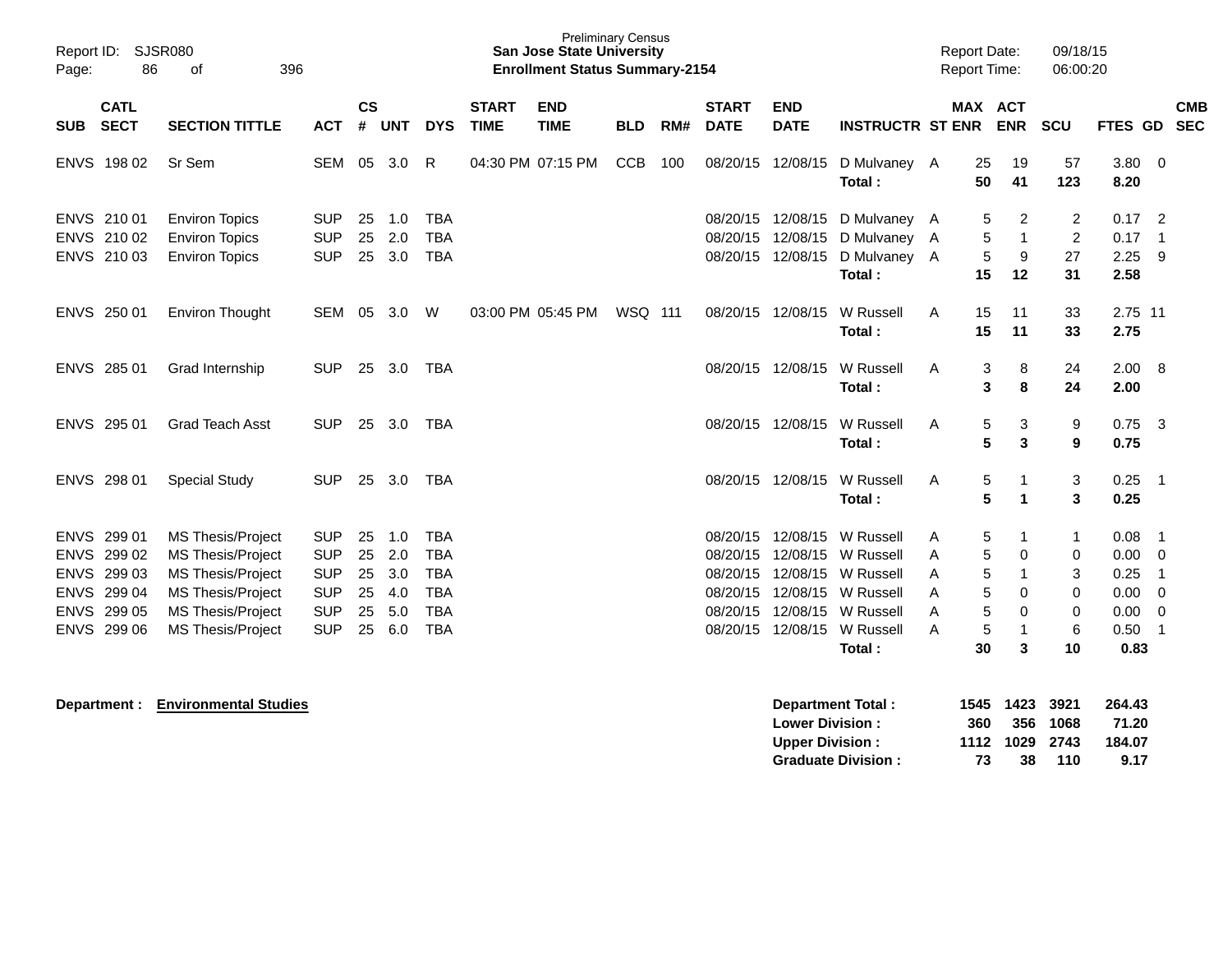| Page:       | SJSR080<br>Report ID:<br>87<br>οf<br>396<br><b>CATL</b> |                                   |               |                    |            |              |                             | <b>Preliminary Census</b><br><b>San Jose State University</b><br><b>Enrollment Status Summary-2154</b> |            |     |                             |                            |                                 | <b>Report Date:</b><br>Report Time: |                       | 09/18/15<br>06:00:20 |               |                         |                          |
|-------------|---------------------------------------------------------|-----------------------------------|---------------|--------------------|------------|--------------|-----------------------------|--------------------------------------------------------------------------------------------------------|------------|-----|-----------------------------|----------------------------|---------------------------------|-------------------------------------|-----------------------|----------------------|---------------|-------------------------|--------------------------|
| <b>SUB</b>  | <b>SECT</b>                                             | <b>SECTION TITTLE</b>             | <b>ACT</b>    | $\mathsf{cs}$<br># | <b>UNT</b> | <b>DYS</b>   | <b>START</b><br><b>TIME</b> | <b>END</b><br><b>TIME</b>                                                                              | <b>BLD</b> | RM# | <b>START</b><br><b>DATE</b> | <b>END</b><br><b>DATE</b>  | <b>INSTRUCTR ST ENR</b>         |                                     | MAX ACT<br><b>ENR</b> | <b>SCU</b>           | FTES GD       |                         | <b>CMB</b><br><b>SEC</b> |
| College     |                                                         | <b>Social Sciences</b>            |               |                    |            |              |                             |                                                                                                        |            |     |                             |                            |                                 |                                     |                       |                      |               |                         |                          |
|             | Department :                                            | Geography                         |               |                    |            |              |                             |                                                                                                        |            |     |                             |                            |                                 |                                     |                       |                      |               |                         |                          |
| GEOG 101    |                                                         | Geog Natural Env                  | <b>LEC</b>    |                    | 3.0        |              |                             |                                                                                                        |            |     |                             |                            |                                 | X                                   | 0<br>0                | 0                    | 0.00          | - 0                     |                          |
| <b>GEOG</b> | 1 0 2                                                   | Geog Natural Env                  | <b>LEC</b>    | 02                 | 3.0        | <b>TR</b>    |                             | 09:00 AM 10:15 AM                                                                                      | CL         | 224 |                             | 08/20/15 12/08/15 T Seeley |                                 | Α<br>50                             | 48                    | 144                  | 9.60          | 0                       |                          |
| <b>GEOG</b> | 1 03                                                    | Geog Natural Env                  | <b>LEC</b>    | 02                 | 3.0        | <b>TR</b>    |                             | 01:30 PM 02:45 PM                                                                                      | <b>CL</b>  | 224 |                             | 08/20/15 12/08/15          | T Seeley                        | Α<br>50                             | 47                    | 141                  | 9.40          | 0                       |                          |
| <b>GEOG</b> | 1 0 4                                                   | Geog Natural Env                  | <b>LEC</b>    | 02                 | 3.0        | <b>TBA</b>   |                             |                                                                                                        |            |     | 08/20/15                    | 12/08/15                   | D Sengupta                      | 50<br>A                             | 49                    | 147                  | 9.80          | 0                       |                          |
| <b>GEOG</b> | 1 05                                                    | Geog Natural Env                  | <b>LEC</b>    | 02                 | 3.0        | <b>MW</b>    |                             | 09:00 AM 10:15 AM                                                                                      | CL         | 224 |                             | 08/20/15 12/08/15          | M Kellev<br>Total:              | A<br>30<br>180                      | 31<br>175             | 93<br>525            | 6.20<br>35.00 | 0                       |                          |
|             |                                                         |                                   |               |                    |            |              |                             |                                                                                                        |            |     |                             |                            |                                 |                                     |                       |                      |               |                         |                          |
| GEOG 10 01  |                                                         | <b>Cultural Geography</b>         | <b>LEC</b>    | 02                 | 3.0        | МW           |                             | 12:00 PM 01:15 PM                                                                                      | CL         | 303 |                             | 08/20/15 12/08/15          | M Kellev                        | A<br>50                             | 48                    | 144                  | 9.60          | 0                       |                          |
| GEOG 10 02  |                                                         | <b>Cultural Geography</b>         | <b>LEC</b>    | 02                 | 3.0        | <b>TR</b>    |                             | 10:30 AM 11:45 AM                                                                                      | CL         | 117 |                             | 08/20/15 12/08/15          | J Hasty                         | 50<br>Α                             | 49                    | 147                  | 9.80          | 0                       |                          |
|             | GEOG 1003                                               | <b>Cultural Geography</b>         | <b>LEC</b>    | 02                 | 3.0        | <b>TBA</b>   |                             |                                                                                                        |            |     |                             | 08/20/15 12/08/15          | E Pena                          | 50<br>А                             | 45                    | 135                  | 9.00          | 0                       |                          |
|             |                                                         |                                   |               |                    |            |              |                             |                                                                                                        |            |     |                             |                            | Total:                          | 150                                 | 142                   | 426                  | 28.40         |                         |                          |
|             |                                                         |                                   |               |                    |            |              |                             |                                                                                                        |            |     |                             |                            |                                 |                                     |                       |                      |               |                         |                          |
| GEOG 1201   |                                                         | Global Geography                  | <b>LEC</b>    |                    | 3.0        |              |                             |                                                                                                        |            |     |                             |                            |                                 | х                                   | 0<br>0                | 0                    | 0.00          | $\overline{\mathbf{0}}$ |                          |
| GEOG 1202   |                                                         | Global Geography                  | <b>LEC</b>    | 01                 | 3.0        | МW           |                             | 01:30 PM 02:45 PM                                                                                      | CL         | 226 |                             | 08/20/15 12/08/15          | E Collins                       | A<br>50                             | 46                    | 138                  | 9.20          | 0                       |                          |
| GEOG 1203   |                                                         | Global Geography                  | LEC           | 01                 | 3.0        | <b>TR</b>    |                             | 12:00 PM 01:15 PM                                                                                      | <b>CL</b>  | 202 |                             | 08/20/15 12/08/15          | T Seeley                        | Α<br>50                             | 47                    | 141                  | 9.40          | 0                       |                          |
| GEOG 1204   |                                                         | Global Geography                  | <b>LEC</b>    | 01                 | 3.0        | <b>TBA</b>   |                             |                                                                                                        |            |     |                             | 08/20/15 12/08/15          | T Orf                           | 50<br>Α                             | 43                    | 129                  | 8.60          | 0                       |                          |
|             | GEOG 1205                                               | Global Geography                  | <b>LEC</b>    |                    | 3.0        |              |                             |                                                                                                        |            |     |                             |                            |                                 | X                                   | 0<br>$\mathbf 0$      | 0                    | 0.00          | $\overline{0}$          |                          |
|             |                                                         |                                   |               |                    |            |              |                             |                                                                                                        |            |     |                             |                            | Total:                          | 150                                 | 136                   | 408                  | 27.20         |                         |                          |
|             |                                                         | GEOG 100W 01 Writing Workshop     | <b>SEM</b>    | 05                 | 3.0        | Τ            |                             | 03:00 PM 05:45 PM                                                                                      | CL         | 224 | 08/20/15                    | 12/08/15                   | J Goodman                       | 11<br>A                             | 12                    | 36                   | 2.40          |                         | $0\,$ C                  |
| GLST        |                                                         | 100W 01 Writing Workshop          | <b>SEM</b>    | 05                 | 3.0        | $\mathsf{T}$ |                             | 03:00 PM 05:45 PM                                                                                      | <b>CL</b>  | 224 | 08/20/15                    | 12/08/15                   | J Goodman                       | A                                   | 15<br>0               | 45                   | 3.00          |                         | 0 <sup>o</sup>           |
|             |                                                         |                                   |               |                    |            |              |                             |                                                                                                        |            |     |                             |                            | Total:                          | 11                                  | 27                    | 81                   | 5.40          |                         |                          |
|             |                                                         |                                   |               |                    |            |              |                             |                                                                                                        |            |     |                             |                            |                                 |                                     |                       |                      |               |                         |                          |
|             | GEOG 105 01                                             | Urban Geog                        | <b>LEC</b>    |                    | 3.0        |              |                             |                                                                                                        |            |     |                             |                            |                                 | X                                   | 0<br>0                | 0                    | 0.00          | 0                       |                          |
|             | GEOG 105 02                                             | Urban Geog                        | <b>LEC</b>    |                    | 3.0        |              |                             |                                                                                                        |            |     |                             |                            |                                 | X                                   | 0<br>0                | 0                    | 0.00          | $\overline{\mathbf{0}}$ |                          |
|             |                                                         |                                   |               |                    |            |              |                             |                                                                                                        |            |     |                             |                            | Total:                          |                                     | $\mathbf 0$<br>0      | 0                    | 0.00          |                         |                          |
|             |                                                         |                                   |               |                    |            |              |                             |                                                                                                        |            |     |                             |                            |                                 |                                     |                       |                      |               |                         |                          |
|             | GEOG 112 01                                             | Nat Cult Terr Disp                | <b>LEC</b>    | 02                 | 3.0        | МW           |                             | 01:30 PM 02:45 PM                                                                                      | СL         | 224 | 08/20/15                    | 12/08/15                   | M Kelley                        | 40<br>A                             | 37                    | 111                  | 7.40          | 0                       |                          |
|             | GEOG 112 02                                             | Nat Cult Terr Disp                | <b>LEC</b>    |                    | 3.0        |              |                             |                                                                                                        |            |     |                             |                            |                                 | X                                   | 0<br>$\Omega$         | 0                    | 0.00          | 0                       |                          |
|             | GEOG 112 03                                             | Nat Cult Terr Disp                | LEC           |                    | 02 3.0 TBA |              |                             |                                                                                                        |            |     |                             |                            | 08/20/15 12/08/15 K Rohrmeier A | 30                                  | 38                    | 114                  | 7.60 0        |                         |                          |
|             |                                                         |                                   |               |                    |            |              |                             |                                                                                                        |            |     |                             |                            | Total:                          |                                     | 70<br>75              | 225                  | 15.00         |                         |                          |
|             | GEOG 121 01                                             | Pop & Global Change LEC 02 3.0    |               |                    |            |              | TR  10:30 AM  11:45 AM      |                                                                                                        | CL         | 224 |                             |                            | 08/20/15 12/08/15 G Pereira     | 30<br>Α                             | 22                    | 66                   | 4.55 3 C      |                         |                          |
|             | ENVS 121 01                                             | Pop & Global Change LEC 02 3.0 TR |               |                    |            |              |                             | 10:30 AM 11:45 AM                                                                                      | CL         | 224 |                             |                            | 08/20/15 12/08/15 G Pereira     | A                                   | $\overline{7}$<br>0   | 21                   | 1.40 0 C      |                         |                          |
|             |                                                         |                                   |               |                    |            |              |                             |                                                                                                        |            |     |                             |                            | Total:                          | 30                                  | 29                    | 87                   | 5.95          |                         |                          |
|             |                                                         |                                   |               |                    |            |              |                             |                                                                                                        |            |     |                             |                            |                                 |                                     |                       |                      |               |                         |                          |
|             | GEOG 125 01                                             | Topics Hum Geog                   | LEC 02 3.0 MW |                    |            |              |                             | 12:00 PM 01:15 PM CL                                                                                   |            | 224 |                             |                            | 08/20/15 12/08/15 K Rohrmeier A | 30                                  | 20                    | 60                   | 4.05 1        |                         |                          |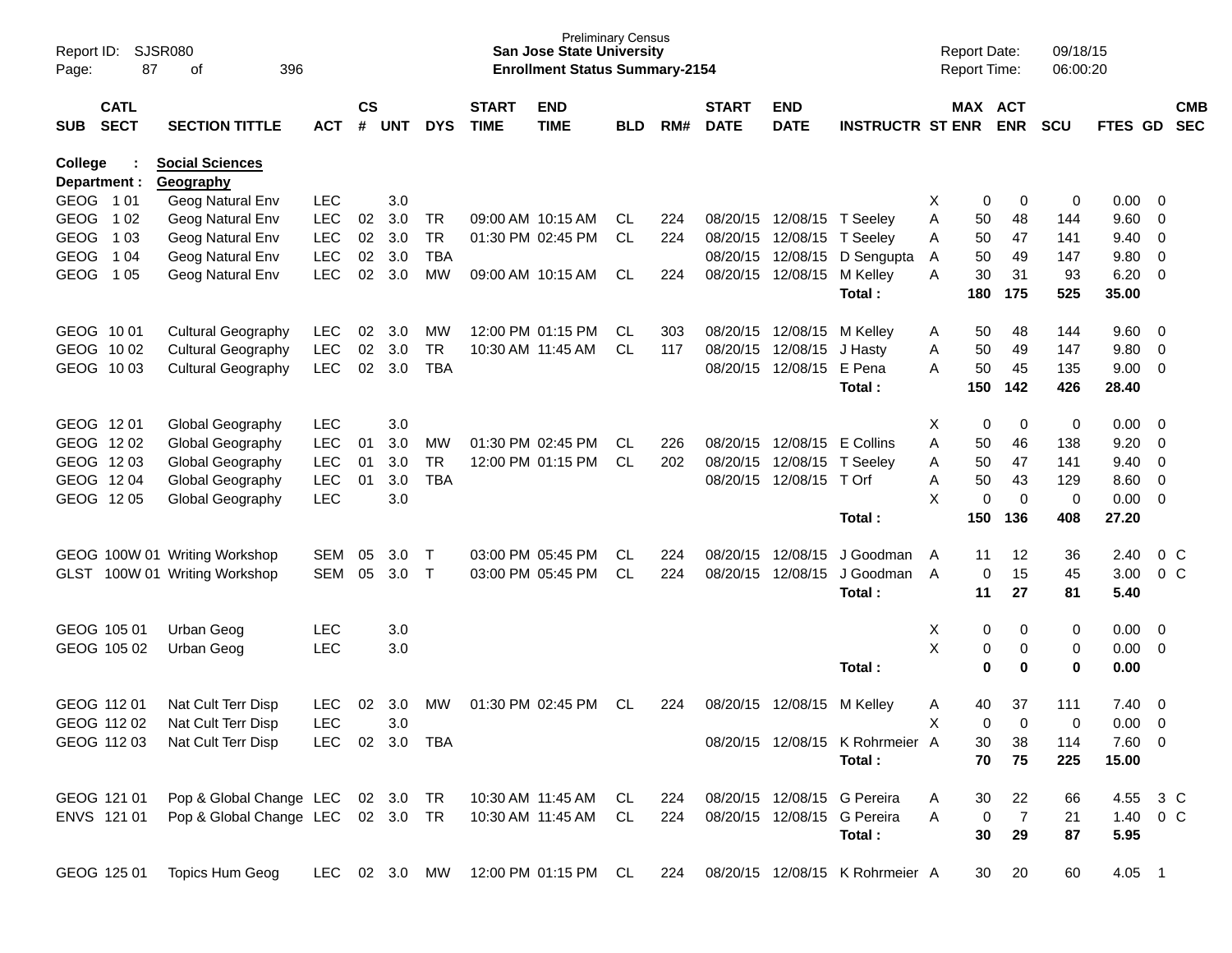| Report ID:<br>Page:                       | <b>SJSR080</b><br>88 | 396<br>оf                                             |                                        |                    |                   |                                        |                                        | <b>Preliminary Census</b><br><b>San Jose State University</b><br><b>Enrollment Status Summary-2154</b> |                           |     |                                           |                                                        |                                         | <b>Report Date:</b><br>Report Time: |                             |                             | 09/18/15<br>06:00:20                   |                              |                                            |                          |
|-------------------------------------------|----------------------|-------------------------------------------------------|----------------------------------------|--------------------|-------------------|----------------------------------------|----------------------------------------|--------------------------------------------------------------------------------------------------------|---------------------------|-----|-------------------------------------------|--------------------------------------------------------|-----------------------------------------|-------------------------------------|-----------------------------|-----------------------------|----------------------------------------|------------------------------|--------------------------------------------|--------------------------|
| <b>CATL</b><br><b>SECT</b><br><b>SUB</b>  |                      | <b>SECTION TITTLE</b>                                 | <b>ACT</b>                             | $\mathsf{cs}$<br># | <b>UNT</b>        | <b>DYS</b>                             | <b>START</b><br><b>TIME</b>            | <b>END</b><br><b>TIME</b>                                                                              | <b>BLD</b>                | RM# | <b>START</b><br><b>DATE</b>               | <b>END</b><br><b>DATE</b>                              | <b>INSTRUCTR ST ENR</b>                 |                                     |                             | MAX ACT<br><b>ENR</b>       | SCU                                    | FTES GD                      |                                            | <b>CMB</b><br><b>SEC</b> |
|                                           |                      |                                                       |                                        |                    |                   |                                        |                                        |                                                                                                        |                           |     |                                           |                                                        | Total:                                  |                                     | 30                          | 20                          | 60                                     | 4.05                         |                                            |                          |
| GEOG 130 01                               |                      | <b>Natural Resources</b>                              | <b>LEC</b>                             | 02                 | 3.0               | <b>TR</b>                              |                                        | 01:30 PM 02:45 PM                                                                                      | <b>CL</b>                 | 310 | 08/20/15 12/08/15                         |                                                        | G Pereira<br>Total:                     | Α                                   | 30<br>30                    | 22<br>22                    | 66<br>66                               | 4.50<br>4.50                 | $\overline{2}$                             |                          |
| GEOG 135 01                               |                      | <b>Qualitative Methods</b>                            | <b>LEC</b>                             | 02                 | 3.0               | TBA                                    |                                        |                                                                                                        |                           |     | 08/20/15 12/08/15                         |                                                        | Total:                                  | Α                                   | 30<br>30                    | 20<br>20                    | 60<br>60                               | 4.05<br>4.05                 | $\overline{\phantom{1}}$                   |                          |
| GEOG 150 01                               |                      | Latin-Amer & Carib                                    | <b>LEC</b>                             | 02                 | 3.0               | TBA                                    |                                        |                                                                                                        |                           |     | 08/20/15 12/08/15                         |                                                        | Total:                                  | Α                                   | 30<br>30                    | 26<br>26                    | 78<br>78                               | 5.20<br>5.20                 | $\overline{0}$                             |                          |
| GEOG 170 01<br>GEOG 170 02                |                      | Intro Map & GIS<br>Intro Map & GIS                    | <b>LEC</b><br>LAB                      | 02<br>15           | 3.0<br>0.0        | R<br>R                                 | 04:30 PM 06:20 PM<br>06:30 PM 09:15 PM |                                                                                                        | <b>WSQ 111</b><br>WSQ 113 |     | 08/20/15<br>08/20/15                      | 12/08/15<br>12/08/15                                   | <b>G</b> Pereira<br>G Pereira<br>Total: | Α<br>Α                              | 15<br>15<br>30              | 21<br>21<br>42              | 42<br>21<br>63                         | 4.50<br>0.00<br>4.50         | - 6<br>6                                   |                          |
| GEOG 180 01<br>GEOG 180 02                |                      | <b>Indiv Studies</b><br><b>Indiv Studies</b>          | <b>SUP</b><br><b>SUP</b>               | 36<br>36           | 3.0<br>4.0        | <b>TBA</b><br><b>TBA</b>               |                                        |                                                                                                        |                           |     | 08/20/15<br>08/20/15 12/08/15             | 12/08/15                                               | M Davis<br>M Davis<br>Total:            | Α<br>А                              | 2<br>2<br>4                 | -1<br>0<br>$\mathbf 1$      | 3<br>0<br>3                            | 0.20<br>0.00<br>0.20         | $\overline{0}$<br>$\overline{0}$           |                          |
| GEOG 197 01<br>GEOG 197 02<br>GEOG 197 03 |                      | Geog Internship<br>Geog Internship<br>Geog Internship | <b>SUP</b><br><b>SUP</b><br><b>SUP</b> | 36<br>36<br>36     | 3.0<br>1.0<br>2.0 | <b>TBA</b><br><b>TBA</b><br><b>TBA</b> |                                        |                                                                                                        |                           |     | 08/20/15<br>08/20/15<br>08/20/15 12/08/15 | 12/08/15<br>12/08/15                                   | M Davis<br>M Davis<br>M Davis<br>Total: | Α<br>Α<br>А                         | 1<br>1<br>$\mathbf{1}$<br>3 | 0<br>-1<br>0<br>$\mathbf 1$ | 0<br>$\mathbf{1}$<br>0<br>$\mathbf{1}$ | 0.00<br>0.07<br>0.00<br>0.07 | 0<br>0<br>0                                |                          |
| GEOG 282 01                               |                      | Adv Geog Tech                                         | <b>SEM</b>                             | 05                 | 3.0               | $\top$                                 |                                        | 06:00 PM 08:45 PM                                                                                      | WSQ 111                   |     | 08/20/15 12/08/15                         |                                                        | K Rohrmeier A<br>Total:                 |                                     | 12<br>12                    | 13<br>13                    | 39<br>39                               | 3.00<br>3.00                 | - 8                                        |                          |
| GEOG 298 01<br>GEOG 298 02                |                      | <b>Special Study</b><br><b>Special Study</b>          | <b>SUP</b><br><b>SUP</b>               | 25<br>25           | 3.0<br>4.0        | <b>TBA</b><br><b>TBA</b>               |                                        |                                                                                                        |                           |     | 08/20/15<br>08/20/15 12/08/15             | 12/08/15                                               | M Davis<br>M Davis<br>Total:            | Α<br>Α                              | 1<br>1<br>$\overline{2}$    | -1<br>0<br>$\mathbf 1$      | 3<br>0<br>3                            | 0.25<br>0.00<br>0.25         | $\overline{1}$<br>0                        |                          |
| GEOG 299 01<br>GEOG 299 02                |                      | MA Thesis/Project<br>MA Thesis/Project                | <b>SUP</b><br><b>SUP</b>               | 25                 | 3.0<br>25 6.0     | TBA<br><b>TBA</b>                      |                                        |                                                                                                        |                           |     |                                           | 08/20/15 12/08/15 M Davis<br>08/20/15 12/08/15 M Davis | Total:                                  | Α<br>Α                              | 2<br>2<br>4                 | 2<br>$\mathbf{1}$<br>3      | 6<br>6<br>12                           | 0.50<br>0.50<br>1.00         | $\overline{\phantom{0}}$<br>$\overline{1}$ |                          |
|                                           |                      | Department: Geography                                 |                                        |                    |                   |                                        |                                        |                                                                                                        |                           |     |                                           | <b>Lower Division:</b><br><b>Upper Division:</b>       | <b>Department Total:</b>                |                                     | 766<br>480<br>268           | 733<br>453<br>263           | 2137<br>1359<br>724                    | 143.77<br>90.60<br>48.92     |                                            |                          |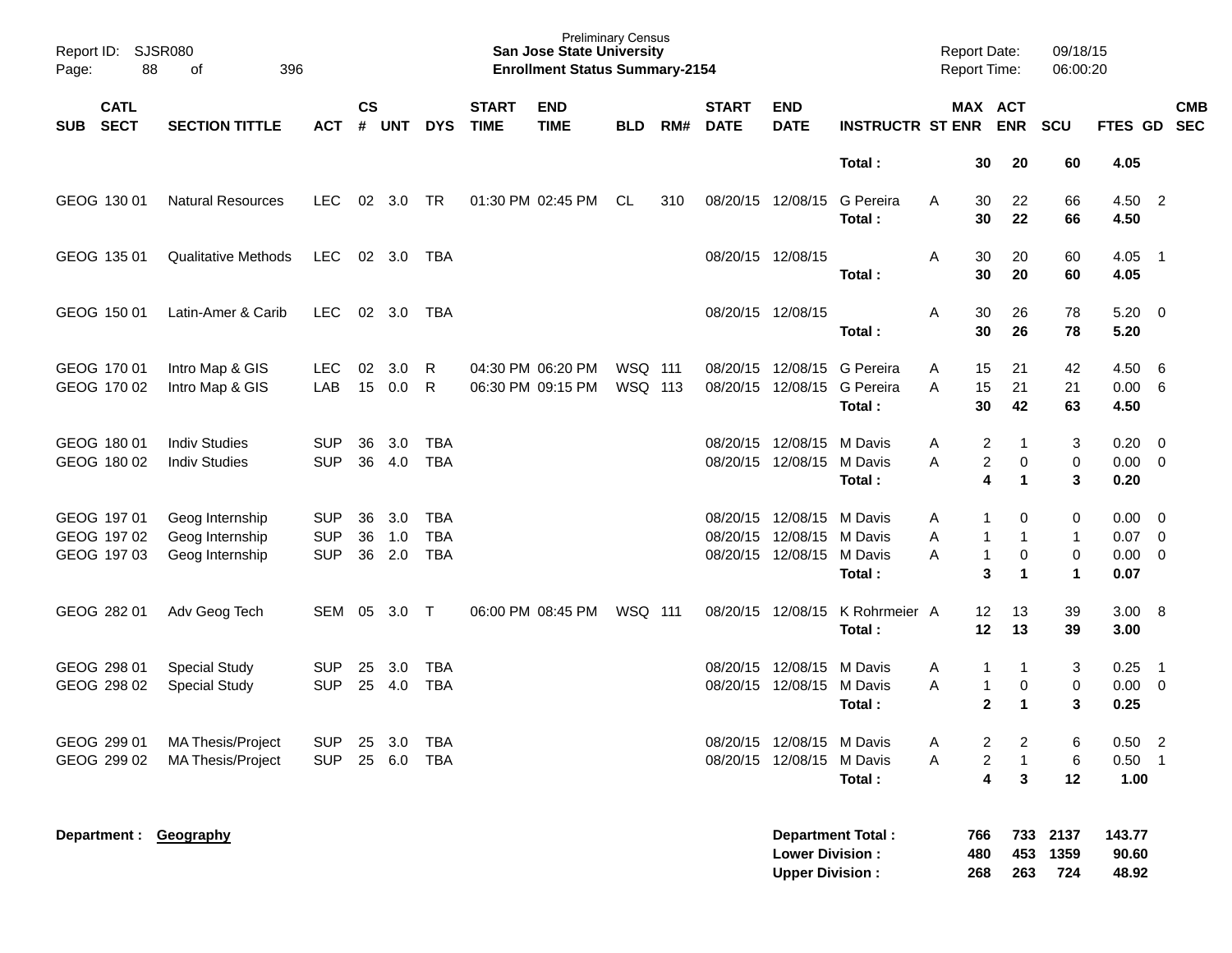| Report ID:<br>Page: | 89                         | SJSR080<br>of         | 396 |                      |            |                      |                           | <b>Preliminary Census</b><br><b>San Jose State University</b><br><b>Enrollment Status Summary-2154</b> |     |                             |                           |                         | <b>Report Date:</b><br><b>Report Time:</b> |                   | 09/18/15<br>06:00:20 |             |            |
|---------------------|----------------------------|-----------------------|-----|----------------------|------------|----------------------|---------------------------|--------------------------------------------------------------------------------------------------------|-----|-----------------------------|---------------------------|-------------------------|--------------------------------------------|-------------------|----------------------|-------------|------------|
| <b>SUB</b>          | <b>CATL</b><br><b>SECT</b> | <b>SECTION TITTLE</b> |     | CS<br>UNT<br>$ACT$ # | <b>DYS</b> | <b>START</b><br>TIME | <b>END</b><br><b>TIME</b> | <b>BLD</b>                                                                                             | RM# | <b>START</b><br><b>DATE</b> | <b>END</b><br><b>DATE</b> | <b>INSTRUCTR ST ENR</b> | <b>MAX</b>                                 | ACT<br><b>ENR</b> | <b>SCU</b>           | FTES GD SEC | <b>CMB</b> |

**Graduate Division : 18 17 54 4.25**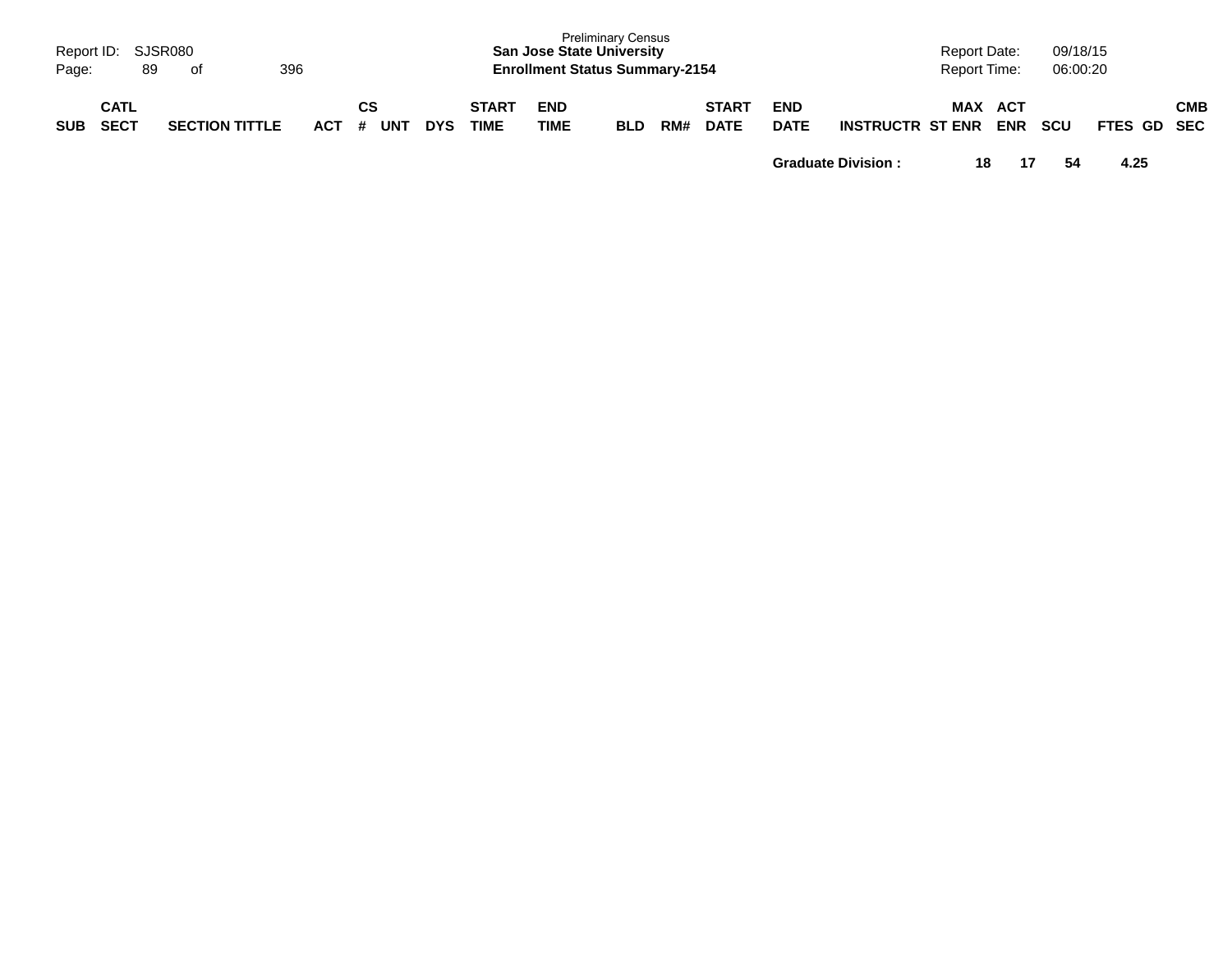| Report ID:<br>Page: | 90                         | <b>SJSR080</b><br>396<br>οf              |            |                    |        |            |                             | <b>San Jose State University</b><br><b>Enrollment Status Summary-2154</b> | <b>Preliminary Census</b> |     |                             |                            |                               |   | <b>Report Date:</b><br><b>Report Time:</b> |                | 09/18/15<br>06:00:20 |              |                          |                          |
|---------------------|----------------------------|------------------------------------------|------------|--------------------|--------|------------|-----------------------------|---------------------------------------------------------------------------|---------------------------|-----|-----------------------------|----------------------------|-------------------------------|---|--------------------------------------------|----------------|----------------------|--------------|--------------------------|--------------------------|
| <b>SUB</b>          | <b>CATL</b><br><b>SECT</b> | <b>SECTION TITTLE</b>                    | <b>ACT</b> | $\mathsf{cs}$<br># | UNT    | <b>DYS</b> | <b>START</b><br><b>TIME</b> | <b>END</b><br><b>TIME</b>                                                 | <b>BLD</b>                | RM# | <b>START</b><br><b>DATE</b> | <b>END</b><br><b>DATE</b>  | <b>INSTRUCTR ST ENR</b>       |   | MAX ACT                                    | <b>ENR</b>     | <b>SCU</b>           | FTES GD      |                          | <b>CMB</b><br><b>SEC</b> |
| College             | Department :               | <b>Social Sciences</b><br><b>History</b> |            |                    |        |            |                             |                                                                           |                           |     |                             |                            |                               |   |                                            |                |                      |              |                          |                          |
| HIST                | 1A 01                      | World History to 150                     | <b>LEC</b> |                    | 02 3.0 | МW         |                             | 10:30 AM 11:45 AM                                                         | <b>ENG</b>                | 327 | 08/20/15                    | 12/08/15                   | A Katsev<br>Total:            | A | 25<br>25                                   | 24<br>24       | 72<br>72             | 4.80<br>4.80 | - 0                      |                          |
| HIST                | 1B 01                      | World History from 1                     | <b>LEC</b> | 02                 | 3.0    | МW         |                             | 01:30 PM 02:45 PM                                                         | DMH 163                   |     | 08/20/15 12/08/15           |                            | A Katsev<br>Total:            | A | 25<br>25                                   | 22<br>22       | 66<br>66             | 4.40<br>4.40 | - 0                      |                          |
| HIST                | 10A 01                     | Western Civilizatn                       | <b>LEC</b> | 02                 | 3.0    | TR         |                             | 09:00 AM 10:15 AM                                                         | DMH 165                   |     | 08/20/15 12/08/15           |                            | <b>R</b> Ciriviller<br>Total: | A | 25<br>25                                   | 24<br>24       | 72<br>72             | 4.80<br>4.80 | - 0                      |                          |
| HIST                | 10B 01                     | Western Civilizatn                       | <b>LEC</b> | 02                 | 3.0    | TR.        |                             | 10:30 AM 11:45 AM                                                         | DMH 165                   |     |                             | 08/20/15 12/08/15          | R Ciriviller<br>Total:        | A | 25<br>25                                   | 24<br>24       | 72<br>72             | 4.80<br>4.80 | - 0                      |                          |
| <b>HIST</b>         | 15A 01                     | Essen. US History                        | <b>LEC</b> | 01                 | 3.0    | MW         |                             | 10:30 AM 11:45 AM                                                         | DMH 150                   |     |                             | 08/20/15 12/08/15          | K Chilton                     | A | 45                                         | 40             | 120                  | 8.00         | $0\,C$                   |                          |
| <b>POLS</b>         | 15A 01                     | Essen. US History                        | <b>LEC</b> | 01                 | 3.0    | MW         |                             | 10:30 AM 11:45 AM                                                         | <b>DMH</b>                | 150 | 08/20/15                    | 12/08/15                   | K Chilton                     | Α | 0                                          | 5              | 15                   | 1.00         | 0 <sup>C</sup>           |                          |
| <b>HIST</b>         | 15A 02                     | Essen. US History                        | <b>LEC</b> | 01                 | 3.0    | МW         |                             | 12:00 PM 01:15 PM                                                         | DMH 150                   |     | 08/20/15                    | 12/08/15                   | M Wilson                      | A | 45                                         | 43             | 129                  | 8.60         | 0 <sup>C</sup>           |                          |
| <b>POLS</b>         | 15A 02                     | Essen. US History                        | <b>LEC</b> | 01                 | 3.0    | МW         |                             | 12:00 PM 01:15 PM                                                         | DMH 150                   |     | 08/20/15                    |                            | 12/08/15 M Wilson             | A | 0                                          | $\overline{2}$ | 6                    | 0.40         | 0 <sup>C</sup>           |                          |
| <b>HIST</b>         | 15A 03                     | Essen. US History                        | <b>LEC</b> | 01                 | 3.0    | МW         |                             | 01:30 PM 02:45 PM                                                         | DMH 150                   |     | 08/20/15                    |                            | 12/08/15 K Chilton            | Α | 45                                         | 47             | 141                  | 9.40         | 0 <sup>C</sup>           |                          |
| <b>POLS</b>         | 15A 03                     | Essen. US History                        | <b>LEC</b> | 01                 | 3.0    | МW         |                             | 01:30 PM 02:45 PM                                                         | <b>DMH</b>                | 150 | 08/20/15                    |                            | 12/08/15 K Chilton            | Α | 0                                          | $\overline{1}$ | 3                    | 0.20         | 0 <sup>C</sup>           |                          |
| <b>HIST</b>         | 15A 04                     | Essen. US History                        | <b>LEC</b> | 01                 | 3.0    | МW         |                             | 03:00 PM 04:15 PM                                                         | WSQ                       | 207 | 08/20/15                    |                            | 12/08/15 M McBane             | A | 125                                        | 121            | 363                  | 24.20        | 0 <sup>C</sup>           |                          |
| <b>POLS</b>         | 15A 04                     | Essen. US History                        | <b>LEC</b> | 01                 | 3.0    | МW         |                             | 03:00 PM 04:15 PM                                                         | WSQ                       | 207 | 08/20/15                    |                            | 12/08/15 M McBane             | A | 0                                          | 3              | 9                    | 0.60         | 0 <sup>C</sup>           |                          |
| <b>HIST</b>         | 15A 05                     | Essen. US History                        | <b>LEC</b> | 01                 | 3.0    | <b>TR</b>  |                             | 09:00 AM 10:15 AM                                                         | <b>DMH</b>                | 150 | 08/20/15                    | 12/08/15 R Buyco           |                               | A | 45                                         | 37             | 111                  | 7.40         | 0 <sup>C</sup>           |                          |
| <b>POLS</b>         | 15A 05                     | Essen. US History                        | <b>LEC</b> | 01                 | 3.0    | <b>TR</b>  |                             | 09:00 AM 10:15 AM                                                         | <b>DMH</b>                | 150 | 08/20/15                    | 12/08/15 R Buyco           |                               | A | 0                                          | $\overline{4}$ | 12                   | 0.80         | 0 <sup>C</sup>           |                          |
| <b>HIST</b>         | 15A 06                     | Essen. US History                        | <b>LEC</b> | 01                 | 3.0    | <b>TR</b>  |                             | 12:00 PM 01:15 PM                                                         | CL                        | 238 | 08/20/15                    |                            | 12/08/15 L Guardino           | A | 45                                         | 37             | 111                  | 7.40         | 0 <sup>C</sup>           |                          |
| <b>POLS</b>         | 15A 06                     | Essen. US History                        | <b>LEC</b> | 01                 | 3.0    | <b>TR</b>  |                             | 12:00 PM 01:15 PM                                                         | CL                        | 238 | 08/20/15                    |                            | 12/08/15 L Guardino           | A | 0                                          | 5              | 15                   | 1.00         | 0 <sup>C</sup>           |                          |
| <b>HIST</b>         | 15A 07                     | Essen. US History                        | <b>LEC</b> | 01                 | 3.0    | <b>TR</b>  |                             | 01:30 PM 02:45 PM                                                         | CL                        | 238 | 08/20/15                    | 12/08/15                   | L Guardino                    | A | 45                                         | 44             | 132                  | 8.80         | 0 <sup>C</sup>           |                          |
| <b>POLS</b>         | 15A 07                     | Essen. US History                        | <b>LEC</b> | 01                 | 3.0    | <b>TR</b>  |                             | 01:30 PM 02:45 PM                                                         | CL                        | 238 | 08/20/15                    | 12/08/15                   | L Guardino                    | A | 0                                          | $\mathbf 0$    | 0                    | 0.00         | 0 <sup>C</sup>           |                          |
| <b>HIST</b>         | 15A 08                     | Essen. US History                        | LEC        | 01                 | 3.0    | <b>TR</b>  |                             | 03:00 PM 04:15 PM                                                         | SCI                       | 164 | 08/20/15                    | 12/08/15                   | R Ciriviller                  | A | 125                                        | 117            | 351                  | 23.40        | 0 <sup>C</sup>           |                          |
| <b>POLS</b>         | 15A 08                     | Essen. US History                        | <b>LEC</b> | 01                 | 3.0    | <b>TR</b>  |                             | 03:00 PM 04:15 PM                                                         | SCI                       | 164 | 08/20/15                    | 12/08/15                   | R Ciriviller                  | Α | 0                                          | $\overline{7}$ | 21                   | 1.40         | 0 <sup>o</sup>           |                          |
|                     |                            |                                          |            |                    |        |            |                             |                                                                           |                           |     |                             |                            | Total:                        |   | 520                                        | 513            | 1539                 | 102.60       |                          |                          |
| <b>HIST</b>         | 20A 01                     | Hist of Amer Peopl                       | LEC.       |                    | 02 3.0 | MW         |                             | 10:30 AM 11:45 AM                                                         | IS.                       | 215 |                             | 08/20/15 12/08/15          | M Wilson<br>Total:            | A | 25<br>25                                   | 24<br>24       | 72<br>72             | 4.80<br>4.80 | $\overline{\mathbf{0}}$  |                          |
| <b>HIST</b>         | 50 01                      | <b>Historical Process</b>                | SEM        |                    | 3.0    |            |                             |                                                                           |                           |     |                             |                            |                               | X | 0                                          | 0              | 0                    | 0.00         | $\overline{\phantom{0}}$ |                          |
| <b>HIST</b>         | 50 02                      | <b>Historical Process</b>                | SEM        | 04                 | 3.0    | МW         |                             | 09:00 AM 10:15 AM                                                         | DMH 167                   |     |                             | 08/20/15 12/08/15          | A Katsev                      | Α | 25                                         | 24             | 72                   | 4.80 0       |                          |                          |
| <b>HIST</b>         | 50 03                      | <b>Historical Process</b>                | SEM        | 04                 | 3.0    | M          |                             | 03:00 PM 05:45 PM                                                         | DMH 167                   |     |                             | 08/20/15 12/08/15 A Katsev |                               | Α | 25                                         | 24             | 72                   | 4.80 0       |                          |                          |
| <b>HIST</b>         | 50 04                      | <b>Historical Process</b>                | SEM 04 3.0 |                    |        | W          |                             | 03:00 PM 05:45 PM                                                         | DMH 167                   |     |                             |                            | 08/20/15 12/08/15 E Narveson  | A | 25                                         | 25             | 75                   | $5.00 \t 0$  |                          |                          |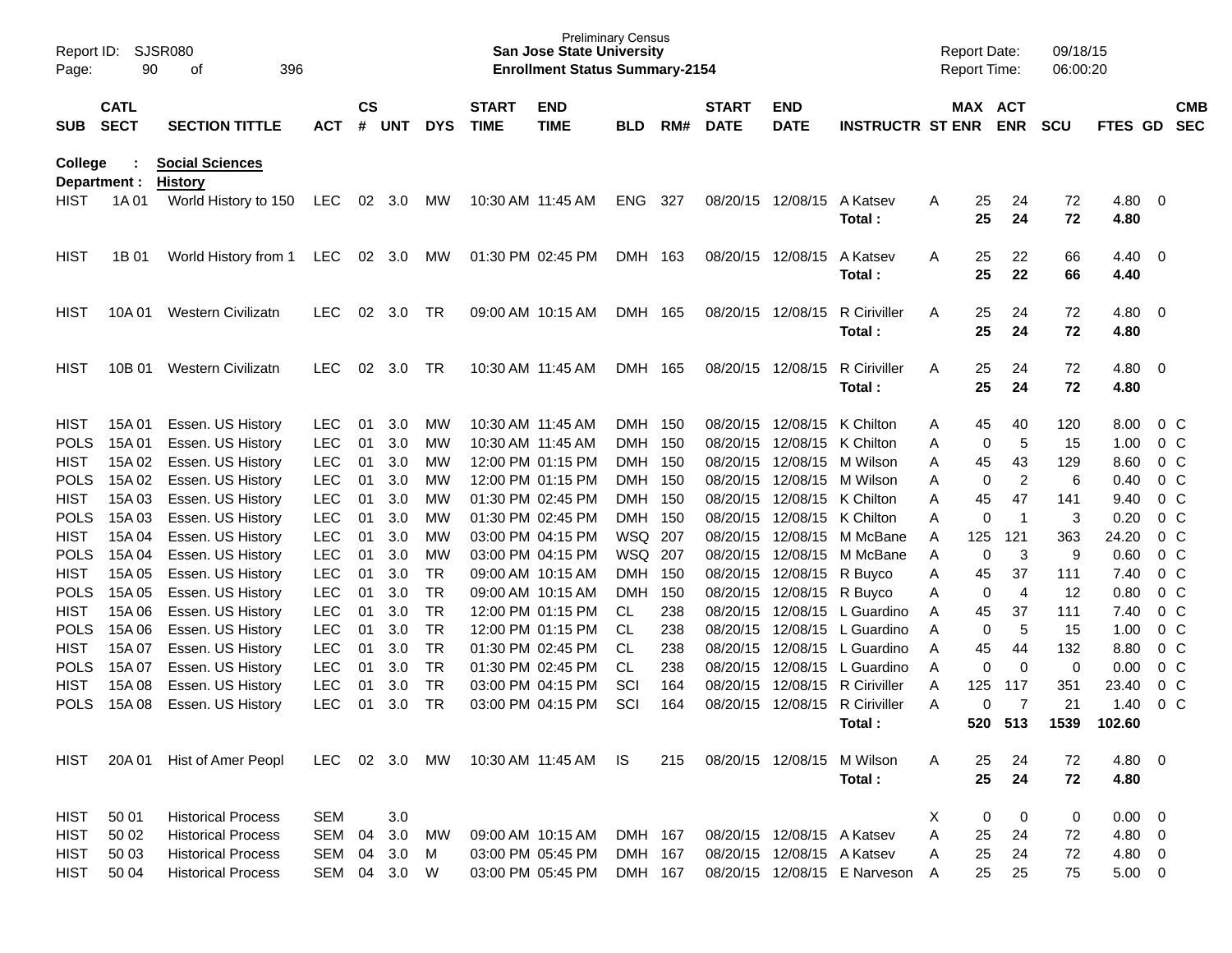| Report ID:<br>Page:        | 91                         | SJSR080<br>396<br>of                                                     |                          |           |                 |            |                             | <b>San Jose State University</b><br><b>Enrollment Status Summary-2154</b> | <b>Preliminary Census</b> |     |                                    |                                        |                                                                            | <b>Report Date:</b><br>Report Time: |                       | 09/18/15<br>06:00:20 |                                      |                                                    |            |
|----------------------------|----------------------------|--------------------------------------------------------------------------|--------------------------|-----------|-----------------|------------|-----------------------------|---------------------------------------------------------------------------|---------------------------|-----|------------------------------------|----------------------------------------|----------------------------------------------------------------------------|-------------------------------------|-----------------------|----------------------|--------------------------------------|----------------------------------------------------|------------|
| <b>SUB</b>                 | <b>CATL</b><br><b>SECT</b> | <b>SECTION TITTLE</b>                                                    | <b>ACT</b>               | <b>CS</b> | # UNT           | <b>DYS</b> | <b>START</b><br><b>TIME</b> | <b>END</b><br><b>TIME</b>                                                 | <b>BLD</b>                | RM# | <b>START</b><br><b>DATE</b>        | <b>END</b><br><b>DATE</b>              | <b>INSTRUCTR ST ENR</b>                                                    |                                     | MAX ACT<br><b>ENR</b> | <b>SCU</b>           | FTES GD SEC                          |                                                    | <b>CMB</b> |
| <b>HIST</b>                | 50 05                      | <b>Historical Process</b>                                                | SEM                      | 04        | 3.0             | МW         |                             | 12:00 PM 01:15 PM                                                         |                           |     | DMH 226A 08/20/15 12/08/15 R Buyco |                                        | Total:                                                                     | 25<br>A<br>100                      | 25<br>98              | 75<br>294            | $5.00 \t 0$<br>19.60                 |                                                    |            |
| <b>HIST</b><br><b>HIST</b> | 99 01<br>99 02             | History Fundamentals SEM 05 3.0 TR<br>History Fundamentals SEM 05 3.0 TR |                          |           |                 |            |                             | 10:30 AM 11:45 AM<br>03:00 PM 04:15 PM                                    | DMH 167<br>DMH 167        |     |                                    |                                        | 08/20/15 12/08/15 M Wilson<br>08/20/15 12/08/15 L Guardino<br>Total:       | 25<br>A<br>25<br>A<br>50            | 23<br>18<br>41        | 69<br>54<br>123      | $4.60 \quad 0$<br>$3.60 \ 0$<br>8.20 |                                                    |            |
| HIST                       |                            | 100W 01 History Writers' Wo SEM 04 3.0 TR                                |                          |           |                 |            | 01:30 PM 02:45 PM           |                                                                           | DMH 167                   |     |                                    | 08/20/15 12/08/15                      | M Wilson<br>Total:                                                         | 25<br>A<br>25                       | 24<br>24              | 72<br>72             | $4.80\ 0$<br>4.80                    |                                                    |            |
| HIST                       | 102 01                     | Historiography                                                           | <b>LEC</b>               |           | 02 4.0 TBA      |            |                             |                                                                           |                           |     |                                    | 08/20/15 12/08/15                      | Total:                                                                     | Α<br>20<br>20                       | 24<br>24              | 96<br>96             | $6.40 \quad 0$<br>6.40               |                                                    |            |
| HIST                       | 103 01                     | Modern Mid East                                                          | <b>LEC</b>               |           | 02 4.0          | TBA        |                             |                                                                           |                           |     |                                    | 08/20/15 12/08/15                      | Total:                                                                     | A<br>25<br>25                       | 22<br>22              | 88<br>88             | 5.93 1<br>5.93                       |                                                    |            |
| HIST<br>ASIA               |                            | 109B 01 Hist China Fr 1800<br>109B 01 Hist China Fr 1800                 | <b>LEC</b><br><b>LEC</b> | 02        | - 4.0<br>02 4.0 | TBA<br>TBA |                             |                                                                           |                           |     |                                    | 08/20/15 12/08/15<br>08/20/15 12/08/15 | Total:                                                                     | 25<br>A<br>A<br>25                  | 20<br>3<br>0<br>23    | 80<br>12<br>92       | 5.33<br>0.80<br>6.13                 | $0\,$ C<br>0 <sup>o</sup>                          |            |
| HIST                       | 132 01                     | Adv Topics World                                                         | <b>LEC</b>               |           | 02 4.0          | TBA        |                             |                                                                           |                           |     |                                    | 08/20/15 12/08/15                      | Total:                                                                     | 25<br>Α<br>25                       | 26<br>26              | 104<br>104           | $6.93$ 0<br>6.93                     |                                                    |            |
| <b>HIST</b>                | 144 01                     | Europe 1900-1945                                                         | LEC                      |           | 02 4.0          | TBA        |                             |                                                                           |                           |     |                                    | 08/20/15 12/08/15                      | Total:                                                                     | 25<br>Α<br>25                       | 26<br>26              | 104<br>104           | $6.93$ 0<br>6.93                     |                                                    |            |
| <b>HIST</b>                | 146 01                     | Adv Topic Euro Hist                                                      | LEC                      |           | 02 4.0          | TBA        |                             |                                                                           |                           |     |                                    | 08/20/15 12/08/15                      | Total:                                                                     | 25<br>Α<br>25                       | 24<br>24              | 96<br>96             | 6.47 1<br>6.47                       |                                                    |            |
| <b>HIST</b><br><b>HIST</b> | 155 01<br>155 02           | 20th Century World<br>20th Century World                                 | <b>LEC</b><br><b>LEC</b> | 02        | 3.0<br>02 3.0   | МW<br>TR   |                             | 09:00 AM 10:15 AM<br>09:00 AM 10:15 AM                                    | DMH 163<br>DMH 163        |     |                                    |                                        | 08/20/15 12/08/15 E Reynolds A<br>08/20/15 12/08/15 E Reynolds A<br>Total: | 25<br>25                            | 24<br>23<br>50<br>47  | 72<br>69<br>141      | 4.80<br>4.60<br>9.40                 | $\overline{\mathbf{0}}$<br>$\overline{\mathbf{0}}$ |            |
|                            |                            | HIST 163 01 Modern Latin Am                                              | LEC 02 4.0 TBA           |           |                 |            |                             |                                                                           |                           |     |                                    |                                        | 08/20/15 12/08/15 M Conniff<br>Total:                                      | 25<br>A<br>25                       | 23<br>23              | 92<br>92             | $6.20$ 1<br>6.20                     |                                                    |            |
|                            |                            | HIST 167 01 Topics Lat Am Hist LEC 02 4.0 TBA                            |                          |           |                 |            |                             |                                                                           |                           |     |                                    | 08/20/15 12/08/15                      | Total:                                                                     | $\mathsf{A}$<br>25<br>25            | 13<br>13              | 52<br>52             | $3.47 \quad 0$<br>3.47               |                                                    |            |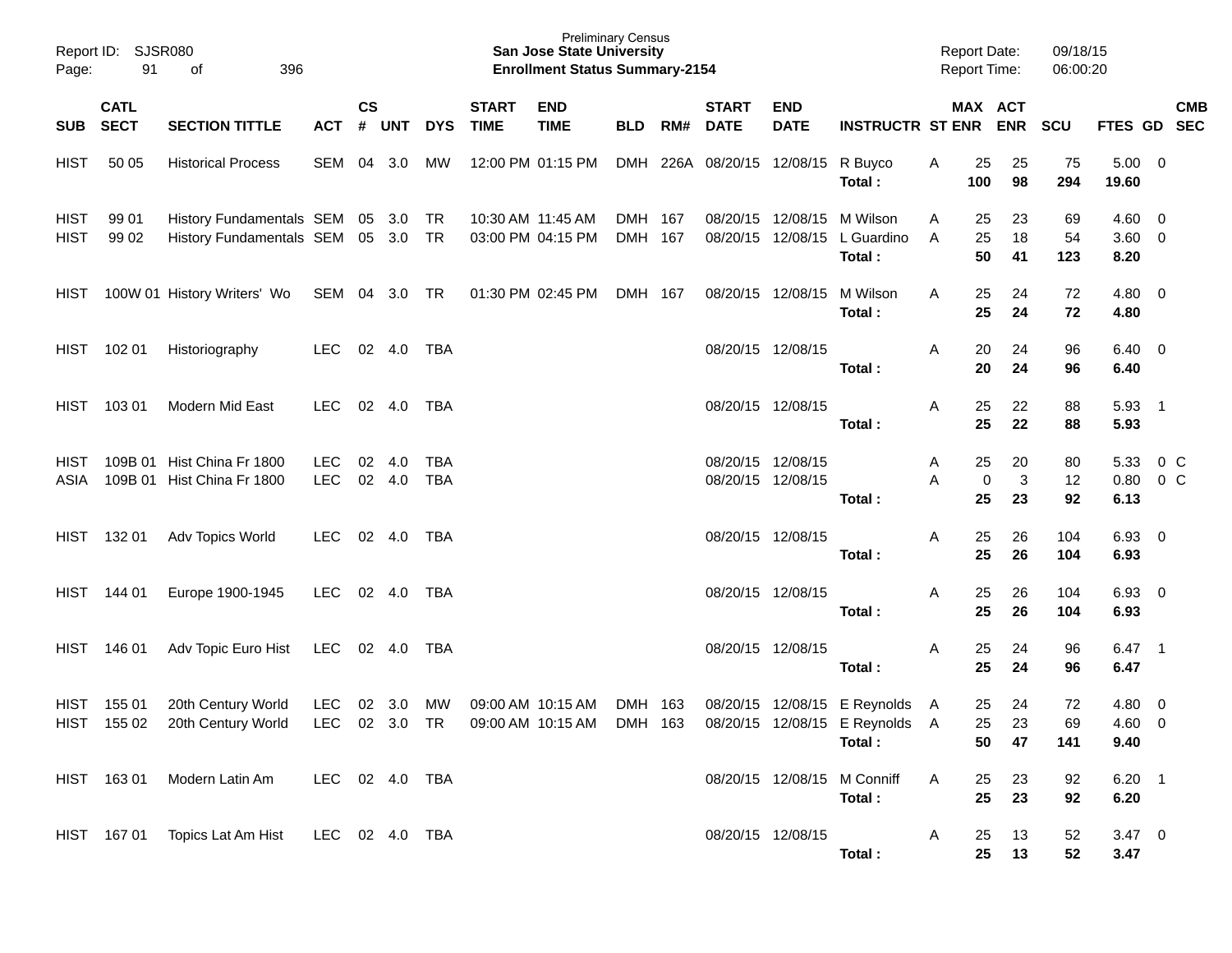| Page:                                     | Report ID: SJSR080<br>92   | 396<br>of                                                                     |                                        |                    |                      |                                 |                             | <b>Preliminary Census</b><br><b>San Jose State University</b><br><b>Enrollment Status Summary-2154</b> |                                  |     |                             |                                                             |                                                 | <b>Report Date:</b><br><b>Report Time:</b> |                                                                                            | 09/18/15<br>06:00:20   |                                       |                          |            |
|-------------------------------------------|----------------------------|-------------------------------------------------------------------------------|----------------------------------------|--------------------|----------------------|---------------------------------|-----------------------------|--------------------------------------------------------------------------------------------------------|----------------------------------|-----|-----------------------------|-------------------------------------------------------------|-------------------------------------------------|--------------------------------------------|--------------------------------------------------------------------------------------------|------------------------|---------------------------------------|--------------------------|------------|
| SUB                                       | <b>CATL</b><br><b>SECT</b> | <b>SECTION TITTLE</b>                                                         | <b>ACT</b>                             | $\mathsf{cs}$<br># | <b>UNT</b>           | <b>DYS</b>                      | <b>START</b><br><b>TIME</b> | <b>END</b><br><b>TIME</b>                                                                              | <b>BLD</b>                       | RM# | <b>START</b><br><b>DATE</b> | <b>END</b><br><b>DATE</b>                                   | <b>INSTRUCTR ST ENR</b>                         |                                            | MAX ACT<br><b>ENR</b>                                                                      | <b>SCU</b>             | FTES GD SEC                           |                          | <b>CMB</b> |
| HIST<br><b>HIST</b><br><b>HIST</b>        | 170 01<br>170 02<br>170 03 | <b>Topics Amer Hist</b><br><b>Topics Amer Hist</b><br><b>Topics Amer Hist</b> | LEC.<br><b>LEC</b><br><b>LEC</b>       | 02<br>02           | 3.0<br>3.0<br>02 3.0 | <b>MW</b><br>МW<br>M            | 10:30 AM 11:45 AM           | 12:00 PM 01:15 PM<br>03:00 PM 05:45 PM                                                                 | DMH 163<br><b>DMH</b><br>DMH 165 | 355 |                             | 08/20/15 12/08/15<br>08/20/15 12/08/15<br>08/20/15 12/08/15 | M McBane<br>M McBane<br>K Chilton<br>Total:     | A<br>A<br>A                                | 28<br>25<br>25<br>24<br>24<br>25<br>75<br>76                                               | 84<br>72<br>72<br>228  | 5.60 0<br>4.80<br>4.80 0<br>15.20     | $\overline{\mathbf{0}}$  |            |
| HIST                                      |                            | 170S 01 Topics Am History                                                     | LEC.                                   | 03                 | $3.0$ T              |                                 |                             | 03:00 PM 05:45 PM                                                                                      | CL                               | 324 |                             | 08/20/15 12/08/15                                           | P Hill<br>Total:                                | A                                          | 25<br>24<br>25<br>24                                                                       | 72<br>72               | $4.80$ 0<br>4.80                      |                          |            |
| HIST                                      | 174 01                     | Col & Rev America                                                             | <b>LEC</b>                             |                    | 4.0                  |                                 |                             |                                                                                                        |                                  |     |                             |                                                             | Total:                                          | Χ                                          | 0<br>0<br>$\mathbf 0$<br>0                                                                 | $\pmb{0}$<br>$\pmb{0}$ | $0.00 \t 0$<br>0.00                   |                          |            |
| HIST                                      | 175 01                     | Invent America 1800- LEC 02 4.0 TBA                                           |                                        |                    |                      |                                 |                             |                                                                                                        |                                  |     | 08/20/15 12/08/15           |                                                             | Total:                                          | A                                          | 25<br>19<br>25<br>19                                                                       | 76<br>76               | $5.07$ 0<br>5.07                      |                          |            |
| HIST                                      | 179 01                     | <b>U.S. 1950-Present</b>                                                      | <b>LEC</b>                             |                    | 02 4.0               | TBA                             |                             |                                                                                                        |                                  |     |                             | 08/20/15 12/08/15                                           | Total:                                          | A                                          | 25<br>24<br>25<br>24                                                                       | 96<br>96               | 6.53 2<br>6.53                        |                          |            |
| <b>HIST</b><br><b>HIST</b><br><b>HIST</b> | 18001<br>180 02<br>180 03  | <b>Indiv Studies</b><br><b>Indiv Studies</b><br><b>Indiv Studies</b>          | <b>SUP</b><br><b>SUP</b><br><b>SUP</b> | 36<br>36<br>36     | 4.0<br>4.0<br>4.0    | TBA<br><b>TBA</b><br><b>TBA</b> |                             |                                                                                                        |                                  |     | 08/20/15 12/08/15           | 08/20/15 12/08/15                                           | P Hill<br>08/20/15 12/08/15 G Vasquez<br>Total: | A<br>A<br>A                                | 0<br>0<br>$\mathbf 1$<br>1<br>$\mathbf{1}$<br>$\mathbf{1}$<br>$\mathbf{2}$<br>$\mathbf{2}$ | 0<br>4<br>4<br>8       | $0.00 \t 0$<br>0.27<br>0.27 0<br>0.53 | $\overline{\phantom{0}}$ |            |
| HIST<br><b>HIST</b>                       | 181 01<br>181 02           | Adv Topics Am Hist<br>Adv Topics Am Hist                                      | <b>LEC</b><br><b>LEC</b>               | 02                 | 4.0<br>02 4.0        | TBA<br><b>TBA</b>               |                             |                                                                                                        |                                  |     |                             | 08/20/15 12/08/15<br>08/20/15 12/08/15                      | Total:                                          | A<br>A                                     | 25<br>26<br>25<br>15<br>50<br>41                                                           | 104<br>60<br>164       | $7.00$ 1<br>4.07 1<br>11.07           |                          |            |
| HIST                                      | 184 01                     | Directed Reading                                                              | <b>SUP</b>                             | 36                 | 4.0                  | TBA                             |                             |                                                                                                        |                                  |     | 08/20/15 12/08/15           |                                                             | Total:                                          | A                                          | 0<br>0<br>$\mathbf 0$<br>$\mathbf 0$                                                       | $\pmb{0}$<br>$\pmb{0}$ | $0.00 \t 0$<br>0.00                   |                          |            |
| <b>HIST</b>                               |                            | 189A 01 Ca Hist to 1900                                                       | LEC.                                   |                    | $02 \quad 4.0$       | TBA                             |                             |                                                                                                        |                                  |     |                             | 08/20/15 12/08/15                                           | Total:                                          | A                                          | 25<br>24<br>24<br>25                                                                       | 96<br>96               | 6.47<br>6.47                          | - 1                      |            |
|                                           |                            | HIST 210A 01 Colloq Colon Am                                                  | SEM 05 4.0 T                           |                    |                      |                                 |                             | 06:00 PM 08:45 PM CL                                                                                   |                                  | 205 |                             |                                                             | 08/20/15 12/08/15 R Chopra<br>Total:            | A                                          | 15<br>13<br>15<br>13                                                                       | 52<br>52               | 4.33 13<br>4.33                       |                          |            |
|                                           | HIST 220 01                | Colloq World Hist                                                             | SEM 05 4.0 TBA                         |                    |                      |                                 |                             |                                                                                                        |                                  |     |                             | 08/20/15 12/08/15                                           | Total:                                          | A                                          | 15<br>9<br>15<br>9                                                                         | 36<br>36               | $3.00$ 9<br>3.00                      |                          |            |
|                                           | HIST 241 01                | Sem 20th Cent Eur                                                             | LEC 02 4.0 TBA                         |                    |                      |                                 |                             |                                                                                                        |                                  |     |                             | 08/20/15 12/08/15                                           |                                                 | A                                          | 15<br>11                                                                                   | 44                     | 3.60 10                               |                          |            |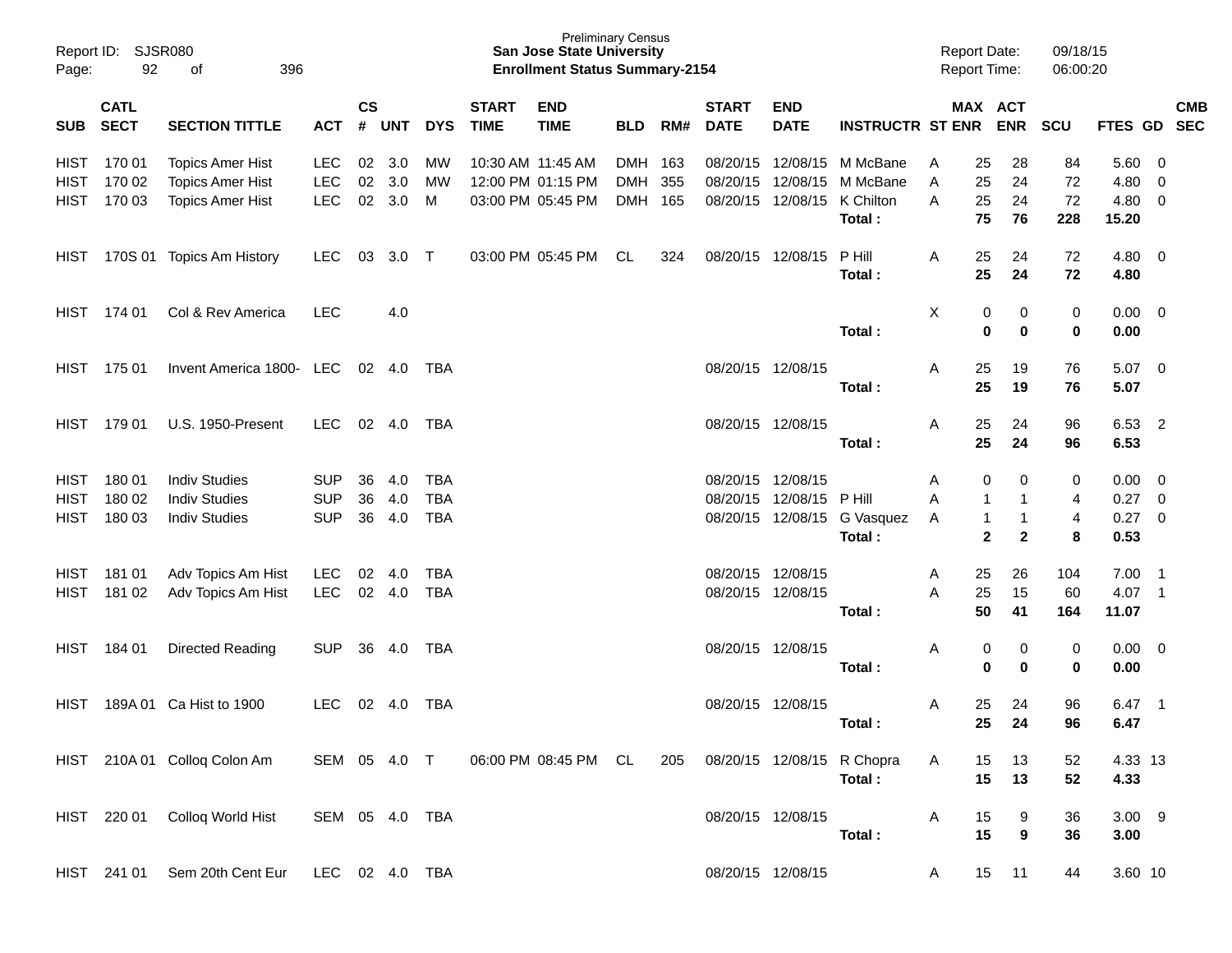| Report ID:<br>Page:        | 93                         | <b>SJSR080</b><br>396<br>of                |                          |                |            |            |                             | San Jose State University<br><b>Enrollment Status Summary-2154</b> | <b>Preliminary Census</b> |              |                             |                                                  |                                                       |        | <b>Report Date:</b><br><b>Report Time:</b> |                          | 09/18/15<br>06:00:20        |                                     |                       |                          |
|----------------------------|----------------------------|--------------------------------------------|--------------------------|----------------|------------|------------|-----------------------------|--------------------------------------------------------------------|---------------------------|--------------|-----------------------------|--------------------------------------------------|-------------------------------------------------------|--------|--------------------------------------------|--------------------------|-----------------------------|-------------------------------------|-----------------------|--------------------------|
| <b>SUB</b>                 | <b>CATL</b><br><b>SECT</b> | <b>SECTION TITTLE</b>                      | <b>ACT</b>               | <b>CS</b><br># | <b>UNT</b> | <b>DYS</b> | <b>START</b><br><b>TIME</b> | <b>END</b><br><b>TIME</b>                                          | <b>BLD</b>                | RM#          | <b>START</b><br><b>DATE</b> | <b>END</b><br><b>DATE</b>                        | <b>INSTRUCTR ST ENR</b>                               |        | <b>MAX</b>                                 | <b>ACT</b><br><b>ENR</b> | <b>SCU</b>                  | <b>FTES GD</b>                      |                       | <b>CMB</b><br><b>SEC</b> |
|                            |                            |                                            |                          |                |            |            |                             |                                                                    |                           |              |                             |                                                  | Total:                                                |        | 15                                         | 11                       | 44                          | 3.60                                |                       |                          |
| <b>HIST</b>                | 276 01                     | Sem Early Am Hist                          | <b>LEC</b>               | 02             | 4.0        | TBA        |                             |                                                                    |                           |              | 08/20/15                    | 12/08/15                                         | Total:                                                | A      | 15<br>15                                   | 14<br>14                 | 56<br>56                    | 4.67 14<br>4.67                     |                       |                          |
| <b>HIST</b><br><b>HIST</b> | 298 01<br>298 02           | <b>Spec Studies</b><br><b>Spec Studies</b> | <b>SUP</b><br><b>SUP</b> | 25<br>25       | 2.0<br>2.0 | R<br>R     |                             | 06:00 PM 08:45 PM<br>06:00 PM 08:45 PM                             | <b>DMH</b><br><b>DMH</b>  | 226A<br>226A | 08/20/15<br>08/20/15        | 12/08/15<br>12/08/15                             | L Hilde<br>L Hilde<br>Total:                          | A<br>A | 8<br>8<br>16                               | 8<br>3<br>11             | 16<br>6<br>22               | 1.33<br>0.47<br>1.80                | - 8<br>$\overline{2}$ |                          |
| <b>HIST</b>                | 299 01                     | <b>Masters Thesis</b>                      | <b>SUP</b>               | 25             | 3.0        | TBA        |                             |                                                                    |                           |              | 08/20/15                    | 12/08/15                                         | M Pickering<br>Total:                                 | A      |                                            | -1                       | 3<br>3                      | 0.25<br>0.25                        | - 1                   |                          |
|                            | Department :               | <u>History</u>                             |                          |                |            |            |                             |                                                                    |                           |              |                             | <b>Lower Division:</b><br><b>Upper Division:</b> | <b>Department Total:</b><br><b>Graduate Division:</b> |        | 1369<br>795<br>497<br>77                   | 1291<br>770<br>462<br>59 | 4200<br>2310<br>1677<br>213 | 283.98<br>154.00<br>112.33<br>17.65 |                       |                          |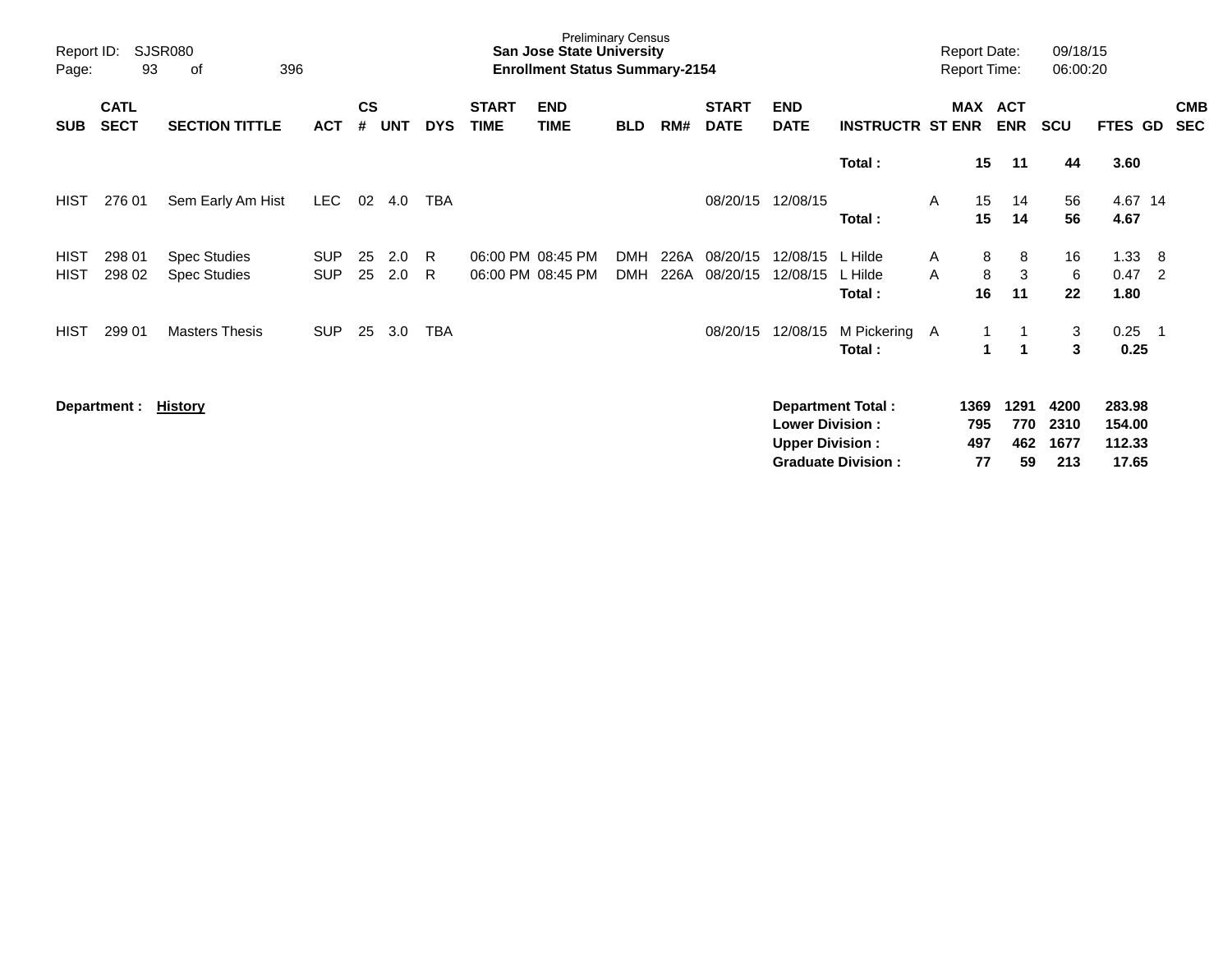| Report ID:<br>Page:                             | SJSR080<br>94<br>396<br>οf                                                    |            |                    |            |            |                             | <b>Preliminary Census</b><br><b>San Jose State University</b><br><b>Enrollment Status Summary-2154</b> |            |     |                             |                                                  |                                                       | <b>Report Date:</b><br><b>Report Time:</b> |                      |                          | 09/18/15<br>06:00:20  |                               |                          |                          |
|-------------------------------------------------|-------------------------------------------------------------------------------|------------|--------------------|------------|------------|-----------------------------|--------------------------------------------------------------------------------------------------------|------------|-----|-----------------------------|--------------------------------------------------|-------------------------------------------------------|--------------------------------------------|----------------------|--------------------------|-----------------------|-------------------------------|--------------------------|--------------------------|
| <b>CATL</b><br><b>SECT</b><br><b>SUB</b>        | <b>SECTION TITTLE</b>                                                         | <b>ACT</b> | $\mathsf{cs}$<br># | <b>UNT</b> | <b>DYS</b> | <b>START</b><br><b>TIME</b> | <b>END</b><br><b>TIME</b>                                                                              | <b>BLD</b> | RM# | <b>START</b><br><b>DATE</b> | <b>END</b><br><b>DATE</b>                        | <b>INSTRUCTR ST ENR</b>                               | MAX                                        |                      | <b>ACT</b><br><b>ENR</b> | <b>SCU</b>            | FTES GD                       |                          | <b>CMB</b><br><b>SEC</b> |
| College<br>Department :<br><b>GLST</b><br>1A 01 | <b>Social Sciences</b><br><b>Int'l Global Studies</b><br>Intro to Global Stud | LEC.       | 03                 | 3.0        | <b>TR</b>  | 10:30 AM 11:45 AM           |                                                                                                        | <b>HGH</b> | 122 | 08/20/15                    | 12/08/15                                         | C Cox<br>Total:                                       | A                                          | 50<br>50             | 28<br>28                 | 84<br>84              | 5.60<br>5.60                  | $\overline{0}$           |                          |
| <b>GLST</b><br>162 01                           | <b>Global Issues</b>                                                          | <b>LEC</b> | 04                 | 3.0        | W          |                             | 03:00 PM 05:45 PM                                                                                      | <b>CL</b>  | 224 | 08/20/15                    | 12/08/15                                         | K Antosik-Pa A<br>Total:                              |                                            | 30<br>30             | 21<br>21                 | 63<br>63              | 4.20<br>4.20                  | $\overline{0}$           |                          |
| <b>GLST</b><br>18701                            | Topics in Global Stu                                                          | <b>LEC</b> | 02                 | 3.0        | R.         |                             | 03:00 PM 05:45 PM                                                                                      | CL         | 224 | 08/20/15                    | 12/08/15                                         | M Davis<br>Total:                                     | A                                          | 20<br>20             | 28<br>28                 | 84<br>84              | 5.65<br>5.65                  | $\overline{\phantom{1}}$ |                          |
| <b>GLST</b><br>18901                            | Global Experience                                                             | <b>SUP</b> | 48                 | 3.0        | <b>TBA</b> |                             |                                                                                                        |            |     | 08/20/15                    | 12/08/15                                         | M Davis<br>Total:                                     | A                                          | 5<br>5               | 0<br>$\bf{0}$            | 0<br>0                | $0.00 \t 0$<br>0.00           |                          |                          |
| Department :                                    | <b>Int'l Global Studies</b>                                                   |            |                    |            |            |                             |                                                                                                        |            |     |                             | <b>Lower Division:</b><br><b>Upper Division:</b> | <b>Department Total:</b><br><b>Graduate Division:</b> |                                            | 105<br>50<br>55<br>0 | 77<br>28<br>49<br>0      | 231<br>84<br>147<br>0 | 15.45<br>5.60<br>9.85<br>0.00 |                          |                          |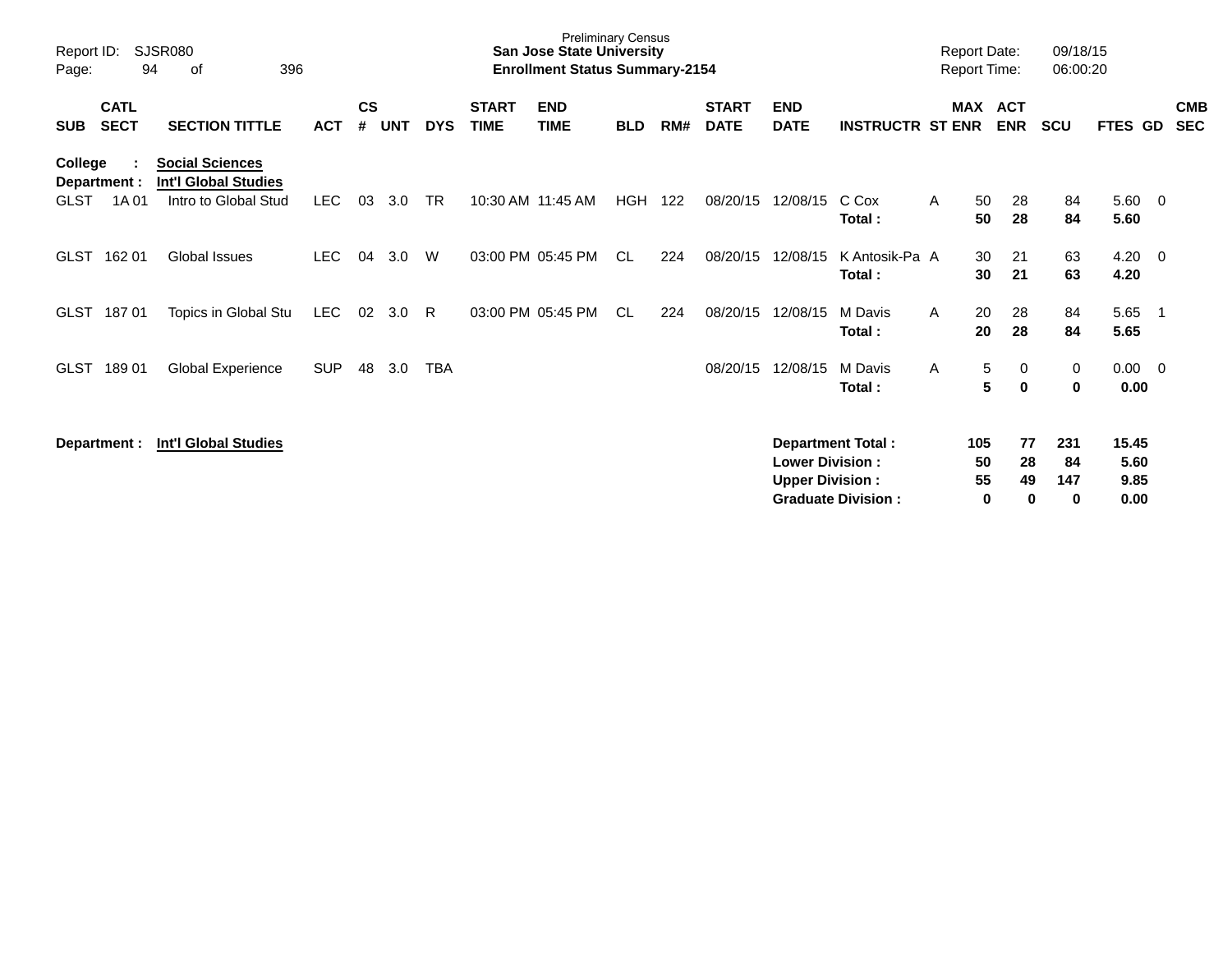| Report ID:<br>Page: | 95               | SJSR080<br>396<br>of                     |            |               |            |            |              | <b>San Jose State University</b><br><b>Enrollment Status Summary-2154</b> | <b>Preliminary Census</b> |            |              |                           |                                            |        | <b>Report Date:</b><br><b>Report Time:</b> |             | 09/18/15<br>06:00:20 |                   |                          |            |
|---------------------|------------------|------------------------------------------|------------|---------------|------------|------------|--------------|---------------------------------------------------------------------------|---------------------------|------------|--------------|---------------------------|--------------------------------------------|--------|--------------------------------------------|-------------|----------------------|-------------------|--------------------------|------------|
|                     | <b>CATL</b>      |                                          |            | $\mathsf{cs}$ |            |            | <b>START</b> | <b>END</b>                                                                |                           |            | <b>START</b> | <b>END</b>                |                                            |        | MAX ACT                                    |             |                      |                   |                          | <b>CMB</b> |
| <b>SUB</b>          | <b>SECT</b>      | <b>SECTION TITTLE</b>                    | <b>ACT</b> | #             | <b>UNT</b> | <b>DYS</b> | <b>TIME</b>  | <b>TIME</b>                                                               | <b>BLD</b>                | RM#        | <b>DATE</b>  | <b>DATE</b>               | <b>INSTRUCTR ST ENR</b>                    |        |                                            | <b>ENR</b>  | <b>SCU</b>           | <b>FTES GD</b>    |                          | <b>SEC</b> |
| College             |                  | <b>Social Sciences</b>                   |            |               |            |            |              |                                                                           |                           |            |              |                           |                                            |        |                                            |             |                      |                   |                          |            |
|                     | Department :     | <b>Mexican American Studies</b>          |            |               |            |            |              |                                                                           |                           |            |              |                           |                                            |        |                                            |             |                      |                   |                          |            |
| MAS                 | 10A 01           | Mex Am US Hist/Gov                       | LEC        | 02            | 3.0        | МW         |              | 09:00 AM 10:15 AM                                                         | CL.                       | 226        | 08/20/15     | 12/08/15                  | J Covarrubia A                             |        | 36                                         | 38          | 114                  | 7.60              | 0                        |            |
| <b>MAS</b>          | 10A 02           | Mex Am US Hist/Gov                       | <b>LEC</b> | 02            | 3.0        | МW         |              | 09:00 AM 10:15 AM                                                         | <b>CL</b>                 | 226        | 08/20/15     | 12/08/15                  | J Gamboa                                   | A      | 36                                         | 36          | 108                  | 7.20              | 0                        |            |
| MAS                 | 10A03            | Mex Am US Hist/Gov                       | <b>LEC</b> | 02            | 3.0        | МW         |              | 10:30 AM 11:45 AM                                                         | CL                        | 226        | 08/20/15     | 12/08/15                  | J Covarrubia A                             |        | 36                                         | 38          | 114                  | 7.60              | 0                        |            |
| <b>MAS</b>          | 10A 04           | Mex Am US Hist/Gov                       | <b>LEC</b> | 02            | 3.0        | МW         |              | 10:30 AM 11:45 AM                                                         | <b>CL</b>                 | 226        | 08/20/15     | 12/08/15                  | J Gamboa                                   | A      | 36                                         | 38          | 114                  | 7.60              | 0                        |            |
| MAS<br><b>MAS</b>   | 10A 05<br>10A 06 | Mex Am US Hist/Gov<br>Mex Am US Hist/Gov | LEC<br>LEC |               | 3.0<br>3.0 |            |              |                                                                           |                           |            |              |                           |                                            | х<br>X | 0                                          | 0<br>0      | 0                    | 0.00<br>0.00      | 0                        |            |
| MAS                 | 10A 07           | Mex Am US Hist/Gov                       | <b>LEC</b> | 02            | 3.0        |            |              | 09:00 AM 10:15 AM                                                         |                           |            | 08/20/15     | 12/08/15                  | G Mora-Torre A                             |        | 0<br>36                                    | 40          | 0                    | 8.00              | 0<br>0                   |            |
| MAS                 | 10A 08           | Mex Am US Hist/Gov                       | <b>LEC</b> | 02            | 3.0        | TR<br>TR   |              | 09:00 AM 10:15 AM                                                         | CL.<br><b>CL</b>          | 226<br>226 | 08/20/15     | 12/08/15                  | P Tabera                                   | Α      | 36                                         | 36          | 120<br>108           | 7.20              | 0                        |            |
| MAS                 | 10A 09           | Mex Am US Hist/Gov                       | <b>LEC</b> | 02            | 3.0        | TR         |              | 10:30 AM 11:45 AM                                                         | CL                        | 226        | 08/20/15     | 12/08/15                  | G Mora-Torre A                             |        | 36                                         | 44          | 132                  | 8.80              | 0                        |            |
| MAS                 | 10A 10           | Mex Am US Hist/Gov                       | <b>LEC</b> | 02            | 3.0        | <b>TR</b>  |              | 10:30 AM 11:45 AM                                                         | CL                        | 226        | 08/20/15     | 12/08/15                  | P Tabera                                   | Α      | 36                                         | 32          | 96                   | 6.40              | 0                        |            |
| MAS                 | 10A 11           | Mex Am US Hist/Gov                       | <b>LEC</b> | 02            | 3.0        | <b>TR</b>  |              | 12:00 PM 01:15 PM                                                         | CL                        | 226        | 08/20/15     | 12/08/15                  | M Callahan                                 | A      | 40                                         | 42          | 126                  | 8.40              | 0                        |            |
| MAS                 | 10A 12           | Mex Am US Hist/Gov                       | <b>LEC</b> | 02            | 3.0        | <b>TR</b>  |              | 01:30 PM 02:45 PM                                                         | CL                        | 226        | 08/20/15     | 12/08/15                  | M Callahan                                 | A      | 40                                         | 42          | 126                  | 8.40              | 0                        |            |
| <b>MAS</b>          | 10A 13           | Mex Am US Hist/Gov                       | <b>LEC</b> | 02            | 3.0        | <b>TR</b>  |              | 03:00 PM 04:15 PM                                                         | <b>SH</b>                 | 346        | 08/20/15     | 12/08/15                  | M Callahan                                 | A      | 40                                         | 39          | 117                  | 7.80              | 0                        |            |
|                     |                  |                                          |            |               |            |            |              |                                                                           |                           |            |              |                           | Total:                                     |        | 408                                        | 425         | 1275                 | 85.00             |                          |            |
|                     |                  |                                          |            |               |            |            |              |                                                                           |                           |            |              |                           |                                            |        |                                            |             |                      |                   |                          |            |
| MAS                 | 30 01            | Race and Ethnicity                       | <b>SEM</b> | 05            | 3.0        | TR         |              | 10:30 AM 11:45 AM                                                         | <b>BBC</b>                | 103        | 08/20/15     | 12/08/15                  | J Curry-Rodr A                             |        | 30                                         | 29          | 87                   | 5.80              | 0                        |            |
| MAS                 | 30 02            | Race and Ethnicity                       | <b>SEM</b> |               | 3.0        |            |              |                                                                           |                           |            |              |                           |                                            | Χ      | 0                                          | $\mathbf 0$ | 0                    | 0.00              | 0                        |            |
| <b>MAS</b>          | 30 03            | Race and Ethnicity                       | <b>SEM</b> | 05            | 3.0        | TR         |              | 09:00 AM 10:15 AM                                                         | <b>SH</b>                 | 435        | 08/20/15     | 12/08/15                  | J Curry-Rodr A                             |        | 30                                         | 29          | 87                   | 5.80              | 0                        |            |
|                     |                  |                                          |            |               |            |            |              |                                                                           |                           |            |              |                           | Total:                                     |        | 60                                         | 58          | 174                  | 11.60             |                          |            |
|                     |                  |                                          |            |               |            |            |              |                                                                           |                           |            |              |                           |                                            |        |                                            |             |                      |                   |                          |            |
| MAS                 | 74 01            | <b>Public Address</b>                    | <b>SEM</b> | 04            | 3.0        | MW         |              | 09:00 AM 10:15 AM                                                         | CL.                       | 243        | 08/20/15     | 12/08/15                  | P Tabera                                   | A      | 25                                         | 25          | 75                   | 5.00              | 0                        |            |
| MAS                 | 74 02            | <b>Public Address</b>                    | <b>SEM</b> | 04            | 3.0        | MW         |              | 10:30 AM 11:45 AM                                                         | CL.                       | 243        | 08/20/15     | 12/08/15                  | P Tabera                                   | A      | 25                                         | 24          | 72                   | 4.80              | 0                        |            |
| MAS                 | 74 03            | <b>Public Address</b>                    | <b>SEM</b> | 04            | 3.0        | MW         |              | 10:30 AM 11:45 AM                                                         | <b>DMH</b>                | 162        | 08/20/15     | 12/08/15                  | M Martinez                                 | A      | 25                                         | 25          | 75                   | 5.00              | 0                        |            |
| MAS                 | 74 04            | <b>Public Address</b>                    | <b>SEM</b> | 04            | 3.0        | MW         |              | 10:30 AM 11:45 AM                                                         | HGH                       | 118        | 08/20/15     | 12/08/15                  | K Rios                                     | A      | 25                                         | 25          | 75                   | 5.00              | 0                        |            |
| <b>MAS</b>          | 74 05            | <b>Public Address</b>                    | <b>SEM</b> | 04            | 3.0        | TR         |              | 09:00 AM 10:15 AM                                                         | CL.                       | 243        | 08/20/15     | 12/08/15                  | L Juarez                                   | A      | 25                                         | 27          | 81                   | 5.40              | 0                        |            |
| <b>MAS</b>          | 74 06            | <b>Public Address</b>                    | <b>SEM</b> | 04            | 3.0        | TR         |              | 10:30 AM 11:45 AM                                                         | CL                        | 243        | 08/20/15     | 12/08/15                  | L Juarez                                   | Α      | 25                                         | 26          | 78                   | 5.20              | 0                        |            |
| MAS                 | 74 07            | <b>Public Address</b>                    | <b>SEM</b> | 04            | 3.0        | TR         |              | 12:00 PM 01:15 PM                                                         | CL                        | 243        | 08/20/15     | 12/08/15                  | L Juarez                                   | Α      | 25                                         | 27          | 81                   | 5.40              | 0                        |            |
| MAS                 | 74 08            | <b>Public Address</b>                    | <b>SEM</b> | 04            | 3.0        | TR         |              | 01:30 PM 02:45 PM                                                         | <b>CL</b>                 | 243        | 08/20/15     | 12/08/15                  | K Rios                                     | Α      | 25                                         | 25          | 75                   | 5.00              | 0                        |            |
| <b>MAS</b>          | 74 09            | <b>Public Address</b>                    | <b>SEM</b> | 04            | 3.0        | <b>TR</b>  |              | 03:00 PM 04:15 PM                                                         | <b>CL</b>                 | 234        | 08/20/15     | 12/08/15                  | K Rios                                     | А      | 25                                         | 23          | 69                   | 4.60              | $\Omega$                 |            |
| MAS                 | 74 10            | <b>Public Address</b>                    | SEM 04 3.0 |               |            | TR         |              | 09:00 AM 10:15 AM                                                         | ENG 327                   |            |              | 08/20/15 12/08/15 F Ponce |                                            |        | 25                                         | 24          | 72                   | 4.80              | $\overline{\phantom{0}}$ |            |
| MAS                 | 74 11            | <b>Public Address</b>                    | SEM 04 3.0 |               |            | - TR       |              | 04:30 PM 05:45 PM                                                         | ENG 327                   |            |              |                           | 08/20/15 12/08/15 R Alvarez                | A      | 25                                         | 24          | 72                   | 4.80 0            |                          |            |
|                     |                  |                                          |            |               |            |            |              |                                                                           |                           |            |              |                           | Total:                                     |        |                                            | 275 275     | 825                  | 55.00             |                          |            |
|                     |                  |                                          |            |               |            |            |              |                                                                           |                           |            |              |                           |                                            |        |                                            |             |                      |                   |                          |            |
| MAS                 | 105 01           | Chicn: US/Mex Relt LEC 02 3.0 MW         |            |               |            |            |              | 09:00 AM 10:15 AM DMH 164                                                 |                           |            |              |                           | 08/20/15 12/08/15 G Mora-Torre A<br>Total: |        | 30<br>30                                   | 14<br>14    | 42<br>42             | $2.80\ 0$<br>2.80 |                          |            |
|                     |                  |                                          |            |               |            |            |              |                                                                           |                           |            |              |                           |                                            |        |                                            |             |                      |                   |                          |            |
| MAS                 | 115 01           | Chicana/o Families                       | LEC 02 3.0 |               |            | MW         |              | 01:30 PM 02:45 PM SH                                                      |                           | 435        |              |                           | 08/20/15 12/08/15 M Barrera                | A      | 35                                         | 35          | 105                  | $7.00 \t 0$       |                          |            |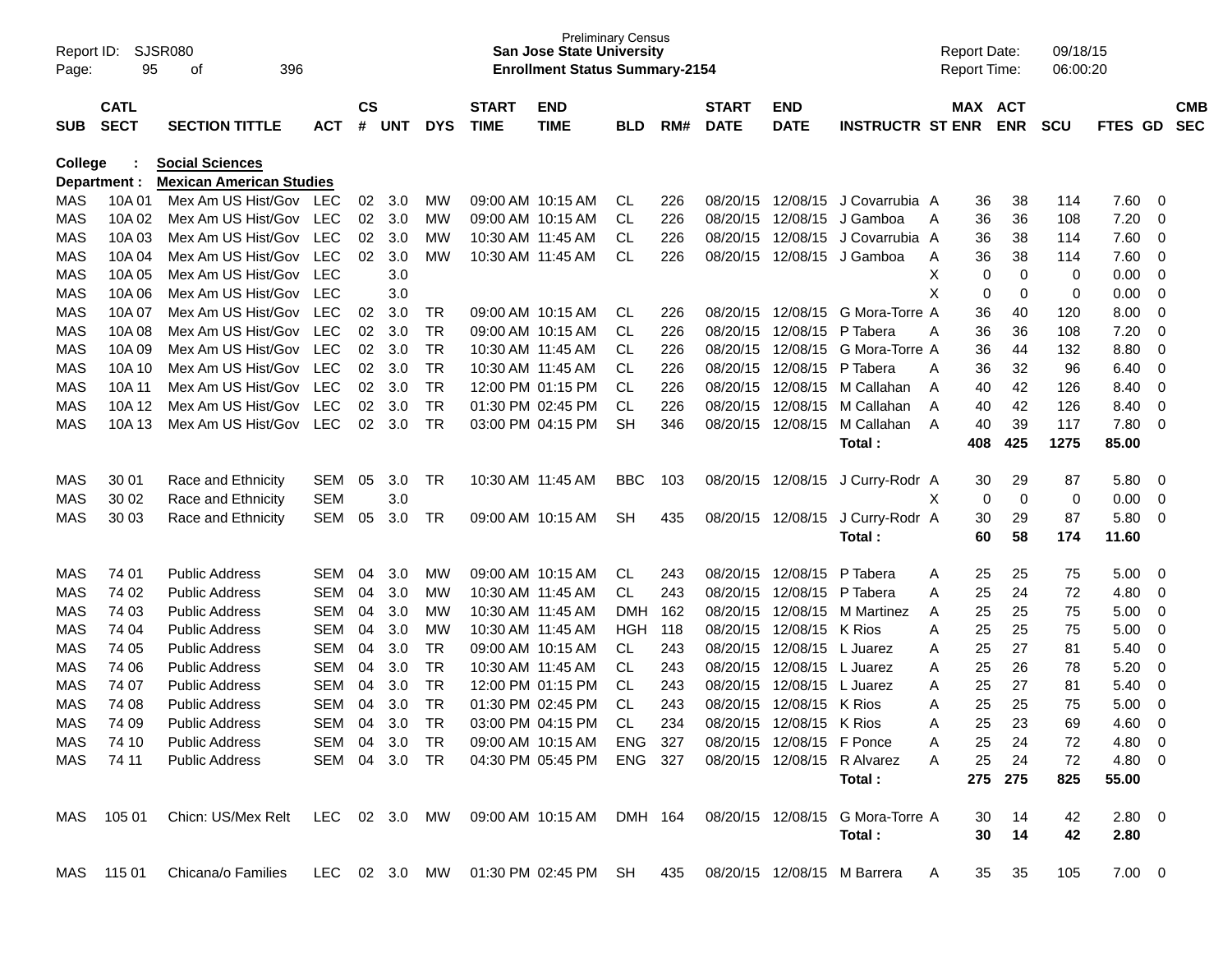| Page:             | Report ID: SJSR080<br>96   | 396<br>оf                                                                  |                                        |                    |                   |                          |                             | <b>Preliminary Census</b><br><b>San Jose State University</b><br><b>Enrollment Status Summary-2154</b> |            |     |                             |                           |                                                              | <b>Report Date:</b><br>Report Time: |                               | 09/18/15<br>06:00:20 |                                          |                            |            |
|-------------------|----------------------------|----------------------------------------------------------------------------|----------------------------------------|--------------------|-------------------|--------------------------|-----------------------------|--------------------------------------------------------------------------------------------------------|------------|-----|-----------------------------|---------------------------|--------------------------------------------------------------|-------------------------------------|-------------------------------|----------------------|------------------------------------------|----------------------------|------------|
| <b>SUB</b>        | <b>CATL</b><br><b>SECT</b> | <b>SECTION TITTLE</b>                                                      | <b>ACT</b>                             | $\mathsf{cs}$<br># | <b>UNT</b>        | <b>DYS</b>               | <b>START</b><br><b>TIME</b> | <b>END</b><br><b>TIME</b>                                                                              | <b>BLD</b> | RM# | <b>START</b><br><b>DATE</b> | <b>END</b><br><b>DATE</b> | <b>INSTRUCTR ST ENR</b>                                      |                                     | MAX ACT<br><b>ENR</b>         | <b>SCU</b>           | FTES GD SEC                              |                            | <b>CMB</b> |
|                   |                            |                                                                            |                                        |                    |                   |                          |                             |                                                                                                        |            |     |                             |                           | Total:                                                       |                                     | 35<br>35                      | 105                  | 7.00                                     |                            |            |
| MAS<br><b>MAS</b> | 130 01<br>130 02           | Chicna/o Amer Soc<br>Chicna/o Amer Soc                                     | <b>LEC</b><br><b>LEC</b>               | 02                 | 3.0<br>3.0        | <b>TR</b>                |                             | 09:00 AM 10:15 AM                                                                                      | HGH 217    |     |                             | 08/20/15 12/08/15         | J Troncoso                                                   | A<br>X                              | 29<br>30<br>0<br>0            | 87<br>0              | 5.85<br>$0.00 \t 0$                      | $\overline{\phantom{0}}$ 1 |            |
|                   |                            |                                                                            |                                        |                    |                   |                          |                             |                                                                                                        |            |     |                             |                           | Total:                                                       |                                     | 30<br>29                      | 87                   | 5.85                                     |                            |            |
| MAS               | 135 01                     | Con Chicana/o Iss                                                          | <b>LEC</b>                             | 01                 | 3.0               | <b>MW</b>                |                             | 12:00 PM 01:15 PM                                                                                      | CL.        | 243 | 08/20/15 12/08/15           |                           | M Pizarro<br>Total:                                          | A                                   | 28<br>30<br>30<br>28          | 84<br>84             | $5.60$ 0<br>5.60                         |                            |            |
| MAS               | 160 01                     | Gender and Sexuality LEC                                                   |                                        |                    | 02 3.0            | MW                       |                             | 09:00 AM 10:15 AM                                                                                      | CL         | 234 | 08/20/15 12/08/15           |                           | K Rios<br>Total:                                             | A                                   | 26<br>30<br>30<br>26          | 78<br>78             | $5.20 \ 0$<br>5.20                       |                            |            |
| MAS               | 170 01                     | Hollywoods Latino                                                          | <b>LEC</b>                             | 02                 | 3.0               | M                        |                             | 03:00 PM 05:45 PM                                                                                      | SH         | 435 | 08/20/15 12/08/15           |                           | M Barrera<br>Total:                                          | A                                   | 32<br>30<br>30<br>32          | 96<br>96             | 6.45<br>6.45                             | $\overline{\phantom{1}}$   |            |
| MAS<br><b>MAS</b> | 180 01<br>180 02           | <b>Indiv Studies</b><br><b>Indiv Studies</b>                               | <b>SUP</b><br><b>SUP</b>               | 36<br>36           | 3.0<br>3.0        | <b>TBA</b><br><b>TBA</b> |                             |                                                                                                        |            |     | 08/20/15<br>08/20/15        | 12/08/15<br>12/08/15      | J Troncoso<br>J Troncoso<br>Total:                           | A<br>A                              | 20<br>0<br>20<br>0<br>40<br>0 | 0<br>0<br>0          | $0.00 \quad 0$<br>$0.00 \t 0$<br>0.00    |                            |            |
| MAS               | 200 01                     | Ideology & Ch Exp                                                          | SEM                                    | 05                 | 3.0               | W                        |                             | 06:00 PM 08:45 PM                                                                                      | CL.        | 243 | 08/20/15 12/08/15           |                           | M Barrera<br>Total:                                          | A                                   | 15<br>12<br>15<br>12          | 36<br>36             | 3.00 12<br>3.00                          |                            |            |
| MAS               | 205 01                     | Chicana/o History                                                          | SEM                                    | 05                 | 3.0               | $\top$                   |                             | 06:00 PM 08:45 PM                                                                                      | CL         | 243 |                             | 08/20/15 12/08/15         | G Mora-Torre A<br>Total:                                     |                                     | 9<br>15<br>15<br>9            | 27<br>27             | 2.25<br>2.25                             | - 9                        |            |
| MAS               | 210 01                     | Foundatns in Ch St                                                         | SEM                                    | 05                 | 3.0               | -S                       |                             | 10:30 AM 03:00 PM                                                                                      | CL         | 243 |                             | 08/20/15 12/08/15         | J Curry-Rodr A<br>Total:                                     |                                     | 5<br>15<br>15<br>5            | 15<br>15             | 1.25<br>1.25                             | 5                          |            |
| MAS               | 230 01                     | <b>Policy Analysis</b>                                                     | SEM                                    | 05                 | 3.0               | R                        |                             | 06:00 PM 08:45 PM                                                                                      | CL.        | 243 | 08/20/15                    | 12/08/15                  | J Troncoso<br>Total:                                         | A                                   | 13<br>15<br>15<br>13          | 39<br>39             | 3.25 13<br>3.25                          |                            |            |
| MAS               |                            | 240 01 Applied CS Seminar SEM 05 3.0 M                                     |                                        |                    |                   |                          |                             | 06:00 PM 08:45 PM CL                                                                                   |            | 243 |                             |                           | 08/20/15 12/08/15 M Pizarro<br>Total:                        | Α                                   | 15<br>8<br>15<br>8            | 24<br>24             | 2.00 8<br>2.00                           |                            |            |
| MAS<br>MAS<br>MAS | 298 01<br>298 02<br>298 03 | <b>Special Studies</b><br><b>Special Studies</b><br><b>Special Studies</b> | <b>SUP</b><br><b>SUP</b><br><b>SUP</b> | 25<br>25           | 6.0<br>3.0<br>6.0 | <b>TBA</b><br>TBA        |                             |                                                                                                        |            |     |                             |                           | 08/20/15 12/08/15 J Troncoso<br>08/20/15 12/08/15 J Troncoso | A<br>A<br>X                         | 0<br>0<br>10<br>5<br>0<br>0   | 0<br>15<br>$\pmb{0}$ | $0.00 \t 0$<br>$1.25 - 5$<br>$0.00 \t 0$ |                            |            |
|                   |                            |                                                                            |                                        |                    |                   |                          |                             |                                                                                                        |            |     |                             |                           | Total:                                                       |                                     | 10<br>5                       | 15                   | 1.25                                     |                            |            |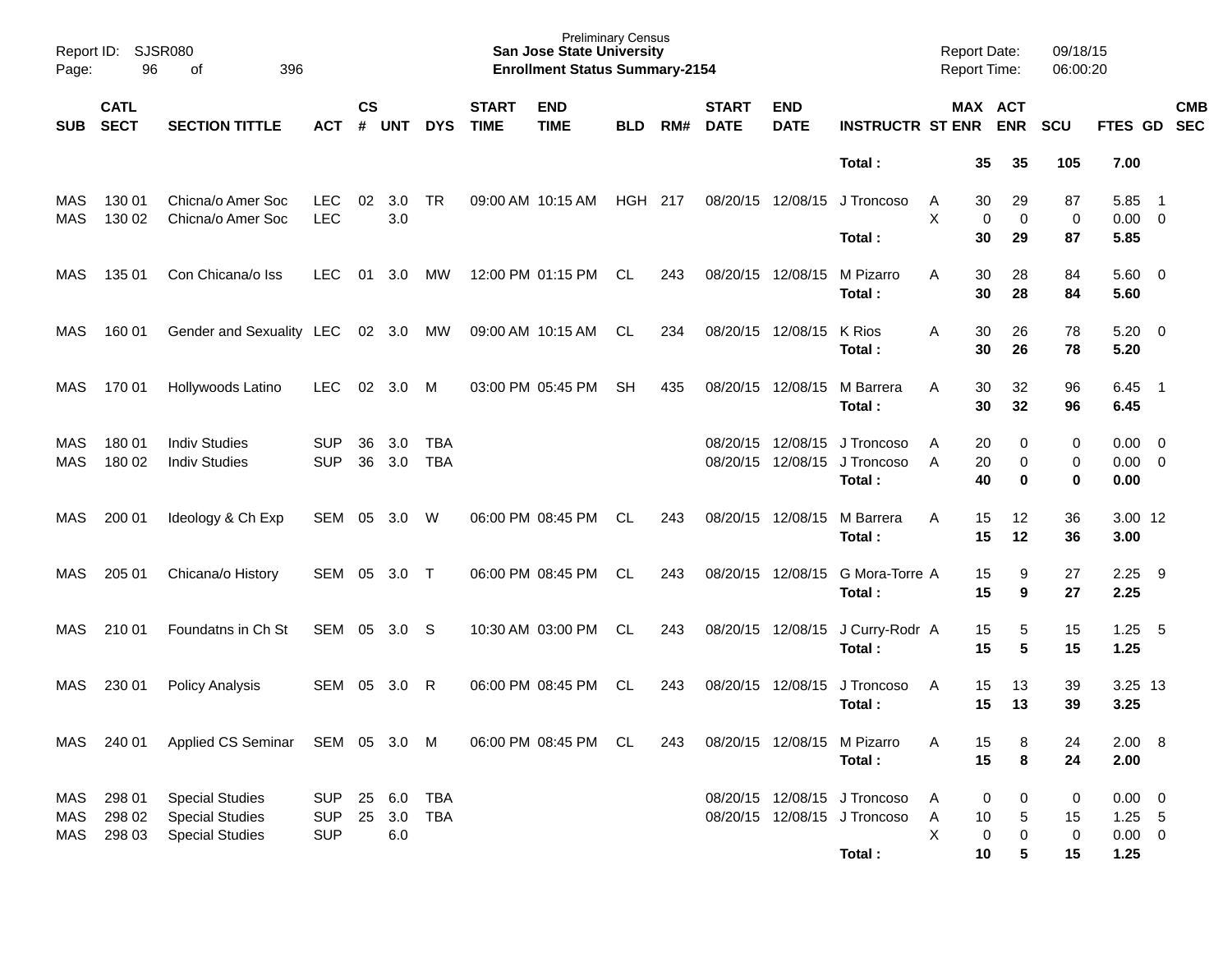| Report ID:<br>Page: | 97                         | SJSR080<br>396<br>оf                 |                          |                |            |                   |                             | <b>San Jose State University</b><br><b>Enrollment Status Summary-2154</b> | <b>Preliminary Census</b> |     |                             |                                                  |                                                       |        | <b>Report Date:</b><br><b>Report Time:</b> |                          | 09/18/15<br>06:00:20                         |                                          |                          |
|---------------------|----------------------------|--------------------------------------|--------------------------|----------------|------------|-------------------|-----------------------------|---------------------------------------------------------------------------|---------------------------|-----|-----------------------------|--------------------------------------------------|-------------------------------------------------------|--------|--------------------------------------------|--------------------------|----------------------------------------------|------------------------------------------|--------------------------|
| <b>SUB</b>          | <b>CATL</b><br><b>SECT</b> | <b>SECTION TITTLE</b>                | <b>ACT</b>               | <b>CS</b><br># | <b>UNT</b> | <b>DYS</b>        | <b>START</b><br><b>TIME</b> | <b>END</b><br><b>TIME</b>                                                 | <b>BLD</b>                | RM# | <b>START</b><br><b>DATE</b> | <b>END</b><br><b>DATE</b>                        | <b>INSTRUCTR ST ENR</b>                               |        | <b>MAX</b>                                 | <b>ACT</b><br><b>ENR</b> | <b>SCU</b>                                   | <b>FTES GD</b>                           | <b>CMB</b><br><b>SEC</b> |
| MAS<br>MAS          | 299 01<br>299 02           | <b>MA Thesis</b><br><b>MA Thesis</b> | <b>SUP</b><br><b>SUP</b> | 25<br>25       | 6.0<br>3.0 | TBA<br><b>TBA</b> |                             |                                                                           |                           |     | 08/20/15<br>08/20/15        | 12/08/15<br>12/08/15                             | J Troncoso<br>J Troncoso<br>Total:                    | A<br>A | $\mathbf{0}$<br>5<br>5                     | 0<br>0<br>0              | $\overline{0}$<br>$\mathbf 0$<br>$\mathbf 0$ | $0.00 \quad 0$<br>$0.00 \quad 0$<br>0.00 |                          |
|                     | Department :               | <b>Mexican American Studies</b>      |                          |                |            |                   |                             |                                                                           |                           |     |                             | <b>Lower Division:</b><br><b>Upper Division:</b> | <b>Department Total:</b><br><b>Graduate Division:</b> |        | 1058<br>743<br>240<br>75                   | 974<br>758<br>176<br>40  | 2922<br>2274<br>528<br>120                   | 197.50<br>151.60<br>35.90<br>10.00       |                          |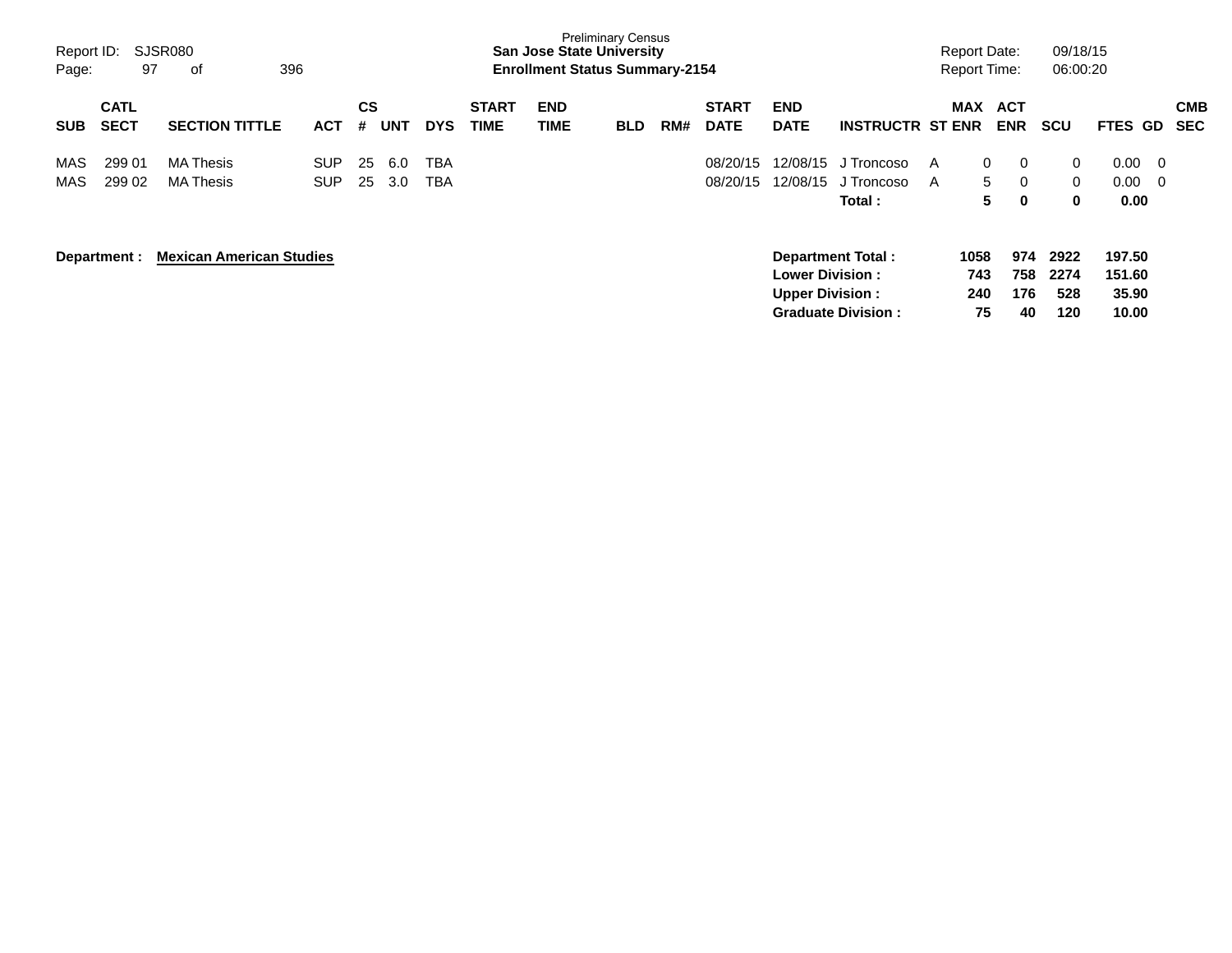| Page:      | Report ID:<br><b>SJSR080</b><br>98<br>396<br>οf                         |                                                                                                                                     |                                                                    |                    |                                                |                                                                    |                             | <b>San Jose State University</b><br><b>Enrollment Status Summary-2154</b> | <b>Preliminary Census</b> |            |                             |                                                                                         |                                       | <b>Report Date:</b><br>Report Time: |                            |                         | 09/18/15<br>06:00:20    |                                                                  |            |
|------------|-------------------------------------------------------------------------|-------------------------------------------------------------------------------------------------------------------------------------|--------------------------------------------------------------------|--------------------|------------------------------------------------|--------------------------------------------------------------------|-----------------------------|---------------------------------------------------------------------------|---------------------------|------------|-----------------------------|-----------------------------------------------------------------------------------------|---------------------------------------|-------------------------------------|----------------------------|-------------------------|-------------------------|------------------------------------------------------------------|------------|
| <b>SUB</b> | <b>CATL</b><br><b>SECT</b>                                              | <b>SECTION TITTLE</b>                                                                                                               | <b>ACT</b>                                                         | $\mathsf{cs}$<br># | UNT                                            | <b>DYS</b>                                                         | <b>START</b><br><b>TIME</b> | <b>END</b><br><b>TIME</b>                                                 | <b>BLD</b>                | RM#        | <b>START</b><br><b>DATE</b> | <b>END</b><br><b>DATE</b>                                                               | <b>INSTRUCTR ST ENR ENR</b>           |                                     |                            | MAX ACT                 | <b>SCU</b>              | FTES GD SEC                                                      | <b>CMB</b> |
| College    | Department :                                                            | <b>Social Sciences</b><br><b>Political Science</b>                                                                                  |                                                                    |                    |                                                |                                                                    |                             |                                                                           |                           |            |                             |                                                                                         |                                       |                                     |                            |                         |                         |                                                                  |            |
|            | PADM 202 01                                                             | Regional Governance SEM 05 3.0 M                                                                                                    |                                                                    |                    |                                                |                                                                    |                             | 06:00 PM 08:45 PM                                                         | <b>HGH 223</b>            |            |                             | 08/20/15 12/08/15 F Keeley                                                              | Total:                                | Α                                   | 20<br>20                   | 16<br>16                | 48<br>48                | 4.00 16<br>4.00                                                  |            |
|            | PADM 210 01                                                             | Intro Pub Admin                                                                                                                     | SEM 05                                                             |                    | 3.0                                            | $\top$                                                             |                             | 06:00 PM 08:45 PM                                                         | CL.                       | 318        |                             | 08/20/15 12/08/15                                                                       | F Edwards<br>Total:                   | A                                   | 20<br>20                   | 16<br>16                | 48<br>48                | 4.00 16<br>4.00                                                  |            |
|            | PADM 212 01                                                             | Admin Research                                                                                                                      | SEM 05                                                             |                    | 3.0                                            | M                                                                  |                             | 06:00 PM 08:45 PM                                                         | CL                        | 306        |                             | 08/20/15 12/08/15                                                                       | Y No<br>Total:                        | Α                                   | 20<br>20                   | 14<br>14                | 42<br>42                | 3.50 14<br>3.50                                                  |            |
|            | PADM 213 01                                                             | Pol Analysis & Eval                                                                                                                 | SEM 05                                                             |                    | 3.0                                            | $\top$                                                             |                             | 06:00 PM 08:45 PM                                                         |                           |            | DMH 149A 08/20/15 12/08/15  |                                                                                         | P Haas<br>Total:                      | A                                   | 20<br>20                   | 11<br>11                | 33<br>33                | 2.75 11<br>2.75                                                  |            |
|            | PADM 214 01<br>URBP 214 01                                              | Intro to Public Mana<br>Intro to Public Mana                                                                                        | <b>SEM</b><br><b>SEM</b>                                           | 05<br>05           | 3.0<br>3.0                                     | R<br>R                                                             |                             | 06:00 PM 08:45 PM<br>06:00 PM 08:45 PM                                    | CL.<br><b>CL</b>          | 306<br>306 |                             | 08/20/15 12/08/15<br>08/20/15 12/08/15                                                  | G Larson<br>G Larson<br>Total:        | Α<br>A                              | 20<br>0<br>20              | 17<br>$\mathbf 0$<br>17 | 51<br>$\mathbf 0$<br>51 | 4.25 17 C<br>$0.00 \t 0 C$<br>4.25                               |            |
|            | PADM 215 01                                                             | Public Pers Admin                                                                                                                   | <b>SEM</b>                                                         | 05                 | 3.0                                            | R                                                                  |                             | 06:00 PM 08:45 PM                                                         | <b>DMH</b>                |            | 149A 08/20/15 12/08/15      |                                                                                         | E Ramones<br>Total:                   | A                                   | 20<br>20                   | 19<br>19                | 57<br>57                | 4.75 19<br>4.75                                                  |            |
|            | PADM 218 01                                                             | <b>Public Budgeting</b>                                                                                                             | <b>SEM</b>                                                         |                    | 3.0                                            |                                                                    |                             |                                                                           |                           |            |                             |                                                                                         | Total:                                | X                                   | 0<br>0                     | 0<br>$\mathbf 0$        | 0<br>0                  | $0.00 \t 0$<br>0.00                                              |            |
|            | PADM 281 01<br>PADM 281 02                                              | Pub Adm Internship<br>Pub Adm Internship                                                                                            | <b>SUP</b><br><b>SUP</b>                                           | 25                 | 3.0<br>3.0                                     | <b>TBA</b>                                                         |                             |                                                                           |                           |            |                             | 08/20/15 12/08/15                                                                       | <b>G</b> Percival<br>Total:           | Χ<br>A                              | 0<br>5<br>5                | 0<br>3<br>3             | 0<br>9<br>9             | $0.00 \t 0$<br>$0.75$ 3<br>0.75                                  |            |
|            | PADM 295 01                                                             | Topics Public Admn                                                                                                                  | <b>SEM</b>                                                         |                    | 3.0                                            |                                                                    |                             |                                                                           |                           |            |                             |                                                                                         | Total:                                | Χ                                   | 0<br>0                     | 0<br>0                  | 0<br>0                  | $0.00 \t 0$<br>0.00                                              |            |
|            | PADM 297 01                                                             | <b>Advanced Seminar</b>                                                                                                             | SEM 05 3.0 M                                                       |                    |                                                |                                                                    |                             | 06:00 PM 08:45 PM                                                         | CL                        | 318        |                             |                                                                                         | 08/20/15 12/08/15 F Edwards<br>Total: | A                                   | 20<br>20                   | 21<br>21                | 63<br>63                | 5.25 21<br>5.25                                                  |            |
|            | PADM 298 01<br>PADM 298 02<br>PADM 298 03<br>PADM 298 04<br>PADM 298 05 | <b>Special Problems</b><br><b>Special Problems</b><br><b>Special Problems</b><br><b>Special Problems</b><br><b>Special Problems</b> | <b>SUP</b><br><b>SUP</b><br><b>SUP</b><br><b>SUP</b><br><b>SUP</b> |                    | 25 3.0<br>25 3.0<br>25 3.0<br>25 3.0<br>25 3.0 | <b>TBA</b><br><b>TBA</b><br><b>TBA</b><br><b>TBA</b><br><b>TBA</b> |                             |                                                                           |                           |            |                             | 08/20/15 12/08/15 P Haas<br>08/20/15 12/08/15<br>08/20/15 12/08/15<br>08/20/15 12/08/15 | 08/20/15 12/08/15 F Edwards           | A<br>Α<br>Α<br>Α<br>Α               | 20<br>20<br>20<br>20<br>20 | 10<br>0<br>0<br>0       | 30<br>3<br>0<br>0<br>0  | 2.50 10<br>$0.25$ 1<br>$0.00 \t 0$<br>$0.00 \t 0$<br>$0.00 \t 0$ |            |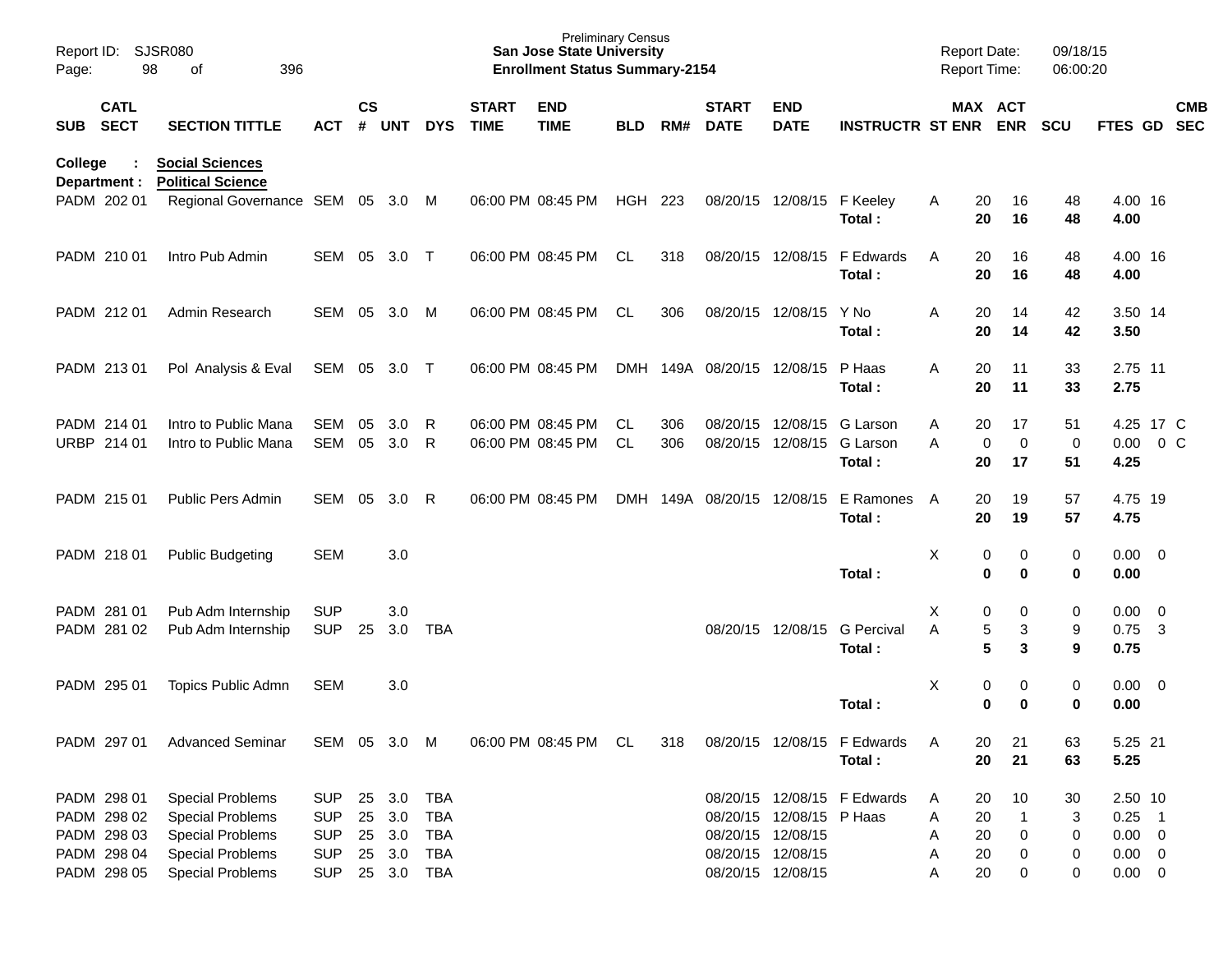| Report ID:<br>Page: | SJSR080<br>99<br>396<br>of<br><b>CATL</b> |                                    |            |                    |            |            |                             | <b>San Jose State University</b><br><b>Enrollment Status Summary-2154</b> | <b>Preliminary Census</b> |       |                             |                           |                                           | <b>Report Date:</b><br><b>Report Time:</b> |                       | 09/18/15<br>06:00:20 |          |                         |                          |
|---------------------|-------------------------------------------|------------------------------------|------------|--------------------|------------|------------|-----------------------------|---------------------------------------------------------------------------|---------------------------|-------|-----------------------------|---------------------------|-------------------------------------------|--------------------------------------------|-----------------------|----------------------|----------|-------------------------|--------------------------|
| SUB                 | <b>SECT</b>                               | <b>SECTION TITTLE</b>              | <b>ACT</b> | $\mathsf{cs}$<br># | <b>UNT</b> | <b>DYS</b> | <b>START</b><br><b>TIME</b> | <b>END</b><br><b>TIME</b>                                                 | <b>BLD</b>                | RM#   | <b>START</b><br><b>DATE</b> | <b>END</b><br><b>DATE</b> | <b>INSTRUCTR ST ENR</b>                   |                                            | MAX ACT<br><b>ENR</b> | <b>SCU</b>           | FTES GD  |                         | <b>CMB</b><br><b>SEC</b> |
|                     |                                           |                                    |            |                    |            |            |                             |                                                                           |                           |       |                             |                           | Total:                                    | 100                                        | 11                    | 33                   | 2.75     |                         |                          |
| <b>POLS</b>         | 1 0 1                                     | Amer Govt                          | LEC.       | 02                 | 3.0        | <b>MW</b>  |                             | 09:00 AM 10:15 AM                                                         | DMH 161                   |       | 08/20/15 12/08/15           |                           | F Edwards                                 | 38<br>A                                    | 37                    | 111                  | 7.40     | $\overline{0}$          |                          |
| <b>POLS</b>         | 1 0 2                                     | Amer Govt                          | <b>LEC</b> | 02                 | 3.0        | M          |                             | 06:00 PM 08:45 PM                                                         | <b>DMH</b>                | 161   | 08/20/15                    | 12/08/15                  | K Nuger                                   | 38<br>Α                                    | 40                    | 120                  | 8.00     | $\overline{0}$          |                          |
| <b>POLS</b>         | 1 0 3                                     | Amer Govt                          | <b>LEC</b> | 02                 | 3.0        | <b>TR</b>  |                             | 12:00 PM 01:15 PM                                                         | <b>HGH</b>                | - 116 | 08/20/15                    | 12/08/15                  | Z Barnes                                  | A<br>38                                    | 41                    | 123                  | 8.20     | $\overline{0}$          |                          |
| <b>POLS</b>         | 1 1 0                                     | Amer Govt                          | <b>LEC</b> | 02                 | 3.0        | <b>MTW</b> |                             | 08:30 AM 09:20 AM                                                         | <b>OFF</b>                |       | CAMP 08/20/15               | 12/08/15                  | <b>G</b> Percival                         | 36<br>A                                    | 26                    | 78                   | 5.20     | $\overline{0}$          |                          |
| <b>POLS</b>         | 180                                       | Amer Govt                          | <b>LEC</b> | 02                 | 3.0        | <b>TBA</b> |                             |                                                                           |                           |       | 08/20/15                    | 12/08/15                  | J Brent                                   | 38<br>A                                    | 33                    | 99                   | 6.60     | $\overline{0}$          |                          |
| <b>POLS</b>         | 181                                       | Amer Govt                          | <b>LEC</b> | 02                 | 3.0        | <b>TBA</b> |                             |                                                                           |                           |       |                             | 08/20/15 12/08/15         | J Brent                                   | A<br>38                                    | 33                    | 99                   | 6.60     | $\overline{0}$          |                          |
|                     |                                           |                                    |            |                    |            |            |                             |                                                                           |                           |       |                             |                           | Total:                                    | 226                                        | 210                   | 630                  | 42.00    |                         |                          |
| <b>POLS</b>         | 2 0 1                                     | Intro Comp Pol                     | <b>LEC</b> | 02                 | 3.0        | TR         |                             | 09:00 AM 10:15 AM                                                         |                           |       |                             |                           | DMH 149A 08/20/15 12/08/15 S Bejar Lope A | 38                                         | 36                    | 108                  | 7.20     | $\overline{0}$          |                          |
| <b>POLS</b>         | 202                                       | Intro Comp Pol                     | <b>LEC</b> | 02                 | 3.0        | <b>TR</b>  |                             | 12:00 PM 01:15 PM                                                         |                           |       | DMH 149A 08/20/15 12/08/15  |                           | S Bejar Lope A                            | 38                                         | 37                    | 111                  | 7.40     | - 0                     |                          |
|                     |                                           |                                    |            |                    |            |            |                             |                                                                           |                           |       |                             |                           | Total:                                    | 76                                         | 73                    | 219                  | 14.60    |                         |                          |
| <b>POLS</b>         | 3 0 1                                     | Intro Pol Thought                  | <b>LEC</b> | 03                 | 3.0        | <b>TR</b>  |                             | 10:30 AM 11:45 AM                                                         |                           |       | DMH 149A 08/20/15 12/08/15  |                           | L Quill                                   | A<br>38                                    | 40                    | 120                  | 8.00     | $\overline{0}$          |                          |
| <b>POLS</b>         | 302                                       | Intro Pol Thought                  | <b>LEC</b> | 03                 | 3.0        | МW         |                             | 10:30 AM 11:45 AM                                                         | <b>DMH</b>                | 149A  | 08/20/15 12/08/15           |                           | A Schendan A                              | 38                                         | 39                    | 117                  | 7.80     | $\overline{\mathbf{0}}$ |                          |
|                     |                                           |                                    |            |                    |            |            |                             |                                                                           |                           |       |                             |                           | Total:                                    | 76                                         | 79                    | 237                  | 15.80    |                         |                          |
| <b>POLS</b>         | 4 0 1                                     | Intro Intl Rel                     | <b>LEC</b> | 02                 | 3.0        | MW         |                             | 12:00 PM 01:15 PM                                                         | SH                        | 413   |                             | 08/20/15 12/08/15         | K Sasikumar A                             | 38                                         | 39                    | 117                  | 7.80     | $\overline{0}$          |                          |
| <b>POLS</b>         | 480                                       | Intro Intl Rel                     | <b>LEC</b> | 02                 | 3.0        | <b>TBA</b> |                             |                                                                           |                           |       |                             | 08/20/15 12/08/15         | K Sasikumar A                             | 38                                         | 36                    | 108                  | 7.20     | $\overline{\mathbf{0}}$ |                          |
|                     |                                           |                                    |            |                    |            |            |                             |                                                                           |                           |       |                             |                           | Total:                                    | 76                                         | 75                    | 225                  | 15.00    |                         |                          |
| <b>POLS</b>         | 15B 01                                    | Essen. US & CA Gov LEC             |            | 03                 | 3.0        | <b>TR</b>  |                             | 09:00 AM 10:15 AM                                                         | <b>HGH 122</b>            |       |                             | 08/20/15 12/08/15         | P McKenzie A                              | 45                                         | 12                    | 36                   | 2.40     | $0\,C$                  |                          |
| <b>HIST</b>         | 15B 01                                    | Essen. US & CA Gov                 | <b>LEC</b> | 03                 | 3.0        | <b>TR</b>  |                             | 09:00 AM 10:15 AM                                                         | <b>HGH 122</b>            |       | 08/20/15                    | 12/08/15                  | P McKenzie A                              |                                            | 34<br>0               | 102                  | 6.80     | 0 C                     |                          |
| <b>POLS</b>         | 15B 02                                    | Essen. US & CA Gov                 | <b>LEC</b> | 03                 | 3.0        | <b>TR</b>  |                             | 12:00 PM 01:15 PM                                                         | <b>DMH</b>                | 353   | 08/20/15                    | 12/08/15                  | P McKenzie                                | 45<br>A                                    | 12                    | 36                   | 2.40     | 0 C                     |                          |
| <b>HIST</b>         | 15B 02                                    | Essen. US & CA Gov                 | <b>LEC</b> | 03                 | 3.0        | <b>TR</b>  |                             | 12:00 PM 01:15 PM                                                         | <b>DMH</b>                | 353   | 08/20/15                    | 12/08/15                  | P McKenzie A                              |                                            | 29<br>0               | 87                   | 5.80     | 0 <sup>C</sup>          |                          |
| <b>POLS</b>         | 15B 03                                    | Essen. US & CA Gov                 | <b>LEC</b> | 03                 | 3.0        | <b>MW</b>  |                             | 01:30 PM 02:45 PM                                                         | <b>SH</b>                 | 100   | 08/20/15                    | 12/08/15                  | A Schendan A                              | 45                                         | $\overline{7}$        | 21                   | 1.40     | 0 <sup>C</sup>          |                          |
| <b>HIST</b>         | 15B 03                                    | Essen. US & CA Gov                 | <b>LEC</b> | 03                 | 3.0        | МW         |                             | 01:30 PM 02:45 PM                                                         | <b>SH</b>                 | 100   | 08/20/15                    | 12/08/15                  | A Schendan A                              |                                            | $\mathbf 0$<br>34     | 102                  | 6.80     | 0 <sup>C</sup>          |                          |
| <b>POLS</b>         | 15B 05                                    | Essen. US & CA Gov                 | <b>LEC</b> | 03                 | 3.0        | <b>TR</b>  |                             | 10:30 AM 11:45 AM                                                         | DMH                       | 234   | 08/20/15                    | 12/08/15                  | M Currin-Per A                            | 45                                         | 17                    | 51                   | 3.40     | 0 <sup>C</sup>          |                          |
| <b>HIST</b>         | 15B 05                                    | Essen. US & CA Gov                 | <b>LEC</b> | 03                 | 3.0        | <b>TR</b>  | 10:30 AM 11:45 AM           |                                                                           | <b>DMH</b>                | 234   | 08/20/15                    | 12/08/15                  | M Currin-Per A                            |                                            | $\mathbf 0$<br>27     | 81                   | 5.40     | 0 <sup>C</sup>          |                          |
| <b>POLS</b>         | 15B 06                                    | Essen. US & CA Gov LEC             |            | 03                 | 3.0        | <b>TR</b>  |                             | 03:00 PM 04:15 PM                                                         | <b>HGH</b>                | 122   |                             | 08/20/15 12/08/15         | M Currin-Per A                            | 45                                         | 12                    | 36                   | 2.40     | $0\,C$                  |                          |
| HIST                |                                           | 15B 06 Essen. US & CA Gov LEC      |            |                    | 03 3.0     | TR         |                             | 03:00 PM 04:15 PM                                                         | HGH 122                   |       |                             |                           | 08/20/15 12/08/15 M Currin-Per A          |                                            | 29<br>0               | 87                   | 5.80     | $0\,C$                  |                          |
| <b>POLS</b>         | 15B 07                                    | Essen. US & CA Gov LEC             |            |                    | 03 3.0     | МW         |                             | 09:00 AM 10:15 AM                                                         | SH                        | 100   |                             |                           | 08/20/15 12/08/15 C DanopoulosA           | 45                                         | 11                    | 33                   | 2.20     | $0\,C$                  |                          |
| <b>HIST</b>         | 15B 07                                    | Essen. US & CA Gov LEC             |            |                    | 03 3.0     | МW         |                             | 09:00 AM 10:15 AM                                                         | SH                        | 100   |                             |                           | 08/20/15 12/08/15 C DanopoulosA           |                                            | 38<br>0               | 114                  | 7.60     | $0\,$ C                 |                          |
| POLS                | 15B 08                                    | Essen. US & CA Gov LEC             |            |                    | 03 3.0     | R          |                             | 06:00 PM 08:45 PM                                                         | DMH 208                   |       |                             |                           | 08/20/15 12/08/15 D Dudley                | 45<br>A                                    | 10                    | 30                   | 2.00     | $0\,C$                  |                          |
| HIST                | 15B 08                                    | Essen. US & CA Gov LEC             |            |                    | 03 3.0     | R          |                             | 06:00 PM 08:45 PM                                                         | DMH 208                   |       |                             |                           | 08/20/15 12/08/15 D Dudley                | Α                                          | 27<br>0               | 81                   | 5.40     | $0\,C$                  |                          |
| POLS                | 15B 09                                    | Essen. US & CA Gov LEC             |            |                    | 03 3.0     | Τ          |                             | 04:30 PM 07:15 PM                                                         | WSQ 207                   |       |                             | 08/20/15 12/08/15 R Ovetz |                                           | Α<br>45                                    | 16                    | 48                   | 3.20     | $0\,C$                  |                          |
| <b>HIST</b>         | 15B 09                                    | Essen. US & CA Gov LEC             |            |                    | 03 3.0     | $\top$     |                             | 04:30 PM 07:15 PM                                                         | WSQ 207                   |       |                             | 08/20/15 12/08/15 R Ovetz |                                           | Α                                          | 21<br>0               | 63                   | 4.20     | $0\,C$                  |                          |
|                     |                                           | POLS 15B 10 Essen. US & CA Gov LEC |            |                    | 03 3.0     | MW         |                             | 09:00 AM 10:15 AM                                                         | SH                        | 100   |                             |                           | 08/20/15 12/08/15 C DanopoulosA           |                                            | 45<br>10              | 30                   | 2.00 0 C |                         |                          |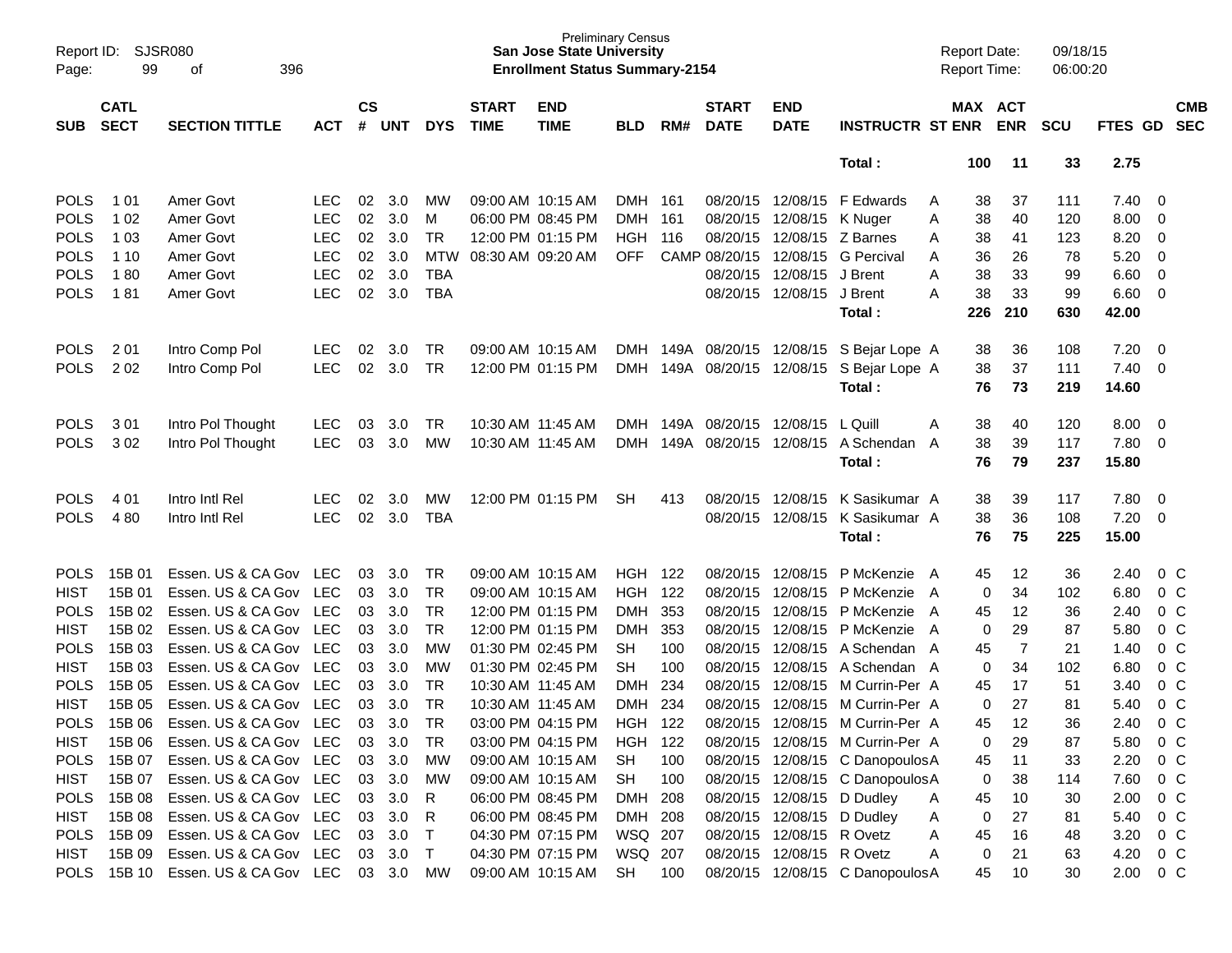| Report ID:<br>Page: | 100                        | SJSR080<br>396<br>οf          |            |                    |            |              |                             | <b>Preliminary Census</b><br><b>San Jose State University</b><br><b>Enrollment Status Summary-2154</b> |                |     |                             |                           |                                  | <b>Report Date:</b><br><b>Report Time:</b> |                | 09/18/15<br>06:00:20 |                |                |                          |
|---------------------|----------------------------|-------------------------------|------------|--------------------|------------|--------------|-----------------------------|--------------------------------------------------------------------------------------------------------|----------------|-----|-----------------------------|---------------------------|----------------------------------|--------------------------------------------|----------------|----------------------|----------------|----------------|--------------------------|
| <b>SUB</b>          | <b>CATL</b><br><b>SECT</b> | <b>SECTION TITTLE</b>         | <b>ACT</b> | $\mathsf{cs}$<br># | <b>UNT</b> | <b>DYS</b>   | <b>START</b><br><b>TIME</b> | <b>END</b><br><b>TIME</b>                                                                              | <b>BLD</b>     | RM# | <b>START</b><br><b>DATE</b> | <b>END</b><br><b>DATE</b> | <b>INSTRUCTR ST ENR</b>          | MAX ACT                                    | <b>ENR</b>     | <b>SCU</b>           | <b>FTES GD</b> |                | <b>CMB</b><br><b>SEC</b> |
| <b>HIST</b>         | 15B 10                     | Essen. US & CA Gov LEC        |            | 03                 | 3.0        | MW           |                             | 09:00 AM 10:15 AM                                                                                      | <b>SH</b>      | 100 |                             | 08/20/15 12/08/15         | C Danopoulos A                   | 0                                          | 35             | 105                  | 7.00           | $0\,$ C        |                          |
| <b>POLS</b>         | 15B 11                     | Essen. US & CA Gov            | <b>LEC</b> | 03                 | 3.0        | MW           |                             | 01:30 PM 02:45 PM                                                                                      | <b>SH</b>      | 100 | 08/20/15                    |                           | 12/08/15 A Schendan A            | 45                                         | 21             | 63                   | 4.20           | $0\,C$         |                          |
| <b>HIST</b>         | 15B 11                     | Essen. US & CA Gov            | <b>LEC</b> | 03                 | 3.0        | MW           |                             | 01:30 PM 02:45 PM                                                                                      | <b>SH</b>      | 100 | 08/20/15                    |                           | 12/08/15 A Schendan              | 0<br>$\mathsf{A}$                          | 28             | 84                   | 5.60           | $0\,C$         |                          |
| <b>POLS</b>         | 15B 12                     | Essen. US & CA Gov            | <b>LEC</b> | 03                 | 3.0        | $\top$       |                             | 04:30 PM 07:15 PM                                                                                      | <b>WSQ 207</b> |     |                             | 08/20/15 12/08/15 R Ovetz |                                  | 45<br>A                                    | 30             | 90                   | 6.00           | $0\,C$         |                          |
| <b>HIST</b>         | 15B 12                     | Essen. US & CA Gov            | <b>LEC</b> | 03                 | 3.0        | $\mathsf{T}$ |                             | 04:30 PM 07:15 PM                                                                                      | <b>WSQ 207</b> |     |                             | 08/20/15 12/08/15 R Ovetz |                                  | 0<br>A                                     | 8              | 24                   | 1.60           | $0\,C$         |                          |
| <b>POLS</b>         | 15B 13                     | Essen. US & CA Gov            | <b>LEC</b> | 03                 | 3.0        | MW           |                             | 03:00 PM 04:15 PM                                                                                      | <b>DMH</b>     | 166 |                             | 08/20/15 12/08/15 G Stern |                                  | 45<br>A                                    | 16             | 48                   | 3.20           | $0\,C$         |                          |
| <b>HIST</b>         | 15B 13                     | Essen. US & CA Gov            | LEC        | 03                 | 3.0        | MW           |                             | 03:00 PM 04:15 PM                                                                                      | <b>DMH</b>     | 166 |                             | 08/20/15 12/08/15         | G Stern                          | $\mathbf 0$<br>A                           | 28             | 84                   | 5.60           | $0\,$ C        |                          |
|                     |                            |                               |            |                    |            |              |                             |                                                                                                        |                |     |                             |                           | Total :                          | 540                                        | 512            | 1536                 | 102.40         |                |                          |
|                     |                            | POLS 100W 01 Writing Workshop | SEM        | 04                 | 3.0        | <b>TR</b>    |                             | 07:30 AM 08:45 AM                                                                                      | CL             | 303 |                             | 08/20/15 12/08/15         | S Benson                         | 25<br>A                                    | 10             | 30                   | 2.00           | - 0            |                          |
|                     |                            | POLS 100W 02 Writing Workshop | SEM        | 04                 | 3.0        | <b>TR</b>    |                             | 01:30 PM 02:45 PM                                                                                      | <b>HGH</b>     | 116 |                             | 08/20/15 12/08/15         | S Benson                         | 25<br>A                                    | 25             | 75                   | 5.00           | - 0            |                          |
| <b>POLS</b>         |                            | 100W 03 Writing Workshop      | SEM        | 04                 | 3.0        | MW           |                             | 07:30 AM 08:45 AM                                                                                      | <b>CL</b>      | 303 |                             | 08/20/15 12/08/15         | S Benson                         | 25<br>A                                    | 18             | 54                   | 3.60           | - 0            |                          |
|                     |                            |                               |            |                    |            |              |                             |                                                                                                        |                |     |                             |                           | Total:                           | 75                                         | 53             | 159                  | 10.60          |                |                          |
| POLS 101 01         |                            | Teaching US Govt.             | <b>LEC</b> | 03                 | 3.0        | M            |                             | 06:00 PM 08:45 PM                                                                                      | <b>HGH 116</b> |     |                             | 08/20/15 12/08/15         | C Fowler                         | 38<br>A                                    | 12             | 36                   | $2.40 \quad 0$ |                |                          |
|                     |                            |                               |            |                    |            |              |                             |                                                                                                        |                |     |                             |                           | Total:                           | 38                                         | 12             | 36                   | 2.40           |                |                          |
| POLS 102 01         |                            | <b>State Politics</b>         | LEC.       | 02                 | 3.0        | MW           |                             | 03:00 PM 04:15 PM                                                                                      |                |     | DMH 149A 08/20/15 12/08/15  |                           | D Caserta                        | 38<br>A                                    | 36             | 108                  | $7.20 \t 0$    |                |                          |
|                     |                            |                               |            |                    |            |              |                             |                                                                                                        |                |     |                             |                           | Total:                           | 38                                         | 36             | 108                  | 7.20           |                |                          |
| POLS 103 01         |                            | <b>Local Politics</b>         | <b>LEC</b> | 02                 | 3.0        | W            |                             | 06:00 PM 08:45 PM                                                                                      | <b>DMH</b>     | 161 |                             | 08/20/15 12/08/15         | R Brownstein A                   | 38                                         | 29             | 87                   | 5.95           | 3 C            |                          |
| URBP 103 01         |                            | <b>Local Politics</b>         | <b>LEC</b> | 02                 | 3.0        | W            |                             | 06:00 PM 08:45 PM                                                                                      | DMH 161        |     |                             | 08/20/15 12/08/15         | R Brownstein A                   | 0                                          | $\overline{2}$ | 6                    | 0.40           | $0\,$ C        |                          |
|                     |                            |                               |            |                    |            |              |                             |                                                                                                        |                |     |                             |                           | Total:                           | 38                                         | 31             | 93                   | 6.35           |                |                          |
|                     | POLS 105 01                | <b>Legisl Process</b>         | <b>LEC</b> | 02                 | 3.0        | MW           |                             | 01:30 PM 02:45 PM                                                                                      |                |     | DMH 149A 08/20/15 12/08/15  |                           | J Brent                          | 38<br>Α                                    | 14             | 42                   | 2.80 0         |                |                          |
|                     |                            |                               |            |                    |            |              |                             |                                                                                                        |                |     |                             |                           | Total:                           | 38                                         | 14             | 42                   | 2.80           |                |                          |
|                     | POLS 106 01                | U S Presidency                | <b>LEC</b> | 02                 | 3.0        | TR           |                             | 01:30 PM 02:45 PM                                                                                      |                |     | DMH 149A 08/20/15 12/08/15  |                           | M Currin-Per A                   | 38                                         | 32             | 96                   | $6.40\ 0$      |                |                          |
|                     |                            |                               |            |                    |            |              |                             |                                                                                                        |                |     |                             |                           | Total:                           | 38                                         | 32             | 96                   | 6.40           |                |                          |
|                     | POLS 108 01                | Poli Participation            | LEC        | 02                 | 3.0 TR     |              |                             | 09:00 AM 10:15 AM                                                                                      | HGH 116        |     |                             |                           | 08/20/15 12/08/15 M Currin-Per A | 38                                         | 27             | 81                   | 5.45           | $\overline{1}$ |                          |
|                     |                            |                               |            |                    |            |              |                             |                                                                                                        |                |     |                             |                           | Total:                           | 38                                         | 27             | 81                   | 5.45           |                |                          |
|                     | POLS 110 01                | <b>Ethnic Politics</b>        |            |                    |            |              |                             | LEC 02 3.0 TR 10:30 AM 11:45 AM CL                                                                     |                |     |                             |                           | 303 08/20/15 12/08/15 S Benson   | A<br>38                                    | 31             | 93                   | $6.20 \quad 0$ |                |                          |
|                     |                            |                               |            |                    |            |              |                             |                                                                                                        |                |     |                             |                           | Total:                           | 38                                         | 31             | 93                   | 6.20           |                |                          |
|                     | POLS 114 01                | Intro Pub Admin               | <b>LEC</b> |                    | $3.0\,$    |              |                             |                                                                                                        |                |     |                             |                           |                                  | X<br>0                                     | 0              | 0                    | $0.00 \t 0$    |                |                          |
|                     |                            |                               |            |                    |            |              |                             |                                                                                                        |                |     |                             |                           | Total:                           | 0                                          | 0              | 0                    | 0.00           |                |                          |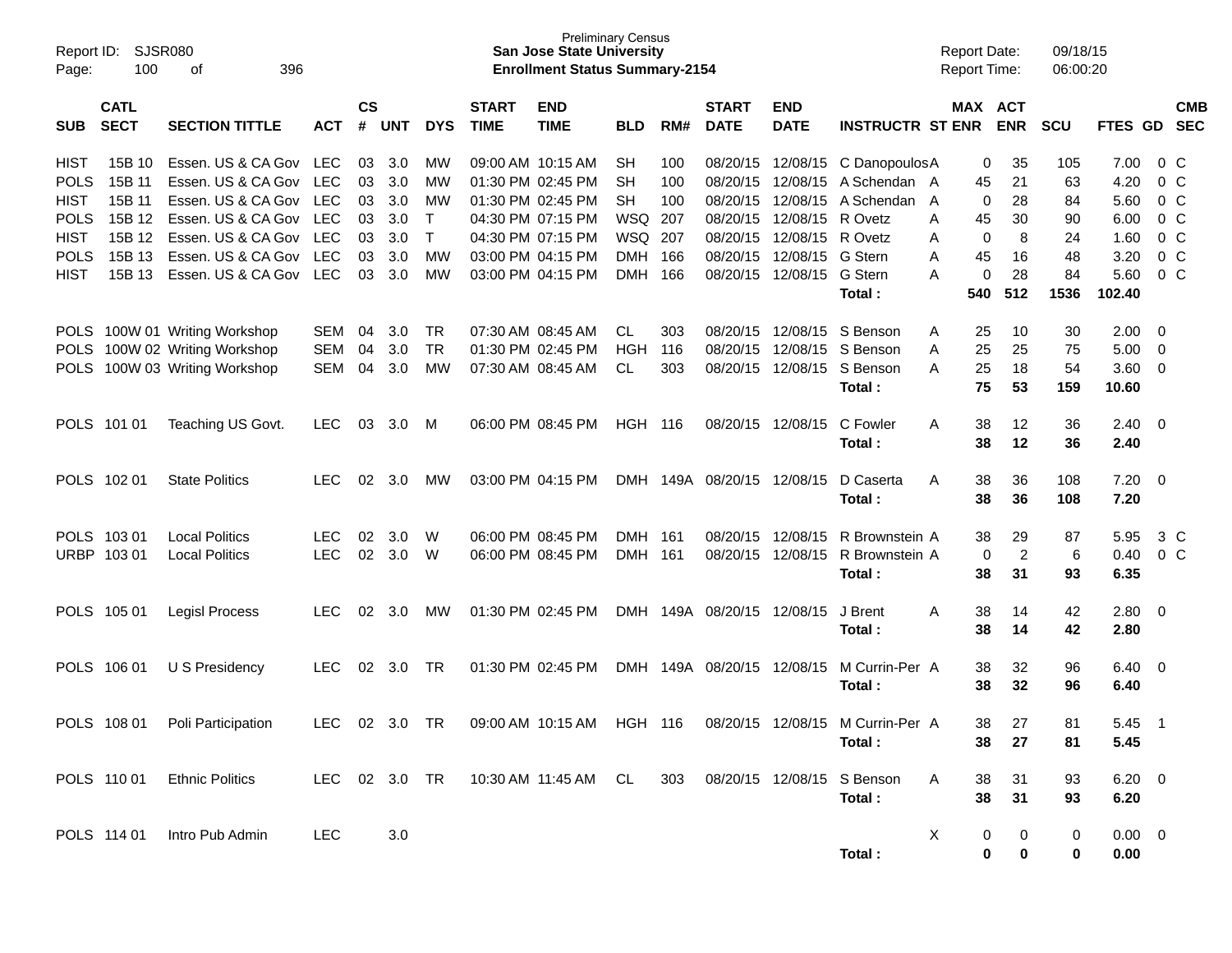| Page:      | Report ID: SJSR080<br>101                 | 396<br>0f                                                      |                                        |                |                   |                                     |                             | <b>San Jose State University</b><br><b>Enrollment Status Summary-2154</b> | <b>Preliminary Census</b>                  |            |                             |                                                    |                                                            | <b>Report Date:</b><br>Report Time: |                               | 09/18/15<br>06:00:20           |                              |                                     |            |
|------------|-------------------------------------------|----------------------------------------------------------------|----------------------------------------|----------------|-------------------|-------------------------------------|-----------------------------|---------------------------------------------------------------------------|--------------------------------------------|------------|-----------------------------|----------------------------------------------------|------------------------------------------------------------|-------------------------------------|-------------------------------|--------------------------------|------------------------------|-------------------------------------|------------|
| <b>SUB</b> | <b>CATL</b><br><b>SECT</b>                | <b>SECTION TITTLE</b>                                          | <b>ACT</b>                             | <b>CS</b><br># | <b>UNT</b>        | <b>DYS</b>                          | <b>START</b><br><b>TIME</b> | <b>END</b><br><b>TIME</b>                                                 | <b>BLD</b>                                 | RM#        | <b>START</b><br><b>DATE</b> | <b>END</b><br><b>DATE</b>                          | <b>INSTRUCTR ST ENR ENR</b>                                |                                     | MAX ACT                       | <b>SCU</b>                     | FTES GD SEC                  |                                     | <b>CMB</b> |
|            | POLS 120 01<br>POLS 120 02                | U S Law and Society LEC<br>U S Law and Society LEC             |                                        | 02             | 3.0<br>02 3.0     | MW<br>MW                            |                             | 09:00 AM 10:15 AM<br>03:00 PM 04:15 PM                                    | <b>CL</b><br><b>HGH</b>                    | 303<br>116 |                             | 08/20/15 12/08/15<br>08/20/15 12/08/15             | K Nuger<br>K Nuger<br>Total:                               | 38<br>Α<br>A<br>38<br>76            | 33<br>21<br>54                | 99<br>63<br>162                | 6.60<br>4.20<br>10.80        | - 0<br>$\overline{0}$               |            |
|            | POLS 121A01                               | <b>Institutional Powers</b>                                    | LEC                                    | 03             | 3.0               | MW                                  |                             | 12:00 PM 01:15 PM                                                         |                                            |            | DMH 149A 08/20/15 12/08/15  |                                                    | J Brent<br>Total:                                          | 38<br>A<br>38                       | 21<br>21                      | 63<br>63                       | $4.20 \ 0$<br>4.20           |                                     |            |
|            |                                           | POLS 121B 01 Civil Liberties                                   | <b>LEC</b>                             | 03             | 3.0               | MW                                  |                             | 01:30 PM 02:45 PM                                                         | <b>HGH 116</b>                             |            |                             | 08/20/15 12/08/15                                  | K Nuger<br>Total:                                          | 38<br>A<br>38                       | 21<br>21                      | 63<br>63                       | 4.20<br>4.20                 | $\overline{\phantom{0}}$            |            |
|            | POLS 130 01                               | <b>Public Policy</b>                                           | LEC.                                   | 02             | 3.0               | MW                                  |                             | 09:00 AM 10:15 AM                                                         | DMH 356                                    |            |                             | 08/20/15 12/08/15                                  | L Gerston<br>Total:                                        | 38<br>Α<br>38                       | 19<br>19                      | 57<br>57                       | $3.80 \ 0$<br>3.80           |                                     |            |
|            | POLS 140 01                               | European Union                                                 | <b>LEC</b>                             | 02             | 3.0               | TR                                  |                             | 04:30 PM 05:45 PM                                                         | <b>HGH 116</b>                             |            |                             | 08/20/15 12/08/15                                  | D Dudley<br>Total:                                         | 38<br>Α<br>38                       | 17<br>17                      | 51<br>51                       | 3.40<br>3.40                 | $\overline{\phantom{0}}$            |            |
|            | POLS 141 01                               | <b>Eurasian Politics</b>                                       | <b>LEC</b>                             | 02             | 3.0               | MW                                  |                             | 09:00 AM 10:15 AM                                                         | <b>HGH 116</b>                             |            |                             | 08/20/15 12/08/15                                  | S Pinnell<br>Total:                                        | 38<br>Α<br>38                       | 8<br>8                        | 24<br>24                       | $1.60 \t 0$<br>1.60          |                                     |            |
|            | POLS 142 01<br>AFRS 142 01                | <b>African Politics</b><br><b>African Politics</b>             | <b>LEC</b><br><b>LEC</b>               | 02<br>02       | 3.0<br>3.0        | MW<br>MW                            |                             | 03:00 PM 04:15 PM<br>03:00 PM 04:15 PM                                    | <b>ENG</b><br><b>ENG</b>                   | 401<br>401 | 08/20/15                    | 12/08/15 S Pinnell<br>08/20/15 12/08/15 S Pinnell  | Total:                                                     | A<br>38<br>0<br>A<br>38             | 11<br>$\mathbf{1}$<br>12      | 33<br>$\mathbf{3}$<br>36       | 2.20<br>0.20<br>2.40         | 0 <sup>o</sup><br>0 <sup>o</sup>    |            |
|            | POLS 144 01<br>JWSS 144 01<br>MDES 144 01 | Middle Eastern Pol<br>Middle Eastern Pol<br>Middle Eastern Pol | <b>LEC</b><br><b>LEC</b><br><b>LEC</b> | 02<br>02<br>02 | 3.0<br>3.0<br>3.0 | <b>TR</b><br><b>TR</b><br><b>TR</b> |                             | 10:30 AM 11:45 AM<br>10:30 AM 11:45 AM<br>10:30 AM 11:45 AM               | <b>HGH 116</b><br><b>HGH</b><br><b>HGH</b> | 116<br>116 | 08/20/15                    | 08/20/15 12/08/15<br>12/08/15<br>08/20/15 12/08/15 | C DanopoulosA<br>C Danopoulos A<br>C DanopoulosA<br>Total: | 38<br>0<br>0<br>38                  | 34<br>$\mathbf{1}$<br>0<br>35 | 102<br>3<br>$\mathbf 0$<br>105 | 6.80<br>0.20<br>0.00<br>7.00 | $0\,$ C<br>0 <sup>o</sup><br>$0\,C$ |            |
|            | POLS 146 01                               | Latin American Pol                                             | LEC.                                   | 02             | 3.0               | TR                                  |                             | 03:00 PM 04:15 PM                                                         | DMH                                        | 149A       | 08/20/15 12/08/15           |                                                    | S Bejar Lope A<br>Total:                                   | 38<br>38                            | 11<br>11                      | 33<br>33                       | 2.25<br>2.25                 | $\overline{\phantom{0}}$ 1          |            |
|            | POLS 150 01                               | War and Peace                                                  | <b>LEC</b>                             | 02             | 3.0               | MW                                  |                             | 04:30 PM 05:45 PM HGH 116                                                 |                                            |            |                             |                                                    | 08/20/15 12/08/15 K Sasikumar A<br>Total:                  | 38<br>38                            | 37<br>37                      | 111<br>111                     | $7.40 \t 0$<br>7.40          |                                     |            |
|            |                                           | POLS 152A 01 Int'l Organizations/                              | LEC 02 3.0 T                           |                |                   |                                     |                             | 06:00 PM 08:45 PM HGH 116                                                 |                                            |            |                             |                                                    | 08/20/15 12/08/15 D Dudley<br>Total:                       | A<br>38<br>38                       | 19<br>19                      | 57<br>57                       | $3.80\ 0$<br>3.80            |                                     |            |
|            |                                           | POLS 154 01 US Foreign Policy                                  | LEC 02 3.0 F                           |                |                   |                                     |                             | 09:30 AM 12:15 PM                                                         |                                            |            |                             |                                                    | DMH 149A 08/20/15 12/08/15 K Sasikumar A<br>Total:         | 38<br>38                            | 20<br>20                      | 60<br>60                       | $4.00 \ 0$<br>4.00           |                                     |            |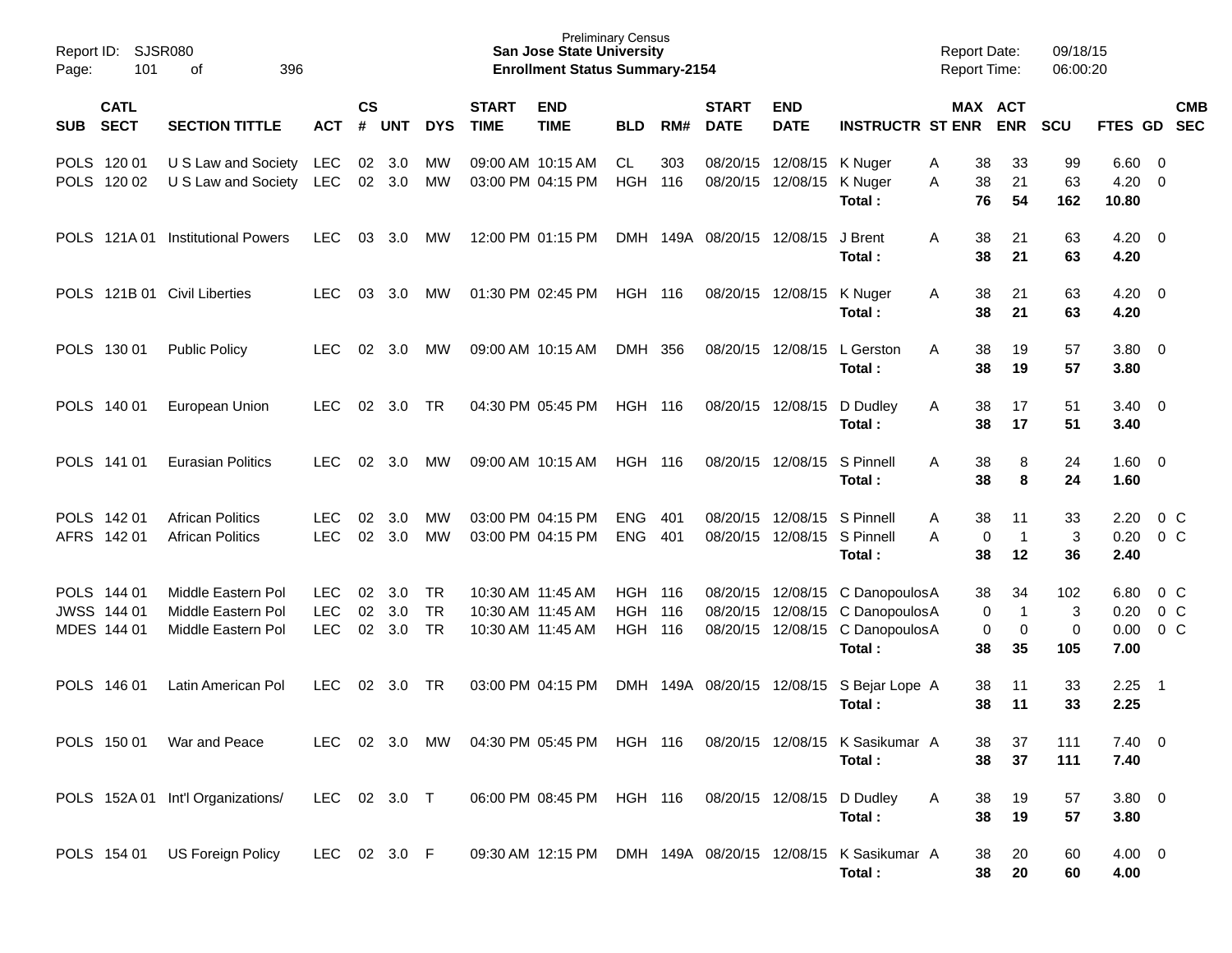| Page:    | Report ID: SJSR080<br>102 | 396<br>оf                       |                |                    |            |            |                             | <b>Preliminary Census</b><br><b>San Jose State University</b><br><b>Enrollment Status Summary-2154</b> |                |     |                             |                           |                                                                       |   | <b>Report Date:</b><br><b>Report Time:</b> |              | 09/18/15<br>06:00:20 |                        |            |
|----------|---------------------------|---------------------------------|----------------|--------------------|------------|------------|-----------------------------|--------------------------------------------------------------------------------------------------------|----------------|-----|-----------------------------|---------------------------|-----------------------------------------------------------------------|---|--------------------------------------------|--------------|----------------------|------------------------|------------|
| SUB SECT | <b>CATL</b>               | <b>SECTION TITTLE</b>           | <b>ACT</b>     | $\mathsf{cs}$<br># | <b>UNT</b> | <b>DYS</b> | <b>START</b><br><b>TIME</b> | <b>END</b><br><b>TIME</b>                                                                              | <b>BLD</b>     | RM# | <b>START</b><br><b>DATE</b> | <b>END</b><br><b>DATE</b> | <b>INSTRUCTR ST ENR</b>                                               |   | MAX ACT                                    | <b>ENR</b>   | <b>SCU</b>           | FTES GD SEC            | <b>CMB</b> |
|          | POLS 155 01               | WealthOfNations                 | <b>LEC</b>     | 02                 | 3.0        | TR         |                             | 12:00 PM 01:15 PM                                                                                      | CL             | 303 |                             | 08/20/15 12/08/15         | D Dudley<br>Total:                                                    | A | 38<br>38                                   | 34<br>34     | 102<br>102           | $6.80$ 0<br>6.80       |            |
|          |                           | POLS 160A 01 Class Pol Thought  | <b>LEC</b>     | 03                 | 3.0        | MW         |                             | 09:00 AM 10:15 AM                                                                                      |                |     | DMH 149A 08/20/15 12/08/15  |                           | K Peter<br>Total:                                                     | A | 38<br>38                                   | 28<br>28     | 84<br>84             | $5.60 \quad 0$<br>5.60 |            |
|          |                           | POLS 160C 01 Recent Pol Thought | LEC            |                    | 03 3.0 TR  |            |                             | 03:00 PM 04:15 PM                                                                                      | <b>HGH 116</b> |     |                             | 08/20/15 12/08/15         | L Quill<br>Total:                                                     | A | 38<br>38                                   | 30<br>30     | 90<br>90             | $6.00 \quad 0$<br>6.00 |            |
|          |                           | POLS 170V 01 Amer Pol Global    | SEM            | 03                 | 3.0        | MW         |                             | 01:30 PM 02:45 PM                                                                                      | CL             | 303 |                             | 08/20/15 12/08/15         | S Pinnell<br>Total:                                                   | A | 38<br>38                                   | 39<br>39     | 117<br>117           | 7.80 0<br>7.80         |            |
|          | POLS 180 01               | <b>Indiv Studies</b>            | <b>SUP</b>     | 36                 | 3.0        | TBA        |                             |                                                                                                        |                |     | 08/20/15                    | 12/08/15                  |                                                                       | Α | 20                                         | 0            | 0                    | $0.00 \quad 0$         |            |
|          | POLS 180 02               | <b>Indiv Studies</b>            | <b>SUP</b>     | 36                 | 3.0        | <b>TBA</b> |                             |                                                                                                        |                |     | 08/20/15                    | 12/08/15                  |                                                                       | Α | 20                                         | 0            | 0                    | $0.00 \t 0$            |            |
|          | POLS 180 03               | <b>Indiv Studies</b>            | <b>SUP</b>     | 36                 | 3.0        | <b>TBA</b> |                             |                                                                                                        |                |     | 08/20/15                    | 12/08/15                  |                                                                       | Α | 20                                         | 0            | 0                    | $0.00 \t 0$            |            |
|          | POLS 180 04               | <b>Indiv Studies</b>            | <b>SUP</b>     | 36                 | 3.0        | <b>TBA</b> |                             |                                                                                                        |                |     | 08/20/15                    | 12/08/15                  |                                                                       | Α | 20                                         | 0            | 0                    | $0.00 \t 0$            |            |
|          | POLS 180 06               | <b>Indiv Studies</b>            | <b>SUP</b>     | 36                 | 3.0        | <b>TBA</b> |                             |                                                                                                        |                |     | 08/20/15                    | 12/08/15                  |                                                                       | А | 20                                         | 0            | 0                    | $0.00 \t 0$            |            |
|          | POLS 180 07               | <b>Indiv Studies</b>            | <b>SUP</b>     | 36                 | 2.0        | <b>TBA</b> |                             |                                                                                                        |                |     | 08/20/15                    | 12/08/15                  | M Jackson                                                             | A | 20                                         | 1            | 2                    | $0.13 \quad 0$         |            |
|          |                           |                                 |                |                    |            |            |                             |                                                                                                        |                |     |                             |                           | Total:                                                                |   | 120                                        | 1            | $\mathbf 2$          | 0.13                   |            |
|          | POLS 181 01               | Internships                     | <b>SEM</b>     |                    | 3.0        |            |                             |                                                                                                        |                |     |                             |                           |                                                                       | X | 0                                          | 0            | 0                    | $0.00 \quad 0$         |            |
|          | POLS 181 02               | Internships                     | <b>SEM</b>     | 06                 | 3.0        | W          |                             | 04:30 PM 07:15 PM                                                                                      | DMH 162        |     |                             | 08/20/15 12/08/15         | <b>G</b> Percival                                                     | A | 20                                         | 6            | 18                   | $1.20 \t 0$            |            |
|          |                           |                                 |                |                    |            |            |                             |                                                                                                        |                |     |                             |                           | Total:                                                                |   | 20                                         | 6            | 18                   | 1.20                   |            |
|          | POLS 184 01               | Directed Reading                | <b>SUP</b>     | 36                 | 3.0        | TBA        |                             |                                                                                                        |                |     | 08/20/15                    | 12/08/15                  | F Edwards                                                             | A | 10                                         | 2            | 6                    | $0.50$ 2               |            |
|          | POLS 184 02               | Directed Reading                | <b>SUP</b>     | 36                 | 3.0        | <b>TBA</b> |                             |                                                                                                        |                |     | 08/20/15                    | 12/08/15                  | J Brent                                                               | Α | 10                                         | $\mathbf{1}$ | 3                    | $0.20 \ 0$             |            |
|          | POLS 184 03               | Directed Reading                | <b>SUP</b>     | 36                 | 3.0        | <b>TBA</b> |                             |                                                                                                        |                |     |                             | 08/20/15 12/08/15         |                                                                       | Α | 10                                         | 0            | 0                    | $0.00 \t 0$            |            |
|          |                           |                                 |                |                    |            |            |                             |                                                                                                        |                |     |                             |                           | Total:                                                                |   | 30                                         | 3            | 9                    | 0.70                   |            |
|          | POLS 190 01               | Senior Seminar                  | SEM            | 05                 | 3.0        | MW         |                             | 10:30 AM 11:45 AM                                                                                      | DMH 161        |     |                             |                           | 08/20/15 12/08/15 G Percival                                          | A | 20                                         | 22           | 66                   | $4.40 \quad 0$         |            |
|          | POLS 190 02               | Senior Seminar                  | SEM 05 3.0 TR  |                    |            |            |                             | 09:00 AM 10:15 AM CL                                                                                   |                | 303 |                             |                           | 08/20/15 12/08/15 C DanopoulosA                                       |   | 20                                         | 19           | 57                   | 3.80 0                 |            |
|          |                           |                                 |                |                    |            |            |                             |                                                                                                        |                |     |                             |                           | Total:                                                                |   | 40                                         | 41           | 123                  | 8.20                   |            |
|          |                           | POLS 190H 01 Honors Thesis      | SUP 25 1.0 TBA |                    |            |            |                             |                                                                                                        |                |     |                             |                           | 08/20/15 12/08/15 G Percival                                          | A | 5                                          | 1            | $\mathbf{1}$         | $0.07$ 0               |            |
|          |                           | POLS 190H 02 Honors Thesis      | SUP 25 1.0 TBA |                    |            |            |                             |                                                                                                        |                |     |                             |                           | 08/20/15 12/08/15 C DanopoulosA                                       |   | 5                                          | 3            | 3                    | $0.20 \ 0$             |            |
|          |                           |                                 |                |                    |            |            |                             |                                                                                                        |                |     |                             |                           | Total:                                                                |   | 10                                         | 4            | 4                    | 0.27                   |            |
|          |                           | POLS 195A 01 Political Inquiry  |                |                    |            |            |                             |                                                                                                        |                |     |                             |                           | LEC 03 3.0 MW 12:00 PM 01:15 PM HGH 116 08/20/15 12/08/15 M Jackson A |   | 38                                         | 42           | 126                  | 8.40 0                 |            |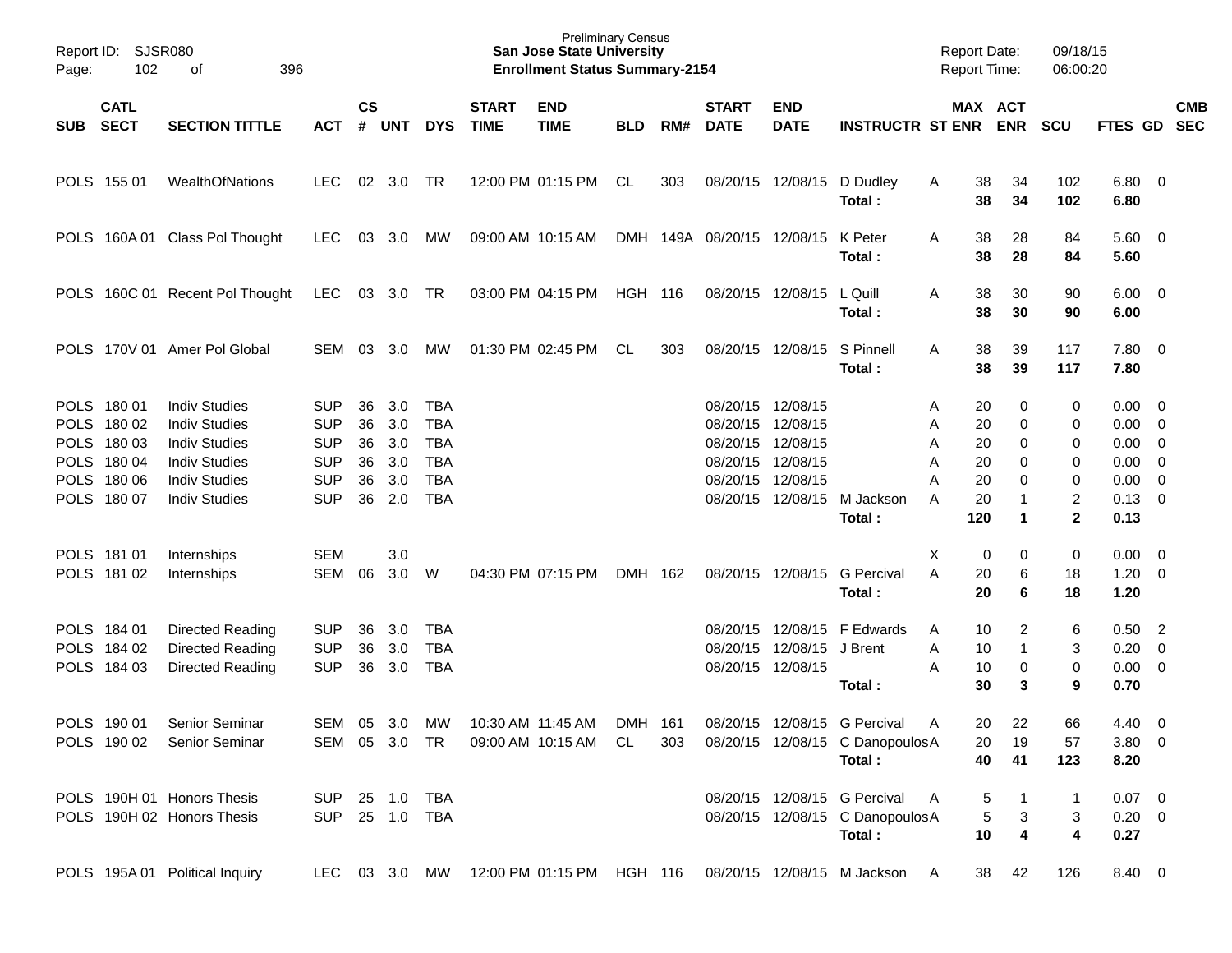| Report ID:<br>Page:<br>103               | SJSR080<br>οf            | 396        |                       |            |                             | <b>San Jose State University</b><br><b>Enrollment Status Summary-2154</b> | <b>Preliminary Census</b> |     |                             |                                                   |                                                       | <b>Report Date:</b><br><b>Report Time:</b> |                           | 09/18/15<br>06:00:20        |                                     |                          |
|------------------------------------------|--------------------------|------------|-----------------------|------------|-----------------------------|---------------------------------------------------------------------------|---------------------------|-----|-----------------------------|---------------------------------------------------|-------------------------------------------------------|--------------------------------------------|---------------------------|-----------------------------|-------------------------------------|--------------------------|
| <b>CATL</b><br><b>SECT</b><br><b>SUB</b> | <b>SECTION TITTLE</b>    | <b>ACT</b> | CS<br><b>UNT</b><br># | <b>DYS</b> | <b>START</b><br><b>TIME</b> | <b>END</b><br>TIME                                                        | <b>BLD</b>                | RM# | <b>START</b><br><b>DATE</b> | <b>END</b><br><b>DATE</b>                         | <b>INSTRUCTR ST ENR</b>                               | MAX                                        | ACT<br><b>ENR</b>         | <b>SCU</b>                  | FTES GD                             | <b>CMB</b><br><b>SEC</b> |
|                                          |                          |            |                       |            |                             |                                                                           |                           |     |                             |                                                   | Total:                                                | 38                                         | 42                        | 126                         | 8.40                                |                          |
| Department :                             | <b>Political Science</b> |            |                       |            |                             |                                                                           |                           |     |                             | <b>Lower Division :</b><br><b>Upper Division:</b> | <b>Department Total:</b><br><b>Graduate Division:</b> | 2484<br>994<br>1245<br>245                 | 1815<br>949<br>738<br>128 | 5436<br>2847<br>2205<br>384 | 369.15<br>189.80<br>147.35<br>32.00 |                          |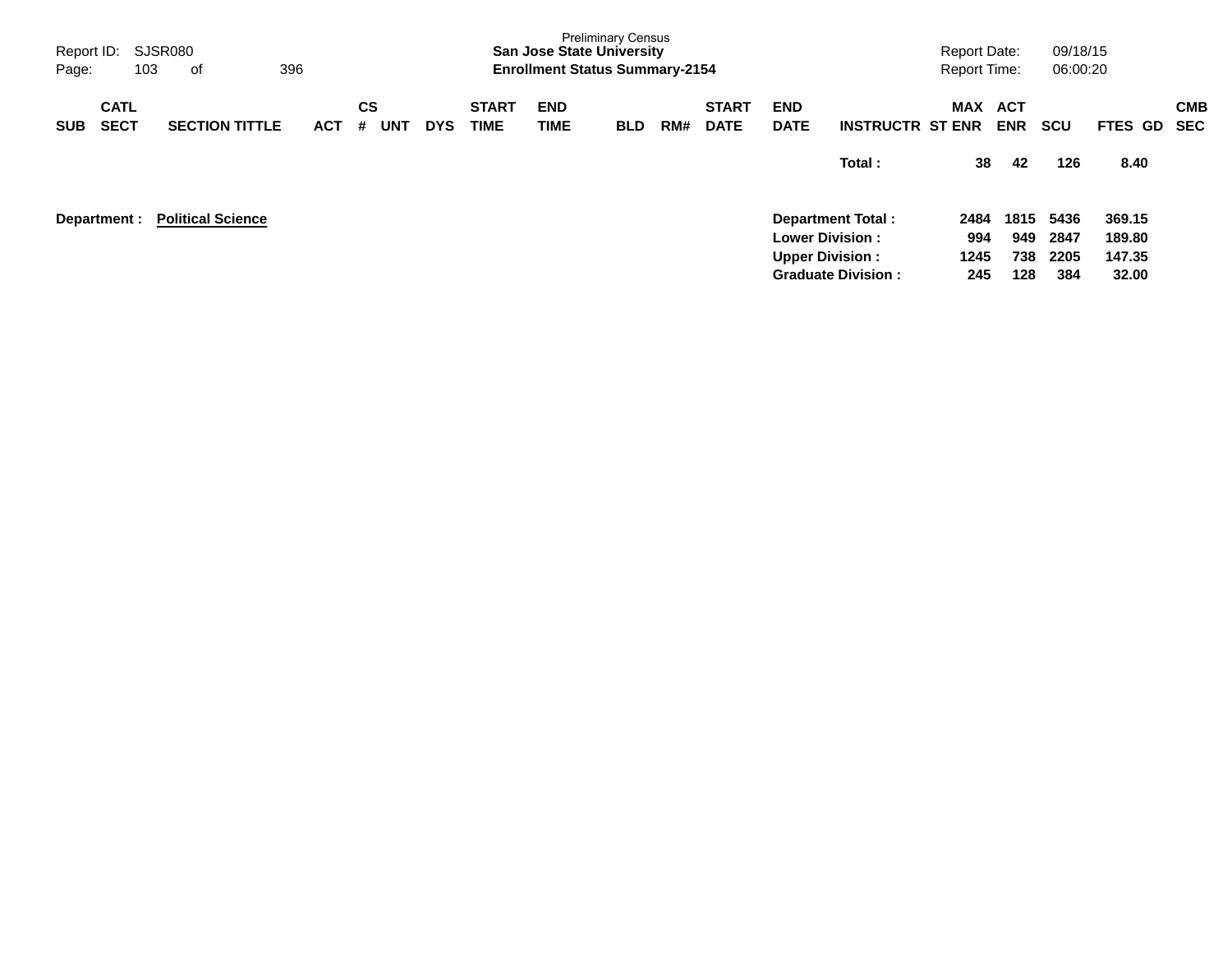| Report ID:<br>Page: | 104                        | SJSR080<br>396<br>οf                        |            |                    |            |            |                             | <b>Preliminary Census</b><br><b>San Jose State University</b><br><b>Enrollment Status Summary-2154</b> |            |       |                             |                           |                                  |   |     | <b>Report Date:</b><br><b>Report Time:</b> | 09/18/15<br>06:00:20 |         |                         |                          |
|---------------------|----------------------------|---------------------------------------------|------------|--------------------|------------|------------|-----------------------------|--------------------------------------------------------------------------------------------------------|------------|-------|-----------------------------|---------------------------|----------------------------------|---|-----|--------------------------------------------|----------------------|---------|-------------------------|--------------------------|
| <b>SUB</b>          | <b>CATL</b><br><b>SECT</b> | <b>SECTION TITTLE</b>                       | <b>ACT</b> | $\mathsf{cs}$<br># | <b>UNT</b> | <b>DYS</b> | <b>START</b><br><b>TIME</b> | <b>END</b><br><b>TIME</b>                                                                              | <b>BLD</b> | RM#   | <b>START</b><br><b>DATE</b> | <b>END</b><br><b>DATE</b> | <b>INSTRUCTR ST ENR</b>          |   |     | MAX ACT<br><b>ENR</b>                      | <b>SCU</b>           | FTES GD |                         | <b>CMB</b><br><b>SEC</b> |
| <b>College</b>      | Department :               | <b>Social Sciences</b><br><b>Psychology</b> |            |                    |            |            |                             |                                                                                                        |            |       |                             |                           |                                  |   |     |                                            |                      |         |                         |                          |
| <b>PSYC</b>         | 1 0 1                      | General Psychology                          | <b>LEC</b> | 02                 | 3.0        | TR         |                             | 01:30 PM 02:45 PM                                                                                      | MD         | 101   | 08/20/15                    | 12/08/15 G Feist          |                                  | A | 275 | 272                                        | 816                  | 54.40   | -0                      |                          |
| <b>PSYC</b>         | 1 0 2                      | General Psychology                          | <b>LEC</b> | 02                 | 3.0        | MW         |                             | 03:00 PM 04:15 PM                                                                                      | SCI        | 164   | 08/20/15                    | 12/08/15                  | N Rattan                         | A | 115 | 117                                        | 351                  | 23.40   | 0                       |                          |
| <b>PSYC</b>         | 1 0 3                      | General Psychology                          | <b>LEC</b> | 02                 | 3.0        | MW         |                             | 03:00 PM 04:15 PM                                                                                      | MD         | 101   | 08/20/15                    | 12/08/15                  | V Favilla                        | A | 275 | 269                                        | 807                  | 53.80   | 0                       |                          |
| <b>PSYC</b>         | 1 04                       | General Psychology                          | LEC        | 02                 | 3.0        | MW         | 10:30 AM 11:45 AM           |                                                                                                        | <b>DMH</b> | 234   | 08/20/15                    | 12/08/15                  | S Del Chiaro A                   |   | 40  | 39                                         | 117                  | 7.80    | 0                       |                          |
| <b>PSYC</b>         | 1 0 5                      | General Psychology                          | <b>LEC</b> | 02                 | 3.0        | R          |                             | 06:00 PM 08:45 PM                                                                                      | <b>DMH</b> | 353   | 08/20/15                    | 12/08/15                  | J Danese                         | A | 40  | 35                                         | 105                  | 7.00    | 0                       |                          |
| <b>PSYC</b>         | 1 0 6                      | General Psychology                          | <b>LEC</b> | 02                 | 3.0        | MW         | 10:30 AM 11:45 AM           |                                                                                                        | <b>ENG</b> | 232   | 08/20/15                    | 12/08/15                  | S Macramalla A                   |   | 40  | 39                                         | 117                  | 7.80    | $\mathbf 0$             |                          |
| <b>PSYC</b>         | 1 0 7                      | General Psychology                          | <b>LEC</b> | 02                 | 3.0        | T          |                             | 04:30 PM 07:15 PM                                                                                      | <b>DMH</b> | 353   | 08/20/15                    | 12/08/15                  | J Danese                         | Α | 40  | 38                                         | 114                  | 7.60    | $\mathbf 0$             |                          |
| <b>PSYC</b>         | 1 0 8                      | General Psychology                          | <b>LEC</b> |                    | 3.0        |            |                             |                                                                                                        |            |       |                             |                           |                                  | X | 0   | 0                                          | 0                    | 0.00    | $\mathbf 0$             |                          |
| <b>PSYC</b>         | 1 0 9                      | General Psychology                          | <b>LEC</b> | 02                 | 3.0        | F          |                             | 01:00 PM 03:45 PM                                                                                      | HGH        | - 116 | 08/20/15                    | 12/08/15                  | S Del Chiaro A                   |   | 40  | 38                                         | 114                  | 7.60    | 0                       |                          |
|                     |                            |                                             |            |                    |            |            |                             |                                                                                                        |            |       |                             |                           | Total:                           |   | 865 | 847                                        | 2541                 | 169.40  |                         |                          |
| <b>PSYC</b>         | 2Q 01                      | Identity / Prejudice                        | SEM        | 05                 | 3.0        | МW         | 10:30 AM 11:45 AM           |                                                                                                        | DMH        | -347  | 08/20/15                    | 12/08/15                  | N Rattan                         | Α | 20  | 20                                         | 60                   | 4.00    | $\overline{\mathbf{0}}$ |                          |
|                     |                            |                                             |            |                    |            |            |                             |                                                                                                        |            |       |                             |                           | Total:                           |   | 20  | 20                                         | 60                   | 4.00    |                         |                          |
|                     |                            |                                             |            |                    |            |            |                             |                                                                                                        |            |       |                             |                           |                                  |   |     |                                            |                      |         |                         |                          |
| <b>PSYC</b>         | 30 01                      | Intro Psychbiology                          | <b>LEC</b> | 02                 | 3.0        | <b>TR</b>  |                             | 12:00 PM 01:15 PM                                                                                      | WSQ        | 109   | 08/20/15                    | 12/08/15                  | C Chancellor A                   |   | 123 | 123                                        | 369                  | 24.60   | -0                      |                          |
| <b>PSYC</b>         | 30 02                      | Intro Psychbiology                          | <b>LEC</b> | 02                 | 3.0        | MW         |                             | 03:00 PM 04:15 PM                                                                                      | <b>DMH</b> | 356   | 08/20/15                    | 12/08/15                  | S Trafalis                       | Α | 42  | 41                                         | 123                  | 8.20    | 0                       |                          |
| <b>PSYC</b>         | 30 03                      | Intro Psychbiology                          | <b>LEC</b> |                    | 3.0        |            |                             |                                                                                                        |            |       |                             |                           |                                  | X | 0   | 0                                          | 0                    | 0.00    | $\mathbf 0$             |                          |
| <b>PSYC</b>         | 30 04                      | Intro Psychbiology                          | LEC        | 02                 | 3.0        | TR         |                             | 09:00 AM 10:15 AM                                                                                      | SН         | 312   | 08/20/15                    | 12/08/15                  | Z Miguel Mal A                   |   | 42  | 38                                         | 114                  | 7.60    | 0                       |                          |
|                     |                            |                                             |            |                    |            |            |                             |                                                                                                        |            |       |                             |                           | Total:                           |   | 207 | 202                                        | 606                  | 40.40   |                         |                          |
|                     |                            | PSYC 100W 01 Writing Workshop               | <b>SEM</b> | 04                 | 3.0        | МW         |                             | 12:00 PM 01:15 PM                                                                                      | <b>DMH</b> | 347   | 08/20/15                    | 12/08/15                  | J Fanos                          | Α | 23  | 24                                         | 72                   | 4.80    | - 0                     |                          |
|                     |                            | PSYC 100W 02 Writing Workshop               | <b>SEM</b> | 04                 | 3.0        | MW         |                             | 01:30 PM 02:45 PM                                                                                      | <b>DMH</b> | 347   | 08/20/15                    | 12/08/15                  | J Fanos                          | A | 23  | 25                                         | 75                   | 5.00    | 0                       |                          |
|                     |                            | PSYC 100W 03 Writing Workshop               | <b>SEM</b> | 04                 | 3.0        | TR         |                             | 10:30 AM 11:45 AM                                                                                      | <b>DMH</b> | 347   | 08/20/15                    | 12/08/15                  | L Jones-Haga A                   |   | 23  | 25                                         | 75                   | 5.00    | 0                       |                          |
| <b>PSYC</b>         |                            | 100W 04 Writing Workshop                    | <b>SEM</b> | 04                 | 3.0        | <b>TR</b>  |                             | 04:30 PM 05:45 PM                                                                                      | <b>DMH</b> | 359   | 08/20/15                    | 12/08/15                  | S Nadeau                         | A | 23  | 25                                         | 75                   | 5.00    | 0                       |                          |
| <b>PSYC</b>         |                            | 100W 05 Writing Workshop                    | <b>SEM</b> | 04                 | 3.0        | MW         |                             | 03:00 PM 04:15 PM                                                                                      | CL         | 205   | 08/20/15                    | 12/08/15                  | J Maletis                        | A | 23  | 21                                         | 63                   | 4.20    | 0                       |                          |
| <b>PSYC</b>         |                            | 100W 06 Writing Workshop                    | <b>SEM</b> | 04                 | 3.0        | MW         |                             | 09:00 AM 10:15 AM                                                                                      | CL         | 306   | 08/20/15                    | 12/08/15                  | L Huntsman                       | A | 23  | 22                                         | 66                   | 4.40    | 0                       |                          |
| <b>PSYC</b>         |                            | 100W 07 Writing Workshop                    | <b>SEM</b> | 04                 | 3.0        | TR         |                             | 12:00 PM 01:15 PM                                                                                      | <b>DMH</b> | 356   | 08/20/15                    | 12/08/15                  | C Foley                          | Α | 23  | 24                                         | 72                   | 4.80    | 0                       |                          |
| <b>PSYC</b>         |                            | 100W 08 Writing Workshop                    | <b>SEM</b> | 04                 | 3.0        | <b>TR</b>  |                             | 07:30 AM 08:45 AM                                                                                      | <b>DMH</b> | 347   | 08/20/15                    | 12/08/15                  | L Jones-Haga A                   |   | 23  | 25                                         | 75                   | 5.00    | 0                       |                          |
| <b>PSYC</b>         |                            | 100W 09 Writing Workshop                    | <b>SEM</b> | 04                 | 3.0        | <b>TR</b>  |                             | 09:00 AM 10:15 AM                                                                                      | <b>DMH</b> | 347   | 08/20/15                    | 12/08/15                  | S Pelaprat                       | A | 23  | 25                                         | 75                   | 5.00    | 0                       |                          |
|                     |                            | PSYC 100W 10 Writing Workshop               | SEM        | 04                 | 3.0        | M          |                             | 06:00 PM 08:45 PM                                                                                      | DMH 355    |       |                             | 08/20/15 12/08/15         | R Majzler                        | Α | 23  | 25                                         | 75                   | 5.00    | $\overline{\mathbf{0}}$ |                          |
|                     |                            | PSYC 100W 11 Writing Workshop               | SEM        |                    | 04 3.0     | TR         |                             | 01:30 PM 02:45 PM                                                                                      | DMH 347    |       |                             |                           | 08/20/15 12/08/15 L Jones-Haga A |   | 23  | 23                                         | 69                   | 4.60 0  |                         |                          |
|                     |                            |                                             |            |                    |            |            |                             |                                                                                                        |            |       |                             |                           | Total:                           |   | 253 | 264                                        | 792                  | 52.80   |                         |                          |
|                     | PSYC 102 01                | Child Psych                                 | LEC.       |                    | 02 3.0     | TR         |                             | 09:00 AM 10:15 AM                                                                                      | WSQ 207    |       |                             |                           | 08/20/15 12/08/15 R Cooper       | A | 125 | 126                                        | 378                  | 25.20 0 |                         |                          |
|                     | PSYC 102 02                | Child Psych                                 | LEC.       |                    | 02 3.0     | МW         |                             | 04:30 PM 05:45 PM                                                                                      | WSQ 207    |       |                             | 08/20/15 12/08/15 S Duh   |                                  | A | 125 | 128                                        | 384                  | 25.60 0 |                         |                          |
|                     |                            |                                             |            |                    |            |            |                             |                                                                                                        |            |       |                             |                           | Total:                           |   |     | 250 254                                    | 762                  | 50.80   |                         |                          |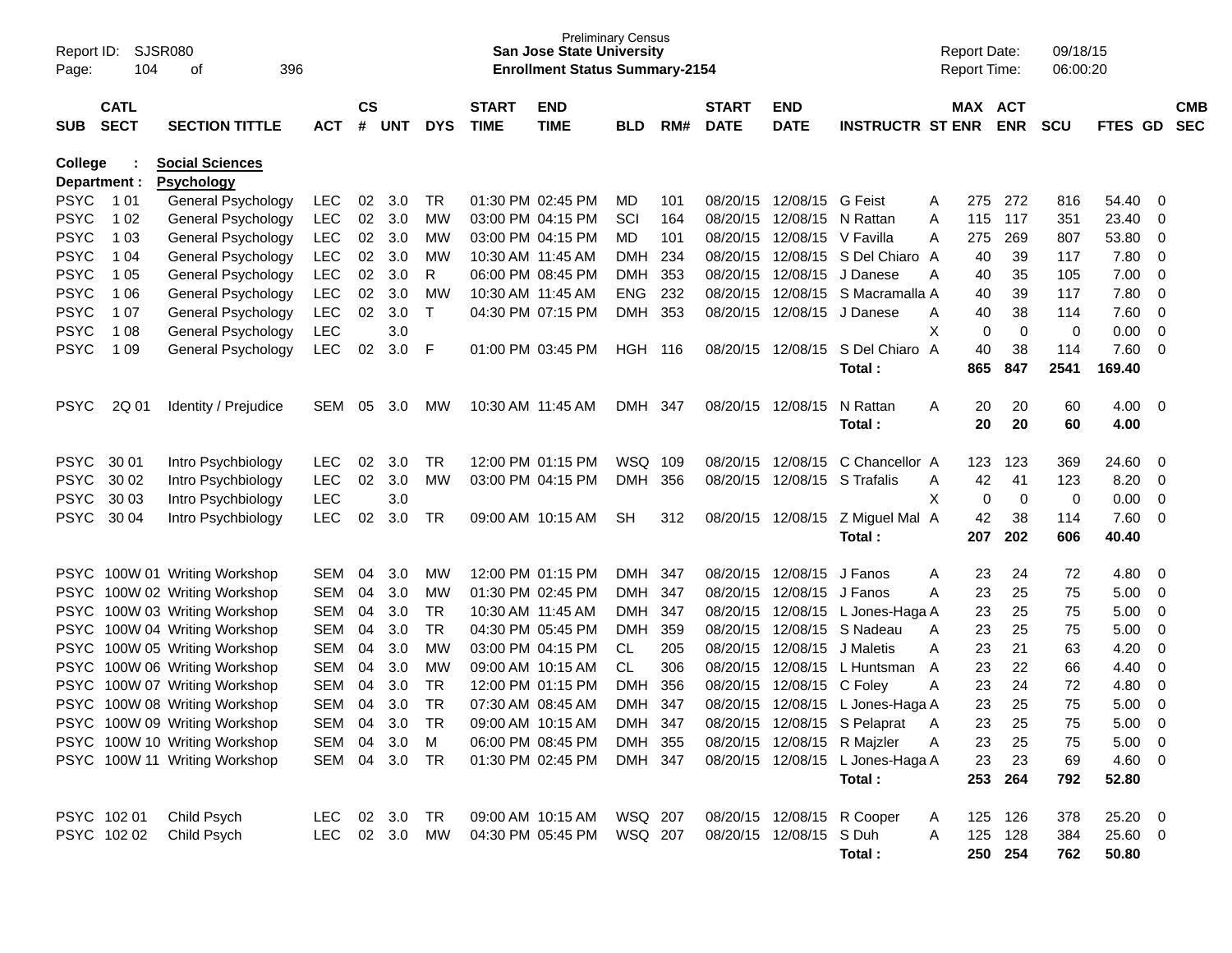| Report ID:<br>Page:                | <b>SJSR080</b><br>105<br>396<br>of |            |                    |            |              |                             | <b>San Jose State University</b><br><b>Enrollment Status Summary-2154</b> | <b>Preliminary Census</b> |     |                             |                           |                                  | <b>Report Date:</b><br><b>Report Time:</b> |          |                | 09/18/15<br>06:00:20 |                |                          |                |
|------------------------------------|------------------------------------|------------|--------------------|------------|--------------|-----------------------------|---------------------------------------------------------------------------|---------------------------|-----|-----------------------------|---------------------------|----------------------------------|--------------------------------------------|----------|----------------|----------------------|----------------|--------------------------|----------------|
| <b>CATL</b><br><b>SECT</b><br>SUB. | <b>SECTION TITTLE</b>              | <b>ACT</b> | $\mathsf{cs}$<br># | <b>UNT</b> | <b>DYS</b>   | <b>START</b><br><b>TIME</b> | <b>END</b><br><b>TIME</b>                                                 | <b>BLD</b>                | RM# | <b>START</b><br><b>DATE</b> | <b>END</b><br><b>DATE</b> | <b>INSTRUCTR ST ENR</b>          | MAX ACT                                    |          | <b>ENR</b>     | <b>SCU</b>           | FTES GD SEC    |                          | <b>CMB</b>     |
| PSYC 105 01                        | <b>Special Topics</b>              | <b>LEC</b> | 02                 | 3.0        | MW.          |                             | 01:30 PM 02:45 PM                                                         | DMH                       | 359 |                             | 08/20/15 12/08/15         | S Duh<br>Total :                 | Α                                          | 30<br>30 | 29<br>29       | 87<br>87             | 5.80<br>5.80   | $\overline{\phantom{0}}$ |                |
| PSYC 107 01                        | Psych of Women                     | LEC.       | 02                 | 3.0        | <b>MW</b>    |                             | 10:30 AM 11:45 AM                                                         | DMH                       | 359 |                             | 08/20/15 12/08/15         | A Dutt                           | A                                          | 35       | 34             | 102                  | 6.80           |                          | $0\,$ C        |
| WOMS 107 01                        | Psych of Women                     | <b>LEC</b> | 02                 | 3.0        | MW           |                             | 10:30 AM 11:45 AM                                                         | <b>DMH</b>                | 359 |                             | 08/20/15 12/08/15         | A Dutt                           | Α                                          | 0        | $\overline{1}$ | 3                    | 0.20           |                          | 0 <sup>o</sup> |
| PSYC 107 02                        | Psych of Women                     | <b>LEC</b> | 02                 | 3.0        | <b>TR</b>    |                             | 01:30 PM 02:45 PM                                                         | <b>SH</b>                 | 311 |                             | 08/20/15 12/08/15         | A Caffrey                        | Α                                          | 35       | 30             | 90                   | 6.00           |                          | 0 <sup>o</sup> |
| WOMS 107 02                        | Psych of Women                     | <b>LEC</b> | 02                 | 3.0        | <b>TR</b>    |                             | 01:30 PM 02:45 PM                                                         | <b>SH</b>                 | 311 |                             | 08/20/15 12/08/15         | A Caffrey                        | A                                          | 0        | $\overline{7}$ | 21                   | 1.40           |                          | 0 <sup>o</sup> |
|                                    |                                    |            |                    |            |              |                             |                                                                           |                           |     |                             |                           | Total:                           |                                            | 70       | 72             | 216                  | 14.40          |                          |                |
| PSYC 110 01                        | Abnormal Psy                       | LEC.       | 02                 | 3.0        | МW           |                             | 04:30 PM 05:45 PM                                                         | <b>BBC</b>                | 202 |                             | 08/20/15 12/08/15         | J Maletis                        | A                                          | 119      | 118            | 354                  | 23.60          | $\overline{\mathbf{0}}$  |                |
| PSYC 110 02                        | Abnormal Psy                       | <b>LEC</b> | 02                 | 3.0        | MW           |                             | 10:30 AM 11:45 AM                                                         | <b>DMH</b>                | 355 |                             | 08/20/15 12/08/15         | G Callaghan A                    |                                            | 42       | 48             | 144                  | 9.60           | $\overline{\mathbf{0}}$  |                |
| PSYC 110 03                        | Abnormal Psy                       | <b>LEC</b> | 02                 | 3.0        | <b>TR</b>    |                             | 03:00 PM 04:15 PM                                                         | DMH                       | 356 |                             | 08/20/15 12/08/15         | E Herb                           | A                                          | 42       | 45             | 135                  | 9.00           | $\mathbf 0$              |                |
| PSYC 110 04                        | Abnormal Psy                       | <b>LEC</b> | 02                 | 3.0        | R            |                             | 06:00 PM 08:45 PM                                                         | CL                        | 202 |                             | 08/20/15 12/08/15         | L Tinson                         | A                                          | 42       | 41             | 123                  | 8.25           | - 1                      |                |
| PSYC 110 05                        | Abnormal Psy                       | <b>LEC</b> | 02                 | 3.0        | F            |                             | 09:30 AM 12:15 PM                                                         | <b>DMH</b>                | 161 |                             | 08/20/15 12/08/15         | S Del Chiaro A                   |                                            | 42       | 42             | 126                  | 8.40           | $\overline{0}$           |                |
| PSYC 110 06                        | Abnormal Psy                       | <b>LEC</b> | 02                 | 3.0        | W            |                             | 06:00 PM 08:45 PM                                                         | CL.                       | 224 |                             | 08/20/15 12/08/15         | L Tinson                         | A                                          | 42       | 39             | 117                  | 7.80           | $\overline{0}$           |                |
| PSYC 110 07                        | <b>Abnormal Psy</b>                | <b>LEC</b> | 02                 | 3.0        | MW           |                             | 09:00 AM 10:15 AM                                                         | <b>DMH</b>                | 353 |                             |                           | 08/20/15 12/08/15 S Del Chiaro A |                                            | 42       | 42             | 126                  | 8.45           | - 1                      |                |
|                                    |                                    |            |                    |            |              |                             |                                                                           |                           |     |                             |                           | Total:                           |                                            | 371      | 375            | 1125                 | 75.10          |                          |                |
| PSYC 11201                         | Psych of Adoles                    | LEC.       | 02                 | 3.0        | TR           |                             | 09:00 AM 10:15 AM                                                         | CL                        | 117 |                             | 08/20/15 12/08/15         | M Alvarez                        | Α                                          | 41       | 41             | 123                  | 8.20           | $\overline{\mathbf{0}}$  |                |
| PSYC 112 02                        | Psych of Adoles                    | <b>LEC</b> | 02                 | 3.0        | <b>TR</b>    |                             | 01:30 PM 02:45 PM                                                         | <b>DMH</b>                | 355 |                             | 08/20/15 12/08/15         | M Alvarez                        | A                                          | 41       | 42             | 126                  | 8.40           | $\overline{\mathbf{0}}$  |                |
| PSYC 11203                         | Psych of Adoles                    | <b>LEC</b> | 02                 | 3.0        | <b>TR</b>    |                             | 03:00 PM 04:15 PM                                                         | <b>DMH</b>                | 355 |                             | 08/20/15 12/08/15         | M Alvarez                        | A                                          | 41       | 41             | 123                  | 8.20           | $\overline{\mathbf{0}}$  |                |
|                                    |                                    |            |                    |            |              |                             |                                                                           |                           |     |                             |                           | Total:                           |                                            | 123      | 124            | 372                  | 24.80          |                          |                |
| PSYC 114 01                        | Psych of Aging                     | <b>LEC</b> | 02                 | 3.0        | TBA          |                             |                                                                           |                           |     |                             | 08/20/15 12/08/15         | E Woodhead A                     |                                            | 35       | 34             | 102                  | 6.80           |                          | 0 <sup>o</sup> |
| GERO 114 01                        | Psych of Aging                     | <b>LEC</b> | 02                 | 3.0        | <b>TBA</b>   |                             |                                                                           |                           |     |                             | 08/20/15 12/08/15         | E Woodhead A                     |                                            | 0        | $\overline{c}$ | 6                    | 0.40           |                          | 0 <sup>o</sup> |
|                                    |                                    |            |                    |            |              |                             |                                                                           |                           |     |                             |                           | Total:                           |                                            | 35       | 36             | 108                  | 7.20           |                          |                |
| PSYC 11701                         | Psych Tests & Meas                 | <b>LEC</b> | 02                 | 3.0        | МW           |                             | 07:30 AM 08:45 AM                                                         | DMH                       | 355 |                             | 08/20/15 12/08/15         | <b>B</b> Oliveira                | A                                          | 43       | 44             | 132                  | 8.80           | $\overline{\mathbf{0}}$  |                |
| PSYC 117 02                        | Psych Tests & Meas                 | <b>LEC</b> | 02                 | 3.0        | <b>TR</b>    |                             | 09:00 AM 10:15 AM                                                         | CL                        | 202 | 08/20/15                    | 12/08/15                  | G Feist                          | Α                                          | 43       | 50             | 150                  | 10.00          | $\mathbf 0$              |                |
| PSYC 117 03                        | Psych Tests & Meas                 | <b>LEC</b> | 02                 | 3.0        | MW           |                             | 09:00 AM 10:15 AM                                                         | <b>DMH</b>                | 355 | 08/20/15                    | 12/08/15                  | <b>B</b> Oliveira                | Α                                          | 43       | 43             | 129                  | 8.60           | $\mathbf 0$              |                |
| PSYC 117 04                        | Psych Tests & Meas                 | <b>LEC</b> | 02                 | 3.0        | $\mathsf{T}$ |                             | 06:00 PM 08:45 PM                                                         | <b>DMH</b>                | 355 |                             | 08/20/15 12/08/15         | <b>B</b> Oliveira                | Α                                          | 43       | 45             | 135                  | 9.00           | 0                        |                |
|                                    |                                    |            |                    |            |              |                             |                                                                           |                           |     |                             |                           | Total:                           |                                            |          | 172 182        | 546                  | 36.40          |                          |                |
| PSYC 120 10                        | Adv Res Meth & Des LEC 02 4.0      |            |                    |            | МW           |                             | 04:30 PM 05:45 PM                                                         | DMH 355                   |     |                             | 08/20/15 12/08/15 R Grose |                                  | A                                          | 46       | 35             | 105                  | $9.33 \quad 0$ |                          |                |
| PSYC 120 11                        | Adv Res Meth & Des                 | ACT        |                    | 07 0.0     | M            |                             | 06:00 PM 08:00 PM                                                         | DMH 339                   |     |                             | 08/20/15 12/08/15 R Grose |                                  | A                                          | 23       | 21             | 21                   | $0.00 \t 0$    |                          |                |
| PSYC 12012                         | Adv Res Meth & Des ACT             |            |                    | 07 0.0     | W            |                             | 06:00 PM 08:00 PM                                                         | DMH 339                   |     |                             | 08/20/15 12/08/15 R Grose |                                  | Α                                          | 25       | 14             | 14                   | $0.00 \t 0$    |                          |                |
| PSYC 120 20                        | Adv Res Meth & Des LEC             |            |                    | 02 4.0     | <b>MW</b>    |                             | 01:30 PM 02:45 PM                                                         | DMH 356                   |     |                             |                           | 08/20/15 12/08/15 S Torabian-B A |                                            | 46       | 46             | 138                  | 12.27 0        |                          |                |
| PSYC 120 21                        | Adv Res Meth & Des                 | ACT        | 07                 | 0.0        | M            |                             | 03:00 PM 05:00 PM                                                         | DMH 339                   |     |                             |                           | 08/20/15 12/08/15 S Torabian-B A |                                            | 23       | 23             | 23                   | $0.00 \t 0$    |                          |                |
| PSYC 120 22                        | Adv Res Meth & Des ACT 07 0.0      |            |                    |            | W            |                             | 03:00 PM 05:00 PM                                                         | DMH 339                   |     |                             |                           | 08/20/15 12/08/15 S Torabian-B A |                                            | 23       | 23             | 23                   | $0.00 \t 0$    |                          |                |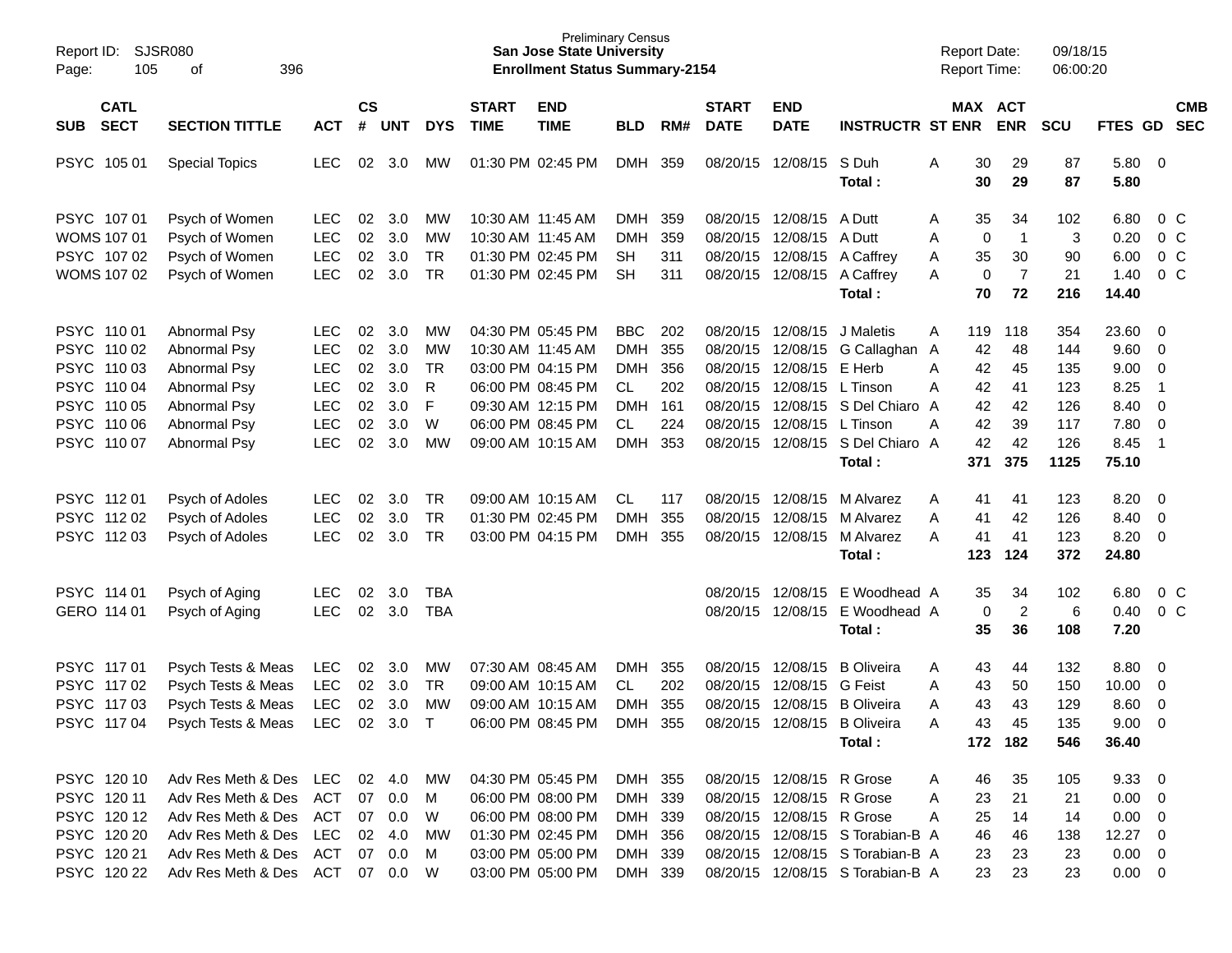| Report ID:<br>Page: | SJSR080<br>106             | 396<br>οf                             |            |               |                |            |                             | <b>Preliminary Census</b><br><b>San Jose State University</b><br><b>Enrollment Status Summary-2154</b> |            |     |                             |                           |                                  |   | <b>Report Date:</b><br><b>Report Time:</b> |                | 09/18/15<br>06:00:20 |         |                          |                          |
|---------------------|----------------------------|---------------------------------------|------------|---------------|----------------|------------|-----------------------------|--------------------------------------------------------------------------------------------------------|------------|-----|-----------------------------|---------------------------|----------------------------------|---|--------------------------------------------|----------------|----------------------|---------|--------------------------|--------------------------|
| <b>SUB</b>          | <b>CATL</b><br><b>SECT</b> | <b>SECTION TITTLE</b>                 | <b>ACT</b> | $\mathsf{cs}$ | # UNT          | <b>DYS</b> | <b>START</b><br><b>TIME</b> | <b>END</b><br><b>TIME</b>                                                                              | <b>BLD</b> | RM# | <b>START</b><br><b>DATE</b> | <b>END</b><br><b>DATE</b> | <b>INSTRUCTR ST ENR</b>          |   | MAX ACT                                    | <b>ENR</b>     | <b>SCU</b>           | FTES GD |                          | <b>CMB</b><br><b>SEC</b> |
|                     | PSYC 120 30                | Adv Res Meth & Des                    | <b>LEC</b> | 02            | 4.0            | TR         | 04:30 PM 05:45 PM           |                                                                                                        | <b>DMH</b> | 355 | 08/20/15                    | 12/08/15                  | O Rosito                         | A | 46                                         | 46             | 138                  | 12.33   | -1                       |                          |
|                     | PSYC 12031                 | Adv Res Meth & Des                    | <b>ACT</b> | 07            | 0.0            | T          | 06:00 PM 08:00 PM           |                                                                                                        | DMH        | 339 | 08/20/15                    | 12/08/15                  | O Rosito                         | A | 23                                         | 23             | 23                   | 0.00    | 0                        |                          |
|                     | PSYC 120 32                | Adv Res Meth & Des                    | ACT        | 07            | 0.0            | R          | 06:00 PM 08:00 PM           |                                                                                                        | DMH 339    |     | 08/20/15                    | 12/08/15                  | O Rosito                         | A | 23                                         | 23             | 23                   | 0.00    | $\overline{1}$           |                          |
|                     | PSYC 120 40                | Adv Res Meth & Des                    | <b>LEC</b> | 02            | 4.0            | <b>TR</b>  | 01:30 PM 02:45 PM           |                                                                                                        | DMH 227    |     | 08/20/15                    |                           | 12/08/15 S Trafalis              | A | 46                                         | 49             | 147                  | 13.07   | 0                        |                          |
|                     | PSYC 12041                 | Adv Res Meth & Des                    | <b>ACT</b> | 07            | 0.0            | T          |                             | 03:00 PM 05:00 PM                                                                                      | DMH 339    |     | 08/20/15                    |                           | 12/08/15 S Trafalis              | A | 23                                         | 25             | 25                   | 0.00    | 0                        |                          |
|                     | PSYC 12042                 | Adv Res Meth & Des                    | <b>ACT</b> | 07            | 0.0            | R          |                             | 03:00 PM 05:00 PM                                                                                      | DMH 339    |     | 08/20/15                    | 12/08/15                  | S Trafalis                       | A | 23                                         | 24             | 24                   | 0.00    | 0                        |                          |
|                     |                            |                                       |            |               |                |            |                             |                                                                                                        |            |     |                             |                           | Total:                           |   | 370                                        | 352            | 704                  | 47.00   |                          |                          |
|                     |                            | PSYC 121A 10 Adv Res Meth Social/ SEM |            | 04            | 2.0            | W          | 10:30 AM 11:30 AM           |                                                                                                        | DMH        | 339 | 08/20/15                    | 12/08/15                  | S Trafalis                       | A | 22                                         | 23             | 23                   | 3.07    | 0                        |                          |
|                     | PSYC 121A 11               | Adv Res Meth Social/ LAB              |            | 16            | 0.0            | W          | 11:45 AM 02:45 PM           |                                                                                                        | DMH        | 339 | 08/20/15                    | 12/08/15                  | S Trafalis                       | A | 22                                         | 23             | 23                   | 0.00    | 0                        |                          |
|                     |                            |                                       |            |               |                |            |                             |                                                                                                        |            |     |                             |                           | Total :                          |   | 44                                         | 46             | 46                   | 3.07    |                          |                          |
|                     |                            | PSYC 121B 10 Adv R Met: Cog/Perc      | SEM        | 04            | 2.0            | $\top$     | 10:30 AM 11:30 AM           |                                                                                                        | DMH        | 339 | 08/20/15                    | 12/08/15                  | G Starkey                        | A | 22                                         | 24             | 24                   | 3.20    | 0                        |                          |
|                     |                            | PSYC 121B 11 Adv R Met: Cog/Perc      | LAB        |               | 16  0.0        | $\top$     |                             | 11:45 AM 02:45 PM                                                                                      | DMH        | 339 | 08/20/15                    | 12/08/15                  | G Starkey                        | A | 22                                         | 24             | 24                   | 0.00    | 0                        |                          |
|                     |                            |                                       |            |               |                |            |                             |                                                                                                        |            |     |                             |                           | Total:                           |   | 44                                         | 48             | 48                   | 3.20    |                          |                          |
| <b>PSYC</b>         | 126 01                     | Drugs + Brain & Beh                   | LEC        | 02            | 3.0            | TR         | 03:00 PM 04:15 PM           |                                                                                                        | DMH        | 357 | 08/20/15                    | 12/08/15                  | S Snycerski A                    |   | 45                                         | 42             | 126                  | 8.40    | $0\,$ C                  |                          |
| HS.                 | 126 01                     | Drugs + Brain & Beh                   | <b>LEC</b> |               | $02 \quad 3.0$ | TR         |                             | 03:00 PM 04:15 PM                                                                                      | DMH 357    |     | 08/20/15                    | 12/08/15                  | S Snycerski A                    |   | 0                                          | $\overline{2}$ | 6                    | 0.40    | 0 <sup>o</sup>           |                          |
|                     |                            |                                       |            |               |                |            |                             |                                                                                                        |            |     |                             |                           | Total:                           |   | 45                                         | 44             | 132                  | 8.80    |                          |                          |
| <b>PSYC</b>         | 129 01                     | Neuroscience                          | LEC        | 02            | 3.0            | МW         | 01:30 PM 02:45 PM           |                                                                                                        | DMH        | 355 | 08/20/15                    | 12/08/15 V Carr           |                                  | A | 42                                         | 39             | 117                  | 7.80    | 0 <sup>C</sup>           |                          |
| BIOL                | 129 01                     | Neuroscience                          | <b>LEC</b> | 02            | 3.0            | МW         | 01:30 PM 02:45 PM           |                                                                                                        | DMH 355    |     | 08/20/15                    | 12/08/15 V Carr           |                                  | A | 0                                          | 3              | 9                    | 0.60    | 0 <sup>o</sup>           |                          |
|                     |                            |                                       |            |               |                |            |                             |                                                                                                        |            |     |                             |                           | Total :                          |   | 42                                         | 42             | 126                  | 8.40    |                          |                          |
|                     | PSYC 135 01                | Cognition                             | SEM        | 05            | 3.0            | МW         |                             | 09:00 AM 10:15 AM                                                                                      | CL.        | 117 | 08/20/15                    | 12/08/15                  | M Van Selst A                    |   | 42                                         | 43             | 129                  | 8.70    | $\overline{2}$           |                          |
|                     | PSYC 135 02                | Cognition                             | SEM        | 05            | 3.0            | МW         | 10:30 AM 11:45 AM           |                                                                                                        | CL.        | 117 | 08/20/15                    | 12/08/15                  | M Van Selst A                    |   | 42                                         | 41             | 123                  | 8.25    | $\overline{1}$           |                          |
|                     | PSYC 135 03                | Cognition                             | SEM        | 05            | 3.0            | TR         |                             | 12:00 PM 01:15 PM                                                                                      | <b>CL</b>  | 117 | 08/20/15                    | 12/08/15                  | R Cooper                         | A | 42                                         | 44             | 132                  | 8.90    | $\overline{c}$           |                          |
|                     | PSYC 135 04                | Cognition                             | <b>SEM</b> | 05            | 3.0            | TR         |                             | 01:30 PM 02:45 PM                                                                                      | <b>CL</b>  | 117 | 08/20/15                    | 12/08/15                  | R Cooper                         | A | 42                                         | 42             | 126                  | 8.45    | $\overline{1}$           |                          |
|                     |                            |                                       |            |               |                |            |                             |                                                                                                        |            |     |                             |                           | Total :                          |   | 168                                        | 170            | 510                  | 34.30   |                          |                          |
|                     | PSYC 139 01                | Psy of Person                         | <b>LEC</b> | 02            | 3.0            | W          |                             | 06:00 PM 08:45 PM                                                                                      | DMH        | 208 |                             | 08/20/15 12/08/15         | A Harmon                         | A | 42                                         | 44             | 132                  | 8.80    | 0                        |                          |
|                     | PSYC 139 02                | Psy of Person                         | LEC.       |               | 02 3.0         | МW         |                             | 01:30 PM 02:45 PM                                                                                      | DMH 348    |     |                             |                           | 08/20/15 12/08/15 N Wagner       | A | 42                                         | 43             | 129                  | 8.60    | - 0                      |                          |
|                     | PSYC 139 03                | Psy of Person                         | LEC.       |               | 02 3.0 TR      |            |                             | 01:30 PM 02:45 PM SH                                                                                   |            | 345 |                             |                           | 08/20/15 12/08/15 N Wagner       | Α | 42                                         | 42             | 126                  | 8.40    | $\overline{\mathbf{0}}$  |                          |
|                     |                            |                                       |            |               |                |            |                             |                                                                                                        |            |     |                             |                           | Total:                           |   | 126                                        | 129            | 387                  | 25.80   |                          |                          |
|                     | PSYC 142 01                | Child Psychopatholog LEC              |            |               | 02 3.0         | TR         |                             | 09:00 AM 10:15 AM                                                                                      | DMH 356    |     |                             |                           | 08/20/15 12/08/15 S Torabian-B A |   | 42                                         | 45             | 135                  | 9.05    | $\overline{\phantom{1}}$ |                          |
|                     | PSYC 142 02                | Child Psychopatholog LEC              |            |               | 02 3.0         | МW         | 10:30 AM 11:45 AM           |                                                                                                        | DMH 353    |     |                             |                           | 08/20/15 12/08/15 N Wagner       | A | 42                                         | 43             | 129                  | 8.60 0  |                          |                          |
|                     | PSYC 142 03                | Child Psychopatholog LEC              |            |               | 02 3.0         | MW         |                             | 07:30 AM 08:45 AM                                                                                      | DMH 353    |     |                             |                           | 08/20/15 12/08/15 N Wagner       | A | 42                                         | 41             | 123                  | 8.20 0  |                          |                          |
|                     |                            |                                       |            |               |                |            |                             |                                                                                                        |            |     |                             |                           | Total:                           |   |                                            | 126 129        | 387                  | 25.85   |                          |                          |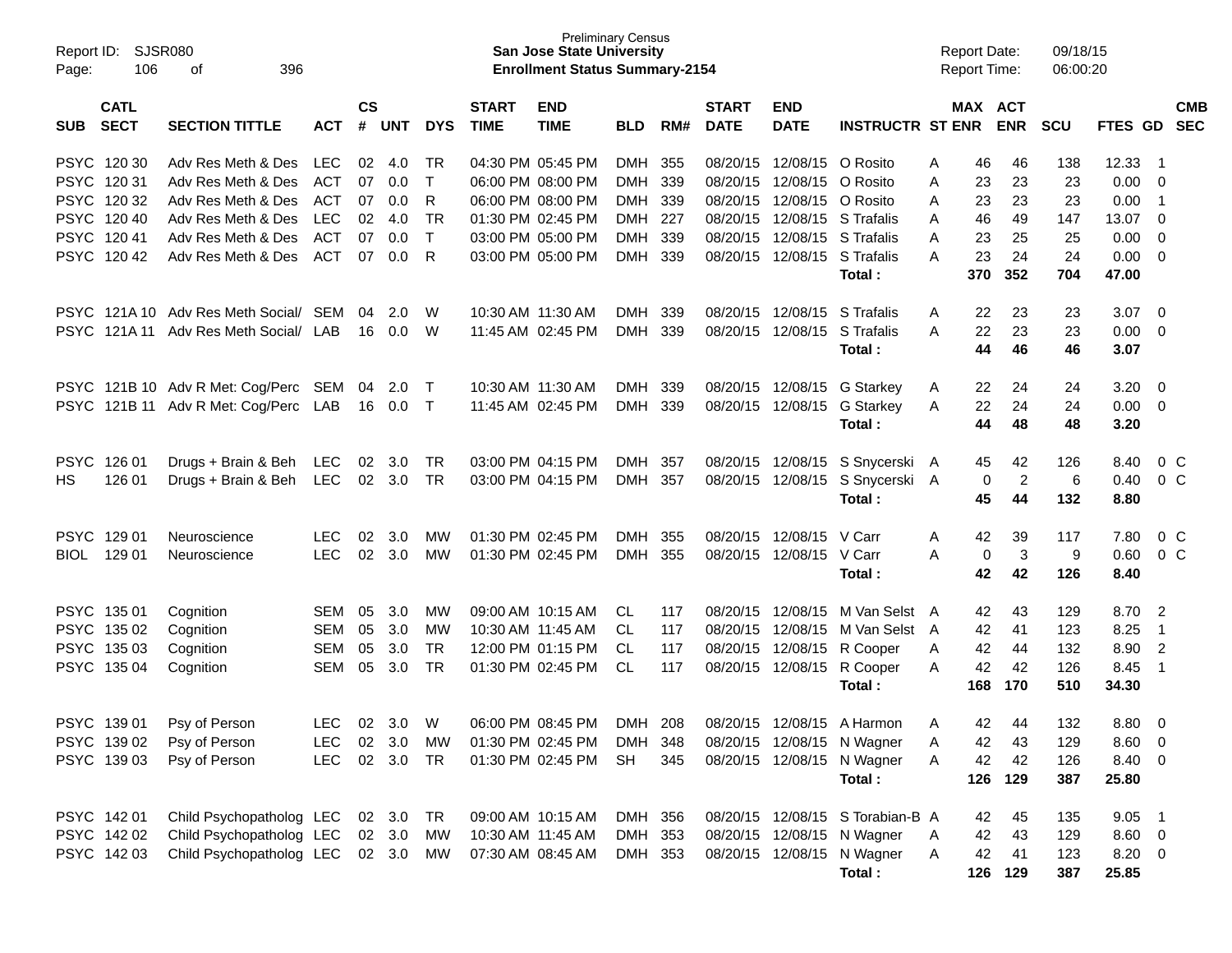| Page:               | <b>SJSR080</b><br>Report ID:<br>107<br>396<br>оf<br><b>CATL</b> |                                                                                        |                                                |                      |                          |                                        |                             | <b>Preliminary Census</b><br><b>San Jose State University</b><br><b>Enrollment Status Summary-2154</b> |                                       |                   |                             |                                                                                  |                                                             | <b>Report Date:</b><br><b>Report Time:</b>      |                             | 09/18/15<br>06:00:20            |                                        |                                                                               |            |
|---------------------|-----------------------------------------------------------------|----------------------------------------------------------------------------------------|------------------------------------------------|----------------------|--------------------------|----------------------------------------|-----------------------------|--------------------------------------------------------------------------------------------------------|---------------------------------------|-------------------|-----------------------------|----------------------------------------------------------------------------------|-------------------------------------------------------------|-------------------------------------------------|-----------------------------|---------------------------------|----------------------------------------|-------------------------------------------------------------------------------|------------|
| SUB                 | <b>SECT</b>                                                     | <b>SECTION TITTLE</b>                                                                  | <b>ACT</b>                                     | <b>CS</b><br>$\#$    | <b>UNT</b>               | <b>DYS</b>                             | <b>START</b><br><b>TIME</b> | <b>END</b><br><b>TIME</b>                                                                              | <b>BLD</b>                            | RM#               | <b>START</b><br><b>DATE</b> | <b>END</b><br><b>DATE</b>                                                        | <b>INSTRUCTR ST ENR</b>                                     |                                                 | MAX ACT<br><b>ENR</b>       | <b>SCU</b>                      | FTES GD SEC                            |                                                                               | <b>CMB</b> |
|                     | PSYC 153 01<br>PSYC 153 02                                      | Psych in Courtroom<br>Psych in Courtroom                                               | <b>LEC</b><br><b>LEC</b>                       | 02                   | 3.0<br>3.0               | $\top$                                 |                             | 06:00 PM 08:45 PM                                                                                      | DMH 165                               |                   |                             | 08/20/15 12/08/15                                                                | R Karlsson<br>Total:                                        | Χ<br>A<br>25<br>25                              | 0<br>0<br>24<br>24          | 0<br>72<br>72                   | 0.00<br>4.85<br>4.85                   | $\overline{\phantom{0}}$<br>$\overline{1}$                                    |            |
|                     | PSYC 154 01<br>PSYC 154 02<br>PSYC 154 03<br>PSYC 154 04        | Social Psy<br>Social Psy<br>Social Psy<br>Social Psy                                   | LEC.<br><b>LEC</b><br><b>LEC</b><br><b>LEC</b> | 02<br>02<br>02<br>02 | 3.0<br>3.0<br>3.0<br>3.0 | -F<br><b>TR</b><br><b>TR</b><br>MW     |                             | 10:00 AM 12:45 PM<br>07:30 AM 08:45 AM<br>09:00 AM 10:15 AM<br>10:30 AM 11:45 AM                       | DMH 355<br><b>DMH</b><br>DMH<br>DMH   | 348<br>348<br>356 |                             | 08/20/15 12/08/15<br>08/20/15 12/08/15<br>08/20/15 12/08/15<br>08/20/15 12/08/15 | C Ovamot<br>A Asuncion<br>A Asuncion<br>C Oyamot<br>Total:  | 48<br>A<br>48<br>A<br>48<br>A<br>48<br>A<br>192 | 45<br>49<br>51<br>48<br>193 | 135<br>147<br>153<br>144<br>579 | 9.00<br>9.80<br>10.20<br>9.60<br>38.60 | $\overline{\mathbf{0}}$<br>$\overline{0}$<br>$\overline{0}$<br>$\overline{0}$ |            |
|                     | PSYC 155 01<br>PSYC 155 02<br>PSYC 155 03                       | Human Learning<br>Human Learning<br>Human Learning                                     | <b>LEC</b><br><b>LEC</b><br><b>LEC</b>         | 02<br>02<br>02       | 3.0<br>3.0<br>3.0        | MW<br>MW<br><b>TR</b>                  |                             | 10:30 AM 11:45 AM<br>03:00 PM 04:15 PM<br>01:30 PM 02:45 PM                                            | <b>SH</b><br><b>DMH</b><br><b>DMH</b> | 346<br>234<br>359 |                             | 08/20/15 12/08/15<br>08/20/15 12/08/15                                           | V Carr<br>V Carr<br>08/20/15 12/08/15 S Snycerski<br>Total: | 40<br>A<br>40<br>A<br>40<br>A<br>120            | 40<br>40<br>40<br>120       | 120<br>120<br>120<br>360        | 8.00<br>8.00<br>8.00<br>24.00          | $\overline{\mathbf{0}}$<br>$\overline{0}$<br>$\overline{0}$                   |            |
|                     | PSYC 158 01<br>PSYC 158 02                                      | Perception<br>Perception                                                               | LEC.<br><b>LEC</b>                             | 02<br>02             | 3.0<br>3.0               | TR<br><b>TR</b>                        |                             | 09:00 AM 10:15 AM<br>01:30 PM 02:45 PM                                                                 | <b>DMH</b><br>DMH                     | 359<br>354        |                             | 08/20/15 12/08/15<br>08/20/15 12/08/15 C Feria                                   | C Feria<br>Total:                                           | 38<br>A<br>38<br>A<br>76                        | 39<br>38<br>77              | 117<br>114<br>231               | 7.90<br>7.65<br>15.55                  | $\overline{2}$<br>$\overline{\phantom{0}}$ 1                                  |            |
|                     | PSYC 160 01<br>PSYC 160 02<br>PSYC 160 03                       | <b>Clinical Psychology</b><br><b>Clinical Psychology</b><br><b>Clinical Psychology</b> | <b>LEC</b><br><b>LEC</b><br><b>LEC</b>         | 02<br>02<br>02       | 3.0<br>3.0<br>3.0        | <b>MW</b><br>$\mathsf{T}$<br><b>TR</b> |                             | 12:00 PM 01:15 PM<br>06:00 PM 08:45 PM<br>09:00 AM 10:15 AM                                            | DMH 348<br><b>DMH</b><br><b>DMH</b>   | 356<br>353        |                             | 08/20/15 12/08/15<br>08/20/15 12/08/15                                           | N Wagner<br>L Tobin<br>08/20/15 12/08/15 S Nadeau<br>Total: | 44<br>A<br>Α<br>44<br>44<br>A<br>132            | 44<br>41<br>44<br>129       | 132<br>123<br>132<br>387        | 8.80<br>8.20<br>8.85<br>25.85          | $\overline{\mathbf{0}}$<br>$\overline{0}$<br>$\overline{1}$                   |            |
|                     | PSYC 165 01<br>PSYC 165 02                                      | <b>Theory Meth Couns</b><br><b>Theory Meth Couns</b>                                   | <b>LEC</b><br><b>LEC</b>                       | 03<br>03             | 3.0<br>3.0               | F<br>TR                                |                             | 01:00 PM 03:45 PM<br>04:30 PM 05:45 PM                                                                 | <b>DMH</b><br><b>DMH</b>              | 161<br>356        |                             | 08/20/15 12/08/15<br>08/20/15 12/08/15                                           | M Ampuero<br>E Herb<br>Total:                               | 38<br>A<br>38<br>A<br>76                        | 35<br>35<br>70              | 105<br>105<br>210               | 7.05<br>7.00<br>14.05                  | - 1<br>$\overline{\mathbf{0}}$                                                |            |
| <b>PSYC</b><br>KIN. | 16701<br>167 01                                                 | Sports Psychology<br>Sports Psychology                                                 | <b>LEC</b><br><b>LEC</b>                       | 02<br>02             | 3.0<br>3.0               | TR<br><b>TR</b>                        |                             | 09:00 AM 10:15 AM<br>09:00 AM 10:15 AM                                                                 | <b>SPX</b><br><b>SPX</b>              | 163<br>163        |                             | 08/20/15 12/08/15<br>08/20/15 12/08/15                                           | T Semerjian A<br>T Semeriian A<br>Total:                    | 40<br>40                                        | 14<br>31<br>0<br>45         | 42<br>93<br>135                 | 2.80<br>6.30<br>9.10                   | 0 <sup>o</sup><br>2 C                                                         |            |
|                     | PSYC 170 01<br>PSYC 170 02                                      | Indus Psy<br>Indus Psy                                                                 | LEC 02 3.0 W<br>LEC 02 3.0 T                   |                      |                          |                                        |                             | 06:00 PM 08:45 PM<br>03:00 PM 05:45 PM                                                                 | HGH 122<br>CL                         | 117               |                             | 08/20/15 12/08/15 H Pila<br>08/20/15 12/08/15 T Shirley                          | Total:                                                      | 42<br>A<br>42<br>A<br>84                        | 38<br>41<br>79              | 114<br>123<br>237               | $7.60 \t 0$<br>$8.20 \ 0$<br>15.80     |                                                                               |            |
|                     | PSYC 173 01                                                     | Human Factors                                                                          | LEC 02 3.0 MW                                  |                      |                          |                                        |                             | 12:00 PM 01:15 PM DMH 359                                                                              |                                       |                   |                             | 08/20/15 12/08/15                                                                | D Kalar<br>Total:                                           | 38<br>A<br>38                                   | 36<br>36                    | 108<br>108                      | $7.20 \t 0$<br>7.20                    |                                                                               |            |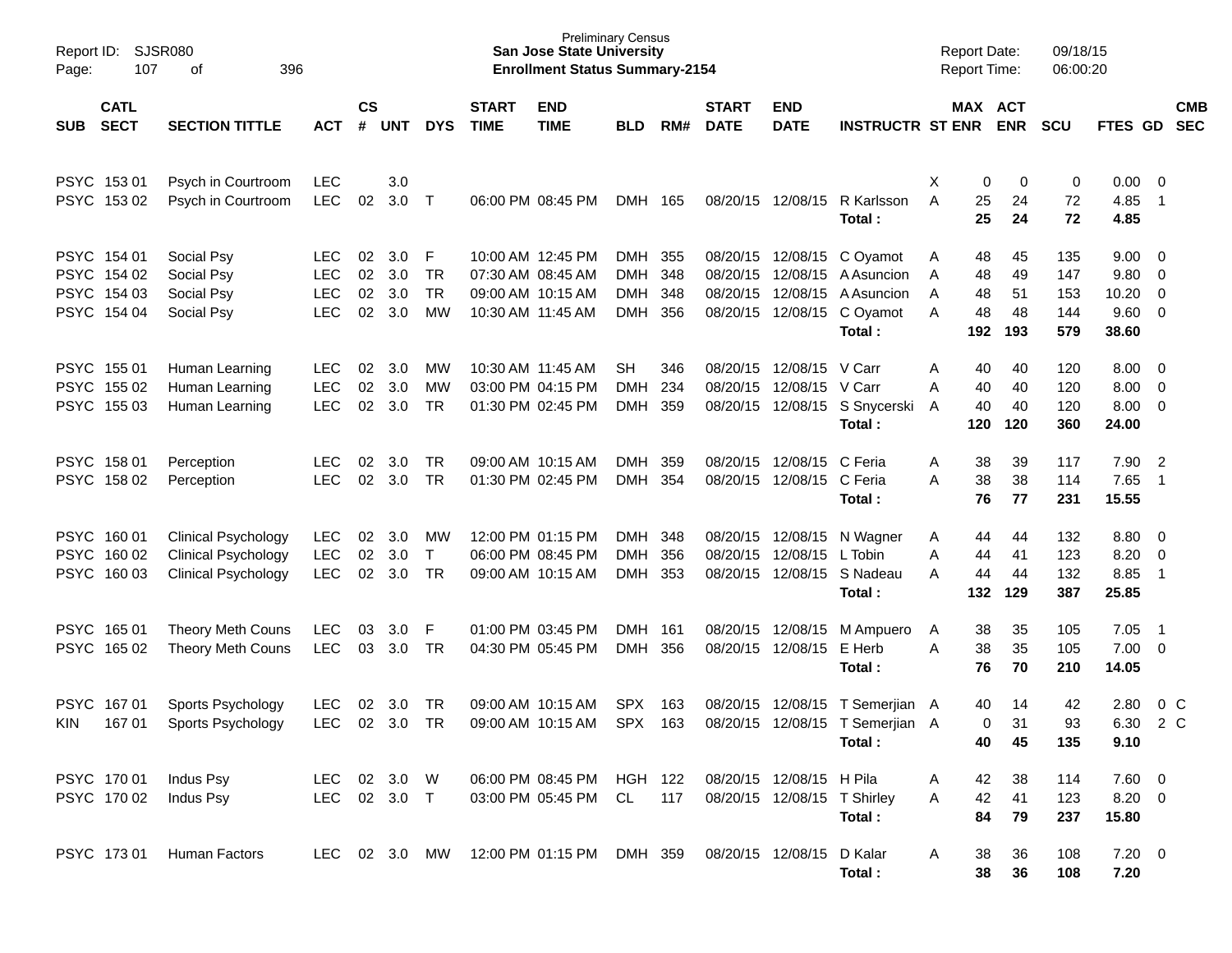| Report ID:<br>Page: | SJSR080<br>108 | 396<br>οf                          |            |               |            |            |              | <b>Preliminary Census</b><br><b>San Jose State University</b><br><b>Enrollment Status Summary-2154</b> |            |     |                   |                           |                                 |              | <b>Report Date:</b><br><b>Report Time:</b> |                | 09/18/15<br>06:00:20 |                |                          |            |
|---------------------|----------------|------------------------------------|------------|---------------|------------|------------|--------------|--------------------------------------------------------------------------------------------------------|------------|-----|-------------------|---------------------------|---------------------------------|--------------|--------------------------------------------|----------------|----------------------|----------------|--------------------------|------------|
|                     | <b>CATL</b>    |                                    |            | $\mathsf{cs}$ |            |            | <b>START</b> | <b>END</b>                                                                                             |            |     | <b>START</b>      | <b>END</b>                |                                 |              | MAX ACT                                    |                |                      |                |                          | <b>CMB</b> |
| <b>SUB</b>          | <b>SECT</b>    | <b>SECTION TITTLE</b>              | <b>ACT</b> | #             | <b>UNT</b> | <b>DYS</b> | <b>TIME</b>  | <b>TIME</b>                                                                                            | <b>BLD</b> | RM# | <b>DATE</b>       | <b>DATE</b>               | <b>INSTRUCTR ST ENR</b>         |              |                                            | <b>ENR</b>     | <b>SCU</b>           | FTES GD        |                          | <b>SEC</b> |
| <b>PSYC</b>         | 175 01         | Management Psy                     | <b>LEC</b> | 02            | 3.0        | M          |              | 06:00 PM 08:45 PM                                                                                      | <b>HGH</b> | 122 | 08/20/15          | 12/08/15                  | H Pila<br>Total:                | A            | 35<br>35                                   | 33<br>33       | 99<br>99             | 6.60<br>6.60   | - 0                      |            |
| <b>PSYC</b>         | 180 01         | <b>Indiv Studies</b>               | <b>SUP</b> | 36            | 4.0        | <b>TBA</b> |              |                                                                                                        |            |     | 08/20/15          | 12/08/15                  |                                 | A            | 0                                          | -1             | 0                    | 0.07           | 0                        |            |
| <b>PSYC</b>         | 180 02         | <b>Indiv Studies</b>               | <b>SUP</b> | 36            | 1.0        | <b>TBA</b> |              |                                                                                                        |            |     | 08/20/15          | 12/08/15                  | C Chancellor A                  |              | 3                                          | -1             | 1                    | 0.07           | 0                        |            |
| <b>PSYC</b>         | 180 03         | <b>Indiv Studies</b>               | <b>SUP</b> | 36            | 1.0        | <b>TBA</b> |              |                                                                                                        |            |     | 08/20/15          | 12/08/15                  | M Van Selst                     | A            | 3                                          | 0              | 0                    | 0.00           | 0                        |            |
| <b>PSYC</b>         | 180 04         | <b>Indiv Studies</b>               | <b>SUP</b> | 36            | 1.0        | <b>TBA</b> |              |                                                                                                        |            |     | 08/20/15          | 12/08/15                  |                                 | A            | 3                                          | 0              | 0                    | 0.00           | 0                        |            |
| <b>PSYC</b>         | 180 05         | <b>Indiv Studies</b>               | <b>SUP</b> | 36            | 1.0        | <b>TBA</b> |              |                                                                                                        |            |     | 08/20/15          | 12/08/15                  |                                 | A            | 3                                          | 0              | 0                    | 0.00           | 0                        |            |
| <b>PSYC</b>         | 180 06         | <b>Indiv Studies</b>               | <b>SUP</b> | 36            | 2.0        | <b>TBA</b> |              |                                                                                                        |            |     | 08/20/15          | 12/08/15                  |                                 | A            | 3                                          | 0              | 0                    | 0.00           | 0                        |            |
| <b>PSYC</b>         | 180 07         | <b>Indiv Studies</b>               | <b>SUP</b> | 36            | 2.0        | <b>TBA</b> |              |                                                                                                        |            |     | 08/20/15          | 12/08/15                  |                                 | A            | 3                                          | 0              | 0                    | 0.00           | 0                        |            |
| <b>PSYC</b>         | 18008          | <b>Indiv Studies</b>               | <b>SUP</b> | 36            | 2.0        | <b>TBA</b> |              |                                                                                                        |            |     | 08/20/15          | 12/08/15                  |                                 | A            | 3                                          | 0              | 0                    | 0.00           | 0                        |            |
| <b>PSYC</b>         | 180 09         | <b>Indiv Studies</b>               | <b>SUP</b> | 36            | 2.0        | <b>TBA</b> |              |                                                                                                        |            |     | 08/20/15          | 12/08/15                  |                                 | A            | 3                                          | 0              | 0                    | 0.00           | 0                        |            |
| <b>PSYC</b>         | 180 10         | <b>Indiv Studies</b>               | <b>SUP</b> | 36            | 1.0        | <b>TBA</b> |              |                                                                                                        |            |     | 08/20/15          | 12/08/15                  | A Rogers                        | A            | 2                                          | 0              | 0                    | 0.00           | 0                        |            |
| <b>PSYC</b>         | 180 12         | <b>Indiv Studies</b>               | <b>SUP</b> | 36            | 3.0        | <b>TBA</b> |              |                                                                                                        |            |     | 08/20/15          | 12/08/15                  | E Klaw                          | A            | 3                                          | 3              | 9                    | 0.60           | 0                        |            |
| <b>PSYC</b>         | 180 13         | <b>Indiv Studies</b>               | <b>SUP</b> | 36            | 3.0        | <b>TBA</b> |              |                                                                                                        |            |     | 08/20/15          | 12/08/15                  | A Prins                         | A            | 3                                          | 0              | 0                    | 0.00           | 0                        |            |
| <b>PSYC</b>         | 180 14         | <b>Indiv Studies</b>               | <b>SUP</b> | 36            | 3.0        | <b>TBA</b> |              |                                                                                                        |            |     | 08/20/15          | 12/08/15                  |                                 | A            | 3                                          | 0              | $\mathbf 0$          | 0.00           | $\overline{0}$           |            |
| <b>PSYC</b>         | 180 15         | <b>Indiv Studies</b>               | <b>SUP</b> | 36            | 3.0        | <b>TBA</b> |              |                                                                                                        |            |     |                   | 08/20/15 12/08/15         |                                 | A            | 3                                          | 0              | 0                    | 0.00           | 0                        |            |
|                     |                |                                    |            |               |            |            |              |                                                                                                        |            |     |                   |                           | Total:                          |              | 38                                         | 5              | 10                   | 0.73           |                          |            |
| <b>PSYC</b>         | 184 01         | Directed Reading                   | <b>SUP</b> | 36            | 4.0        | <b>TBA</b> |              |                                                                                                        |            |     | 08/20/15          | 12/08/15                  |                                 | A            | 0                                          | 0              | 0                    | 0.00           | 0                        |            |
| <b>PSYC</b>         | 184 02         | Directed Reading                   | <b>SUP</b> | 36            | 1.0        | <b>TBA</b> |              |                                                                                                        |            |     | 08/20/15          | 12/08/15                  |                                 | A            | 3                                          | 0              | 0                    | 0.00           | 0                        |            |
| <b>PSYC</b>         | 184 03         | Directed Reading                   | <b>SUP</b> | 36            | 1.0        | <b>TBA</b> |              |                                                                                                        |            |     | 08/20/15          | 12/08/15                  |                                 | Α            | 3                                          | 0              | 0                    | 0.00           | 0                        |            |
| <b>PSYC</b>         | 184 05         | Directed Reading                   | <b>SUP</b> | 36            | 2.0        | <b>TBA</b> |              |                                                                                                        |            |     | 08/20/15          | 12/08/15                  | M Van Selst                     | $\mathsf{A}$ | 3                                          | 0              | $\mathbf 0$          | 0.00           | 0                        |            |
| <b>PSYC</b>         | 184 06         | Directed Reading                   | <b>SUP</b> | 36            | 3.0        | <b>TBA</b> |              |                                                                                                        |            |     | 08/20/15          | 12/08/15                  | S Del Chiaro A                  |              | 3                                          | 4              | 12                   | 0.85           | $\overline{\mathbf{1}}$  |            |
| <b>PSYC</b>         | 184 07         | <b>Directed Reading</b>            | <b>SUP</b> | 36            | 4.0        | <b>TBA</b> |              |                                                                                                        |            |     | 08/20/15          | 12/08/15                  |                                 | A            | 3                                          | 0              | $\mathbf 0$          | 0.00           | - 0                      |            |
| <b>PSYC</b>         | 184 08         | <b>Directed Reading</b>            | <b>SUP</b> | 36            | 3.0        | <b>TBA</b> |              |                                                                                                        |            |     | 08/20/15          | 12/08/15                  |                                 | A            | 3                                          | 0              | $\mathbf 0$          | 0.00           | 0                        |            |
|                     | PSYC 184 09    | <b>Directed Reading</b>            | <b>SUP</b> | 36            | 2.0        | <b>TBA</b> |              |                                                                                                        |            |     |                   | 08/20/15 12/08/15         | C Chancellor A                  |              | 3                                          | -1             | 2                    | 0.13           | 0                        |            |
|                     |                |                                    |            |               |            |            |              |                                                                                                        |            |     |                   |                           | Total:                          |              | 21                                         | 5              | 14                   | 0.98           |                          |            |
|                     | PSYC 186 01    | Psych Field Wk                     | <b>SUP</b> |               | 36 4.0     | <b>TBA</b> |              |                                                                                                        |            |     | 08/20/15 12/08/15 |                           |                                 | A            | $\Omega$                                   | 0              | 0                    | $0.00 \t 0$    |                          |            |
|                     | PSYC 186 02    | Psych Field Wk                     | <b>SUP</b> |               | 36 1.0     | TBA        |              |                                                                                                        |            |     |                   | 08/20/15 12/08/15         |                                 | A            | 3                                          | 0              | 0                    | $0.00 \quad 0$ |                          |            |
|                     | PSYC 18604     | Psych Field Wk                     | <b>SUP</b> |               | 36 2.0     | <b>TBA</b> |              |                                                                                                        |            |     | 08/20/15 12/08/15 |                           |                                 | A            | 3                                          | 0              | 0                    | 0.00           | $\overline{\phantom{0}}$ |            |
|                     | PSYC 186 05    | Psych Field Wk                     | <b>SUP</b> |               | 36 3.0     | TBA        |              |                                                                                                        |            |     |                   | 08/20/15 12/08/15 A Prins |                                 | A            | 3                                          | 2              | 6                    | $0.40 \quad 0$ |                          |            |
|                     | PSYC 18608     | Psych Field Wk                     | <b>SUP</b> |               | 36 4.0     | TBA        |              |                                                                                                        |            |     |                   | 08/20/15 12/08/15 A Prins |                                 | Α            | 3                                          | $\overline{1}$ | 4                    | $0.27$ 0       |                          |            |
|                     |                |                                    |            |               |            |            |              |                                                                                                        |            |     |                   |                           | Total:                          |              | 12                                         | 3              | 10                   | 0.67           |                          |            |
|                     | PSYC 190 01    | Current Issues Capst SEM 05 3.0    |            |               |            | MW         |              | 09:00 AM 10:15 AM                                                                                      | DMH 359    |     |                   |                           | 08/20/15 12/08/15 G Callaghan A |              | 23                                         | 26             | 78                   | $5.20 \ 0$     |                          |            |
|                     | PSYC 190 02    | Current Issues Capst SEM 05 3.0 MW |            |               |            |            |              | 03:00 PM 04:15 PM                                                                                      | DMH 347    |     |                   | 08/20/15 12/08/15 E Klaw  |                                 | A            | 23                                         | 23             | 69                   | 4.60 0         |                          |            |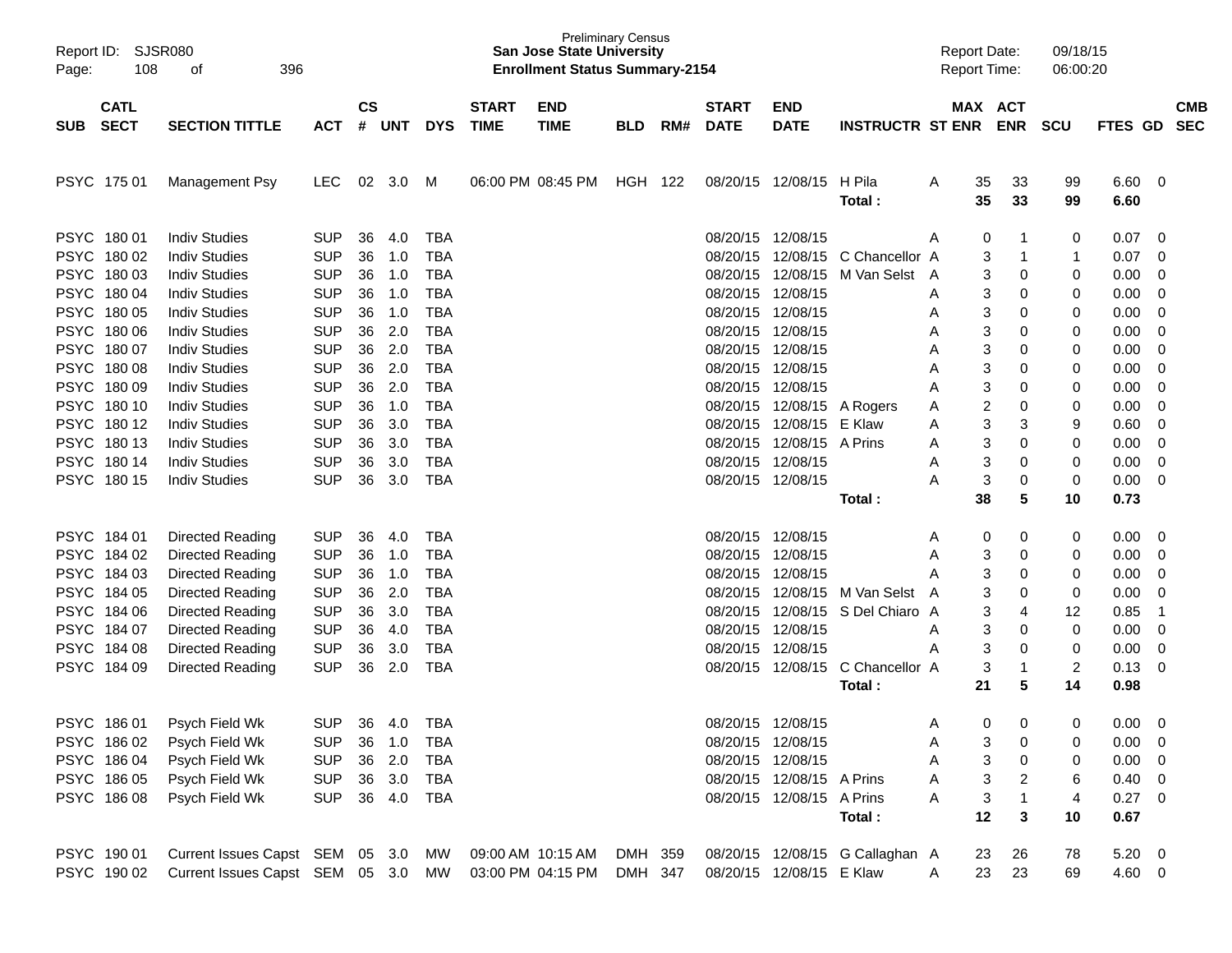| Report ID:<br>109<br>Page:               | <b>SJSR080</b><br>396<br>οf    |                |                |            |            |                             | <b>Preliminary Census</b><br><b>San Jose State University</b><br><b>Enrollment Status Summary-2154</b> |            |     |                             |                           |                                | <b>Report Date:</b><br><b>Report Time:</b> |     |                       | 09/18/15<br>06:00:20 |                |                         |                          |
|------------------------------------------|--------------------------------|----------------|----------------|------------|------------|-----------------------------|--------------------------------------------------------------------------------------------------------|------------|-----|-----------------------------|---------------------------|--------------------------------|--------------------------------------------|-----|-----------------------|----------------------|----------------|-------------------------|--------------------------|
| <b>CATL</b><br><b>SECT</b><br><b>SUB</b> | <b>SECTION TITTLE</b>          | <b>ACT</b>     | <b>CS</b><br># | <b>UNT</b> | <b>DYS</b> | <b>START</b><br><b>TIME</b> | <b>END</b><br><b>TIME</b>                                                                              | <b>BLD</b> | RM# | <b>START</b><br><b>DATE</b> | <b>END</b><br><b>DATE</b> | <b>INSTRUCTR ST ENR</b>        |                                            |     | MAX ACT<br><b>ENR</b> | <b>SCU</b>           | <b>FTES GD</b> |                         | <b>CMB</b><br><b>SEC</b> |
| PSYC 190 03                              | Current Issues Capst SEM       |                | 05             | 3.0        | TR         |                             | 10:30 AM 11:45 AM                                                                                      | DMH 359    |     | 08/20/15                    | 12/08/15                  | C Chancellor A                 |                                            | 23  | 20                    | 60                   | 4.00           | - 0                     |                          |
| PSYC 190 04                              | Current Issues Capst SEM       |                | 05             | 3.0        | <b>TR</b>  |                             | 01:30 PM 02:45 PM                                                                                      | <b>ENG</b> | 327 | 08/20/15                    | 12/08/15                  | J Gregg                        | A                                          | 23  | 28                    | 84                   | 5.60           | - 0                     |                          |
| PSYC 190 05                              | Current Issues Capst SEM       |                | 05             | 3.0        | M          |                             | 04:30 PM 07:15 PM                                                                                      | DMH 347    |     | 08/20/15                    | 12/08/15                  | J Fanos                        | A                                          | 23  | 27                    | 81                   | 5.40           | - 0                     |                          |
| PSYC 190 06                              | Current Issues Capst SEM       |                |                | 05 3.0     | W          |                             | 04:30 PM 07:15 PM                                                                                      | DMH 347    |     |                             | 08/20/15 12/08/15         | J Fanos                        | A                                          | 23  | 27                    | 81                   | 5.40           | $\overline{\mathbf{0}}$ |                          |
|                                          |                                |                |                |            |            |                             |                                                                                                        |            |     |                             |                           | Total:                         |                                            | 138 | 151                   | 453                  | 30.20          |                         |                          |
| PSYC 191 01                              | Psych of Prejudice             | <b>LEC</b>     | 02             | 3.0        | <b>TBA</b> |                             |                                                                                                        |            |     |                             | 08/20/15 12/08/15         |                                | A                                          | 42  | 39                    | 117                  | 7.80           | - 0                     |                          |
| PSYC 191 02                              | Psych of Prejudice             | <b>LEC</b>     | 02             | 3.0        | <b>TBA</b> |                             |                                                                                                        |            |     | 08/20/15                    | 12/08/15                  |                                | A                                          | 42  | 38                    | 114                  | 7.60           | - 0                     |                          |
| PSYC 191 03                              | Psych of Prejudice             | <b>LEC</b>     | 02             | 3.0        | <b>TR</b>  |                             | 12:00 PM 01:15 PM                                                                                      | <b>DMH</b> | 348 | 08/20/15                    | 12/08/15                  | A Asuncion                     | A                                          | 42  | 40                    | 120                  | 8.00           | $\overline{0}$          |                          |
| PSYC 191 04                              | Psych of Prejudice             | LEC            | 02             | 3.0        | <b>TR</b>  |                             | 01:30 PM 02:45 PM                                                                                      | <b>DMH</b> | 348 | 08/20/15                    | 12/08/15                  | A Asuncion                     | A                                          | 42  | 40                    | 120                  | 8.00           | $\overline{0}$          |                          |
| PSYC 191 05                              | Psych of Prejudice             | <b>LEC</b>     | 02             | 3.0        | <b>MW</b>  |                             | 12:00 PM 01:15 PM                                                                                      | CL.        | 117 |                             | 08/20/15 12/08/15         | N Rattan                       | A                                          | 42  | 44                    | 132                  | 8.80           | - 0                     |                          |
|                                          |                                |                |                |            |            |                             |                                                                                                        |            |     |                             |                           | Total:                         |                                            | 210 | 201                   | 603                  | 40.20          |                         |                          |
| PSYC 19901                               | Senior Hon Thesis              | <b>SUP</b>     | 36             | 3.0        | <b>TBA</b> |                             |                                                                                                        |            |     |                             | 08/20/15 12/08/15         | L Jones-Haga A                 |                                            | 2   | -1                    | 3                    | 0.20           | - 0                     |                          |
| PSYC 199 02                              | Senior Hon Thesis              | <b>SUP</b>     | 36             | 3.0        | <b>TBA</b> |                             |                                                                                                        |            |     |                             | 08/20/15 12/08/15         | C Oyamot                       | A                                          | 2   | 1                     | 3                    | 0.20           | - 0                     |                          |
|                                          |                                |                |                |            |            |                             |                                                                                                        |            |     |                             |                           | Total:                         |                                            | 4   | $\mathbf{2}$          | 6                    | 0.40           |                         |                          |
| PSYC 203A01                              | <b>Clinical Assess I</b>       | SEM            | 05             | 3.0        | М          |                             | 12:00 PM 02:45 PM                                                                                      | DMH 308    |     |                             | 08/20/15 12/08/15         | G Callaghan A                  |                                            | 13  | 12                    | 36                   | 3.00 12        |                         |                          |
|                                          |                                |                |                |            |            |                             |                                                                                                        |            |     |                             |                           | Total:                         |                                            | 13  | 12                    | 36                   | 3.00           |                         |                          |
| PSYC 204 01                              | Grad Sem Dev Psyc              | SEM 05 3.0     |                |            | TR         |                             | 10:30 AM 11:45 AM                                                                                      | DMH 353    |     |                             | 08/20/15 12/08/15         | M Alvarez                      | Α                                          | 13  | 10                    | 30                   | 2.50 10        |                         |                          |
|                                          |                                |                |                |            |            |                             |                                                                                                        |            |     |                             |                           | Total:                         |                                            | 13  | 10                    | 30                   | 2.50           |                         |                          |
| PSYC 208 01                              | Fam Assesmt/Intrv              | SEM            |                | 05 3.0     | R          |                             | 12:00 PM 02:45 PM                                                                                      | DMH 308    |     |                             | 08/20/15 12/08/15         | A Prins                        | A                                          | 13  | 12                    | 36                   | 3.00 12        |                         |                          |
|                                          |                                |                |                |            |            |                             |                                                                                                        |            |     |                             |                           | Total:                         |                                            | 13  | 12                    | 36                   | 3.00           |                         |                          |
| PSYC 210 01                              | Adsv Psychopath                | SEM            | 05             | 3.0        | R          |                             | 09:00 AM 11:45 AM                                                                                      | DMH 308    |     |                             | 08/20/15 12/08/15         | J Gregg                        | A                                          | 13  | 12                    | 36                   | 3.00 12        |                         |                          |
|                                          |                                |                |                |            |            |                             |                                                                                                        |            |     |                             |                           | Total:                         |                                            | 13  | 12                    | 36                   | 3.00           |                         |                          |
| PSYC 211 01                              | Child Psychopathol             | <b>SEM</b>     |                | 3.0        |            |                             |                                                                                                        |            |     |                             |                           |                                | X                                          | 0   | 0                     | 0                    | 0.00           | $\overline{\mathbf{0}}$ |                          |
|                                          |                                |                |                |            |            |                             |                                                                                                        |            |     |                             |                           | Total:                         |                                            | 0   | 0                     | 0                    | 0.00           |                         |                          |
| PSYC 222 01                              | Gender Ethnic Iss              | SEM 05 3.0 W   |                |            |            |                             | 12:00 PM 02:45 PM DMH 308                                                                              |            |     |                             | 08/20/15 12/08/15 E Klaw  |                                | A                                          | 13  | 12                    | 36                   | 3.00 12        |                         |                          |
|                                          |                                |                |                |            |            |                             |                                                                                                        |            |     |                             |                           | Total:                         |                                            | 13  | 12                    | 36                   | 3.00           |                         |                          |
|                                          |                                |                |                |            |            |                             |                                                                                                        |            |     |                             |                           |                                |                                            |     |                       |                      |                |                         |                          |
|                                          | PSYC 224A 01 Clin Psych Prac I | SUP 25 3.0 TBA |                |            |            |                             |                                                                                                        |            |     |                             | 08/20/15 12/08/15 E Klaw  |                                | A                                          | 13  | 11                    | 33                   | 2.75 11        |                         |                          |
|                                          |                                |                |                |            |            |                             |                                                                                                        |            |     |                             |                           | Total:                         |                                            | 13  | 11                    | 33                   | 2.75           |                         |                          |
| PSYC 226 01                              | Addictions & Tmt               | SEM 06 3.0 M   |                |            |            |                             | 09:00 AM 11:45 AM DMH 308                                                                              |            |     |                             |                           | 08/20/15 12/08/15 E Woodhead A |                                            |     | 13 11                 | 33                   | 2.75 11        |                         |                          |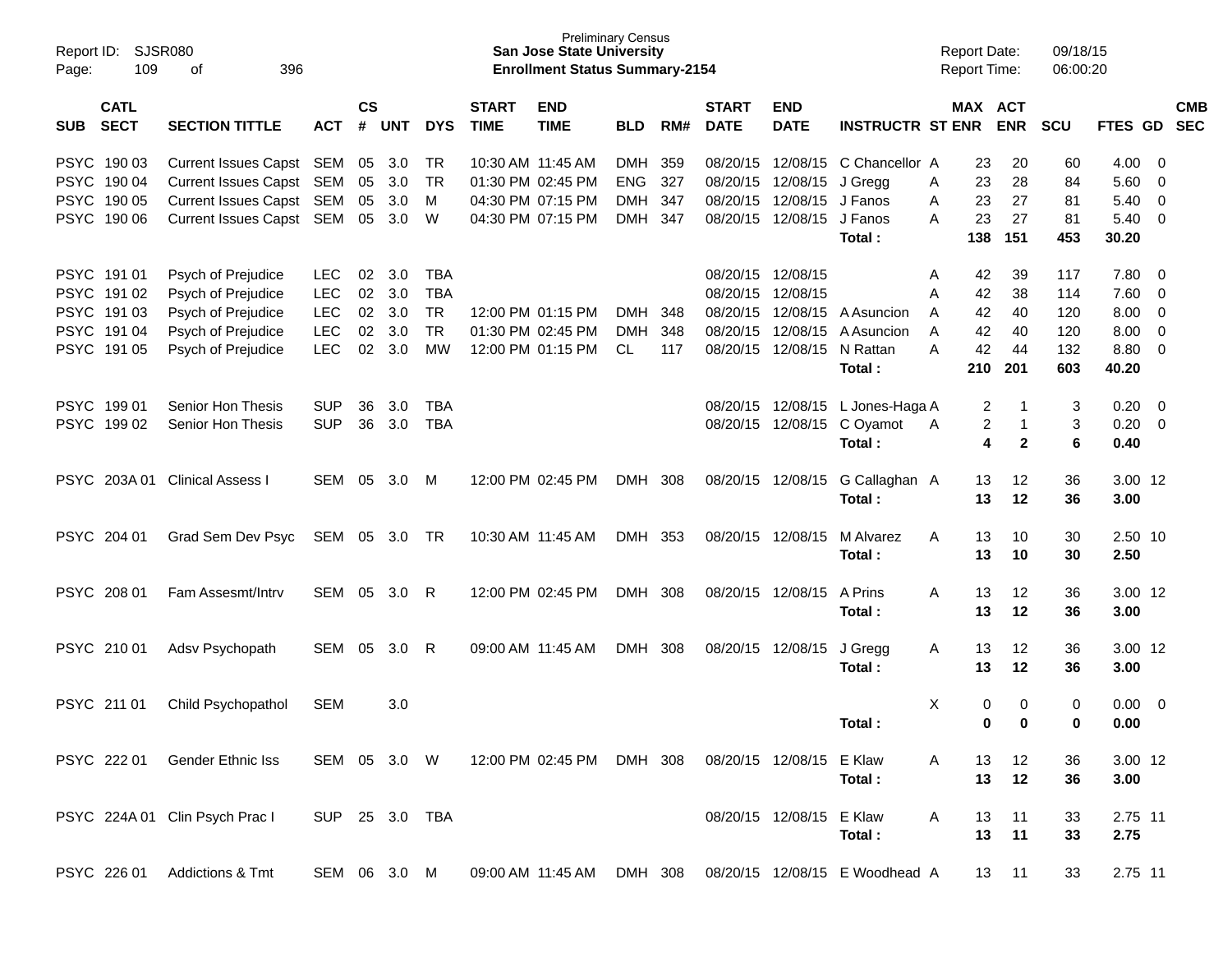| Page: | Report ID: SJSR080<br>110<br>396<br>of<br><b>CATL</b> |                                                                       |                                  |                    |            |                          |                             | <b>Preliminary Census</b><br><b>San Jose State University</b><br><b>Enrollment Status Summary-2154</b> |            |       |                             |                               |                             | <b>Report Date:</b><br><b>Report Time:</b> |                                 | 09/18/15<br>06:00:20    |                                |            |
|-------|-------------------------------------------------------|-----------------------------------------------------------------------|----------------------------------|--------------------|------------|--------------------------|-----------------------------|--------------------------------------------------------------------------------------------------------|------------|-------|-----------------------------|-------------------------------|-----------------------------|--------------------------------------------|---------------------------------|-------------------------|--------------------------------|------------|
| SUB   | <b>SECT</b>                                           | <b>SECTION TITTLE</b>                                                 | <b>ACT</b>                       | $\mathsf{cs}$<br># | <b>UNT</b> | <b>DYS</b>               | <b>START</b><br><b>TIME</b> | <b>END</b><br><b>TIME</b>                                                                              | <b>BLD</b> | RM#   | <b>START</b><br><b>DATE</b> | <b>END</b><br><b>DATE</b>     | <b>INSTRUCTR ST ENR ENR</b> |                                            | MAX ACT                         | <b>SCU</b>              | FTES GD SEC                    | <b>CMB</b> |
|       |                                                       |                                                                       |                                  |                    |            |                          |                             |                                                                                                        |            |       |                             |                               | Total:                      | 13                                         | 11                              | 33                      | 2.75                           |            |
|       | PSYC 228 01                                           | Prof Eth Psyglsts                                                     | SEM                              | 05                 | 3.0        | W                        |                             | 09:00 AM 11:45 AM                                                                                      | DMH 308    |       |                             | 08/20/15 12/08/15             | E Woodhead A<br>Total:      | 13<br>13                                   | 12<br>12                        | 36<br>36                | 3.00 12<br>3.00                |            |
|       | PSYC 240 01                                           | <b>App Psychometrics</b>                                              | SEM                              | 05                 | 3.0        | МW                       |                             | 03:00 PM 04:15 PM                                                                                      | ENG        | - 303 |                             | 08/20/15 12/08/15             | H Tokunaga A<br>Total:      | 22<br>22                                   | 22<br>22                        | 66<br>66                | 5.50 22<br>5.50                |            |
|       | PSYC 243 01<br>PSYC 243 02                            | Field Wk in Psych<br>Field Wk in Psych                                | SEM<br><b>SEM</b>                | 06<br>06           | 6.0<br>3.0 | <b>TBA</b><br>$\top$     |                             | 12:00 PM 02:45 PM                                                                                      | DMH 308    |       | 08/20/15                    | 12/08/15<br>08/20/15 12/08/15 | G Callaghan A<br>Total:     | Α<br>13<br>13                              | 0<br>$\Omega$<br>11<br>11       | $\mathbf 0$<br>11<br>11 | $0.00 \t 0$<br>2.75 11<br>2.75 |            |
|       | PSYC 249 01<br>PSYC 249 02                            | I/O Psy Field Work<br>I/O Psy Field Work                              | <b>SUP</b><br><b>SUP</b>         | 25<br>25           | 6.0<br>3.0 | <b>TBA</b><br><b>TBA</b> |                             |                                                                                                        |            |       | 08/20/15<br>08/20/15        | 12/08/15<br>12/08/15          | M Hosoda<br>Total:          | Α<br>A<br>15<br>15                         | $\mathbf 0$<br>0<br>13<br>13    | 0<br>39<br>39           | $0.00 \t 0$<br>3.25 13<br>3.25 |            |
|       | PSYC 256 01                                           | Sem in Perception                                                     | SEM                              | 05                 | 3.0        | <b>TR</b>                |                             | 10:30 AM 11:45 AM                                                                                      | DMH 356    |       |                             | 08/20/15 12/08/15             | C Feria<br>Total:           | A<br>13<br>13                              | 10<br>10                        | 30<br>30                | 2.50 10<br>2.50                |            |
|       | PSYC 258 01                                           | Methods Psychother                                                    | SEM                              |                    | 3.0        |                          |                             |                                                                                                        |            |       |                             |                               | Total:                      | X                                          | 0<br>0<br>$\bf{0}$<br>$\bf{0}$  | 0<br>$\bf{0}$           | $0.00 \t 0$<br>0.00            |            |
|       | PSYC 270 01                                           | Sem Ind/Org Psych                                                     | SEM                              | 05                 | 3.0        | МW                       |                             | 04:30 PM 05:45 PM                                                                                      | CL         | 243   | 08/20/15 12/08/15           |                               | M Hosoda<br>Total:          | A<br>15<br>15                              | 13<br>13                        | 39<br>39                | 3.25 13<br>3.25                |            |
|       | PSYC 273 01                                           | Sem Human Factors                                                     | SEM                              | 05                 | 3.0 T      |                          |                             | 03:00 PM 05:45 PM                                                                                      | <b>ENG</b> | 486   |                             | 08/20/15 12/08/15             | A Andre<br>Total:           | 35<br>A<br>35                              | 29<br>29                        | 87<br>87                | 7.25 29<br>7.25                |            |
|       | PSYC 276 01                                           | Groups at Work                                                        | <b>SEM</b>                       | 05                 | 3.0        | $\top$                   |                             | 04:30 PM 07:15 PM                                                                                      | <b>SH</b>  | 346   |                             | 08/20/15 12/08/15             | A Rogers<br>Total:          | 15<br>Α<br>15                              | 21<br>21                        | 63<br>63                | 5.25 21<br>5.25                |            |
|       |                                                       | PSYC 280 01 General Seminar                                           |                                  |                    |            |                          |                             | SEM 05 3.0 TR 12:00 PM 01:15 PM DMH 359                                                                |            |       |                             | 08/20/15 12/08/15 G Feist     | Total:                      | 13<br>Α<br>13                              | 9<br>9                          | 27<br>27                | $2.25$ 9<br>2.25               |            |
|       |                                                       | PSYC 291 01 Meth & Des App Res SEM 05 3.0 T 09:00 AM 11:45 AM DMH 308 |                                  |                    |            |                          |                             |                                                                                                        |            |       |                             | 08/20/15 12/08/15 J Gregg     | Total:                      | 13<br>A<br>13                              | 11<br>11                        | 33<br>33                | 2.75 11<br>2.75                |            |
|       | PSYC 298 01                                           | <b>Special Prob</b><br>PSYC 298 02 Special Prob                       | SUP 25 6.0 TBA<br>SUP 25 1.0 TBA |                    |            |                          |                             |                                                                                                        |            |       | 08/20/15 12/08/15           | 08/20/15 12/08/15             |                             | A<br>Α                                     | $\boldsymbol{0}$<br>0<br>3<br>0 | 0<br>0                  | $0.00 \t 0$<br>$0.00 \t 0$     |            |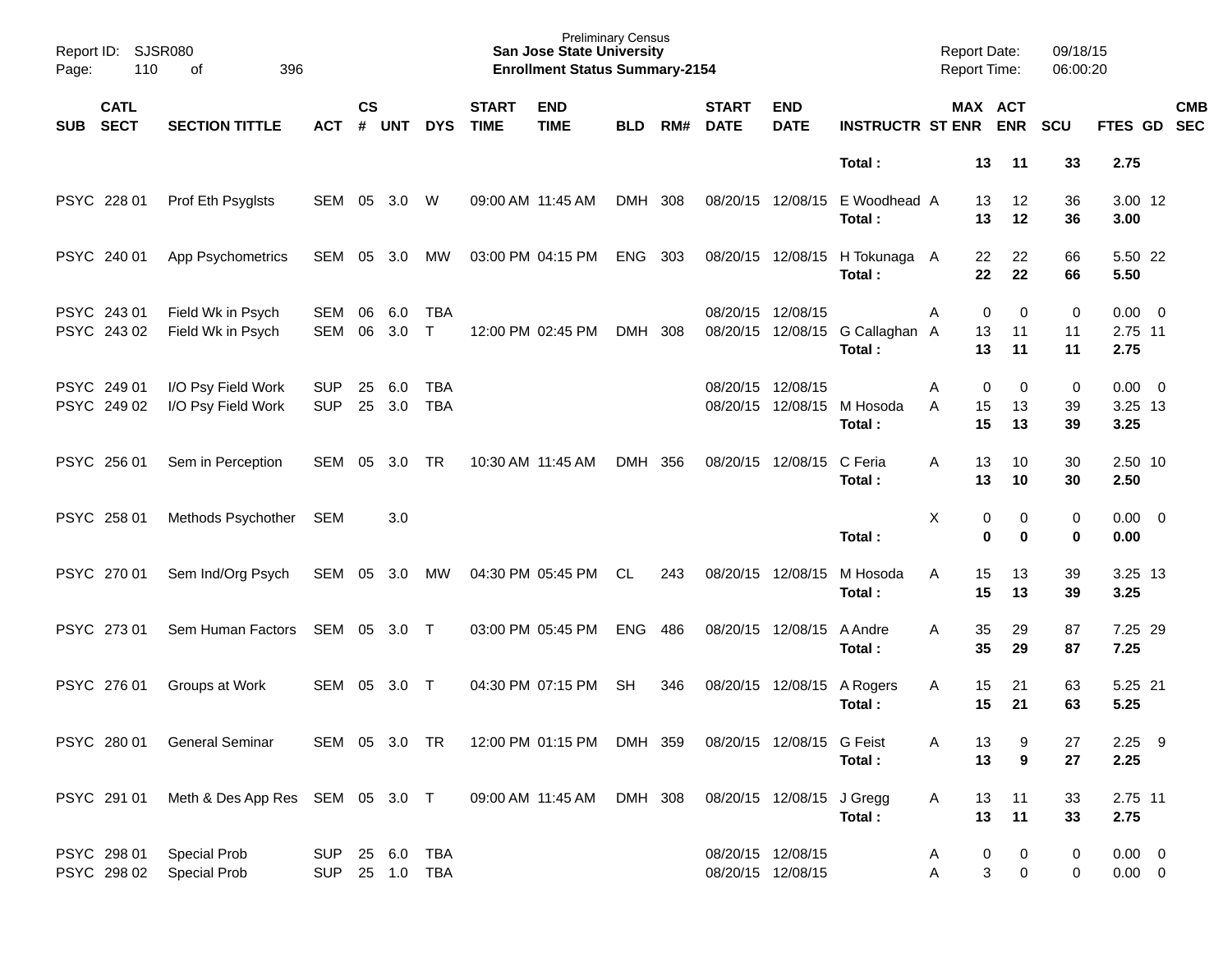| Page:       | Report ID: SJSR080<br>111  | 396<br>οf             |            |                    |            |            |                             | <b>San Jose State University</b><br><b>Enrollment Status Summary-2154</b> | <b>Preliminary Census</b> |     |                             |                            |                                                                        |        | <b>Report Date:</b><br><b>Report Time:</b> |             | 09/18/15<br>06:00:20 |             |                         |
|-------------|----------------------------|-----------------------|------------|--------------------|------------|------------|-----------------------------|---------------------------------------------------------------------------|---------------------------|-----|-----------------------------|----------------------------|------------------------------------------------------------------------|--------|--------------------------------------------|-------------|----------------------|-------------|-------------------------|
| <b>SUB</b>  | <b>CATL</b><br><b>SECT</b> | <b>SECTION TITTLE</b> | <b>ACT</b> | $\mathsf{cs}$<br># | <b>UNT</b> | <b>DYS</b> | <b>START</b><br><b>TIME</b> | <b>END</b><br><b>TIME</b>                                                 | <b>BLD</b>                | RM# | <b>START</b><br><b>DATE</b> | <b>END</b><br><b>DATE</b>  | <b>INSTRUCTR ST ENR</b>                                                |        | MAX ACT                                    | <b>ENR</b>  | SCU                  | FTES GD SEC | <b>CMB</b>              |
|             | PSYC 298 03                | <b>Special Prob</b>   | <b>SUP</b> | 25                 | 1.0        | TBA        |                             |                                                                           |                           |     | 08/20/15                    | 12/08/15                   |                                                                        | A      | 3                                          | 0           | 0                    | 0.00        | 0                       |
|             | PSYC 298 04                | <b>Special Prob</b>   | <b>SUP</b> | 25                 | 2.0        | TBA        |                             |                                                                           |                           |     | 08/20/15                    | 12/08/15                   |                                                                        | Α      | 3                                          | 0           | 0                    | 0.00        | 0                       |
|             | PSYC 298 05                | <b>Special Prob</b>   | <b>SUP</b> | 25                 | 2.0        | TBA        |                             |                                                                           |                           |     | 08/20/15                    | 12/08/15                   |                                                                        | A      | 3                                          | 0           | 0                    | 0.00        | 0                       |
| <b>PSYC</b> | 298 06                     | <b>Special Prob</b>   | <b>SUP</b> | 25                 | 3.0        | TBA        |                             |                                                                           |                           |     | 08/20/15                    | 12/08/15                   |                                                                        | A      | 3                                          | 0           | 0                    | 0.00        | 0                       |
| <b>PSYC</b> | 298 07                     | <b>Special Prob</b>   | <b>SUP</b> | 25                 | 3.0        | TBA        |                             |                                                                           |                           |     | 08/20/15                    | 12/08/15                   | J Gregg                                                                | A      | 12                                         | 11          | 33                   | 2.75 11     |                         |
|             | PSYC 298 08                | <b>Special Prob</b>   | <b>SUP</b> | 25                 | 4.0        | TBA        |                             |                                                                           |                           |     | 08/20/15                    | 12/08/15                   |                                                                        | A      | 3                                          | 0           | 0                    | 0.00        | 0                       |
|             | PSYC 298 09                | <b>Special Prob</b>   | <b>SUP</b> | 25                 | 4.0        | TBA        |                             |                                                                           |                           |     | 08/20/15 12/08/15           |                            |                                                                        | Α      | 3                                          | 0           | 0                    | 0.00        | 0                       |
|             | PSYC 298 12                | <b>Special Prob</b>   | <b>SUP</b> | 25                 | 3.0        | TBA        |                             |                                                                           |                           |     | 08/20/15                    |                            | 12/08/15 S Del Chiaro A                                                |        | 3                                          | 1           | 3                    | 0.25        | -1                      |
| <b>PSYC</b> | 298 13                     | <b>Special Prob</b>   | <b>SUP</b> | 25                 | 3.0        | TBA        |                             |                                                                           |                           |     | 08/20/15                    | 12/08/15 G Feist           |                                                                        | Α      | 3                                          | -1          | 3                    | 0.25        | -1                      |
|             | PSYC 298 14                | <b>Special Prob</b>   | <b>SUP</b> | 25                 | 6.0        |            |                             |                                                                           |                           |     |                             | 08/20/15 12/08/15          | C Chancellor A                                                         |        | 3                                          | $\mathbf 1$ | 6                    | 0.50        | -1                      |
|             |                            |                       |            |                    |            |            |                             |                                                                           |                           |     |                             |                            | Total:                                                                 |        | 42                                         | 14          | 45                   | 3.75        |                         |
|             | PSYC 299 01                | <b>Masters Thesis</b> | <b>SUP</b> | 25                 | 6.0        | TBA        |                             |                                                                           |                           |     | 08/20/15 12/08/15           |                            |                                                                        |        |                                            |             | 0                    | 0.00        | 0                       |
|             | PSYC 299 02                | <b>Masters Thesis</b> | <b>SUP</b> | 25                 | 1.0        | TBA        |                             |                                                                           |                           |     | 08/20/15                    | 12/08/15                   |                                                                        | A      | 0<br>3                                     | 0<br>0      | 0                    | 0.00        | 0                       |
|             | PSYC 299 03                | <b>Masters Thesis</b> | <b>SUP</b> | 25                 | 2.0        | TBA        |                             |                                                                           |                           |     | 08/20/15 12/08/15           |                            |                                                                        | Α      | 3                                          | 0           | 0                    | 0.00        | 0                       |
|             | PSYC 299 04                | <b>Masters Thesis</b> | <b>SUP</b> | 25                 | 2.0        | TBA        |                             |                                                                           |                           |     | 08/20/15 12/08/15           |                            |                                                                        | A      | 3                                          | 0           | 0                    | 0.00        | 0                       |
|             | PSYC 299 05                | <b>Masters Thesis</b> | <b>SUP</b> | 25                 | 3.0        | TBA        |                             |                                                                           |                           |     |                             | 08/20/15 12/08/15          | D Schuster                                                             | Α<br>A | 3                                          | 1           | 3                    | 0.25        | -1                      |
|             | PSYC 299 06                | <b>Masters Thesis</b> | <b>SUP</b> | 25                 | 3.0        | TBA        |                             |                                                                           |                           |     |                             | 08/20/15 12/08/15          | C Oyamot                                                               | Α      | 3                                          | 1           | 3                    | 0.25        | -1                      |
|             | PSYC 299 07                | <b>Masters Thesis</b> | <b>SUP</b> | 25                 | 3.0        | TBA        |                             |                                                                           |                           |     |                             | 08/20/15 12/08/15 C Feria  |                                                                        | A      | 3                                          | 2           | 6                    | 0.50        | $\overline{2}$          |
|             | PSYC 299 08                | <b>Masters Thesis</b> | <b>SUP</b> | 25                 | 3.0        | TBA        |                             |                                                                           |                           |     | 08/20/15                    | 12/08/15 G Feist           |                                                                        | A      | 3                                          | 0           | 0                    | 0.00        | 0                       |
|             | PSYC 299 09                | <b>Masters Thesis</b> | <b>SUP</b> | 25                 | 4.0        | TBA        |                             |                                                                           |                           |     | 08/20/15                    | 12/08/15                   |                                                                        | A      | 3                                          | 0           | 0                    | 0.00        | 0                       |
|             | PSYC 299 10                | <b>Masters Thesis</b> | <b>SUP</b> | 25                 | 5.0        | TBA        |                             |                                                                           |                           |     | 08/20/15 12/08/15           |                            |                                                                        |        | 3                                          | 0           | 0                    | 0.00        | 0                       |
|             | PSYC 299 11                | <b>Masters Thesis</b> | <b>SUP</b> | 25                 | 6.0        | TBA        |                             |                                                                           |                           |     |                             |                            | 08/20/15 12/08/15 H Tokunaga                                           |        | 3                                          | 3           | 18                   | 1.50        | 3                       |
|             | PSYC 299 12                | <b>Masters Thesis</b> | <b>SUP</b> | 25                 | 6.0        | TBA        |                             |                                                                           |                           |     |                             |                            | 08/20/15 12/08/15 H Tokunaga                                           | A      | 3                                          | 2           | 12                   | 1.00        | $\overline{2}$          |
| <b>PSYC</b> | 299 13                     | <b>Masters Thesis</b> | <b>SUP</b> | 25                 | 6.0        | TBA        |                             |                                                                           |                           |     | 08/20/15 12/08/15           |                            |                                                                        | Α      | 3                                          | 0           | 0                    | 0.00        | 0                       |
| <b>PSYC</b> | 299 14                     | <b>Masters Thesis</b> | <b>SUP</b> | 25                 | 3.0        | TBA        |                             |                                                                           |                           |     | 08/20/15                    | 12/08/15                   | H Tokunaga                                                             | Α      | 3                                          | 3           | 9                    | 0.75        | 3                       |
|             | PSYC 299 19                | <b>Masters Thesis</b> | <b>SUP</b> | 25                 | 6.0        | TBA        |                             |                                                                           |                           |     | 08/20/15 12/08/15           |                            |                                                                        | Α      | 3                                          | 0           | 0                    | 0.00        | 0                       |
|             |                            |                       |            |                    |            |            |                             |                                                                           |                           |     |                             |                            | Total :                                                                |        | 42                                         | 12          | 51                   | 4.25        |                         |
|             |                            |                       |            |                    |            |            |                             |                                                                           |                           |     |                             |                            |                                                                        |        |                                            |             |                      |             |                         |
| STAT        | 95 01                      | Elem Stat             | <b>LEC</b> |                    | 02 3.0     | MW.        |                             | 01:30 PM 02:45 PM                                                         | WSQ 207                   |     |                             |                            | 08/20/15 12/08/15 S Macramalla A                                       |        |                                            | 123 122     | 366                  | 24.45       | - 1                     |
|             | STAT 95 02                 | Elem Stat             |            |                    |            |            |                             |                                                                           |                           |     |                             |                            | LEC 02 3.0 MW 12:00 PM 01:15 PM WSQ 207 08/20/15 12/08/15 H Tokunaga A |        |                                            | 123 122     | 366                  | 24.40 0     |                         |
| <b>STAT</b> | 95 03                      | Elem Stat             | LEC.       |                    | 02 3.0     | TBA        |                             |                                                                           |                           |     |                             |                            | 08/20/15 12/08/15 C Oyamot                                             | A      | 42                                         | 44          | 132                  | 8.80        | 0                       |
| <b>STAT</b> | 95 04                      | Elem Stat             | <b>LEC</b> |                    | 02 3.0     | TR         |                             | 10:30 AM 11:45 AM                                                         | CL                        | 202 |                             |                            | 08/20/15 12/08/15 L Huntsman A                                         |        | 42                                         | 42          | 126                  | 8.40        | $\mathbf 0$             |
| <b>STAT</b> | 95 05                      | Elem Stat             | <b>LEC</b> |                    | 02 3.0     | МW         |                             | 10:30 AM 11:45 AM                                                         | DMH 358                   |     |                             | 08/20/15 12/08/15 A Rogers |                                                                        | A      | 42                                         | 44          | 132                  | 8.80        | $\mathbf 0$             |
| <b>STAT</b> | 95 06                      | Elem Stat             | <b>LEC</b> |                    | 02 3.0     | M          |                             | 06:00 PM 08:45 PM                                                         | DMH 356                   |     |                             | 08/20/15 12/08/15 D Kalar  |                                                                        | Α      | 42                                         | 38          | 114                  | 7.60        | $\mathbf 0$             |
| <b>STAT</b> | 95 07                      | Elem Stat             | <b>LEC</b> |                    | 02 3.0     | MW         |                             | 03:00 PM 04:15 PM                                                         | MН                        | 523 |                             |                            | 08/20/15 12/08/15 S Macramalla A                                       |        | 42                                         | 42          | 126                  | 8.40        | $\mathbf 0$             |
| <b>STAT</b> | 95 08                      | Elem Stat             | <b>LEC</b> |                    | 02 3.0     | $\top$     |                             | 06:00 PM 08:45 PM                                                         | DMH 348                   |     |                             |                            | 08/20/15 12/08/15 C Kempel                                             | A      | 42                                         | 43          | 129                  | 8.60        | $\mathbf 0$             |
| <b>STAT</b> | 95 09                      | Elem Stat             | LEC        |                    | 3.0        |            |                             |                                                                           |                           |     |                             |                            |                                                                        | X      | 0                                          | 0           | 0                    | 0.00        | $\overline{\mathbf{0}}$ |
| <b>STAT</b> | 95 10                      | Elem Stat             | LEC        |                    | 3.0        |            |                             |                                                                           |                           |     |                             |                            |                                                                        | X      | 0                                          | 0           | 0                    | $0.00 \t 0$ |                         |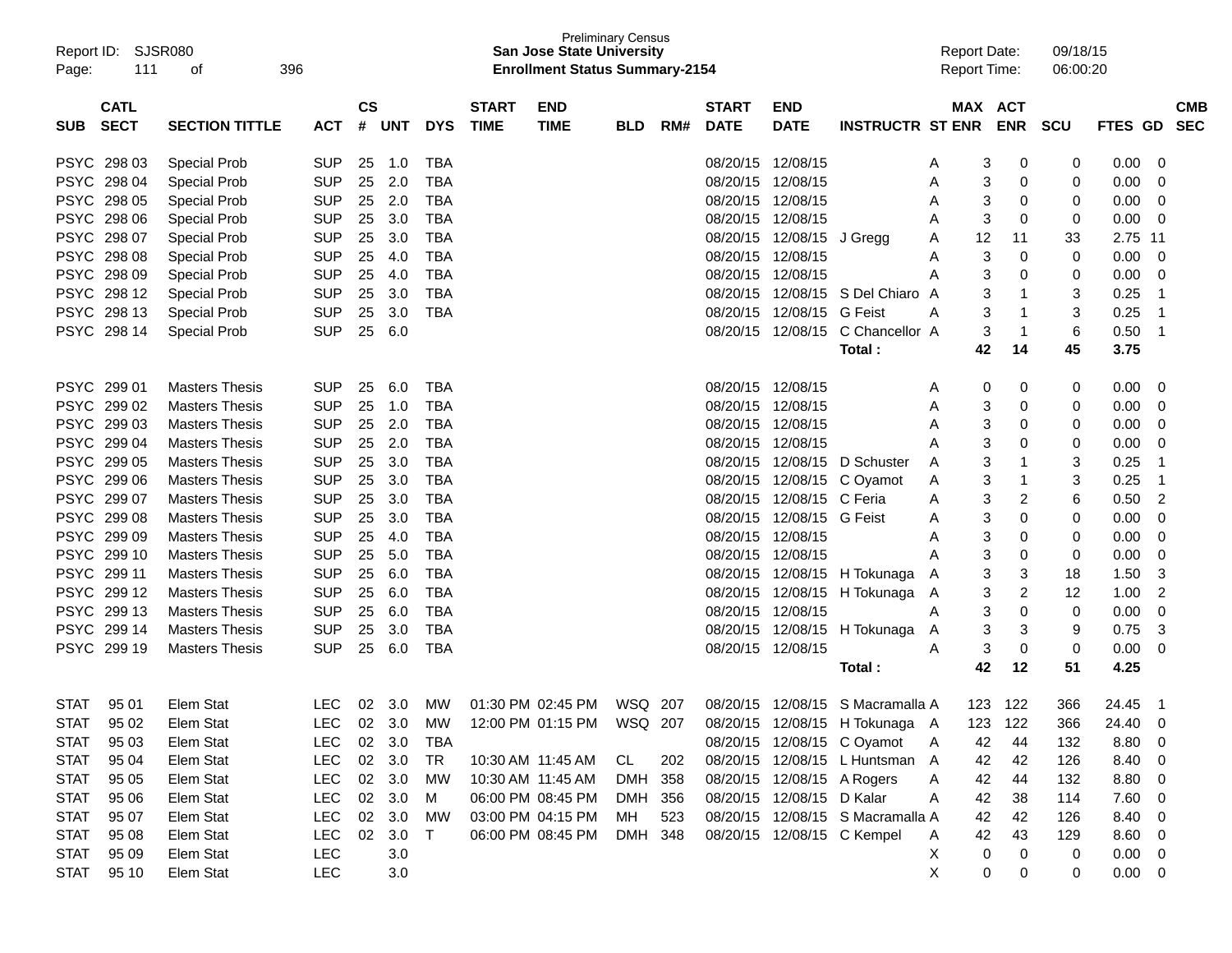| Page:                      | Report ID:<br>SJSR080<br>112<br>396<br>оf<br><b>CATL</b> |                            |                    |                |            |                        |                             | <b>Preliminary Census</b><br>San Jose State University<br><b>Enrollment Status Summary-2154</b> |                          |            |                             |                                                  |                                                       | <b>Report Date:</b><br><b>Report Time:</b> |                          | 09/18/15<br>06:00:20                    |                                      |                                       |
|----------------------------|----------------------------------------------------------|----------------------------|--------------------|----------------|------------|------------------------|-----------------------------|-------------------------------------------------------------------------------------------------|--------------------------|------------|-----------------------------|--------------------------------------------------|-------------------------------------------------------|--------------------------------------------|--------------------------|-----------------------------------------|--------------------------------------|---------------------------------------|
| <b>SUB</b>                 | <b>SECT</b>                                              | <b>SECTION TITTLE</b>      | <b>ACT</b>         | <b>CS</b><br># | <b>UNT</b> | <b>DYS</b>             | <b>START</b><br><b>TIME</b> | <b>END</b><br><b>TIME</b>                                                                       | <b>BLD</b>               | RM#        | <b>START</b><br><b>DATE</b> | <b>END</b><br><b>DATE</b>                        | <b>INSTRUCTR ST ENR</b>                               | MAX                                        | <b>ACT</b><br><b>ENR</b> | <b>SCU</b>                              | <b>FTES</b>                          | <b>CMB</b><br><b>SEC</b><br><b>GD</b> |
| <b>STAT</b><br><b>STAT</b> | 95 11<br>95 12                                           | Elem Stat<br>Elem Stat     | <b>LEC</b><br>LEC. | 02<br>02       | 3.0<br>3.0 | R<br>F                 |                             | 06:00 PM 08:45 PM<br>10:00 AM 12:45 PM                                                          | <b>DMH</b><br><b>HGH</b> | 348<br>116 | 08/20/15<br>08/20/15        | 12/08/15<br>12/08/15                             | C Kempel<br>G Savage<br>Total:                        | 42<br>A<br>42<br>A<br>582                  | 40<br>42<br>579          | 120<br>126<br>1737                      | 8.00<br>8.40<br>115.85               | $\overline{0}$<br>$\mathbf 0$         |
| <b>STAT</b><br><b>STAT</b> | 115 01<br>115 02                                         | Interm Stat<br>Interm Stat | LEC.<br>LEC.       | 02<br>02       | 3.0<br>3.0 | <b>MW</b><br><b>TR</b> |                             | 03:00 PM 04:15 PM<br>03:00 PM 04:15 PM                                                          | CL<br><b>DMH</b>         | 117<br>348 | 08/20/15<br>08/20/15        | 12/08/15<br>12/08/15                             | A Rogers<br>D Schuster<br>Total:                      | 43<br>A<br>43<br>A<br>86                   | 45<br>43<br>88           | 135<br>129<br>264                       | 9.40<br>8.65<br>18.05                | 8<br>-1                               |
| <b>STAT</b>                | 245 01                                                   | <b>Adv Statistics</b>      | <b>SEM</b>         | 05             | 3.0        | <b>TR</b>              |                             | 01:30 PM 02:45 PM                                                                               | <b>DMH</b>               | 236        | 08/20/15                    | 12/08/15                                         | D Schuster<br>Total:                                  | 20<br>A<br>20                              | 17<br>17                 | 51<br>51                                | 4.20 16<br>4.20                      |                                       |
|                            | Department :                                             | <b>Psychology</b>          |                    |                |            |                        |                             |                                                                                                 |                          |            |                             | <b>Lower Division:</b><br><b>Upper Division:</b> | <b>Department Total:</b><br><b>Graduate Division:</b> | 5632<br>1674<br>3596<br>362                | 1648<br>274              | 5479 15888<br>4944<br>3557 10126<br>818 | 1076.15<br>329.65<br>676.55<br>69.95 |                                       |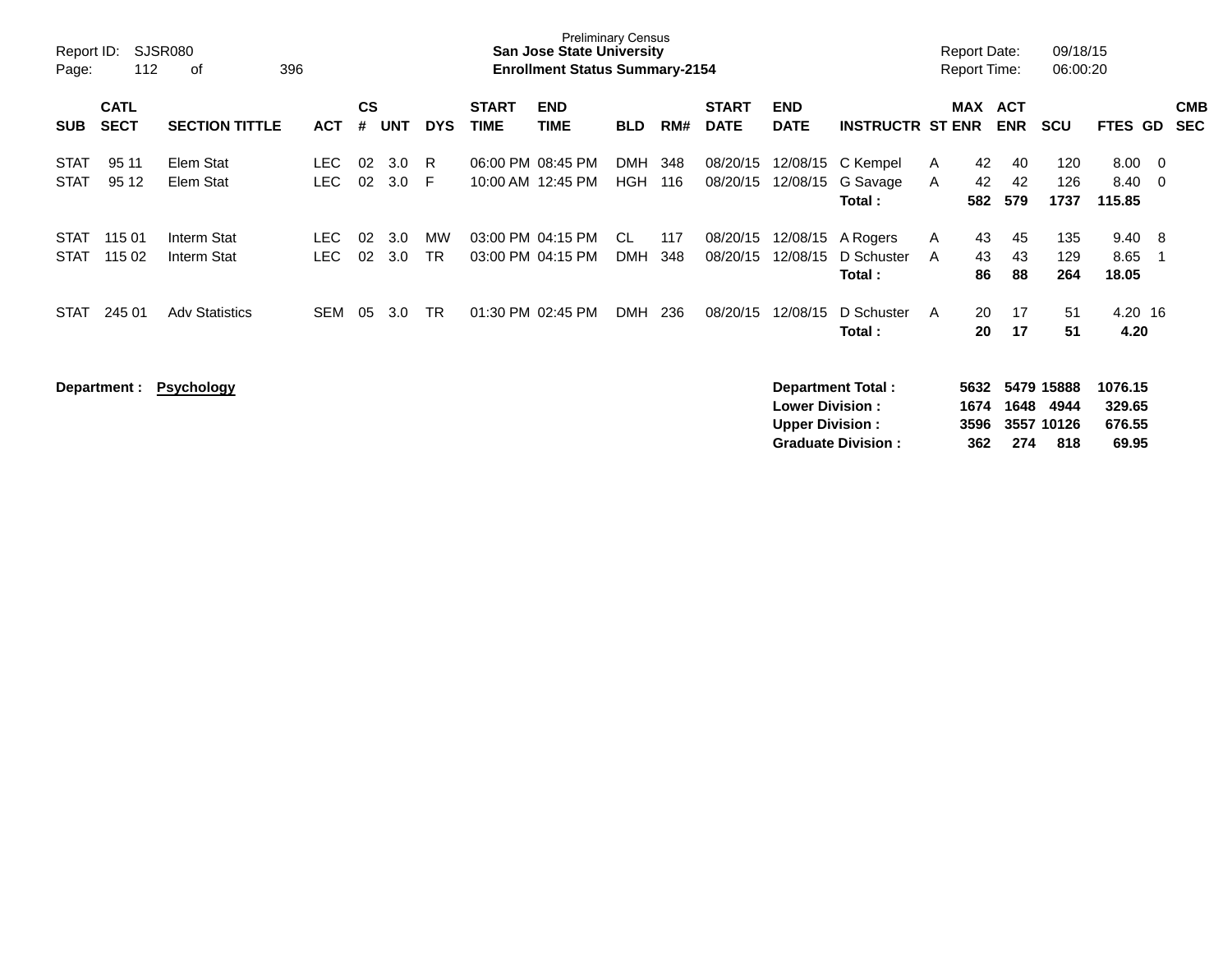| $\mathsf{cs}$<br><b>CATL</b><br><b>START</b><br><b>START</b><br><b>END</b><br>MAX ACT<br><b>END</b><br><b>CMB</b><br><b>SECT</b><br><b>SECTION TITTLE</b><br>#<br><b>DYS</b><br><b>TIME</b><br><b>TIME</b><br>RM#<br><b>DATE</b><br><b>DATE</b><br><b>INSTRUCTR ST ENR</b><br><b>ENR</b><br>FTES GD<br><b>SEC</b><br><b>ACT</b><br><b>UNT</b><br><b>SCU</b><br>SUB<br><b>BLD</b><br><b>Social Sciences</b><br><b>College</b><br><b>Social Sciences</b><br>Department :<br>As Am US Hist/Pol<br>AAS<br>33A01<br><b>LEC</b><br>02<br>3.0<br>09:00 AM 10:15 AM<br><b>ENG</b><br>343<br>08/20/15<br>12/08/15 J Franks<br>45<br>135<br>9.00<br>МW<br>45<br>0<br>A<br>As Am US Hist/Pol<br><b>LEC</b><br>02<br>3.0<br><b>ENG</b><br>08/20/15<br>12/08/15 S Choi<br>45<br>135<br>9.00<br>AAS<br>33A 02<br><b>MW</b><br>09:00 AM 10:15 AM<br>343<br>45<br>0<br>Α<br>AAS<br>As Am US Hist/Pol<br><b>LEC</b><br>02<br><b>ENG</b><br>08/20/15<br>12/08/15<br>8.80<br>33A03<br>3.0<br>10:30 AM 11:45 AM<br>343<br>J Franks<br>132<br>0<br>МW<br>45<br>44<br>Α<br>AAS<br>As Am US Hist/Pol<br><b>LEC</b><br>02<br><b>ENG</b><br>08/20/15<br>12/08/15 S Choi<br>9.00<br>33A 04<br>3.0<br>10:30 AM 11:45 AM<br>343<br>45<br>135<br>0<br>МW<br>45<br>Α<br>As Am US Hist/Pol<br>LEC<br>02<br>3.0<br>12:00 PM 01:15 PM<br><b>ENG</b><br>08/20/15<br>12/08/15 S Doi<br>9.60<br>AAS<br>33A 05<br>343<br>48<br>144<br>0<br>МW<br>45<br>Α<br>As Am US Hist/Pol<br><b>LEC</b><br>02<br>3.0<br>01:30 PM 02:45 PM<br><b>ENG</b><br>08/20/15<br>12/08/15<br>132<br>8.80<br>AAS<br>33A 06<br><b>MW</b><br>343<br>J Franks<br>0<br>45<br>44<br>Α<br>AAS<br>As Am US Hist/Pol<br><b>LEC</b><br>02<br>3.0<br>01:30 PM 02:45 PM<br><b>ENG</b><br>08/20/15<br>12/08/15 S Choi<br>135<br>9.05<br>33A 07<br><b>MW</b><br>343<br>45<br>$\mathbf 1$<br>45<br>Α<br>AAS<br>As Am US Hist/Pol<br>LEC<br>02<br>3.0<br>03:00 PM 04:15 PM<br><b>ENG</b><br>08/20/15<br>12/08/15 S Doi<br>126<br>8.40<br>33A08<br>MW<br>343<br>42<br>0<br>45<br>Α<br>As Am US Hist/Pol<br><b>LEC</b><br>02<br>3.0<br>03:00 PM 04:15 PM<br><b>ENG</b><br>08/20/15<br>12/08/15 S Choi<br>45<br>135<br>9.00<br>$\mathbf 0$<br>AAS<br>33A 09<br>MW<br>343<br>Α<br>45<br>AAS<br>As Am US Hist/Pol<br><b>LEC</b><br>02<br>3.0<br><b>TR</b><br><b>ENG</b><br>08/20/15<br>12/08/15 V Francisco-<br>135<br>9.00<br>33A 10<br>09:00 AM 10:15 AM<br>343<br>45<br>0<br>45<br>A<br>AAS<br>As Am US Hist/Pol<br><b>LEC</b><br>02<br>3.0<br><b>TR</b><br><b>ENG</b><br>08/20/15<br>12/08/15 A Yamato<br>8.80<br>33A 11<br>09:00 AM 10:15 AM<br>343<br>132<br>0<br>Α<br>45<br>44<br>As Am US Hist/Pol<br>LEC<br>02<br>3.0<br><b>TR</b><br><b>ENG</b><br>08/20/15<br>12/08/15 V Francisco- A<br>135<br>9.00<br>AAS<br>33A 12<br>10:30 AM 11:45 AM<br>343<br>45<br>0<br>45<br><b>TR</b><br>As Am US Hist/Pol<br><b>LEC</b><br>02<br>3.0<br>12:00 PM 01:15 PM<br><b>ENG</b><br>08/20/15<br>129<br>8.60<br>AAS<br>33A 13<br>343<br>12/08/15<br>A Berney<br>43<br>0<br>45<br>Α<br><b>TR</b><br>As Am US Hist/Pol<br><b>LEC</b><br>02<br>3.0<br>01:30 PM 02:45 PM<br><b>ENG</b><br>08/20/15<br>12/08/15 V Francisco-<br>135<br>9.00<br>AAS<br>33A 14<br>343<br>45<br>0<br>45<br>A |
|--------------------------------------------------------------------------------------------------------------------------------------------------------------------------------------------------------------------------------------------------------------------------------------------------------------------------------------------------------------------------------------------------------------------------------------------------------------------------------------------------------------------------------------------------------------------------------------------------------------------------------------------------------------------------------------------------------------------------------------------------------------------------------------------------------------------------------------------------------------------------------------------------------------------------------------------------------------------------------------------------------------------------------------------------------------------------------------------------------------------------------------------------------------------------------------------------------------------------------------------------------------------------------------------------------------------------------------------------------------------------------------------------------------------------------------------------------------------------------------------------------------------------------------------------------------------------------------------------------------------------------------------------------------------------------------------------------------------------------------------------------------------------------------------------------------------------------------------------------------------------------------------------------------------------------------------------------------------------------------------------------------------------------------------------------------------------------------------------------------------------------------------------------------------------------------------------------------------------------------------------------------------------------------------------------------------------------------------------------------------------------------------------------------------------------------------------------------------------------------------------------------------------------------------------------------------------------------------------------------------------------------------------------------------------------------------------------------------------------------------------------------------------------------------------------------------------------------------------------------------------------------------------------------------------------------------------------------------------------------------------------------------------------------------------------------------------------------------------------------------------------------------------------------------------------------------------|
|                                                                                                                                                                                                                                                                                                                                                                                                                                                                                                                                                                                                                                                                                                                                                                                                                                                                                                                                                                                                                                                                                                                                                                                                                                                                                                                                                                                                                                                                                                                                                                                                                                                                                                                                                                                                                                                                                                                                                                                                                                                                                                                                                                                                                                                                                                                                                                                                                                                                                                                                                                                                                                                                                                                                                                                                                                                                                                                                                                                                                                                                                                                                                                                                  |
|                                                                                                                                                                                                                                                                                                                                                                                                                                                                                                                                                                                                                                                                                                                                                                                                                                                                                                                                                                                                                                                                                                                                                                                                                                                                                                                                                                                                                                                                                                                                                                                                                                                                                                                                                                                                                                                                                                                                                                                                                                                                                                                                                                                                                                                                                                                                                                                                                                                                                                                                                                                                                                                                                                                                                                                                                                                                                                                                                                                                                                                                                                                                                                                                  |
|                                                                                                                                                                                                                                                                                                                                                                                                                                                                                                                                                                                                                                                                                                                                                                                                                                                                                                                                                                                                                                                                                                                                                                                                                                                                                                                                                                                                                                                                                                                                                                                                                                                                                                                                                                                                                                                                                                                                                                                                                                                                                                                                                                                                                                                                                                                                                                                                                                                                                                                                                                                                                                                                                                                                                                                                                                                                                                                                                                                                                                                                                                                                                                                                  |
|                                                                                                                                                                                                                                                                                                                                                                                                                                                                                                                                                                                                                                                                                                                                                                                                                                                                                                                                                                                                                                                                                                                                                                                                                                                                                                                                                                                                                                                                                                                                                                                                                                                                                                                                                                                                                                                                                                                                                                                                                                                                                                                                                                                                                                                                                                                                                                                                                                                                                                                                                                                                                                                                                                                                                                                                                                                                                                                                                                                                                                                                                                                                                                                                  |
|                                                                                                                                                                                                                                                                                                                                                                                                                                                                                                                                                                                                                                                                                                                                                                                                                                                                                                                                                                                                                                                                                                                                                                                                                                                                                                                                                                                                                                                                                                                                                                                                                                                                                                                                                                                                                                                                                                                                                                                                                                                                                                                                                                                                                                                                                                                                                                                                                                                                                                                                                                                                                                                                                                                                                                                                                                                                                                                                                                                                                                                                                                                                                                                                  |
|                                                                                                                                                                                                                                                                                                                                                                                                                                                                                                                                                                                                                                                                                                                                                                                                                                                                                                                                                                                                                                                                                                                                                                                                                                                                                                                                                                                                                                                                                                                                                                                                                                                                                                                                                                                                                                                                                                                                                                                                                                                                                                                                                                                                                                                                                                                                                                                                                                                                                                                                                                                                                                                                                                                                                                                                                                                                                                                                                                                                                                                                                                                                                                                                  |
|                                                                                                                                                                                                                                                                                                                                                                                                                                                                                                                                                                                                                                                                                                                                                                                                                                                                                                                                                                                                                                                                                                                                                                                                                                                                                                                                                                                                                                                                                                                                                                                                                                                                                                                                                                                                                                                                                                                                                                                                                                                                                                                                                                                                                                                                                                                                                                                                                                                                                                                                                                                                                                                                                                                                                                                                                                                                                                                                                                                                                                                                                                                                                                                                  |
|                                                                                                                                                                                                                                                                                                                                                                                                                                                                                                                                                                                                                                                                                                                                                                                                                                                                                                                                                                                                                                                                                                                                                                                                                                                                                                                                                                                                                                                                                                                                                                                                                                                                                                                                                                                                                                                                                                                                                                                                                                                                                                                                                                                                                                                                                                                                                                                                                                                                                                                                                                                                                                                                                                                                                                                                                                                                                                                                                                                                                                                                                                                                                                                                  |
|                                                                                                                                                                                                                                                                                                                                                                                                                                                                                                                                                                                                                                                                                                                                                                                                                                                                                                                                                                                                                                                                                                                                                                                                                                                                                                                                                                                                                                                                                                                                                                                                                                                                                                                                                                                                                                                                                                                                                                                                                                                                                                                                                                                                                                                                                                                                                                                                                                                                                                                                                                                                                                                                                                                                                                                                                                                                                                                                                                                                                                                                                                                                                                                                  |
|                                                                                                                                                                                                                                                                                                                                                                                                                                                                                                                                                                                                                                                                                                                                                                                                                                                                                                                                                                                                                                                                                                                                                                                                                                                                                                                                                                                                                                                                                                                                                                                                                                                                                                                                                                                                                                                                                                                                                                                                                                                                                                                                                                                                                                                                                                                                                                                                                                                                                                                                                                                                                                                                                                                                                                                                                                                                                                                                                                                                                                                                                                                                                                                                  |
|                                                                                                                                                                                                                                                                                                                                                                                                                                                                                                                                                                                                                                                                                                                                                                                                                                                                                                                                                                                                                                                                                                                                                                                                                                                                                                                                                                                                                                                                                                                                                                                                                                                                                                                                                                                                                                                                                                                                                                                                                                                                                                                                                                                                                                                                                                                                                                                                                                                                                                                                                                                                                                                                                                                                                                                                                                                                                                                                                                                                                                                                                                                                                                                                  |
|                                                                                                                                                                                                                                                                                                                                                                                                                                                                                                                                                                                                                                                                                                                                                                                                                                                                                                                                                                                                                                                                                                                                                                                                                                                                                                                                                                                                                                                                                                                                                                                                                                                                                                                                                                                                                                                                                                                                                                                                                                                                                                                                                                                                                                                                                                                                                                                                                                                                                                                                                                                                                                                                                                                                                                                                                                                                                                                                                                                                                                                                                                                                                                                                  |
|                                                                                                                                                                                                                                                                                                                                                                                                                                                                                                                                                                                                                                                                                                                                                                                                                                                                                                                                                                                                                                                                                                                                                                                                                                                                                                                                                                                                                                                                                                                                                                                                                                                                                                                                                                                                                                                                                                                                                                                                                                                                                                                                                                                                                                                                                                                                                                                                                                                                                                                                                                                                                                                                                                                                                                                                                                                                                                                                                                                                                                                                                                                                                                                                  |
|                                                                                                                                                                                                                                                                                                                                                                                                                                                                                                                                                                                                                                                                                                                                                                                                                                                                                                                                                                                                                                                                                                                                                                                                                                                                                                                                                                                                                                                                                                                                                                                                                                                                                                                                                                                                                                                                                                                                                                                                                                                                                                                                                                                                                                                                                                                                                                                                                                                                                                                                                                                                                                                                                                                                                                                                                                                                                                                                                                                                                                                                                                                                                                                                  |
|                                                                                                                                                                                                                                                                                                                                                                                                                                                                                                                                                                                                                                                                                                                                                                                                                                                                                                                                                                                                                                                                                                                                                                                                                                                                                                                                                                                                                                                                                                                                                                                                                                                                                                                                                                                                                                                                                                                                                                                                                                                                                                                                                                                                                                                                                                                                                                                                                                                                                                                                                                                                                                                                                                                                                                                                                                                                                                                                                                                                                                                                                                                                                                                                  |
|                                                                                                                                                                                                                                                                                                                                                                                                                                                                                                                                                                                                                                                                                                                                                                                                                                                                                                                                                                                                                                                                                                                                                                                                                                                                                                                                                                                                                                                                                                                                                                                                                                                                                                                                                                                                                                                                                                                                                                                                                                                                                                                                                                                                                                                                                                                                                                                                                                                                                                                                                                                                                                                                                                                                                                                                                                                                                                                                                                                                                                                                                                                                                                                                  |
|                                                                                                                                                                                                                                                                                                                                                                                                                                                                                                                                                                                                                                                                                                                                                                                                                                                                                                                                                                                                                                                                                                                                                                                                                                                                                                                                                                                                                                                                                                                                                                                                                                                                                                                                                                                                                                                                                                                                                                                                                                                                                                                                                                                                                                                                                                                                                                                                                                                                                                                                                                                                                                                                                                                                                                                                                                                                                                                                                                                                                                                                                                                                                                                                  |
| As Am US Hist/Pol<br>LEC<br>02<br>3.0<br><b>TR</b><br>03:00 PM 04:15 PM<br>08/20/15<br>12/08/15<br>135<br>9.00<br>AAS<br>33A 15<br><b>ENG</b><br>343<br>A Berney<br>45<br>45<br>0<br>A                                                                                                                                                                                                                                                                                                                                                                                                                                                                                                                                                                                                                                                                                                                                                                                                                                                                                                                                                                                                                                                                                                                                                                                                                                                                                                                                                                                                                                                                                                                                                                                                                                                                                                                                                                                                                                                                                                                                                                                                                                                                                                                                                                                                                                                                                                                                                                                                                                                                                                                                                                                                                                                                                                                                                                                                                                                                                                                                                                                                           |
| As Am US Hist/Pol<br><b>LEC</b><br>02<br>3.0<br><b>TR</b><br>04:30 PM 05:45 PM<br><b>BBC</b><br>203<br>08/20/15<br>45<br>135<br>9.00<br>AAS<br>33A 16<br>12/08/15<br>A Berney<br>45<br>0<br>A                                                                                                                                                                                                                                                                                                                                                                                                                                                                                                                                                                                                                                                                                                                                                                                                                                                                                                                                                                                                                                                                                                                                                                                                                                                                                                                                                                                                                                                                                                                                                                                                                                                                                                                                                                                                                                                                                                                                                                                                                                                                                                                                                                                                                                                                                                                                                                                                                                                                                                                                                                                                                                                                                                                                                                                                                                                                                                                                                                                                    |
| 715<br>2145<br>143.05<br>720<br>Total :                                                                                                                                                                                                                                                                                                                                                                                                                                                                                                                                                                                                                                                                                                                                                                                                                                                                                                                                                                                                                                                                                                                                                                                                                                                                                                                                                                                                                                                                                                                                                                                                                                                                                                                                                                                                                                                                                                                                                                                                                                                                                                                                                                                                                                                                                                                                                                                                                                                                                                                                                                                                                                                                                                                                                                                                                                                                                                                                                                                                                                                                                                                                                          |
|                                                                                                                                                                                                                                                                                                                                                                                                                                                                                                                                                                                                                                                                                                                                                                                                                                                                                                                                                                                                                                                                                                                                                                                                                                                                                                                                                                                                                                                                                                                                                                                                                                                                                                                                                                                                                                                                                                                                                                                                                                                                                                                                                                                                                                                                                                                                                                                                                                                                                                                                                                                                                                                                                                                                                                                                                                                                                                                                                                                                                                                                                                                                                                                                  |
| 175 01<br>3.0<br><b>TR</b><br>01:30 PM 02:45 PM<br>08/20/15<br>37<br>AAS<br>Asian Am Comm<br><b>LEC</b><br>02<br><b>BBC</b><br>225<br>12/08/15<br>A Yamato<br>111<br>7.40<br>A<br>40<br>- 0                                                                                                                                                                                                                                                                                                                                                                                                                                                                                                                                                                                                                                                                                                                                                                                                                                                                                                                                                                                                                                                                                                                                                                                                                                                                                                                                                                                                                                                                                                                                                                                                                                                                                                                                                                                                                                                                                                                                                                                                                                                                                                                                                                                                                                                                                                                                                                                                                                                                                                                                                                                                                                                                                                                                                                                                                                                                                                                                                                                                      |
| 37<br>40<br>111<br>7.40<br>Total:                                                                                                                                                                                                                                                                                                                                                                                                                                                                                                                                                                                                                                                                                                                                                                                                                                                                                                                                                                                                                                                                                                                                                                                                                                                                                                                                                                                                                                                                                                                                                                                                                                                                                                                                                                                                                                                                                                                                                                                                                                                                                                                                                                                                                                                                                                                                                                                                                                                                                                                                                                                                                                                                                                                                                                                                                                                                                                                                                                                                                                                                                                                                                                |
| 180 01<br>12/08/15<br><b>Individual Studies</b><br><b>SUP</b><br>36<br><b>TBA</b><br>08/20/15<br>0<br>0.00<br>AAS<br>4.0<br>0<br>0<br>0<br>A                                                                                                                                                                                                                                                                                                                                                                                                                                                                                                                                                                                                                                                                                                                                                                                                                                                                                                                                                                                                                                                                                                                                                                                                                                                                                                                                                                                                                                                                                                                                                                                                                                                                                                                                                                                                                                                                                                                                                                                                                                                                                                                                                                                                                                                                                                                                                                                                                                                                                                                                                                                                                                                                                                                                                                                                                                                                                                                                                                                                                                                     |
| 180 31<br><b>SUP</b><br>36<br>3.0<br><b>TBA</b><br>08/20/15<br>12/08/15<br>0.00<br>AAS<br><b>Individual Studies</b><br>3<br>0<br>0<br>0<br>Α                                                                                                                                                                                                                                                                                                                                                                                                                                                                                                                                                                                                                                                                                                                                                                                                                                                                                                                                                                                                                                                                                                                                                                                                                                                                                                                                                                                                                                                                                                                                                                                                                                                                                                                                                                                                                                                                                                                                                                                                                                                                                                                                                                                                                                                                                                                                                                                                                                                                                                                                                                                                                                                                                                                                                                                                                                                                                                                                                                                                                                                     |
| 3<br>$\mathbf 0$<br>0.00<br>0<br>Total:                                                                                                                                                                                                                                                                                                                                                                                                                                                                                                                                                                                                                                                                                                                                                                                                                                                                                                                                                                                                                                                                                                                                                                                                                                                                                                                                                                                                                                                                                                                                                                                                                                                                                                                                                                                                                                                                                                                                                                                                                                                                                                                                                                                                                                                                                                                                                                                                                                                                                                                                                                                                                                                                                                                                                                                                                                                                                                                                                                                                                                                                                                                                                          |
|                                                                                                                                                                                                                                                                                                                                                                                                                                                                                                                                                                                                                                                                                                                                                                                                                                                                                                                                                                                                                                                                                                                                                                                                                                                                                                                                                                                                                                                                                                                                                                                                                                                                                                                                                                                                                                                                                                                                                                                                                                                                                                                                                                                                                                                                                                                                                                                                                                                                                                                                                                                                                                                                                                                                                                                                                                                                                                                                                                                                                                                                                                                                                                                                  |
| 36<br>3.0<br>AAS<br>190 01<br><b>TBA</b><br>08/20/15 12/08/15<br>5<br>0<br>0<br>0.00<br><b>SUP</b><br>A<br>- 0<br>Internship                                                                                                                                                                                                                                                                                                                                                                                                                                                                                                                                                                                                                                                                                                                                                                                                                                                                                                                                                                                                                                                                                                                                                                                                                                                                                                                                                                                                                                                                                                                                                                                                                                                                                                                                                                                                                                                                                                                                                                                                                                                                                                                                                                                                                                                                                                                                                                                                                                                                                                                                                                                                                                                                                                                                                                                                                                                                                                                                                                                                                                                                     |
| 5<br>$\mathbf 0$<br>0.00<br>0<br>Total:                                                                                                                                                                                                                                                                                                                                                                                                                                                                                                                                                                                                                                                                                                                                                                                                                                                                                                                                                                                                                                                                                                                                                                                                                                                                                                                                                                                                                                                                                                                                                                                                                                                                                                                                                                                                                                                                                                                                                                                                                                                                                                                                                                                                                                                                                                                                                                                                                                                                                                                                                                                                                                                                                                                                                                                                                                                                                                                                                                                                                                                                                                                                                          |
| <b>SOCS</b><br>LEC<br><b>TR</b><br>13701<br>CA Hist Soc Sci Pers<br>02<br>3.0<br>09:00 AM 10:15 AM<br>CL<br>234<br>08/20/15<br>12/08/15<br>W Rouse<br>40<br>5<br>15<br>1.00<br>$0\,C$<br>A                                                                                                                                                                                                                                                                                                                                                                                                                                                                                                                                                                                                                                                                                                                                                                                                                                                                                                                                                                                                                                                                                                                                                                                                                                                                                                                                                                                                                                                                                                                                                                                                                                                                                                                                                                                                                                                                                                                                                                                                                                                                                                                                                                                                                                                                                                                                                                                                                                                                                                                                                                                                                                                                                                                                                                                                                                                                                                                                                                                                       |
| ANTH 137 01<br>CA Hist Soc Sci Pers LEC<br>02 3.0<br>09:00 AM 10:15 AM<br>08/20/15 12/08/15 W Rouse<br>2<br>$0.40 \quad 0 \quad C$<br>TR.<br>- CL<br>234<br>0<br>6                                                                                                                                                                                                                                                                                                                                                                                                                                                                                                                                                                                                                                                                                                                                                                                                                                                                                                                                                                                                                                                                                                                                                                                                                                                                                                                                                                                                                                                                                                                                                                                                                                                                                                                                                                                                                                                                                                                                                                                                                                                                                                                                                                                                                                                                                                                                                                                                                                                                                                                                                                                                                                                                                                                                                                                                                                                                                                                                                                                                                               |
| HIST 137 01<br>CA Hist Soc Sci Pers LEC<br>02 3.0<br>09:00 AM 10:15 AM<br>08/20/15 12/08/15 W Rouse<br>5<br>1.00<br>TR.<br>234<br>$0\,$ C<br>-CL<br>0<br>15<br>A                                                                                                                                                                                                                                                                                                                                                                                                                                                                                                                                                                                                                                                                                                                                                                                                                                                                                                                                                                                                                                                                                                                                                                                                                                                                                                                                                                                                                                                                                                                                                                                                                                                                                                                                                                                                                                                                                                                                                                                                                                                                                                                                                                                                                                                                                                                                                                                                                                                                                                                                                                                                                                                                                                                                                                                                                                                                                                                                                                                                                                 |
| 28<br>GEOG 137 01<br>CA Hist Soc Sci Pers LEC 02 3.0<br>TR<br>09:00 AM 10:15 AM CL<br>234<br>08/20/15 12/08/15 W Rouse<br>84<br>5.60 0 C<br>0<br>A                                                                                                                                                                                                                                                                                                                                                                                                                                                                                                                                                                                                                                                                                                                                                                                                                                                                                                                                                                                                                                                                                                                                                                                                                                                                                                                                                                                                                                                                                                                                                                                                                                                                                                                                                                                                                                                                                                                                                                                                                                                                                                                                                                                                                                                                                                                                                                                                                                                                                                                                                                                                                                                                                                                                                                                                                                                                                                                                                                                                                                               |
| Total:<br>40<br>8.00<br>120<br>40                                                                                                                                                                                                                                                                                                                                                                                                                                                                                                                                                                                                                                                                                                                                                                                                                                                                                                                                                                                                                                                                                                                                                                                                                                                                                                                                                                                                                                                                                                                                                                                                                                                                                                                                                                                                                                                                                                                                                                                                                                                                                                                                                                                                                                                                                                                                                                                                                                                                                                                                                                                                                                                                                                                                                                                                                                                                                                                                                                                                                                                                                                                                                                |
| SOCS 138 01<br>US Hist Soc Sci Pers LEC<br>02 3.0<br>06:00 PM 08:45 PM<br>DMH 227<br>08/20/15 12/08/15 W Thowdis<br>$2.00 \t 0 \t C$<br>W<br>40<br>10<br>30<br>A                                                                                                                                                                                                                                                                                                                                                                                                                                                                                                                                                                                                                                                                                                                                                                                                                                                                                                                                                                                                                                                                                                                                                                                                                                                                                                                                                                                                                                                                                                                                                                                                                                                                                                                                                                                                                                                                                                                                                                                                                                                                                                                                                                                                                                                                                                                                                                                                                                                                                                                                                                                                                                                                                                                                                                                                                                                                                                                                                                                                                                 |
| ANTH 138 01<br>US Hist Soc Sci Pers LEC<br>02 3.0<br>DMH 227<br>08/20/15 12/08/15 W Thowdis<br>$\overline{2}$<br>0.40 0 C<br>06:00 PM 08:45 PM<br>0<br>6<br>W<br>A                                                                                                                                                                                                                                                                                                                                                                                                                                                                                                                                                                                                                                                                                                                                                                                                                                                                                                                                                                                                                                                                                                                                                                                                                                                                                                                                                                                                                                                                                                                                                                                                                                                                                                                                                                                                                                                                                                                                                                                                                                                                                                                                                                                                                                                                                                                                                                                                                                                                                                                                                                                                                                                                                                                                                                                                                                                                                                                                                                                                                               |
| GEOG 138 01<br>US Hist Soc Sci Pers LEC 02 3.0 W<br>06:00 PM 08:45 PM<br>DMH 227<br>08/20/15 12/08/15 W Thowdis<br>19<br>3.80 0 C<br>0<br>57<br>A                                                                                                                                                                                                                                                                                                                                                                                                                                                                                                                                                                                                                                                                                                                                                                                                                                                                                                                                                                                                                                                                                                                                                                                                                                                                                                                                                                                                                                                                                                                                                                                                                                                                                                                                                                                                                                                                                                                                                                                                                                                                                                                                                                                                                                                                                                                                                                                                                                                                                                                                                                                                                                                                                                                                                                                                                                                                                                                                                                                                                                                |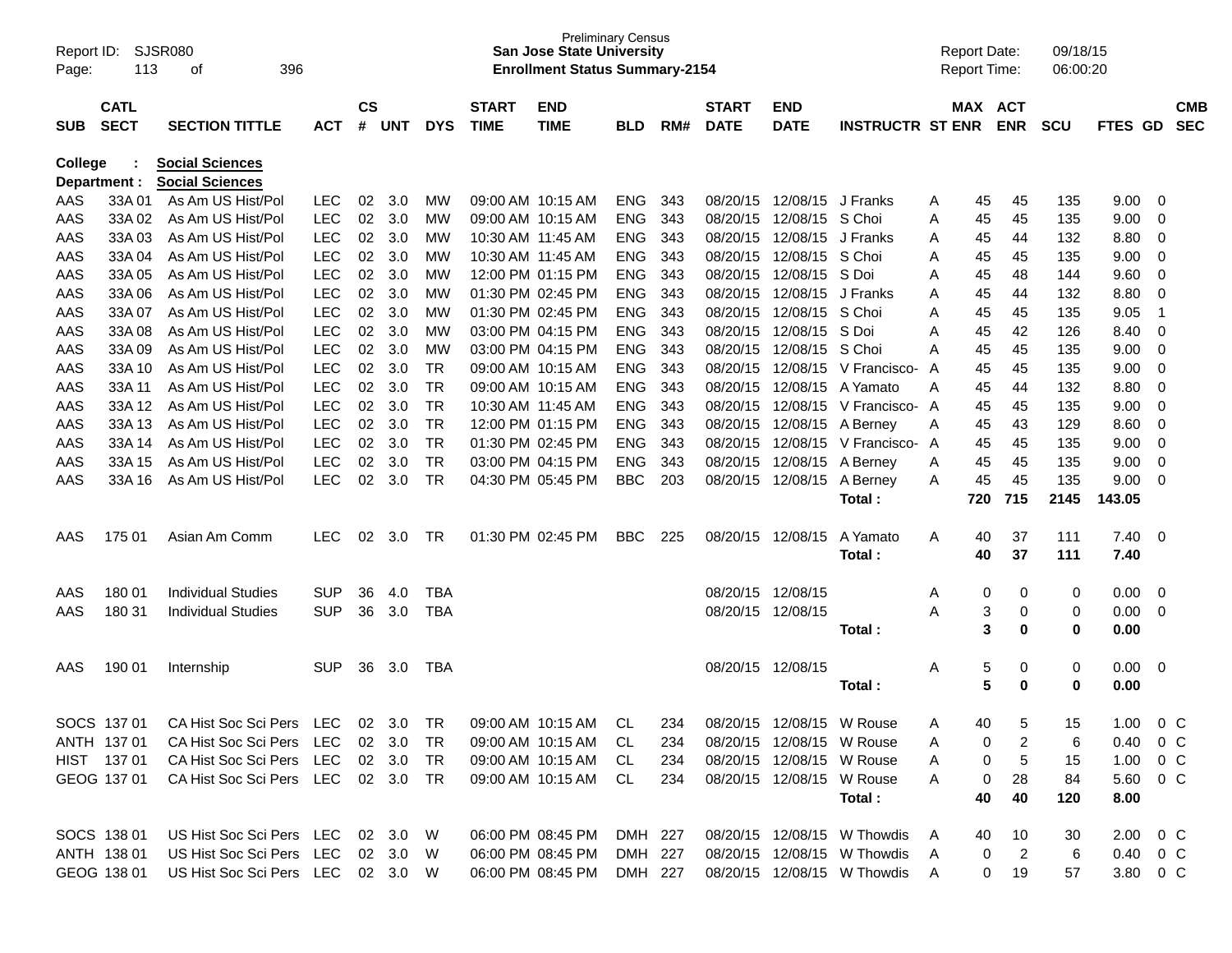| 114<br>Page:                             | Report ID: SJSR080<br>396<br>of |            |                |            |            |                             | <b>Preliminary Census</b><br><b>San Jose State University</b><br><b>Enrollment Status Summary-2154</b> |            |     |                             |                           |                                  | <b>Report Date:</b><br><b>Report Time:</b> |                       | 09/18/15<br>06:00:20 |                     |                |            |
|------------------------------------------|---------------------------------|------------|----------------|------------|------------|-----------------------------|--------------------------------------------------------------------------------------------------------|------------|-----|-----------------------------|---------------------------|----------------------------------|--------------------------------------------|-----------------------|----------------------|---------------------|----------------|------------|
| <b>CATL</b><br><b>SECT</b><br><b>SUB</b> | <b>SECTION TITTLE</b>           | <b>ACT</b> | <b>CS</b><br># | <b>UNT</b> | <b>DYS</b> | <b>START</b><br><b>TIME</b> | <b>END</b><br><b>TIME</b>                                                                              | <b>BLD</b> | RM# | <b>START</b><br><b>DATE</b> | <b>END</b><br><b>DATE</b> | <b>INSTRUCTR ST ENR</b>          |                                            | MAX ACT<br><b>ENR</b> | <b>SCU</b>           | FTES GD SEC         |                | <b>CMB</b> |
| 138 01<br><b>HIST</b>                    | US Hist Soc Sci Pers LEC        |            |                | 02 3.0     | W          | 06:00 PM 08:45 PM           |                                                                                                        | DMH 227    |     |                             | 08/20/15 12/08/15         | W Thowdis<br>Total:              | A                                          | 0<br>5<br>36<br>40    | 15<br>108            | 1.00<br>7.20        | $0\,$ C        |            |
| SOCS 139 01                              | Wrl Hist Soc Sci Per            | <b>LEC</b> | 03             | 3.0        | M          | 06:00 PM 08:45 PM           |                                                                                                        | DMH 227    |     | 08/20/15                    | 12/08/15                  | J Gonzalez - A                   |                                            | 8<br>40               | 24                   | 1.60                | 0 C            |            |
| HIST 139 01                              | Wrl Hist Soc Sci Per            | <b>LEC</b> | 03             | 3.0        | M          | 06:00 PM 08:45 PM           |                                                                                                        | <b>DMH</b> | 227 | 08/20/15                    | 12/08/15                  | J Gonzalez - A                   |                                            | 22<br>0               | 66                   | 4.40                | 0 <sup>o</sup> |            |
| GEOG 139 01                              | Wrl Hist Soc Sci Per            | <b>LEC</b> | 03             | 3.0        | M          | 06:00 PM 08:45 PM           |                                                                                                        | DMH 227    |     | 08/20/15                    | 12/08/15                  | J Gonzalez - A                   |                                            | 0<br>3                | 9                    | 0.60                | 0 <sup>o</sup> |            |
| ANTH 139 01                              | Wrl Hist Soc Sci Per            | <b>LEC</b> | 03             | 3.0        | M          |                             | 06:00 PM 08:45 PM                                                                                      | DMH 227    |     | 08/20/15                    | 12/08/15                  | J Gonzalez - A                   |                                            | 0<br>$\mathbf 1$      | $\sqrt{3}$           | 0.20                | $0\,C$         |            |
|                                          |                                 |            |                |            |            |                             |                                                                                                        |            |     |                             |                           | Total:                           |                                            | 40<br>34              | 102                  | 6.80                |                |            |
| SOCS 177 01                              | Soci Education                  | <b>LEC</b> | 02             | 3.0        | TR         | 10:30 AM 11:45 AM           |                                                                                                        | DMH 161    |     | 08/20/15                    | 12/08/15                  | M Alaniz                         | A                                          | 40<br>4               | 12                   | 0.80                | 0 C            |            |
| SOCI 177 01                              | Soci Education                  | <b>LEC</b> | 02             | 3.0        | <b>TR</b>  | 10:30 AM 11:45 AM           |                                                                                                        | <b>DMH</b> | 161 | 08/20/15                    | 12/08/15                  | M Alaniz                         | Α                                          | 35<br>0               | 105                  | 7.05                | 1 C            |            |
| SOCS 177 02                              | Soci Education                  | <b>LEC</b> | 02             | 3.0        | <b>TR</b>  | 01:30 PM 02:45 PM           |                                                                                                        | DMH 231    |     | 08/20/15                    | 12/08/15                  | M Alaniz                         | 40<br>A                                    | $\overline{1}$        | $\sqrt{3}$           | 0.20                | $0\,C$         |            |
| SOCI 177 02                              | Soci Education                  | <b>LEC</b> | 02             | 3.0        | <b>TR</b>  | 01:30 PM 02:45 PM           |                                                                                                        | DMH 231    |     |                             | 08/20/15 12/08/15         | M Alaniz                         | A                                          | 0<br>27               | 81                   | 5.40                | 0 <sup>o</sup> |            |
|                                          |                                 |            |                |            |            |                             |                                                                                                        |            |     |                             |                           | Total:                           |                                            | 80<br>67              | 201                  | 13.45               |                |            |
| SOCS 180 01                              | <b>Indiv Studies</b>            | <b>SUP</b> | 36             | 4.0        | <b>TBA</b> |                             |                                                                                                        |            |     | 08/20/15 12/08/15           |                           |                                  | A                                          | 0<br>0                | 0                    | $0.00 \quad 0$      |                |            |
| SOCS 180 11                              | <b>Indiv Studies</b>            | <b>SUP</b> | 36             | 1.0        | <b>TBA</b> |                             |                                                                                                        |            |     | 08/20/15                    | 12/08/15                  |                                  | Α                                          | 3<br>0                | 0                    | $0.00 \t 0$         |                |            |
| SOCS 180 21                              | <b>Indiv Studies</b>            | <b>SUP</b> | 36             | 2.0        | <b>TBA</b> |                             |                                                                                                        |            |     | 08/20/15 12/08/15           |                           |                                  | Α                                          | 3<br>0                | 0                    | $0.00 \t 0$         |                |            |
|                                          |                                 |            |                |            |            |                             |                                                                                                        |            |     |                             |                           | Total:                           |                                            | 6<br>0                | 0                    | 0.00                |                |            |
| SOCS 190 01                              | Internship                      | <b>SUP</b> | 36             | 3.0        | TBA        |                             |                                                                                                        |            |     | 08/20/15 12/08/15           |                           |                                  | Α                                          | 0<br>0                | 0                    | $0.00 \t 0$         |                |            |
|                                          |                                 |            |                |            |            |                             |                                                                                                        |            |     |                             |                           | Total:                           |                                            | $\bf{0}$<br>0         | 0                    | 0.00                |                |            |
| SOCS 195 01                              | Thry Pract Soc Sci              | SEM        | 05             | 3.0        | TR         | 01:30 PM 02:45 PM           |                                                                                                        | DMH 162    |     | 08/20/15 12/08/15           |                           | W Rouse<br>Total:                | A                                          | 35<br>15<br>35<br>15  | 45<br>45             | $3.00 \ 0$<br>3.00  |                |            |
| WOMS 5Q 01                               | Gender Race Media               | SEM        | 04             | 3.0        | МW         | 10:30 AM 11:45 AM           |                                                                                                        | CL         | 238 | 08/20/15 12/08/15           |                           | S Gallardo<br>Total:             | Α                                          | 25<br>25<br>25<br>25  | 75<br>75             | $5.00 \t 0$<br>5.00 |                |            |
| <b>WOMS 1001</b>                         | Women, Gender & Sex LEC         |            | 02             | 3.0        | МW         | 12:00 PM 01:15 PM           |                                                                                                        | <b>DMH</b> | 231 | 08/20/15                    | 12/08/15                  | S Gerami                         | 40<br>A                                    | 37                    | 111                  | $7.40 \quad 0$      |                |            |
| <b>WOMS 1002</b>                         | Women, Gender & Sex LEC         |            |                | 02 3.0     | TR         |                             | 12:00 PM 01:15 PM                                                                                      | DMH 231    |     | 08/20/15                    |                           | 12/08/15 S Gerami                | A                                          | 40<br>39              | 117                  | 7.80 0              |                |            |
| <b>WOMS 1003</b>                         | Women, Gender &Sex LEC 02 3.0 T |            |                |            |            |                             | 06:00 PM 08:45 PM DMH 231                                                                              |            |     | 08/20/15 12/08/15 S Gerami  |                           |                                  | Α                                          | 40<br>41              | 123                  | $8.20 \ 0$          |                |            |
|                                          |                                 |            |                |            |            |                             |                                                                                                        |            |     |                             |                           | Total:                           |                                            | 120 117               | 351                  | 23.40               |                |            |
| <b>WOMS 2001</b>                         | Wom of Color in US              | LEC        |                | 02 3.0 MW  |            |                             | 10:30 AM 11:45 AM                                                                                      | HGH 122    |     |                             |                           | 08/20/15 12/08/15 S de Bourbon A |                                            | 40<br>26              | 78                   | 5.20 0 C            |                |            |
| AAS<br>20 01                             | Wom of Color in US              | LEC        |                | 02 3.0     | MW         | 10:30 AM 11:45 AM           |                                                                                                        | HGH 122    |     |                             |                           | 08/20/15 12/08/15 S de Bourbon A |                                            | 14<br>0               | 42                   | 2.80 0 C            |                |            |
| <b>WOMS 2002</b>                         | Wom of Color in US              | LEC        |                | 02 3.0     | TR         |                             | 03:00 PM 04:15 PM                                                                                      | DMH 231    |     |                             |                           | 08/20/15 12/08/15 S Gerami       | A                                          | 40<br>26              | 78                   | 5.20 0 C            |                |            |
| AAS<br>20 02                             | Wom of Color in US              | LEC        |                | 02 3.0 TR  |            |                             | 03:00 PM 04:15 PM                                                                                      | DMH 231    |     |                             |                           | 08/20/15 12/08/15 S Gerami       | A                                          | 0<br>13               | 39                   | 2.60 0 C            |                |            |
|                                          |                                 |            |                |            |            |                             |                                                                                                        |            |     |                             |                           | Total:                           |                                            | 80<br>79              | 237                  | 15.80               |                |            |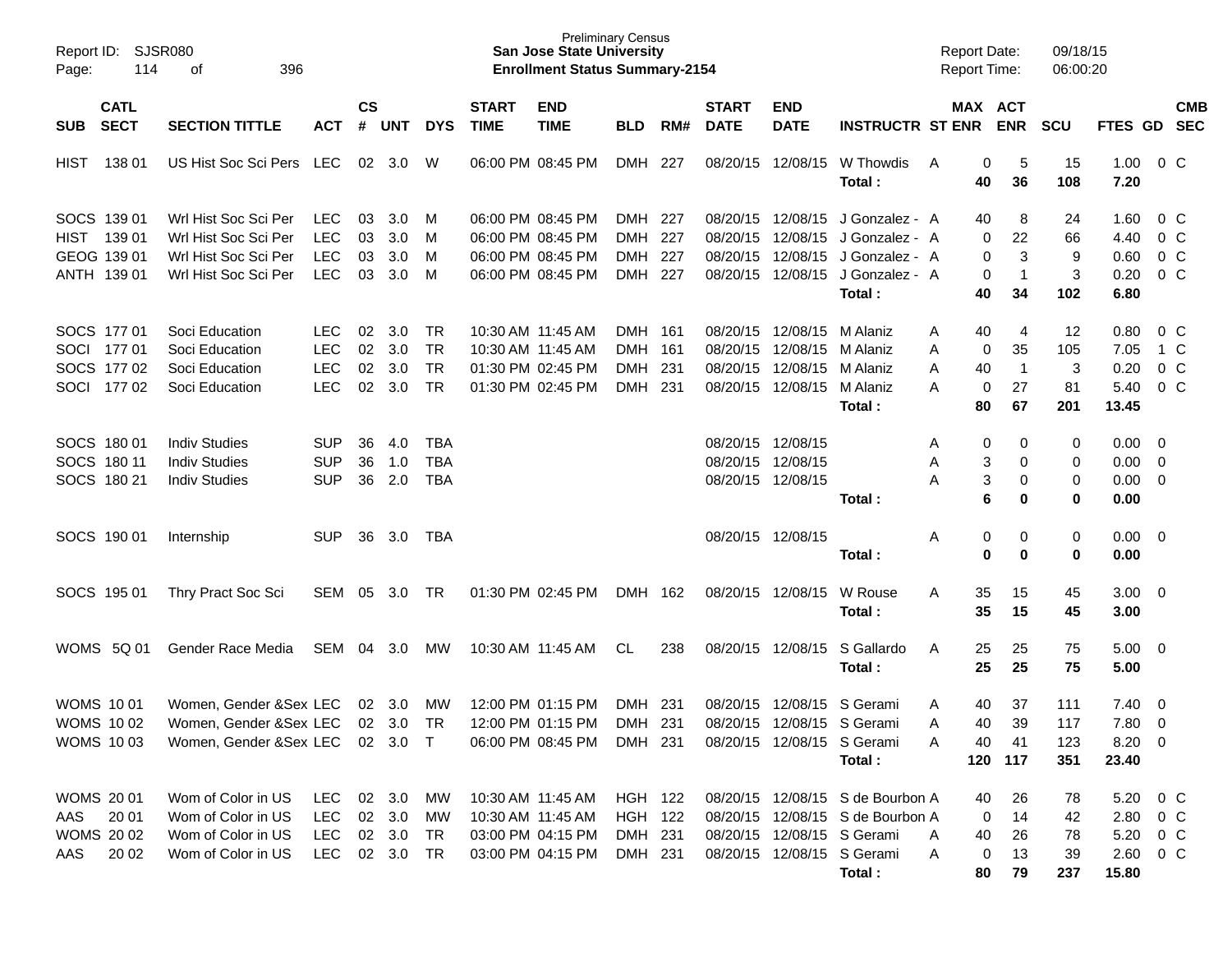| <b>SJSR080</b><br>Report ID:<br>115<br>Page:                                         | 396                                                                                                              |                                                      |                      |                          |                                                      | <b>Preliminary Census</b><br><b>San Jose State University</b><br><b>Enrollment Status Summary-2154</b> |                                        |                          |            |                                              |                                                  |                                    | <b>Report Date:</b><br><b>Report Time:</b> |                       | 09/18/15<br>06:00:20                   |                       |                                      |                          |
|--------------------------------------------------------------------------------------|------------------------------------------------------------------------------------------------------------------|------------------------------------------------------|----------------------|--------------------------|------------------------------------------------------|--------------------------------------------------------------------------------------------------------|----------------------------------------|--------------------------|------------|----------------------------------------------|--------------------------------------------------|------------------------------------|--------------------------------------------|-----------------------|----------------------------------------|-----------------------|--------------------------------------|--------------------------|
| <b>CATL</b><br><b>SECT</b><br><b>SUB</b>                                             | <b>SECTION TITTLE</b>                                                                                            | <b>ACT</b>                                           | $\mathsf{cs}$<br>#   | <b>UNT</b>               | <b>DYS</b>                                           | <b>START</b><br><b>TIME</b>                                                                            | <b>END</b><br><b>TIME</b>              | <b>BLD</b>               | RM#        | <b>START</b><br><b>DATE</b>                  | <b>END</b><br><b>DATE</b>                        | <b>INSTRUCTR ST ENR</b>            |                                            | <b>MAX</b>            | <b>ACT</b><br><b>ENR</b>               | <b>SCU</b>            | FTES GD                              | <b>CMB</b><br><b>SEC</b> |
| <b>WOMS 101 01</b><br><b>WOMS 101 02</b>                                             | Study of Women<br>Study of Women                                                                                 | <b>LEC</b><br><b>LEC</b>                             | 02<br>02             | 3.0<br>3.0               | <b>MW</b><br><b>MW</b>                               |                                                                                                        | 09:00 AM 10:15 AM<br>01:30 PM 02:45 PM | CL.<br><b>CL</b>         | 238<br>238 | 08/20/15<br>08/20/15                         | 12/08/15<br>12/08/15                             | S Gallardo<br>S Gallardo<br>Total: | A<br>A                                     | 35<br>35<br>70        | 30<br>36<br>66                         | 90<br>108<br>198      | 6.00<br>7.20<br>13.20                | - 0<br>- 0               |
| <b>WOMS 102 01</b><br><b>WOMS 102 02</b>                                             | Global Women<br>Global Women                                                                                     | <b>LEC</b><br><b>LEC</b>                             | 02<br>02             | 3.0<br>3.0               | MW<br>м                                              |                                                                                                        | 03:00 PM 04:15 PM<br>06:00 PM 08:45 PM | <b>HGH</b><br><b>DMH</b> | 122<br>162 | 08/20/15<br>08/20/15                         | 12/08/15<br>12/08/15                             | A Castillo<br>A Castillo<br>Total: | A<br>A                                     | 35<br>35<br>70        | 35<br>35<br>70                         | 105<br>105<br>210     | 7.00<br>7.00<br>14.00                | - 0<br>- 0               |
| <b>WOMS 180 01</b><br><b>WOMS 180 11</b><br><b>WOMS 180 31</b><br><b>WOMS 180 32</b> | <b>Individual Studies</b><br><b>Individual Studies</b><br><b>Individual Studies</b><br><b>Individual Studies</b> | <b>SUP</b><br><b>SUP</b><br><b>SUP</b><br><b>SUP</b> | 36<br>36<br>36<br>36 | 4.0<br>1.0<br>3.0<br>3.0 | <b>TBA</b><br><b>TBA</b><br><b>TBA</b><br><b>TBA</b> |                                                                                                        |                                        |                          |            | 08/20/15<br>08/20/15<br>08/20/15<br>08/20/15 | 12/08/15<br>12/08/15<br>12/08/15<br>12/08/15     | Total:                             | A<br>Α<br>A<br>A                           | 0<br>3<br>3<br>3<br>9 | 0<br>$\mathbf 0$<br>0<br>0<br>$\bf{0}$ | 0<br>0<br>0<br>0<br>0 | 0.00<br>0.00<br>0.00<br>0.00<br>0.00 | - 0<br>- 0<br>- 0<br>- 0 |
| <b>WOMS 190 01</b>                                                                   | Internship                                                                                                       | <b>SUP</b>                                           | 36                   | 4.0                      | <b>TBA</b>                                           |                                                                                                        |                                        |                          |            | 08/20/15                                     | 12/08/15                                         | Total:                             | Α                                          | 0<br>$\bf{0}$         | 0<br>$\bf{0}$                          | 0<br>0                | $0.00 \t 0$<br>0.00                  |                          |
| Department :                                                                         | <b>Social Sciences</b>                                                                                           |                                                      |                      |                          |                                                      |                                                                                                        |                                        |                          |            |                                              | <b>Lower Division:</b><br><b>Upper Division:</b> | Department Total:                  |                                            | 1383<br>945<br>438    | 1301<br>936<br>365                     | 3903<br>2808<br>1095  | 260.30<br>187.25<br>73.05            |                          |

**Graduate Division : 0 0 0 0.00**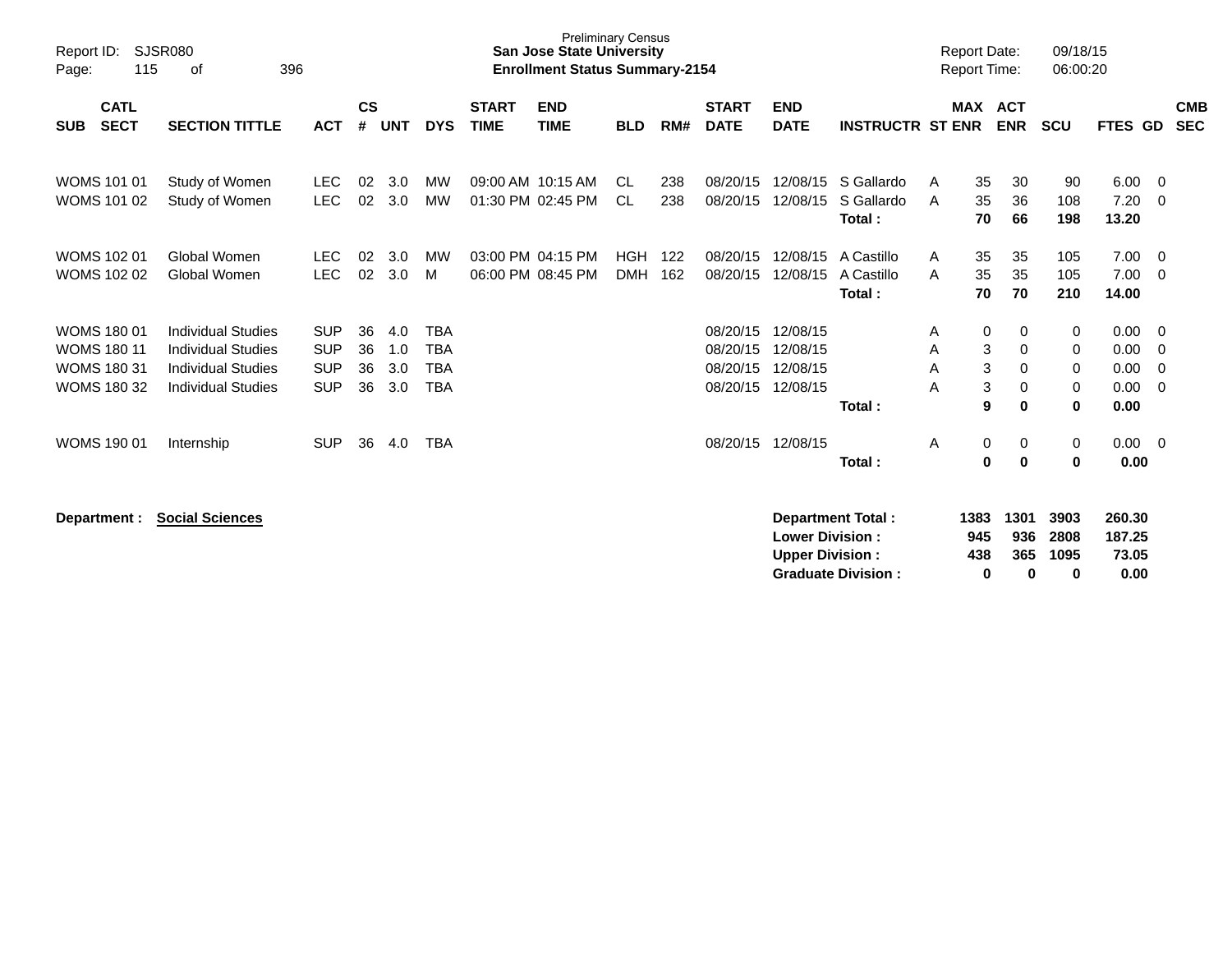| Page:               | SJSR080<br>Report ID:<br>116<br>396<br>οf<br><b>CATL</b> |                                                      |                          |                    |            |            |                             | <b>Preliminary Census</b><br><b>San Jose State University</b><br><b>Enrollment Status Summary-2154</b> |                          |             |                             |                           |                              | <b>Report Date:</b><br><b>Report Time:</b> |             |                       | 09/18/15<br>06:00:20 |               |                                        |                          |
|---------------------|----------------------------------------------------------|------------------------------------------------------|--------------------------|--------------------|------------|------------|-----------------------------|--------------------------------------------------------------------------------------------------------|--------------------------|-------------|-----------------------------|---------------------------|------------------------------|--------------------------------------------|-------------|-----------------------|----------------------|---------------|----------------------------------------|--------------------------|
| <b>SUB</b>          | <b>SECT</b>                                              | <b>SECTION TITTLE</b>                                | ACT                      | $\mathsf{cs}$<br># | <b>UNT</b> | <b>DYS</b> | <b>START</b><br><b>TIME</b> | <b>END</b><br><b>TIME</b>                                                                              | <b>BLD</b>               | RM#         | <b>START</b><br><b>DATE</b> | <b>END</b><br><b>DATE</b> | <b>INSTRUCTR ST ENR</b>      |                                            |             | MAX ACT<br><b>ENR</b> | <b>SCU</b>           | FTES GD       |                                        | <b>CMB</b><br><b>SEC</b> |
| College             |                                                          | <b>Social Sciences</b>                               |                          |                    |            |            |                             |                                                                                                        |                          |             |                             |                           |                              |                                            |             |                       |                      |               |                                        |                          |
| Department :        |                                                          | <b>Sociology</b>                                     |                          |                    |            |            |                             |                                                                                                        |                          |             |                             |                           |                              |                                            |             |                       |                      |               |                                        |                          |
| SOCI                | 1 0 1                                                    | Intro to Sociology                                   | <b>LEC</b>               | 01                 | 3.0        | МW         | 09:00 AM 10:15 AM           |                                                                                                        | <b>DMH</b>               | -227        | 08/20/15                    |                           | 12/08/15 M Pasion            | A                                          | 40          | 44                    | 132                  | 8.80          | - 0                                    |                          |
| SOCI                | 1 0 2                                                    | Intro to Sociology                                   | <b>LEC</b>               | 01                 | 3.0        | <b>MW</b>  | 10:30 AM 11:45 AM           |                                                                                                        | <b>DMH</b>               | 227         | 08/20/15                    | 12/08/15                  | M Pasion                     | A                                          | 40          | 47                    | 141                  | 9.40          | 0                                      |                          |
| SOCI                | 1 0 3                                                    | Intro to Sociology                                   | <b>LEC</b>               | 01                 | 3.0        | <b>TR</b>  |                             | 10:30 AM 11:45 AM                                                                                      | WSQ 207                  |             | 08/20/15                    | 12/08/15 S Murray         |                              | Α                                          | 120         | 117                   | 351                  | 23.40         | 0                                      |                          |
| SOCI                | 1 0 4                                                    | Intro to Sociology                                   | <b>LEC</b>               |                    | 3.0        |            |                             |                                                                                                        |                          |             |                             |                           |                              | Χ                                          | 0           | 0                     | 0                    | 0.00          | 0                                      |                          |
| SOCI                | 1 0 5                                                    | Intro to Sociology                                   | <b>LEC</b>               | 01                 | 3.0        | <b>TBA</b> |                             |                                                                                                        |                          |             | 08/20/15                    | 12/08/15                  | A Leisenring                 | A                                          | 40          | 40                    | 120                  | 8.00<br>49.60 | 0                                      |                          |
|                     |                                                          |                                                      |                          |                    |            |            |                             |                                                                                                        |                          |             |                             |                           | Total:                       |                                            | 240         | 248                   | 744                  |               |                                        |                          |
| SOCI                | 1501                                                     | Stat Ap in Soc Sci                                   | <b>LEC</b>               | 03                 | 3.0        | МW         |                             | 01:30 PM 02:45 PM                                                                                      | <b>DMH</b>               | 162         | 08/20/15                    | 12/08/15                  | M Thiele                     | Α                                          | 30          | 24                    | 72                   | 4.80          |                                        | $0\,$ C                  |
| <b>SOCS</b>         | 15 01                                                    | Stat Ap in Soc Sci                                   | <b>LEC</b>               | 03                 | 3.0        | MW         |                             | 01:30 PM 02:45 PM                                                                                      | <b>DMH</b>               | 162         | 08/20/15                    | 12/08/15                  | M Thiele                     | A                                          | 0           | 6                     | 18                   | 1.20          |                                        | $0\,C$                   |
| SOCI                | 15 02                                                    | Stat Ap in Soc Sci                                   | <b>LEC</b>               | 03                 | 3.0        | MW         |                             | 03:00 PM 04:15 PM                                                                                      | <b>DMH</b>               | 162         | 08/20/15                    | 12/08/15                  | M Thiele                     | A                                          | 30          | 25                    | 75                   | 5.00          |                                        | $0\,C$                   |
| <b>SOCS</b>         | 15 02                                                    | Stat Ap in Soc Sci                                   | <b>LEC</b>               | 03                 | 3.0        | MW         |                             | 03:00 PM 04:15 PM                                                                                      | <b>DMH</b>               | 162         | 08/20/15                    | 12/08/15                  | M Thiele                     | A                                          | $\mathbf 0$ | 5                     | 15                   | 1.00          |                                        | $0\,C$                   |
| SOCI                | 15 03                                                    | Stat Ap in Soc Sci                                   | <b>LEC</b>               | 03                 | 3.0        | <b>TR</b>  |                             | 12:00 PM 01:15 PM                                                                                      | CL                       | 306         | 08/20/15                    | 12/08/15                  | M Vallerga                   | A                                          | 30          | 28                    | 84                   | 5.60          |                                        | 0 <sup>C</sup>           |
| <b>SOCS</b>         | 15 03                                                    | Stat Ap in Soc Sci                                   | <b>LEC</b>               | 03                 | 3.0        | <b>TR</b>  |                             | 12:00 PM 01:15 PM                                                                                      | <b>CL</b>                | 306         | 08/20/15                    | 12/08/15                  | M Vallerga                   | A                                          | 0           | $\boldsymbol{2}$      | 6                    | 0.40          |                                        | $0\,C$                   |
|                     |                                                          |                                                      |                          |                    |            |            |                             |                                                                                                        |                          |             |                             |                           | Total:                       |                                            | 90          | 90                    | 270                  | 18.00         |                                        |                          |
|                     |                                                          |                                                      |                          |                    |            |            |                             |                                                                                                        |                          |             |                             |                           |                              |                                            |             |                       |                      |               |                                        |                          |
| SOCI                | 57 01                                                    | Community Involve                                    | <b>LEC</b>               | 01                 | 3.0        | TR         |                             | 01:30 PM 02:45 PM                                                                                      | HGH                      | 122         | 08/20/15                    | 12/08/15                  | C Cox                        | Α                                          | 40          | 33                    | 99                   | 6.60          |                                        | 0 C                      |
| <b>UNVS</b>         | 57 01                                                    | Community Involve                                    | <b>LEC</b>               | 01                 | 3.0        | TR         |                             | 01:30 PM 02:45 PM                                                                                      | <b>HGH</b>               | 122         | 08/20/15                    | 12/08/15                  | C Cox                        | A                                          | 0           | $\overline{5}$        | 15                   | 1.00          |                                        | 0 <sup>C</sup>           |
|                     |                                                          |                                                      |                          |                    |            |            |                             |                                                                                                        |                          |             |                             |                           | Total:                       |                                            | 40          | 38                    | 114                  | 7.60          |                                        |                          |
| SOCI                | 80 01                                                    | Social Problems                                      | LEC                      | 01                 | 3.0        | МW         |                             | 12:00 PM 01:15 PM                                                                                      | <b>BBC</b>               | 004         | 08/20/15                    | 12/08/15                  | N Boero                      | A                                          | 110         | 106                   | 318                  | 21.20         | - 0                                    |                          |
| SOCI                | 80 02                                                    | Social Problems                                      | <b>LEC</b>               | 01                 | 3.0        | <b>TR</b>  | 09:00 AM 10:15 AM           |                                                                                                        | <b>DMH</b>               | 227         | 08/20/15                    | 12/08/15                  | D Brook                      | A                                          | 50          | 45                    | 135                  | 9.00          | $\overline{0}$                         |                          |
| SOCI                | 80 03                                                    | Social Problems                                      | <b>LEC</b>               | 01                 | 3.0        | <b>TR</b>  |                             | 03:00 PM 04:15 PM                                                                                      | <b>DMH</b>               | 227         | 08/20/15                    | 12/08/15                  | D Brook                      | A                                          | 50          | 47                    | 141                  | 9.40          | - 0                                    |                          |
|                     |                                                          |                                                      |                          |                    |            |            |                             |                                                                                                        |                          |             |                             |                           | Total:                       |                                            | 210         | 198                   | 594                  | 39.60         |                                        |                          |
|                     |                                                          |                                                      |                          |                    |            |            |                             |                                                                                                        |                          |             | 08/20/15                    |                           |                              |                                            |             |                       |                      |               |                                        |                          |
| SOCI<br><b>SOCI</b> |                                                          | 100W 01 Writing Workshop<br>100W 02 Writing Workshop | <b>SEM</b><br><b>SEM</b> | 04<br>04           | 3.0<br>3.0 | МW<br>MW   | 09:00 AM 10:15 AM           | 12:00 PM 01:15 PM                                                                                      | <b>DMH</b><br><b>DMH</b> | 226A<br>162 | 08/20/15                    | 12/08/15<br>12/08/15      | R Bryant-And A<br>J DeHaan   | A                                          | 25<br>25    | 26<br>26              | 78<br>78             | 5.20<br>5.20  | $\overline{\mathbf{0}}$<br>$\mathbf 0$ |                          |
| SOCI                |                                                          | 100W 03 Writing Workshop                             | <b>SEM</b>               | 04                 | 3.0        | TR         | 10:30 AM 11:45 AM           |                                                                                                        | <b>DMH</b>               | 162         | 08/20/15                    | 12/08/15                  | T Dehaan                     | A                                          | 25          | 25                    | 75                   | 5.00          | $\mathbf 0$                            |                          |
| SOCI                |                                                          | 100W 04 Writing Workshop                             | <b>SEM</b>               | 04                 | 3.0        | <b>TR</b>  | 01:30 PM 02:45 PM           |                                                                                                        | <b>DMH</b>               | 226A        | 08/20/15                    | 12/08/15                  | T Dehaan                     | A                                          | 25          | 25                    | 75                   | 5.00          | $\overline{0}$                         |                          |
|                     |                                                          |                                                      |                          |                    |            |            |                             |                                                                                                        |                          |             |                             |                           | Total:                       |                                            | 100         | 102                   | 306                  | 20.40         |                                        |                          |
|                     |                                                          |                                                      |                          |                    |            |            |                             |                                                                                                        |                          |             |                             |                           |                              |                                            |             |                       |                      |               |                                        |                          |
|                     | SOCI 101 01                                              | Social Theory                                        | LEC.                     | 02                 | 3.0        | МW         | 10:30 AM 11:45 AM           |                                                                                                        | DMH 231                  |             |                             | 08/20/15 12/08/15 M Rokni |                              | A                                          | 35          | 34                    | 102                  | 6.80          | $\overline{\phantom{0}}$               |                          |
|                     | SOCI 101 02                                              | Social Theory                                        | LEC                      |                    | 02 3.0     | <b>MW</b>  | 04:30 PM 05:45 PM           |                                                                                                        | DMH 227                  |             |                             | 08/20/15 12/08/15 M Rokni |                              | A                                          | 35          | 18                    | 54                   | $3.60 \ 0$    |                                        |                          |
|                     | SOCI 101 03                                              | Social Theory                                        | <b>LEC</b>               |                    | 02 3.0     | <b>TR</b>  | 10:30 AM 11:45 AM           |                                                                                                        | DMH 231                  |             |                             | 08/20/15 12/08/15 P Chua  |                              | A                                          | 35          | 37                    | 111                  | $7.40 \ 0$    |                                        |                          |
|                     | SOCI 101 04                                              | Social Theory                                        | <b>LEC</b>               |                    | 02 3.0     | <b>TR</b>  |                             | 03:00 PM 04:15 PM                                                                                      | DMH 161                  |             |                             | 08/20/15 12/08/15 P Chua  |                              | A                                          | 35          | 36                    | 108                  | $7.20 \t 0$   |                                        |                          |
|                     |                                                          |                                                      |                          |                    |            |            |                             |                                                                                                        |                          |             |                             |                           | Total:                       |                                            | 140         | 125                   | 375                  | 25.00         |                                        |                          |
|                     | SOCI 102 01                                              | Intro To Stat                                        | LEC                      |                    | 03 3.0 M   |            |                             | 06:30 PM 09:15 PM                                                                                      | BBC 221                  |             |                             |                           | 08/20/15 12/08/15 J Bautista | A                                          | 30          | 23                    | 69                   | 4.65 1        |                                        |                          |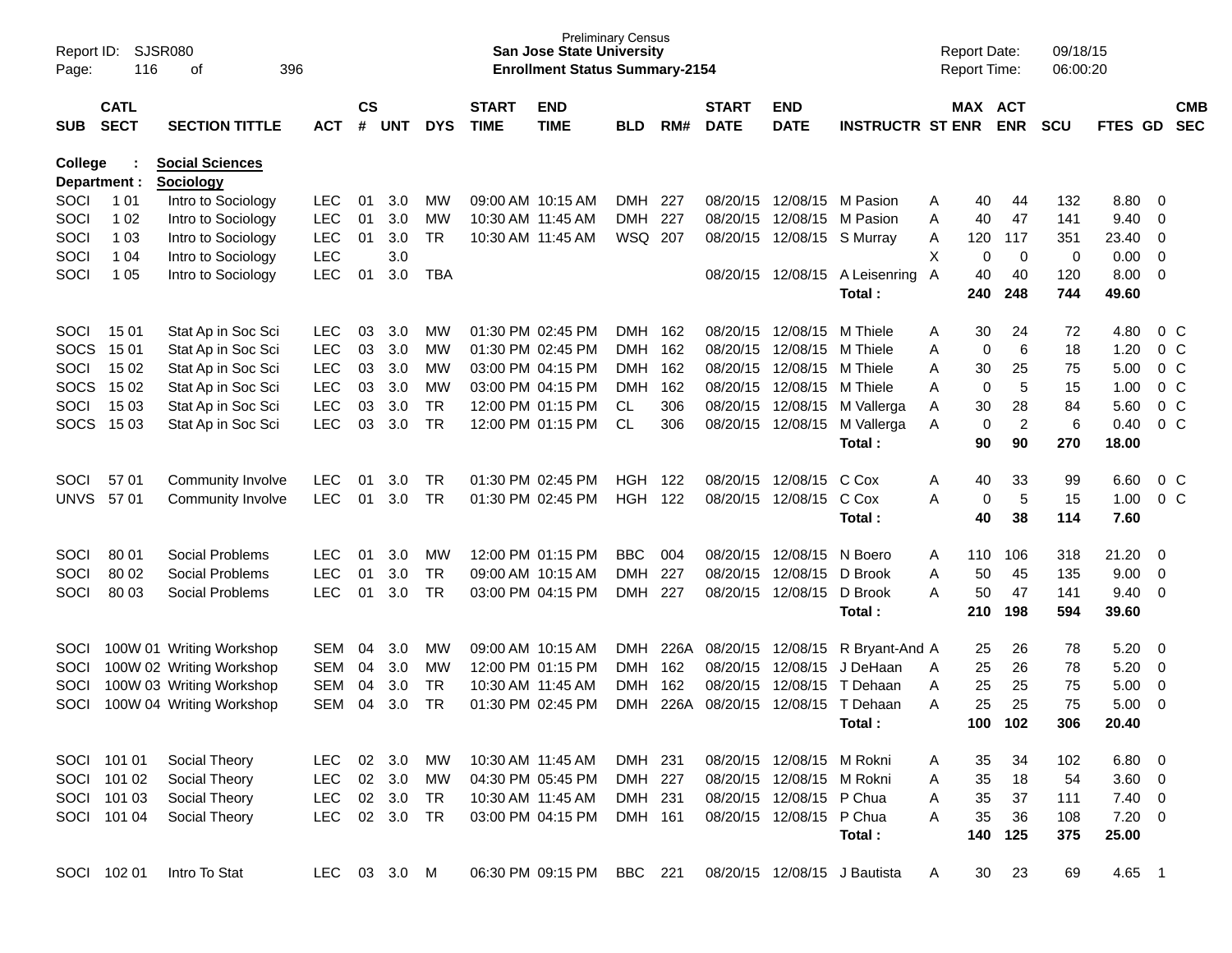| Page:       | <b>SJSR080</b><br>Report ID:<br>117<br>396<br>оf |                           |               |                    |                |              |                             | <b>Preliminary Census</b><br><b>San Jose State University</b><br><b>Enrollment Status Summary-2154</b> |            |       |                             |                           |                                     | <b>Report Date:</b><br>Report Time: |             |                       | 09/18/15<br>06:00:20 |               |                         |            |
|-------------|--------------------------------------------------|---------------------------|---------------|--------------------|----------------|--------------|-----------------------------|--------------------------------------------------------------------------------------------------------|------------|-------|-----------------------------|---------------------------|-------------------------------------|-------------------------------------|-------------|-----------------------|----------------------|---------------|-------------------------|------------|
| <b>SUB</b>  | <b>CATL</b><br><b>SECT</b>                       | <b>SECTION TITTLE</b>     | ACT           | $\mathsf{cs}$<br># | <b>UNT</b>     | <b>DYS</b>   | <b>START</b><br><b>TIME</b> | <b>END</b><br><b>TIME</b>                                                                              | <b>BLD</b> | RM#   | <b>START</b><br><b>DATE</b> | <b>END</b><br><b>DATE</b> | <b>INSTRUCTR ST ENR</b>             |                                     |             | MAX ACT<br><b>ENR</b> | <b>SCU</b>           | FTES GD SEC   |                         | <b>CMB</b> |
|             |                                                  |                           |               |                    |                |              |                             |                                                                                                        |            |       |                             |                           | Total:                              |                                     | 30          | 23                    | 69                   | 4.65          |                         |            |
| SOCI        | 104 01                                           | <b>Quantit Res Meth</b>   | <b>LEC</b>    | 02                 | 3.0            | <b>MW</b>    |                             | 01:30 PM 02:45 PM                                                                                      | DMH        | 226A  | 08/20/15 12/08/15           |                           | J DeHaan                            | A                                   | 35          | 40                    | 120                  | 8.00          | $\overline{\mathbf{0}}$ |            |
| SOCI        | 104 02                                           | <b>Quantit Res Meth</b>   | <b>LEC</b>    | 02                 | 3.0            | $\mathsf{T}$ |                             | 06:00 PM 08:45 PM                                                                                      | CL         | 224   | 08/20/15                    | 12/08/15                  | M Holston                           | A                                   | 35          | 33                    | 99                   | 6.60          | $\overline{\mathbf{0}}$ |            |
| SOCI        | 104 03                                           | Quantit Res Meth          | <b>LEC</b>    | 02                 | 3.0            | MW           |                             | 03:00 PM 04:15 PM                                                                                      | <b>DMH</b> | 161   |                             | 08/20/15 12/08/15         | J DeHaan<br>Total:                  | A                                   | 35<br>105   | 29<br>102             | 87<br>306            | 5.90<br>20.50 | $\overline{2}$          |            |
| <b>SOCI</b> | 105 01                                           | Qual Research Meth        | LEC.          | 02                 | 3.0            | <b>MW</b>    |                             | 03:00 PM 04:15 PM                                                                                      | SН         | 100   |                             | 08/20/15 12/08/15         | N Boero                             | A                                   | 57          | 36                    | 108                  | 7.25          | - 1                     |            |
| SOCI        | 105 02                                           | <b>Qual Research Meth</b> | <b>LEC</b>    | 02                 | 3.0            | <b>TR</b>    |                             | 01:30 PM 02:45 PM                                                                                      | <b>SH</b>  | 238   |                             |                           | 08/20/15 12/08/15 A Leisenring      | A                                   | 35          | 34                    | 102                  | 6.80          | $\overline{\mathbf{0}}$ |            |
| SOCI        | 105 03                                           | <b>Qual Research Meth</b> | <b>LEC</b>    |                    | 3.0            |              |                             |                                                                                                        |            |       |                             |                           |                                     | Χ                                   | 0           | $\mathbf 0$           | 0                    | 0.00          | $\overline{\mathbf{0}}$ |            |
| SOCI        | 105 04                                           | <b>Qual Research Meth</b> | <b>LEC</b>    | 02                 | 3.0            | TR           |                             | 01:30 PM 02:45 PM                                                                                      | мн         | 222   |                             | 08/20/15 12/08/15         | S Nava                              | A                                   | 35          | 36                    | 108                  | 7.25          | - 1                     |            |
|             |                                                  |                           |               |                    |                |              |                             |                                                                                                        |            |       |                             |                           | Total:                              |                                     | 127         | 106                   | 318                  | 21.30         |                         |            |
|             | SOCI 116 01                                      | <b>Global Society</b>     | <b>LEC</b>    | 01                 | 3.0            | <b>MW</b>    |                             | 01:30 PM 02:45 PM                                                                                      | <b>DMH</b> | 231   |                             | 08/20/15 12/08/15         | V Montes                            | Α                                   | 40          | 40                    | 120                  | 8.00          | $\overline{\mathbf{0}}$ |            |
| SOCI        | 116 02                                           | <b>Global Society</b>     | <b>LEC</b>    | 01                 | 3.0            | MW           |                             | 04:30 PM 05:45 PM                                                                                      | <b>HGH</b> | - 122 | 08/20/15                    | 12/08/15                  | V Montes                            | A                                   | 40          | 37                    | 111                  | 7.40          | $\overline{\mathbf{0}}$ |            |
| SOCI        | 116 03                                           | <b>Global Society</b>     | <b>LEC</b>    | 01                 | 3.0            | T            |                             | 06:00 PM 08:45 PM                                                                                      | <b>DMH</b> | 227   | 08/20/15 12/08/15           |                           | D Brook                             | A                                   | 40          | 39                    | 117                  | 7.80          | $\overline{\mathbf{0}}$ |            |
|             |                                                  |                           |               |                    |                |              |                             |                                                                                                        |            |       |                             |                           | Total:                              |                                     | 120         | 116                   | 348                  | 23.20         |                         |            |
| SOCI        | 11801                                            | Soci of Hum Rights        | <b>LEC</b>    | 02                 | 3.0            | TR           |                             | 04:30 PM 05:45 PM                                                                                      | DMH 161    |       | 08/20/15 12/08/15           |                           | C Cox                               | A                                   | 40          | 40                    | 120                  | 8.00          | $\overline{\mathbf{0}}$ |            |
|             |                                                  |                           |               |                    |                |              |                             |                                                                                                        |            |       |                             |                           | Total:                              |                                     | 40          | 40                    | 120                  | 8.00          |                         |            |
| SOCI        | 120 01                                           | Contemp Soc Issues        | LEC           |                    | 02 3.0         | <b>MW</b>    |                             | 03:00 PM 04:15 PM                                                                                      | DMH        |       | 226A 08/20/15 12/08/15      |                           | S de Bourbon A                      |                                     | 40          | 19                    | 57                   | 3.80          | $\overline{\mathbf{0}}$ |            |
|             |                                                  |                           |               |                    |                |              |                             |                                                                                                        |            |       |                             |                           | Total:                              |                                     | 40          | 19                    | 57                   | 3.80          |                         |            |
| SOCI        | 140 01                                           | Soci of Media             | LEC           | 02                 | 3.0            | MW           |                             | 03:00 PM 04:15 PM                                                                                      | DMH        | 227   | 08/20/15 12/08/15           |                           | M Rokni                             | A                                   | 40          | 39                    | 117                  | 7.80          | $\overline{\mathbf{0}}$ |            |
|             |                                                  |                           |               |                    |                |              |                             |                                                                                                        |            |       |                             |                           | Total :                             |                                     | 40          | 39                    | 117                  | 7.80          |                         |            |
| SOCI        | 154 01                                           | Non Conform Behav         | <b>LEC</b>    | 02                 | 3.0            | <b>MW</b>    |                             | 09:00 AM 10:15 AM                                                                                      | <b>DMH</b> | 358   | 08/20/15 12/08/15           |                           | <b>S</b> Morewitz                   | A                                   | 40          | 42                    | 126                  | 8.40          | - 0                     |            |
|             |                                                  |                           |               |                    |                |              |                             |                                                                                                        |            |       |                             |                           | Total:                              |                                     | 40          | 42                    | 126                  | 8.40          |                         |            |
| SOCI        | 160 01                                           | Immigration & Identy      | LEC.          |                    | $02 \quad 3.0$ | TR           |                             | 01:30 PM 02:45 PM                                                                                      | <b>BBC</b> | 222   |                             | 08/20/15 12/08/15         | F DuCros                            | A                                   | 40          | 39                    | 117                  | 7.80          | - 0                     |            |
|             |                                                  |                           |               |                    |                |              |                             |                                                                                                        |            |       |                             |                           | Total:                              |                                     | 40          | 39                    | 117                  | 7.80          |                         |            |
|             |                                                  |                           |               |                    |                |              |                             |                                                                                                        |            |       |                             |                           |                                     |                                     |             |                       |                      |               |                         |            |
|             | SOCI 161 01                                      | <b>City Life</b>          | LEC 02 3.0    |                    |                | TR           |                             | 12:00 PM 01:15 PM                                                                                      | DMH 227    |       |                             | 08/20/15 12/08/15 P Chua  |                                     | A                                   | 40          | 40                    | 120                  | 8.00 0 C      |                         |            |
|             | GEOG 161 01                                      | City Life                 | LEC 02 3.0    |                    |                | <b>TR</b>    |                             | 12:00 PM 01:15 PM                                                                                      | DMH 227    |       |                             | 08/20/15 12/08/15 P Chua  |                                     | A                                   | $\mathbf 0$ | $\overline{1}$        | 3                    | $0.20 \t 0 C$ |                         |            |
|             |                                                  |                           |               |                    |                |              |                             |                                                                                                        |            |       |                             |                           | Total:                              |                                     | 40          | 41                    | 123                  | 8.20          |                         |            |
|             | SOCI 162 01                                      | Race/Ethnic Rels          | <b>LEC</b>    |                    | 02 3.0         | MW           |                             | 04:30 PM 05:45 PM                                                                                      | DMH 231    |       |                             | 08/20/15 12/08/15 S Nava  |                                     | A                                   | 35          | 35                    | 105                  | $7.00 \t 0$   |                         |            |
|             | SOCI 162 02                                      | Race/Ethnic Rels          | LEC 02 3.0 TR |                    |                |              |                             | 10:30 AM 11:45 AM                                                                                      |            |       |                             |                           | DMH 226A 08/20/15 12/08/15 F DuCros | A                                   | 35          | 34                    | 102                  | $6.80\ 0$     |                         |            |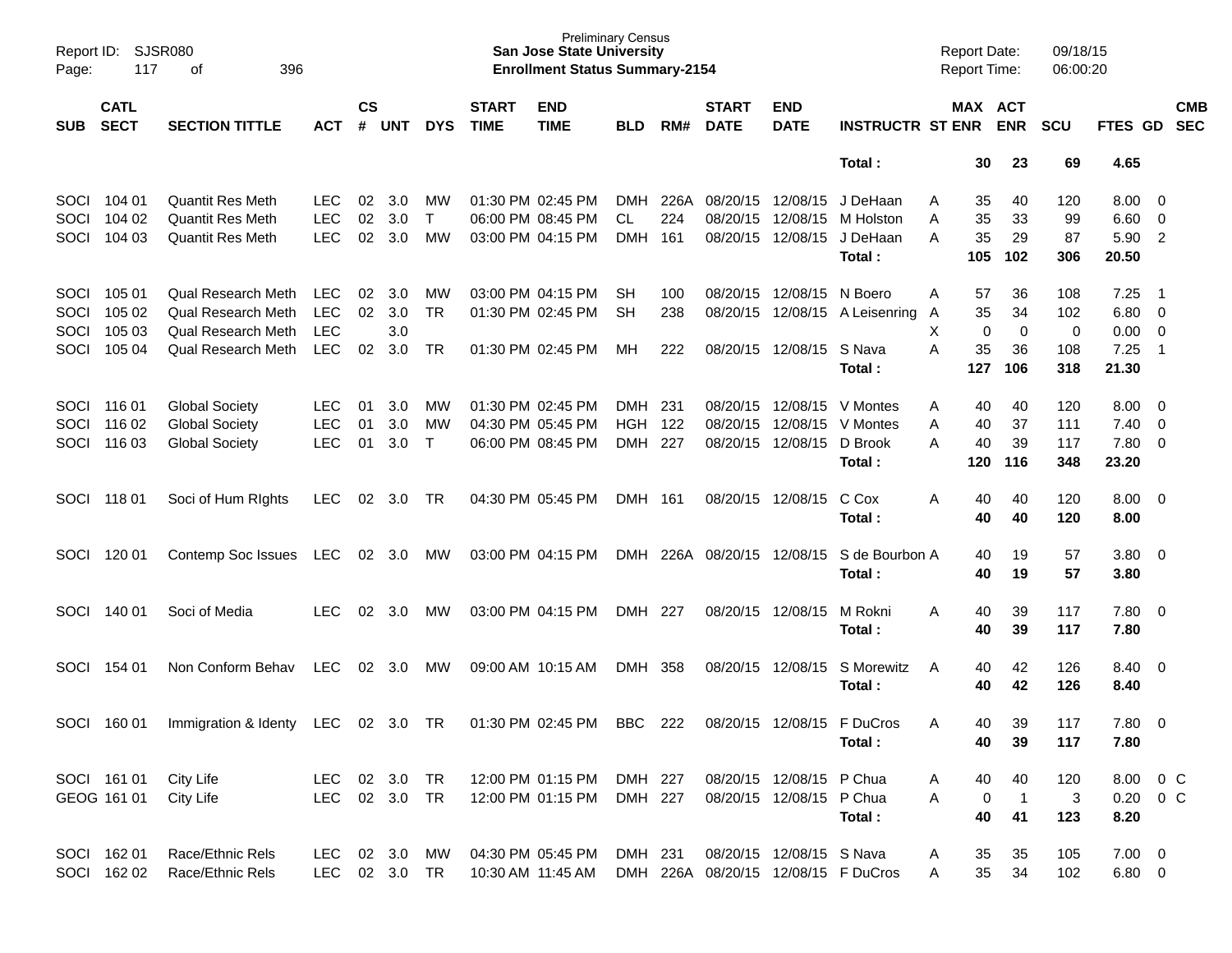| Page:      | Report ID: SJSR080<br>118  | 396                                  |            |                    |                |            | <b>Preliminary Census</b><br><b>San Jose State University</b><br><b>Enrollment Status Summary-2154</b> |                           |            |     |                             |                           | <b>Report Date:</b><br><b>Report Time:</b>                                                                             |   |                | 09/18/15<br>06:00:20 |                 |                                        |                |            |
|------------|----------------------------|--------------------------------------|------------|--------------------|----------------|------------|--------------------------------------------------------------------------------------------------------|---------------------------|------------|-----|-----------------------------|---------------------------|------------------------------------------------------------------------------------------------------------------------|---|----------------|----------------------|-----------------|----------------------------------------|----------------|------------|
| <b>SUB</b> | <b>CATL</b><br><b>SECT</b> | <b>SECTION TITTLE</b>                | <b>ACT</b> | $\mathsf{cs}$<br># | <b>UNT</b>     | <b>DYS</b> | <b>START</b><br><b>TIME</b>                                                                            | <b>END</b><br><b>TIME</b> | <b>BLD</b> | RM# | <b>START</b><br><b>DATE</b> | <b>END</b><br><b>DATE</b> | <b>INSTRUCTR ST ENR ENR</b>                                                                                            |   |                | MAX ACT              | <b>SCU</b>      | FTES GD SEC                            |                | <b>CMB</b> |
|            | SOCI 162 03                | Race/Ethnic Rels                     | <b>LEC</b> | 02                 | 3.0            | <b>TR</b>  |                                                                                                        | 03:00 PM 04:15 PM         | MH         | 222 | 08/20/15                    | 12/08/15                  | F DuCros<br>Total:                                                                                                     | Α | 35<br>105      | 33<br>102            | 99<br>306       | $6.60 \quad 0$<br>20.40                |                |            |
|            | SOCI 163 01                | Social Change                        | <b>LEC</b> | 02                 | 3.0            | TR         |                                                                                                        | 12:00 PM 01:15 PM         | DMH 161    |     |                             | 08/20/15 12/08/15         | D Brook<br>Total:                                                                                                      | A | 40<br>40       | 38<br>38             | 114<br>114      | $7.60 \t 0$<br>7.60                    |                |            |
|            | SOCI 164 01                | Social Action                        | <b>LEC</b> | 02                 | 3.0            | TR         |                                                                                                        | 10:30 AM 11:45 AM         | DMH 227    |     |                             | 08/20/15 12/08/15         | S Myers-Lipt A<br>Total:                                                                                               |   | 40<br>40       | 40<br>40             | 120<br>120      | $8.00 \t 0$<br>8.00                    |                |            |
|            | SOCI 165 01                | Poverty Wealth Prv                   | <b>LEC</b> | 02                 | 3.0            | TR         |                                                                                                        | 09:00 AM 10:15 AM         | DMH 231    |     |                             | 08/20/15 12/08/15         | S Myers-Lipt A<br>Total:                                                                                               |   | 40<br>40       | 39<br>39             | 117<br>117      | $7.90$ 2<br>7.90                       |                |            |
|            | SOCI 169 01                | Polit Sociology                      | <b>LEC</b> | 02                 | 3.0            | МW         |                                                                                                        | 12:00 PM 01:15 PM         | DMH 227    |     |                             | 08/20/15 12/08/15         | M Rokni<br>Total:                                                                                                      | A | 40<br>40       | 39<br>39             | 117<br>117      | $7.80\ 0$<br>7.80                      |                |            |
|            | SOCI 170 01                | Soci of Family                       | <b>LEC</b> | 02                 | 3.0            | <b>TR</b>  |                                                                                                        | 04:30 PM 05:45 PM         | CL         | 202 | 08/20/15 12/08/15           |                           | T Dehaan<br>Total:                                                                                                     | A | 40<br>40       | 40<br>40             | 120<br>120      | $8.00 \quad 0$<br>8.00                 |                |            |
|            | SOCI 171 02                | Person and Society                   | LEC        |                    | 02 3.0 TR      |            |                                                                                                        | 03:00 PM 04:15 PM         | BBC        | 225 |                             | 08/20/15 12/08/15         | S Nava<br>Total:                                                                                                       | A | 40<br>40       | 39<br>39             | 117<br>117      | $7.80\ 0$<br>7.80                      |                |            |
|            | SOCI 172 01                | <b>LGBT Studies</b>                  | LEC.       | 02                 | 3.0            | <b>TR</b>  |                                                                                                        | 01:30 PM 02:45 PM         | DMH 161    |     |                             | 08/20/15 12/08/15         | A House<br>Total:                                                                                                      | A | 40<br>40       | 43<br>43             | 129<br>129      | 8.60 0<br>8.60                         |                |            |
|            | SOCI 173 01                | Socialization                        | <b>LEC</b> | 02                 | 3.0            | МW         |                                                                                                        | 10:30 AM 11:45 AM         | DMH        |     | 226A 08/20/15 12/08/15      |                           | R Bryant-And A<br>Total:                                                                                               |   | 40<br>40       | 39<br>39             | 117<br>117      | $7.80\ 0$<br>7.80                      |                |            |
| SOCI       | 174 01                     | <b>Sexualities</b>                   | <b>LEC</b> | 02                 | 3.0            | R          |                                                                                                        | 06:00 PM 08:45 PM         | DMH 161    |     |                             | 08/20/15 12/08/15         | C Cox<br>Total:                                                                                                        | Α | 40<br>40       | 35<br>35             | 105<br>105      | $7.00 \t 0$<br>7.00                    |                |            |
|            | SOCI 175 01<br>WOMS 175 01 | Soc of Mas & Fem<br>Soc of Mas & Fem | <b>LEC</b> |                    | $02 \quad 3.0$ | MW         |                                                                                                        | 01:30 PM 02:45 PM         | DMH 227    |     |                             |                           | 08/20/15 12/08/15 S de Bourbon A<br>LEC 02 3.0 MW 01:30 PM 02:45 PM DMH 227 08/20/15 12/08/15 S de Bourbon A<br>Total: |   | 40<br>0<br>40  | 40<br>2<br>42        | 120<br>6<br>126 | 8.00<br>$0.40 \quad 0 \quad C$<br>8.40 | 0 <sup>o</sup> |            |
|            | SOCI 180 01                | <b>Indiv Studies</b>                 | <b>SUP</b> |                    | 36 3.0         | TBA        |                                                                                                        |                           |            |     |                             | 08/20/15 12/08/15         |                                                                                                                        | Α | 0              | 0                    | 0               | $0.00 \quad 0$                         |                |            |
|            | SOCI 180 11                | <b>Indiv Studies</b>                 | <b>SUP</b> |                    | 36 1.0         | <b>TBA</b> |                                                                                                        |                           |            |     |                             | 08/20/15 12/08/15         |                                                                                                                        | Α | 2              | 0                    | 0               | $0.00 \t 0$                            |                |            |
|            | SOCI 180 21                | <b>Indiv Studies</b>                 | <b>SUP</b> |                    | 36 2.0         | <b>TBA</b> |                                                                                                        |                           |            |     |                             | 08/20/15 12/08/15         |                                                                                                                        | A | $\overline{c}$ | 0                    | 0               | $0.00 \t 0$                            |                |            |
|            | SOCI 180 31                | <b>Indiv Studies</b>                 | <b>SUP</b> |                    | 36 3.0         | <b>TBA</b> |                                                                                                        |                           |            |     |                             |                           | 08/20/15 12/08/15 A Leisenring                                                                                         | A | 3              | 3                    | 9               | $0.60 \t 0$                            |                |            |
|            | SOCI 180 32                | <b>Indiv Studies</b>                 | <b>SUP</b> |                    |                |            |                                                                                                        |                           |            |     |                             | 08/20/15 12/08/15         |                                                                                                                        | Α | 0              | 0                    | 0               | $0.00 \t 0$                            |                |            |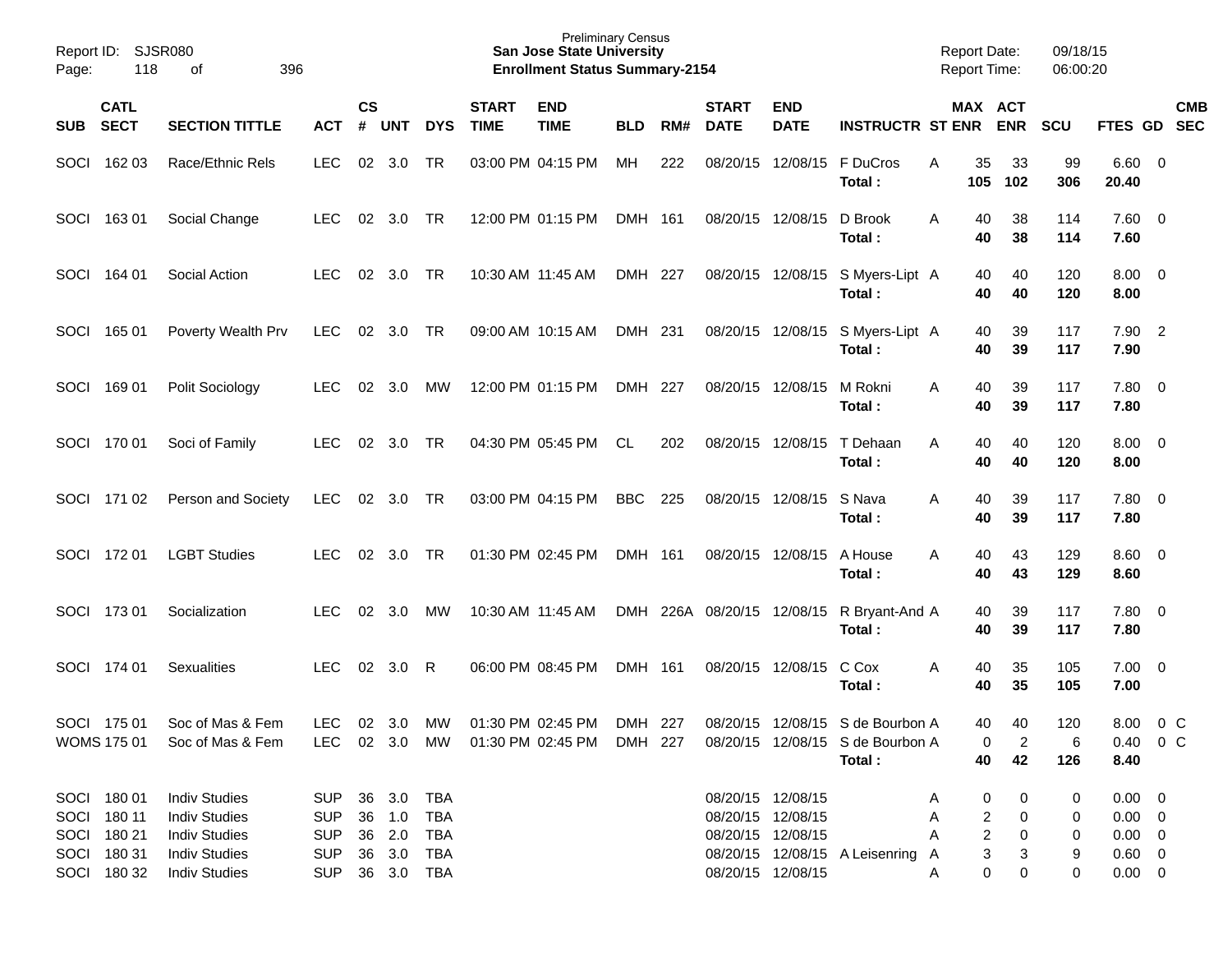| Report ID:<br>Page: | 119                        | <b>SJSR080</b><br>396<br>οf  |              |                |            |            |                             | <b>San Jose State University</b><br><b>Enrollment Status Summary-2154</b> | <b>Preliminary Census</b> |      |                             |                           |                         |   |                         | <b>Report Date:</b><br><b>Report Time:</b> | 09/18/15<br>06:00:20 |                |                         |                          |
|---------------------|----------------------------|------------------------------|--------------|----------------|------------|------------|-----------------------------|---------------------------------------------------------------------------|---------------------------|------|-----------------------------|---------------------------|-------------------------|---|-------------------------|--------------------------------------------|----------------------|----------------|-------------------------|--------------------------|
| <b>SUB</b>          | <b>CATL</b><br><b>SECT</b> | <b>SECTION TITTLE</b>        | <b>ACT</b>   | <b>CS</b><br># | <b>UNT</b> | <b>DYS</b> | <b>START</b><br><b>TIME</b> | <b>END</b><br><b>TIME</b>                                                 | <b>BLD</b>                | RM#  | <b>START</b><br><b>DATE</b> | <b>END</b><br><b>DATE</b> | <b>INSTRUCTR ST ENR</b> |   |                         | MAX ACT<br><b>ENR</b>                      | <b>SCU</b>           | <b>FTES</b>    | <b>GD</b>               | <b>CMB</b><br><b>SEC</b> |
| SOCI                | 180 33                     | <b>Indiv Studies</b>         | <b>SUP</b>   | 36             | 3.0        | <b>TBA</b> |                             |                                                                           |                           |      |                             | 08/20/15 12/08/15         |                         | Α | 0                       | 0                                          | 0                    | 0.00           | $\overline{\mathbf{0}}$ |                          |
|                     |                            |                              |              |                |            |            |                             |                                                                           |                           |      |                             |                           | Total:                  |   | $\overline{\mathbf{r}}$ | 3                                          | 9                    | 0.60           |                         |                          |
| SOCI                | 181 01                     | Service Internship           | <b>SUP</b>   | 36             | 6.0        | <b>TBA</b> |                             |                                                                           |                           |      | 08/20/15                    |                           | 12/08/15 A Leisenring   | A | 0                       | 0                                          | 0                    | 0.00           | -0                      |                          |
| SOCI                | 181 11                     | Service Internship           | <b>SUP</b>   | 36             | 1.0        | <b>TBA</b> |                             |                                                                           |                           |      | 08/20/15                    | 12/08/15                  |                         | Α | 2                       | 0                                          | 0                    | 0.00           | 0                       |                          |
| SOCI                | 181 21                     | Service Internship           | <b>SUP</b>   | 36             | 2.0        | <b>TBA</b> |                             |                                                                           |                           |      | 08/20/15                    | 12/08/15                  |                         | Α | 2                       | 0                                          | 0                    | 0.00           | 0                       |                          |
| SOCI                | 181 31                     | Service Internship           | <b>SUP</b>   | 36             | 3.0        | <b>TBA</b> |                             |                                                                           |                           |      | 08/20/15                    | 12/08/15                  | C Garcia                | Α | 2                       |                                            | 3                    | 0.20           | 0                       |                          |
| SOCI                | 181 32                     | Service Internship           | <b>SUP</b>   | 36             | 3.0        | <b>TBA</b> |                             |                                                                           |                           |      | 08/20/15                    | 12/08/15                  | T Dehaan                | Α | 2                       |                                            | 3                    | 0.20           | 0                       |                          |
| SOCI                | 181 33                     | Service Internship           | <b>SUP</b>   | 36             | 3.0        | <b>TBA</b> |                             |                                                                           |                           |      | 08/20/15                    | 12/08/15                  |                         | Α | 2                       | 0                                          | 0                    | 0.00           | 0                       |                          |
| SOCI                | 181 34                     | Service Internship           | <b>SUP</b>   | 36             | 3.0        | <b>TBA</b> |                             |                                                                           |                           |      | 08/20/15                    | 12/08/15                  |                         | Α | 2                       | 0                                          | 0                    | 0.00           | 0                       |                          |
| SOCI                | 181 35                     | Service Internship           | <b>SUP</b>   | 36             | 3.0        | <b>TBA</b> |                             |                                                                           |                           |      | 08/20/15                    | 12/08/15                  |                         | Α | 2                       | 0                                          | 0                    | 0.00           | 0                       |                          |
| SOCI                | 181 41                     | Service Internship           | <b>SUP</b>   | 36             | 4.0        | <b>TBA</b> |                             |                                                                           |                           |      | 08/20/15                    | 12/08/15                  |                         | Α | 0                       | 0                                          | 0                    | 0.00           | 0                       |                          |
| SOCI                | 181 61                     | Service Internship           | <b>SUP</b>   | 36             | 6.0        | <b>TBA</b> |                             |                                                                           |                           |      |                             | 08/20/15 12/08/15         |                         | А | 2                       | 0                                          | 0                    | 0.00           | 0                       |                          |
|                     |                            |                              |              |                |            |            |                             |                                                                           |                           |      |                             |                           | Total:                  |   | 16                      | $\mathbf{2}$                               | 6                    | 0.40           |                         |                          |
| SOCI                |                            | 181B 01 Sociology Capstone   | LEC          | 02             | 3.0        | <b>TR</b>  |                             | 09:00 AM 10:15 AM                                                         | <b>DMH</b>                | 161  | 08/20/15                    | 12/08/15                  | P Rudy                  | A | 35                      | 37                                         | 111                  | 7.40           | 0                       |                          |
| SOCI                |                            | 181B 02 Sociology Capstone   | <b>LEC</b>   | 02             | 3.0        | W          |                             | 06:00 PM 08:45 PM                                                         | <b>DMH</b>                | -231 | 08/20/15                    | 12/08/15                  | P Rudy                  | A | 35                      | 30                                         | 90                   | 6.00           | 0                       |                          |
|                     |                            |                              |              |                |            |            |                             |                                                                           |                           |      |                             |                           | Total:                  |   | 70                      | 67                                         | 201                  | 13.40          |                         |                          |
| SOCI                |                            | 199H 01 Sen Hon Thesis       | <b>SUP</b>   | 36             | 4.0        | <b>TBA</b> |                             |                                                                           |                           |      | 08/20/15                    | 12/08/15                  |                         | Α | 0                       | 0                                          | 0                    | 0.00           | 0                       |                          |
| SOCI                |                            | 199H 31 Sen Hon Thesis       | <b>SUP</b>   | 36             | 3.0        | <b>TBA</b> |                             |                                                                           |                           |      | 08/20/15                    | 12/08/15                  |                         | Α | 6                       | 0                                          | 0                    | 0.00           | 0                       |                          |
| SOCI                |                            | 199H 32 Sen Hon Thesis       | <b>SUP</b>   | 36             | 3.0        | <b>TBA</b> |                             |                                                                           |                           |      | 08/20/15                    | 12/08/15                  |                         | Α | 2                       | 0                                          | 0                    | 0.00           | 0                       |                          |
| SOCI                |                            | 199H 33 Sen Hon Thesis       | <b>SUP</b>   | 36             | 3.0        | <b>TBA</b> |                             |                                                                           |                           |      |                             | 08/20/15 12/08/15         |                         | А | $\overline{c}$          | 0                                          | 0                    | 0.00           | 0                       |                          |
|                     |                            |                              |              |                |            |            |                             |                                                                           |                           |      |                             |                           | Total:                  |   | 10                      | 0                                          | 0                    | 0.00           |                         |                          |
| SOCI                | 200A 01                    | <b>Research Methods I</b>    | <b>SEM</b>   |                | 3.0        |            |                             |                                                                           |                           |      |                             |                           |                         | X | 0                       | 0                                          | 0                    | 0.00           | 0                       |                          |
| SOCI                |                            | 200A 02 Research Methods I   | SEM          | 05             | 3.0        | R          |                             | 06:00 PM 08:45 PM                                                         | DMH 167                   |      |                             | 08/20/15 12/08/15         | P Chua                  | Α | 15                      | 6                                          | 18                   | 1.50           | 6                       |                          |
|                     |                            |                              |              |                |            |            |                             |                                                                           |                           |      |                             |                           | Total:                  |   | 15                      | 6                                          | 18                   | 1.50           |                         |                          |
| SOCI                |                            | 201A 01 Sociol Theory I      | <b>SEM</b>   |                | 3.0        |            |                             |                                                                           |                           |      |                             |                           |                         | Χ | 0                       | 0                                          | 0                    | 0.00           | 0                       |                          |
|                     |                            | SOCI 201A 02 Sociol Theory I | SEM 05 3.0 T |                |            |            |                             | 06:00 PM 08:45 PM HGH 124 08/20/15 12/08/15 P Rudy                        |                           |      |                             |                           |                         | A | 15                      | 8                                          | 24                   | $2.00\quad 8$  |                         |                          |
|                     |                            |                              |              |                |            |            |                             |                                                                           |                           |      |                             |                           | Total :                 |   | 15                      | 8                                          | 24                   | 2.00           |                         |                          |
|                     | SOCI 223 01                | Sem Soci Issues              | SEM 05 3.0 M |                |            |            |                             | 06:00 PM 08:45 PM                                                         | DMH 231                   |      |                             | 08/20/15 12/08/15 N Boero |                         | A | 20                      | 12                                         | 36                   | 3.00 12        |                         |                          |
|                     |                            |                              |              |                |            |            |                             |                                                                           |                           |      |                             |                           | Total:                  |   | 20                      | 12                                         | 36                   | 3.00           |                         |                          |
|                     | SOCI 281 01                | Internship in Soc            | SUP          |                | 25 1.0     | <b>TBA</b> |                             |                                                                           |                           |      |                             | 08/20/15 12/08/15         |                         | A | 0                       | 0                                          | 0                    | $0.00 \quad 0$ |                         |                          |
|                     | SOCI 281 11                | Internship in Soc            | <b>SUP</b>   |                | 25 1.0     | <b>TBA</b> |                             |                                                                           |                           |      |                             | 08/20/15 12/08/15         |                         | Α | $\overline{\mathbf{c}}$ | $\mathbf 0$                                | 0                    | $0.00 \t 0$    |                         |                          |
|                     | SOCI 281 12                | Internship in Soc            | <b>SUP</b>   |                |            | 25 1.0 TBA |                             |                                                                           |                           |      |                             | 08/20/15 12/08/15         |                         | Α | 3                       | $\mathbf 0$                                | 0                    | $0.00 \t 0$    |                         |                          |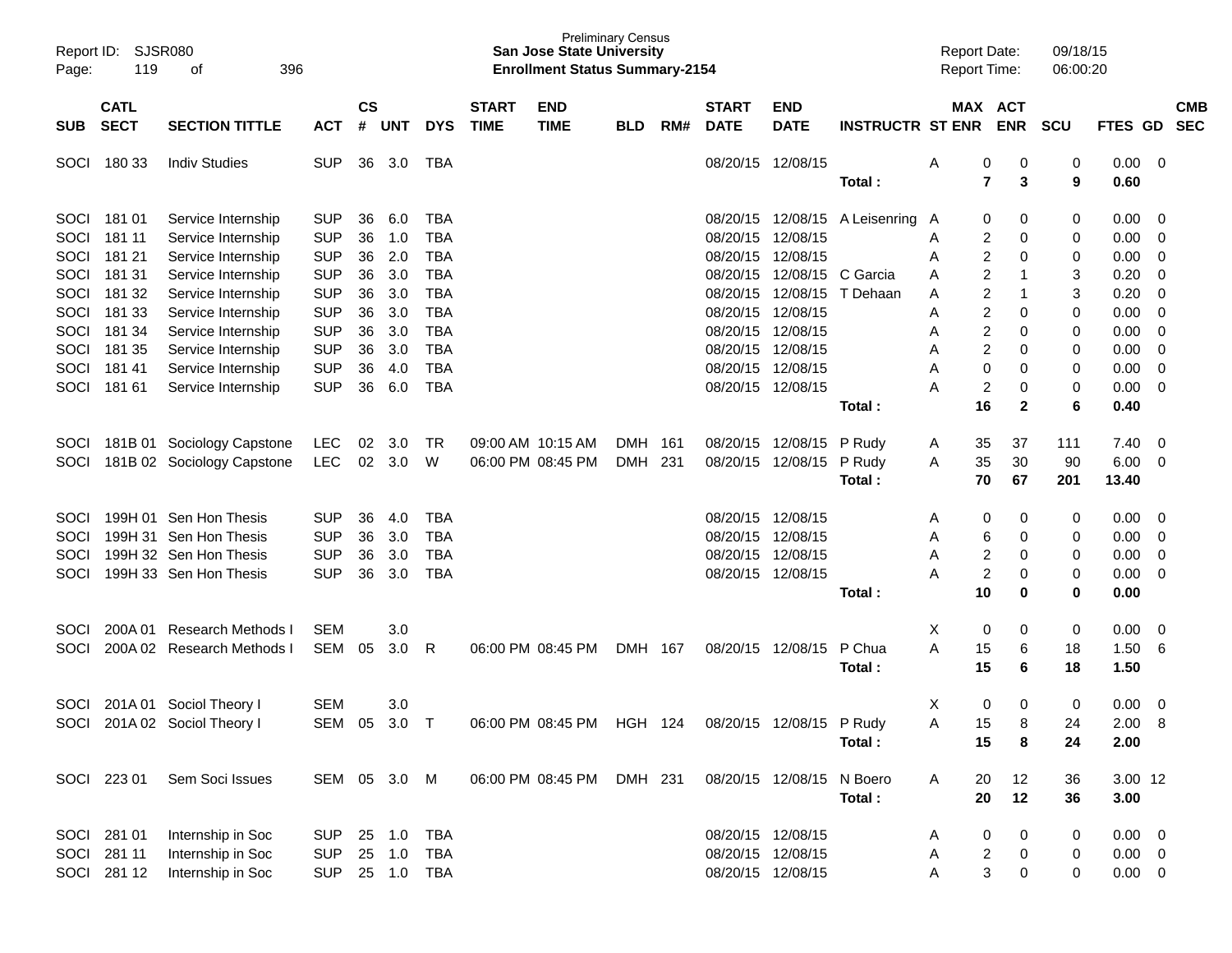| Report ID:<br>Page: | 120                        | SJSR080<br>396<br>οf   |            |                |            |            |                             | <b>San Jose State University</b><br><b>Enrollment Status Summary-2154</b> | <b>Preliminary Census</b> |     |                             |                           |                         |   | <b>Report Date:</b><br><b>Report Time:</b> |          | 09/18/15<br>06:00:20 |         |                          |
|---------------------|----------------------------|------------------------|------------|----------------|------------|------------|-----------------------------|---------------------------------------------------------------------------|---------------------------|-----|-----------------------------|---------------------------|-------------------------|---|--------------------------------------------|----------|----------------------|---------|--------------------------|
| <b>SUB</b>          | <b>CATL</b><br><b>SECT</b> | <b>SECTION TITTLE</b>  | <b>ACT</b> | <b>CS</b><br># | <b>UNT</b> | <b>DYS</b> | <b>START</b><br><b>TIME</b> | <b>END</b><br><b>TIME</b>                                                 | <b>BLD</b>                | RM# | <b>START</b><br><b>DATE</b> | <b>END</b><br><b>DATE</b> | <b>INSTRUCTR ST ENR</b> |   | <b>MAX ACT</b><br><b>ENR</b>               |          | <b>SCU</b>           | FTES GD | <b>CMB</b><br><b>SEC</b> |
| SOCI                | 281 21                     | Internship in Soc      | <b>SUP</b> | 25             | 2.0        | <b>TBA</b> |                             |                                                                           |                           |     | 08/20/15                    | 12/08/15                  |                         | Α | 2                                          | 0        | 0                    | 0.00    | 0                        |
| SOCI                | 281 31                     | Internship in Soc      | <b>SUP</b> | 25             | 3.0        | <b>TBA</b> |                             |                                                                           |                           |     | 08/20/15                    | 12/08/15                  | A Leisenring            | A | 10                                         | 7        | 21                   | 1.75    |                          |
| SOCI                | 281 32                     | Internship in Soc      | <b>SUP</b> | 25             | 3.0        | TBA        |                             |                                                                           |                           |     | 08/20/15                    | 12/08/15                  |                         | A | 3                                          | 0        | 0                    | 0.00    | 0                        |
| SOCI                | 281 33                     | Internship in Soc      | <b>SUP</b> | 25             | 3.0        | <b>TBA</b> |                             |                                                                           |                           |     | 08/20/15                    | 12/08/15                  |                         | A | 2                                          | 0        | 0                    | 0.00    | 0                        |
| SOCI                | 281 34                     | Internship in Soc      | <b>SUP</b> | 25             | 3.0        | <b>TBA</b> |                             |                                                                           |                           |     | 08/20/15                    | 12/08/15                  |                         | Α | 3                                          | 0        | 0                    | 0.00    | $\Omega$                 |
|                     |                            |                        |            |                |            |            |                             |                                                                           |                           |     |                             |                           | Total:                  |   | 25                                         | 7        | 21                   | 1.75    |                          |
|                     |                            |                        |            |                |            |            |                             |                                                                           |                           |     |                             |                           |                         |   |                                            |          |                      |         |                          |
| SOCI                | 298 01                     | <b>Special Studies</b> | <b>SUP</b> | 25             | 4.0        | <b>TBA</b> |                             |                                                                           |                           |     | 08/20/15                    | 12/08/15                  |                         | Α | 0                                          | 0        | 0                    | 0.00    | 0                        |
| SOCI                | 298 31                     | <b>Special Studies</b> | <b>SUP</b> | 25             | 3.0        | <b>TBA</b> |                             |                                                                           |                           |     | 08/20/15                    | 12/08/15                  | P Rudy                  | Α | 2                                          |          | 3                    | 0.25    |                          |
| SOCI                | 298 32                     | <b>Special Studies</b> | <b>SUP</b> | 25             | 3.0        | <b>TBA</b> |                             |                                                                           |                           |     | 08/20/15                    | 12/08/15                  | N Boero                 | A | $\overline{2}$                             |          | 3                    | 0.25    |                          |
| SOCI                | 298 33                     | <b>Special Studies</b> | <b>SUP</b> | 25             | 3.0        | <b>TBA</b> |                             |                                                                           |                           |     | 08/20/15                    | 12/08/15                  | S Murray                | A | 3                                          |          | 3                    | 0.25    |                          |
| SOCI                | 298 34                     | <b>Special Studies</b> | <b>SUP</b> | 25             | 3.0        | <b>TBA</b> |                             |                                                                           |                           |     | 08/20/15                    | 12/08/15                  |                         | Α | 3                                          | 0        | $\mathbf 0$          | 0.00    | $\Omega$                 |
| SOCI                | 298 35                     | <b>Special Studies</b> | <b>SUP</b> | 25             | 3.0        | <b>TBA</b> |                             |                                                                           |                           |     | 08/20/15                    | 12/08/15                  |                         | Α | 3                                          | 0        | 0                    | 0.00    | $\Omega$                 |
|                     |                            |                        |            |                |            |            |                             |                                                                           |                           |     |                             |                           | Total:                  |   | 13                                         | 3        | 9                    | 0.75    |                          |
| SOCI                | 299 01                     | <b>Masters Thesis</b>  | <b>SUP</b> | 25             | 6.0        | <b>TBA</b> |                             |                                                                           |                           |     | 08/20/15                    | 12/08/15                  |                         | A | 0                                          | 0        | 0                    | 0.00    | 0                        |
| SOCI                | 299 11                     | <b>Masters Thesis</b>  | <b>SUP</b> | 25             | 1.0        | <b>TBA</b> |                             |                                                                           |                           |     | 08/20/15                    | 12/08/15                  |                         | A | 2                                          | 0        | 0                    | 0.00    | 0                        |
| SOCI                | 299 12                     | <b>Masters Thesis</b>  | <b>SUP</b> | 25             | 1.0        | <b>TBA</b> |                             |                                                                           |                           |     | 08/20/15                    | 12/08/15                  |                         | Α | 2                                          | 0        | 0                    | 0.00    | 0                        |
| SOCI                | 299 13                     | <b>Masters Thesis</b>  | <b>SUP</b> | 25             | 1.0        | <b>TBA</b> |                             |                                                                           |                           |     | 08/20/15                    | 12/08/15                  |                         | Α | $\overline{c}$                             | 0        | 0                    | 0.00    | 0                        |
| SOCI                | 299 31                     | <b>Masters Thesis</b>  | <b>SUP</b> | 25             | 3.0        | <b>TBA</b> |                             |                                                                           |                           |     | 08/20/15                    | 12/08/15                  | A Leisenring            | A | 2                                          |          | 3                    | 0.25    |                          |
| SOCI                | 299 61                     | <b>Masters Thesis</b>  | <b>SUP</b> | 25             | 6.0        | <b>TBA</b> |                             |                                                                           |                           |     | 08/20/15                    | 12/08/15                  |                         | Α | 2                                          | $\Omega$ | 0                    | 0.00    | 0                        |
|                     |                            |                        |            |                |            |            |                             |                                                                           |                           |     |                             |                           | Total:                  |   | 10                                         |          | 3                    | 0.25    |                          |

**Department : Sociology Department Total : 2148 1973 5919 396.80 Lower Division : 580 574 1722 114.80 Upper Division : 1485 1368 4104 274.25<br>
Graduate Division : 83 31 93 7.75** Graduate Division : 83 31 93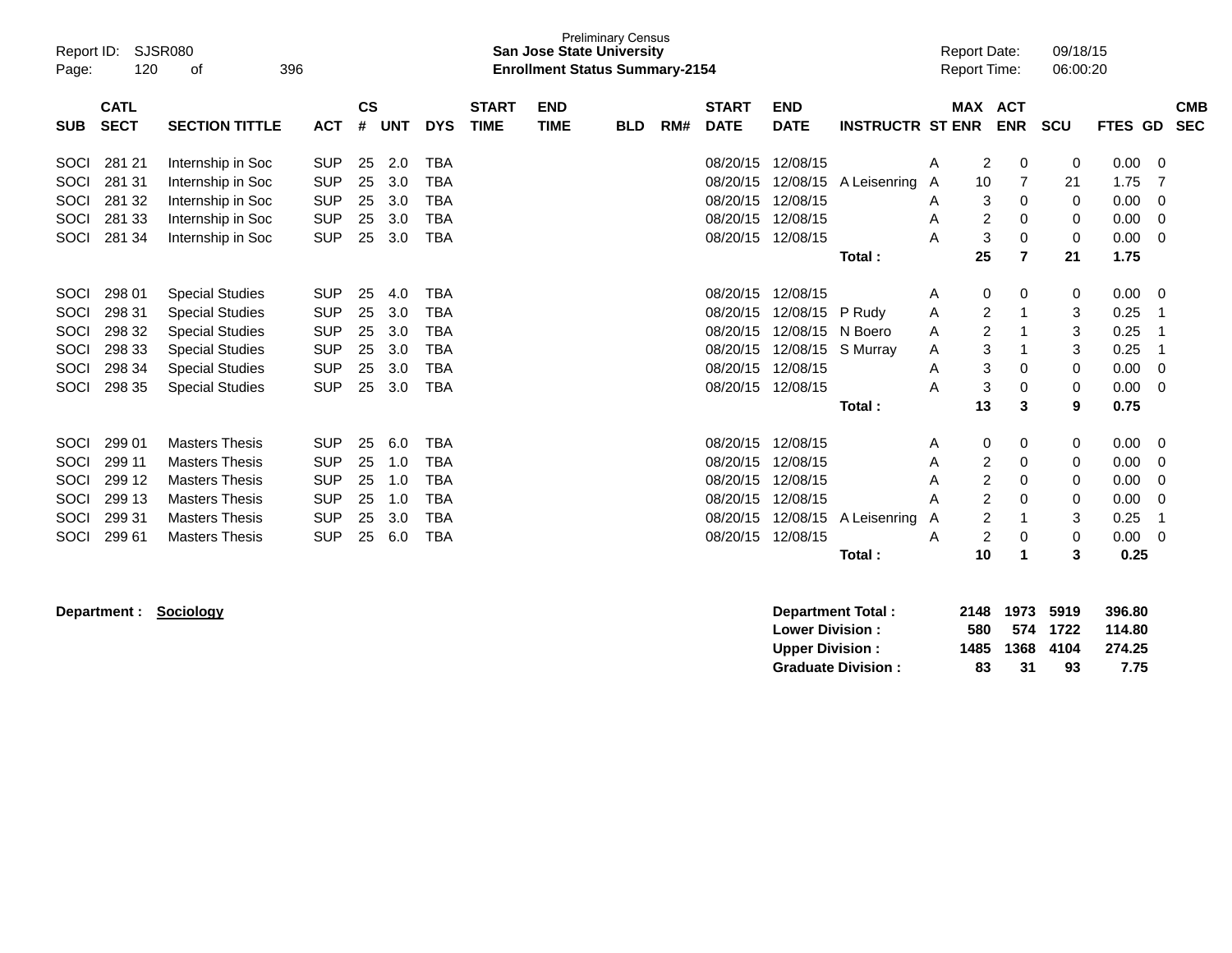| Report ID:<br>Page:     |                            | 121 | SJSR080<br>396<br>οf                                   |            |                    |        |            |                             | <b>San Jose State University</b><br><b>Enrollment Status Summary-2154</b> | <b>Preliminary Census</b> |     |                             |                             |                                 |     | <b>Report Date:</b><br><b>Report Time:</b> |                       | 09/18/15<br>06:00:20 |         |             |                          |
|-------------------------|----------------------------|-----|--------------------------------------------------------|------------|--------------------|--------|------------|-----------------------------|---------------------------------------------------------------------------|---------------------------|-----|-----------------------------|-----------------------------|---------------------------------|-----|--------------------------------------------|-----------------------|----------------------|---------|-------------|--------------------------|
| <b>SUB</b>              | <b>CATL</b><br><b>SECT</b> |     | <b>SECTION TITTLE</b>                                  | <b>ACT</b> | $\mathsf{cs}$<br># | UNT    | <b>DYS</b> | <b>START</b><br><b>TIME</b> | <b>END</b><br><b>TIME</b>                                                 | <b>BLD</b>                | RM# | <b>START</b><br><b>DATE</b> | <b>END</b><br><b>DATE</b>   | <b>INSTRUCTR ST ENR</b>         |     |                                            | MAX ACT<br><b>ENR</b> | <b>SCU</b>           | FTES GD |             | <b>CMB</b><br><b>SEC</b> |
| College<br>Department : |                            |     | <b>Social Sciences</b><br><b>Communication Studies</b> |            |                    |        |            |                             |                                                                           |                           |     |                             |                             |                                 |     |                                            |                       |                      |         |             |                          |
| COMM 10 01              |                            |     | Comm and Relations                                     | <b>LEC</b> | 01                 | 3.0    | <b>TBA</b> |                             |                                                                           |                           |     | 08/20/15                    | 12/08/15                    |                                 | A   | 27                                         | 26                    | 78                   | 5.20    | 0           |                          |
| COMM 10 02              |                            |     | Comm and Relations                                     | <b>LEC</b> | 01                 | 3.0    | <b>TR</b>  |                             | 09:00 AM 10:15 AM                                                         | <b>BBC</b>                | 223 | 08/20/15                    | 12/08/15                    | K Raiff                         | A   | 27                                         | 26                    | 78                   | 5.20    | 0           |                          |
| COMM 1080               |                            |     | Comm and Relations                                     | <b>LEC</b> | 01                 | 3.0    | <b>TBA</b> |                             |                                                                           |                           |     | 08/20/15                    | 12/08/15                    | C Perez                         | A   | 27                                         | 26                    | 78                   | 5.20    | 0           |                          |
|                         |                            |     |                                                        |            |                    |        |            |                             |                                                                           |                           |     |                             |                             | Total:                          |     | 81                                         | 78                    | 234                  | 15.60   |             |                          |
| COMM 2001               |                            |     | <b>Public Speaking</b>                                 | <b>LEC</b> | 04                 | 3.0    | MW         |                             | 07:30 AM 08:45 AM                                                         | BBC                       | 223 | 08/20/15                    | 12/08/15 Z Hasan            |                                 | A   | 27                                         | 27                    | 81                   | 5.40    | 0           |                          |
| COMM 20 02              |                            |     | <b>Public Speaking</b>                                 | <b>LEC</b> | 04                 | 3.0    | <b>TBA</b> |                             |                                                                           |                           |     | 08/20/15                    | 12/08/15                    |                                 | A   | 27                                         | 27                    | 81                   | 5.40    | 0           |                          |
| COMM 2003               |                            |     | <b>Public Speaking</b>                                 | <b>LEC</b> | 04                 | 3.0    | <b>TBA</b> |                             |                                                                           |                           |     | 08/20/15                    | 12/08/15                    |                                 | Α   | 27                                         | 27                    | 81                   | 5.40    | 0           |                          |
| COMM 2004               |                            |     | <b>Public Speaking</b>                                 | LEC        | 04                 | 3.0    | MW         |                             | 12:00 PM 01:15 PM                                                         | <b>BBC</b>                | 223 | 08/20/15                    | 12/08/15                    | A lyengar                       | Α   | 27                                         | 28                    | 84                   | 5.60    | 0           |                          |
| COMM 20 05              |                            |     | <b>Public Speaking</b>                                 | LEC        | 04                 | 3.0    | MW         |                             | 01:30 PM 02:45 PM                                                         | <b>BBC</b>                | 223 | 08/20/15                    | 12/08/15                    | A Iyengar                       | Α   | 27                                         | 29                    | 87                   | 5.80    | 0           |                          |
| COMM 20 06              |                            |     | <b>Public Speaking</b>                                 | <b>LEC</b> | 04                 | 3.0    | МW         |                             | 03:00 PM 04:15 PM                                                         | <b>BBC</b>                | 223 | 08/20/15                    | 12/08/15                    | A lyengar                       | A   | 27                                         | 28                    | 84                   | 5.60    | 0           |                          |
| COMM 2007               |                            |     | <b>Public Speaking</b>                                 | <b>LEC</b> | 04                 | 3.0    | МW         |                             | 04:30 PM 05:45 PM                                                         | <b>BBC</b>                | 223 | 08/20/15                    | 12/08/15                    | X Tan                           | A   | 27                                         | 26                    | 78                   | 5.20    | 0           |                          |
| COMM 2008               |                            |     | <b>Public Speaking</b>                                 | LEC        | 04                 | 3.0    | <b>TBA</b> |                             |                                                                           |                           |     | 08/20/15                    | 12/08/15                    |                                 | Α   | 27                                         | 25                    | 75                   | 5.00    | 0           |                          |
| COMM 20 09              |                            |     | <b>Public Speaking</b>                                 | <b>LEC</b> | 04                 | 3.0    | <b>TBA</b> |                             |                                                                           |                           |     | 08/20/15                    | 12/08/15                    |                                 | Α   | 27                                         | 27                    | 81                   | 5.40    | 0           |                          |
| COMM 20 10              |                            |     | <b>Public Speaking</b>                                 | <b>LEC</b> | 04                 | 3.0    | MW         |                             | 09:00 AM 10:15 AM                                                         | HGH                       | 231 | 08/20/15                    | 12/08/15                    | M Dalton                        | A   | 27                                         | 27                    | 81                   | 5.40    | 0           |                          |
| COMM 20 11              |                            |     | <b>Public Speaking</b>                                 | LEC        | 04                 | 3.0    | MW         |                             | 10:30 AM 11:45 AM                                                         | HGH                       | 231 | 08/20/15                    | 12/08/15                    | J Biagini                       | A   | 27                                         | 26                    | 78                   | 5.20    | 0           |                          |
| COMM 2012               |                            |     | <b>Public Speaking</b>                                 | LEC        | 04                 | 3.0    | МW         |                             | 01:30 PM 02:45 PM                                                         | HGH                       | 231 | 08/20/15                    | 12/08/15                    | S Anderson                      | A   | 27                                         | 27                    | 81                   | 5.40    | 0           |                          |
| COMM 2013               |                            |     | <b>Public Speaking</b>                                 | <b>LEC</b> | 04                 | 3.0    | <b>TR</b>  |                             | 01:30 PM 02:45 PM                                                         | IS                        | 215 | 08/20/15                    | 12/08/15                    | S McGaffey                      | A   | 28                                         | 28                    | 84                   | 5.60    | 0           |                          |
| COMM 2014               |                            |     | <b>Public Speaking</b>                                 | <b>LEC</b> | 04                 | 3.0    | МW         |                             | 07:30 AM 08:45 AM                                                         | HGH                       | 219 | 08/20/15                    | 12/08/15                    | J Capurso                       | A   | 27                                         | 27                    | 81                   | 5.40    | 0           |                          |
| COMM 20 15              |                            |     | <b>Public Speaking</b>                                 | LEC        | 04                 | 3.0    | <b>TR</b>  |                             | 07:30 AM 08:45 AM                                                         | HGH                       | 219 | 08/20/15                    | 12/08/15                    | A Gutierrez                     | A   | 27                                         | 26                    | 78                   | 5.20    | 0           |                          |
| COMM 20 16              |                            |     | <b>Public Speaking</b>                                 | <b>LEC</b> | 04                 | 3.0    | <b>TBA</b> |                             |                                                                           |                           |     | 08/20/15                    | 12/08/15                    |                                 | Α   | 27                                         | 27                    | 81                   | 5.40    | 0           |                          |
| COMM 2017               |                            |     | <b>Public Speaking</b>                                 | <b>LEC</b> | 04                 | 3.0    | MW         |                             | 07:30 AM 08:45 AM                                                         | <b>HGH</b>                | 223 | 08/20/15                    | 12/08/15                    | R Flores                        | Α   | 27                                         | 25                    | 75                   | 5.00    | 0           |                          |
| COMM 2018               |                            |     | <b>Public Speaking</b>                                 | LEC        | 04                 | 3.0    | МW         |                             | 04:30 PM 05:45 PM                                                         | HGH                       | 223 | 08/20/15                    | 12/08/15                    | K Ward                          | Α   | 27                                         | 26                    | 78                   | 5.20    | 0           |                          |
| COMM 20 19              |                            |     | <b>Public Speaking</b>                                 | <b>LEC</b> | 04                 | 3.0    | W          |                             | 06:00 PM 08:45 PM                                                         | HGH                       | 225 | 08/20/15                    | 12/08/15                    | M Lieberman A                   |     | 27                                         | 27                    | 81                   | 5.40    | 0           |                          |
| COMM 20 20              |                            |     | <b>Public Speaking</b>                                 | <b>LEC</b> | 04                 | 3.0    | <b>TBA</b> |                             |                                                                           |                           |     | 08/20/15                    | 12/08/15                    |                                 | Α   | 27                                         | 27                    | 81                   | 5.40    | 0           |                          |
| COMM 20 21              |                            |     | <b>Public Speaking</b>                                 | <b>LEC</b> | 04                 | 3.0    | <b>TBA</b> |                             |                                                                           |                           |     | 08/20/15                    | 12/08/15                    |                                 | A   | 27                                         | 27                    | 81                   | 5.40    | 0           |                          |
| COMM 20 22              |                            |     | <b>Public Speaking</b>                                 | <b>LEC</b> | 04                 | 3.0    | <b>TBA</b> |                             |                                                                           |                           |     | 08/20/15                    | 12/08/15                    |                                 | A   | 27                                         | 26                    | 78                   | 5.20    | 0           |                          |
| COMM 20 23              |                            |     | <b>Public Speaking</b>                                 | <b>LEC</b> | 04                 | 3.0    | <b>TBA</b> |                             |                                                                           |                           |     | 08/20/15                    | 12/08/15                    |                                 | Α   | 27                                         | 28                    | 84                   | 5.60    | 0           |                          |
| COMM 20 24              |                            |     | <b>Public Speaking</b>                                 | <b>LEC</b> | 04                 | 3.0    | MW         |                             | 12:00 PM 01:15 PM                                                         | <b>HGH</b>                | 225 | 08/20/15                    | 12/08/15                    | E Harris                        | Α   | 27                                         | 27                    | 81                   | 5.40    | 0           |                          |
| COMM 20 25              |                            |     | <b>Public Speaking</b>                                 | <b>LEC</b> | 04                 | 3.0    | МW         |                             | 04:30 PM 05:45 PM                                                         | HGH 225                   |     |                             |                             | 08/20/15 12/08/15 M Simoes MorA |     | 27                                         | 27                    | 81                   | 5.40    | 0           |                          |
| COMM 20 26              |                            |     | <b>Public Speaking</b>                                 | <b>LEC</b> | 04                 | 3.0    | T          |                             | 06:00 PM 08:45 PM                                                         | HGH 225                   |     |                             | 08/20/15 12/08/15 K Barrett |                                 | Α   | 27                                         | 26                    | 78                   | 5.20    | 0           |                          |
| COMM 20 27              |                            |     | <b>Public Speaking</b>                                 | <b>LEC</b> | 04                 | 3.0    | <b>TBA</b> |                             |                                                                           |                           |     |                             | 08/20/15 12/08/15           |                                 | A   | 27                                         | 27                    | 81                   | 5.40    | 0           |                          |
| COMM 20 28              |                            |     | <b>Public Speaking</b>                                 | LEC        |                    | 04 3.0 | TR         |                             | 07:30 AM 08:45 AM                                                         | HGH 223                   |     |                             | 08/20/15 12/08/15 P Kramer  |                                 | A   | 27                                         | 27                    | 81                   | 5.40    | 0           |                          |
| COMM 20 29              |                            |     | <b>Public Speaking</b>                                 | <b>LEC</b> |                    | 04 3.0 | TBA        |                             |                                                                           |                           |     |                             | 08/20/15 12/08/15           |                                 | Α   | 27                                         | 27                    | 81                   | 5.40    | 0           |                          |
| COMM 20 30              |                            |     | <b>Public Speaking</b>                                 | <b>LEC</b> |                    | 04 3.0 | <b>TBA</b> |                             |                                                                           |                           |     |                             | 08/20/15 12/08/15           |                                 | A   | 27                                         | 27                    | 81                   | 5.40    | 0           |                          |
| COMM 20 31              |                            |     | <b>Public Speaking</b>                                 | <b>LEC</b> |                    | 04 3.0 | TR         |                             | 04:30 PM 05:45 PM                                                         | BBC 223                   |     |                             |                             | 08/20/15 12/08/15 C Lancaster   | - A | 27                                         | 27                    | 81                   | 5.40    | 0           |                          |
| COMM 20 32              |                            |     | <b>Public Speaking</b>                                 | LEC 04 3.0 |                    |        | TBA        |                             |                                                                           |                           |     |                             | 08/20/15 12/08/15           |                                 | Α   | 27                                         | 27                    | 81                   | 5.40    | $\mathbf 0$ |                          |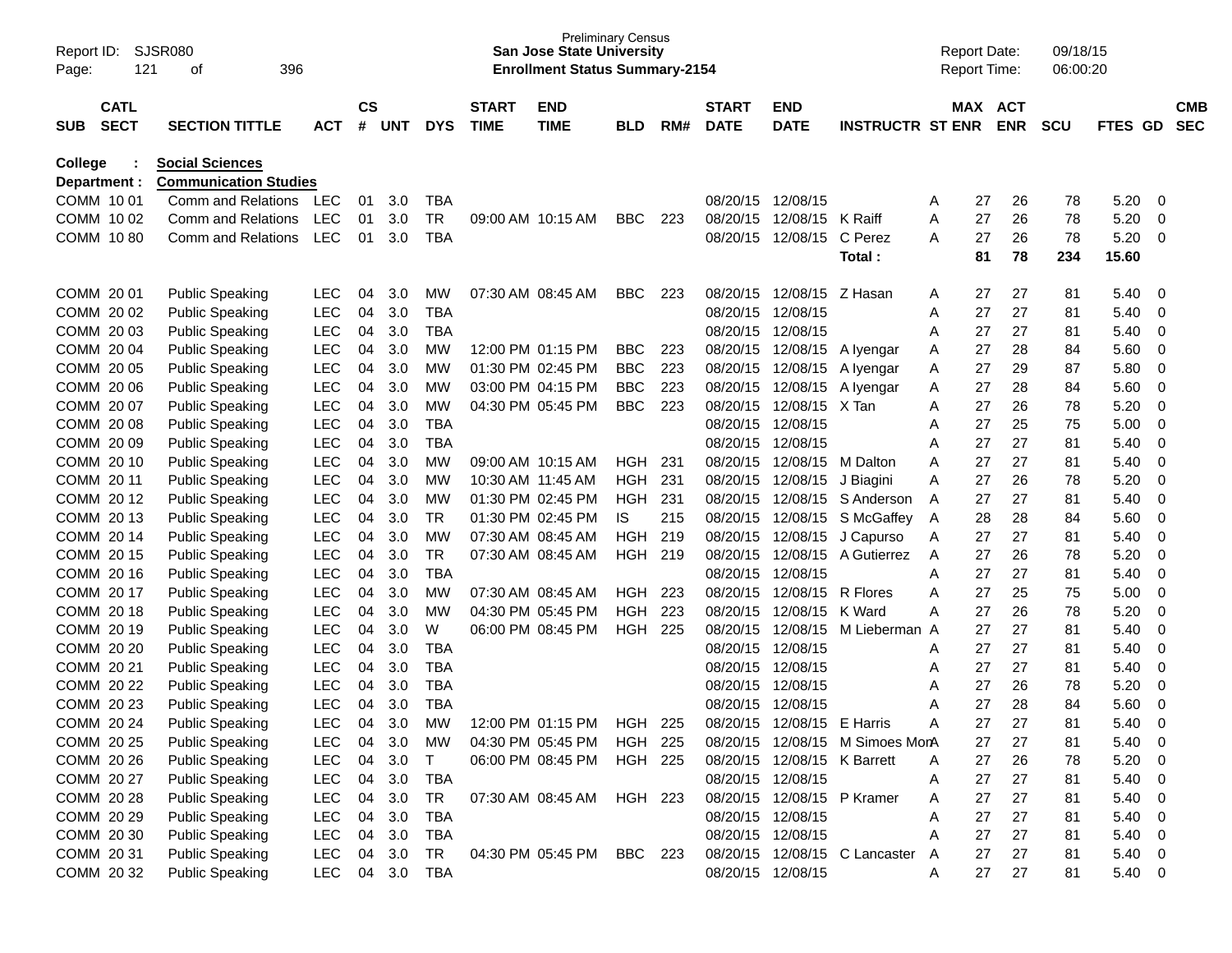| Report ID:<br>122<br>Page:               | <b>SJSR080</b><br>396<br>οf |            |                    |            |            |                             | <b>San Jose State University</b><br><b>Enrollment Status Summary-2154</b> | <b>Preliminary Census</b> |      |                             |                             |                              |   | <b>Report Date:</b><br>Report Time: |            | 09/18/15<br>06:00:20 |             |                          |                          |
|------------------------------------------|-----------------------------|------------|--------------------|------------|------------|-----------------------------|---------------------------------------------------------------------------|---------------------------|------|-----------------------------|-----------------------------|------------------------------|---|-------------------------------------|------------|----------------------|-------------|--------------------------|--------------------------|
| <b>CATL</b><br><b>SECT</b><br><b>SUB</b> | <b>SECTION TITTLE</b>       | <b>ACT</b> | $\mathsf{cs}$<br># | <b>UNT</b> | <b>DYS</b> | <b>START</b><br><b>TIME</b> | <b>END</b><br><b>TIME</b>                                                 | <b>BLD</b>                | RM#  | <b>START</b><br><b>DATE</b> | <b>END</b><br><b>DATE</b>   | <b>INSTRUCTR ST ENR</b>      |   | MAX ACT                             | <b>ENR</b> | <b>SCU</b>           | FTES GD     |                          | <b>CMB</b><br><b>SEC</b> |
| COMM 20 33                               | <b>Public Speaking</b>      | LEC        | 04                 | 3.0        | MW         |                             | 12:00 PM 01:15 PM                                                         | DMH.                      | 353  | 08/20/15                    | 12/08/15                    | A Buxi                       | A | 27                                  | 27         | 81                   | 5.40        | 0                        |                          |
| COMM 20 34                               | <b>Public Speaking</b>      | <b>LEC</b> | 04                 | 3.0        | MW         |                             | 09:00 AM 10:15 AM                                                         | <b>HGH</b>                | 122  | 08/20/15                    | 12/08/15                    | M Mathias                    | A | 27                                  | 28         | 84                   | 5.60        | 0                        |                          |
| COMM 20 35                               | <b>Public Speaking</b>      | <b>LEC</b> | 04                 | 3.0        | MW         |                             | 03:00 PM 04:15 PM                                                         | <b>DMH</b>                | 358  | 08/20/15                    | 12/08/15                    | M McKnight                   | A | 27                                  | 27         | 81                   | 5.40        | 0                        |                          |
| COMM 20 36                               | <b>Public Speaking</b>      | <b>LEC</b> | 04                 | 3.0        | <b>TR</b>  |                             | 09:00 AM 10:15 AM                                                         | DMH                       | 226A | 08/20/15                    | 12/08/15                    | E Sullivan                   | A | 27                                  | 27         | 81                   | 5.40        | 0                        |                          |
| COMM 20 37                               | <b>Public Speaking</b>      | <b>LEC</b> | 04                 | 3.0        | <b>TR</b>  |                             | 12:00 PM 01:15 PM                                                         | DMH                       | 347  | 08/20/15                    | 12/08/15                    | C Lancaster                  | A | 27                                  | 26         | 78                   | 5.20        | 0                        |                          |
| COMM 20 38                               | <b>Public Speaking</b>      | <b>LEC</b> | 04                 | 3.0        | <b>TR</b>  |                             | 07:30 AM 08:45 AM                                                         | CL.                       | 243  | 08/20/15                    | 12/08/15                    | E McMurray                   | A | 27                                  | 27         | 81                   | 5.40        | 0                        |                          |
| COMM 20 39                               | <b>Public Speaking</b>      | <b>LEC</b> | 04                 | 3.0        | MW         |                             | 10:30 AM 11:45 AM                                                         | <b>SH</b>                 | 444  | 08/20/15                    | 12/08/15                    | A Buxi                       | A | 27                                  | 26         | 78                   | 5.20        | 0                        |                          |
| COMM 20 40                               | <b>Public Speaking</b>      | <b>LEC</b> | 04                 | 3.0        | MW         |                             | 12:00 PM 01:15 PM                                                         | <b>HGH</b>                | 124  | 08/20/15                    | 12/08/15                    | M Mathias                    | A | 27                                  | 28         | 84                   | 5.60        | 0                        |                          |
| COMM 2041                                | <b>Public Speaking</b>      | <b>LEC</b> | 04                 | 3.0        | <b>TR</b>  |                             | 01:30 PM 02:45 PM                                                         | <b>HGH</b>                | 124  | 08/20/15                    | 12/08/15                    | C Lancaster                  | A | 27                                  | 27         | 81                   | 5.40        | 0                        |                          |
| COMM 2042                                | <b>Public Speaking</b>      | <b>LEC</b> | 04                 | 3.0        | <b>TBA</b> |                             |                                                                           |                           |      |                             | 08/20/15 12/08/15           |                              | A | 27                                  | 27         | 81                   | 5.40        | 0                        |                          |
|                                          |                             |            |                    |            |            |                             |                                                                           |                           |      |                             |                             | Total:                       |   |                                     | 1135 1130  | 3390                 | 226.00      |                          |                          |
| COMM 20N 01                              | Pub Sp Nonn Spks            | SEM        | 04                 | 3.0        | MW         |                             | 04:30 PM 05:45 PM                                                         | <b>HGH</b>                | 229  | 08/20/15                    | 12/08/15                    | T Teng                       | A | 27                                  | 26         | 78                   | 5.20        | 0                        |                          |
| COMM 20N 02                              | Pub Sp Nonn Spks            | SEM        | 04                 | 3.0        | TR         |                             | 04:30 PM 05:45 PM                                                         | <b>HGH</b>                | 229  |                             | 08/20/15 12/08/15           | X Tan                        | A | 27                                  | 22         | 66                   | 4.40        | 0                        |                          |
|                                          |                             |            |                    |            |            |                             |                                                                           |                           |      |                             |                             | Total:                       |   | 54                                  | 48         | 144                  | 9.60        |                          |                          |
| COMM 21 01                               | Performing Culture a        | LEC        | 04                 | 3.0        | MW         |                             | 12:00 PM 01:15 PM                                                         | <b>HGH</b>                | 231  | 08/20/15                    | 12/08/15                    | S Anderson                   | A | 27                                  | 27         | 81                   | 5.40        | $\overline{0}$           |                          |
| COMM 21 02                               | Performing Culture a        | <b>LEC</b> | 04                 | 3.0        | $\top$     |                             | 06:00 PM 08:45 PM                                                         | <b>HGH</b>                | -231 |                             | 08/20/15 12/08/15           | S McGaffey                   | A | 27                                  | 26         | 78                   | 5.20        | 0                        |                          |
|                                          |                             |            |                    |            |            |                             |                                                                           |                           |      |                             |                             | Total:                       |   | 54                                  | 53         | 159                  | 10.60       |                          |                          |
| COMM 40 01                               | Argmnt/Advocacy             | <b>SEM</b> | 04                 | 3.0        | <b>TR</b>  | 10:30 AM 11:45 AM           |                                                                           | <b>BBC</b>                | 223  | 08/20/15                    | 12/08/15                    | J Hawker                     | A | 27                                  | 26         | 78                   | 5.20        | 0                        |                          |
| COMM 40 02                               | Argmnt/Advocacy             | <b>SEM</b> | 04                 | 3.0        | <b>TR</b>  |                             | 12:00 PM 01:15 PM                                                         | <b>BBC</b>                | 223  | 08/20/15                    | 12/08/15                    | J Hawker                     | A | 27                                  | 26         | 78                   | 5.20        | 0                        |                          |
| COMM 40 03                               | Argmnt/Advocacy             | <b>SEM</b> | 04                 | 3.0        | <b>TR</b>  |                             | 03:00 PM 04:15 PM                                                         | <b>BBC</b>                | 223  | 08/20/15                    | 12/08/15                    | J Hawker                     | A | 27                                  | 26         | 78                   | 5.20        | 0                        |                          |
| COMM 40 04                               | Argmnt/Advocacy             | <b>SEM</b> | 04                 | 3.0        | <b>TBA</b> |                             |                                                                           |                           |      |                             | 08/20/15 12/08/15           |                              | A | 27                                  | 27         | 81                   | 5.40        | 0                        |                          |
| COMM 40 05                               | Argmnt/Advocacy             | <b>SEM</b> | 04                 | 3.0        | MW         |                             | 01:30 PM 02:45 PM                                                         | <b>HGH</b>                | 223  | 08/20/15                    | 12/08/15                    | K Ward                       | A | 27                                  | 28         | 84                   | 5.60        | 0                        |                          |
| COMM 40 06                               | Argmnt/Advocacy             | <b>SEM</b> | 04                 | 3.0        | TR         |                             | 07:30 AM 08:45 AM                                                         | HGH                       | 225  | 08/20/15                    | 12/08/15                    | S Sequeira                   | A | 27                                  | 26         | 78                   | 5.20        | 0                        |                          |
| COMM 40 07                               | Argmnt/Advocacy             | <b>SEM</b> | 04                 | 3.0        | <b>TR</b>  |                             | 09:00 AM 10:15 AM                                                         | <b>DMH</b>                | 167  | 08/20/15                    | 12/08/15                    | S Sequeira                   | Α | 27                                  | 27         | 81                   | 5.40        | 0                        |                          |
| COMM 40 08                               | Argmnt/Advocacy             | SEM        | 04                 | 3.0        | <b>TR</b>  |                             | 12:00 PM 01:15 PM                                                         | DMH.                      | 162  |                             | 08/20/15 12/08/15           | S Sequeira                   | A | 27                                  | 26         | 78                   | 5.20        | 0                        |                          |
|                                          |                             |            |                    |            |            |                             |                                                                           |                           |      |                             |                             | Total:                       |   | 216                                 | 212        | 636                  | 42.40       |                          |                          |
| COMM 41 01                               | <b>Crit Dec Making</b>      | SEM        | 04                 | 3.O        | TR         |                             | 07:30 AM 08:45 AM                                                         | BBC.                      | 223  | 08/20/15                    | 12/08/15                    | K Raiff                      | A | 27                                  | 27         | 81                   | 5.40        | $\Omega$                 |                          |
| COMM 41 02                               | <b>Crit Dec Making</b>      | SEM 04 3.0 |                    |            | МW         |                             | 12:00 PM 01:15 PM                                                         | CL.                       | 318  |                             | 08/20/15 12/08/15 K Barrett |                              | A | 25                                  | 25         | 75                   | 5.00        | $\overline{\phantom{0}}$ |                          |
| COMM 41 03                               | Crit Dec Making             | SEM        | 04                 | 3.0        | МW         |                             | 01:30 PM 02:45 PM                                                         | CL.                       | 318  |                             | 08/20/15 12/08/15 T Teng    |                              | A | 25                                  | 25         | 75                   | 5.00        | $\overline{\mathbf{0}}$  |                          |
| COMM 41 04                               | Crit Dec Making             | SEM        | 04                 | 3.0        | MW         |                             | 03:00 PM 04:15 PM                                                         | CL                        | 318  |                             | 08/20/15 12/08/15 T Teng    |                              | A | 25                                  | 24         | 72                   | 4.80        | $\overline{\mathbf{0}}$  |                          |
| COMM 41 05                               | Crit Dec Making             | SEM        |                    | 3.0        |            |                             |                                                                           |                           |      |                             |                             |                              | X | 0                                   | 0          | 0                    | 0.00        | 0                        |                          |
| COMM 41 06                               | Crit Dec Making             | <b>SEM</b> |                    | 3.0        |            |                             |                                                                           |                           |      |                             |                             |                              | X | 0                                   | 0          | 0                    | 0.00        | $\overline{\mathbf{0}}$  |                          |
| COMM 41 07                               | Crit Dec Making             | SEM        | 04                 | 3.0        | <b>TR</b>  |                             | 03:00 PM 04:15 PM CL                                                      |                           | 318  |                             |                             | 08/20/15 12/08/15 S Sequeira | A | 25                                  | 25         | 75                   | 5.00        | $\overline{\mathbf{0}}$  |                          |
| COMM 41 08                               | Crit Dec Making             | <b>SEM</b> |                    | 3.0        |            |                             |                                                                           |                           |      |                             |                             |                              | X | 0                                   | 0          | 0                    | $0.00 \t 0$ |                          |                          |
| COMM 41 09                               | <b>Crit Dec Making</b>      | <b>SEM</b> |                    | 3.0        |            |                             |                                                                           |                           |      |                             |                             |                              | Χ | 0                                   | 0          | 0                    | $0.00 \t 0$ |                          |                          |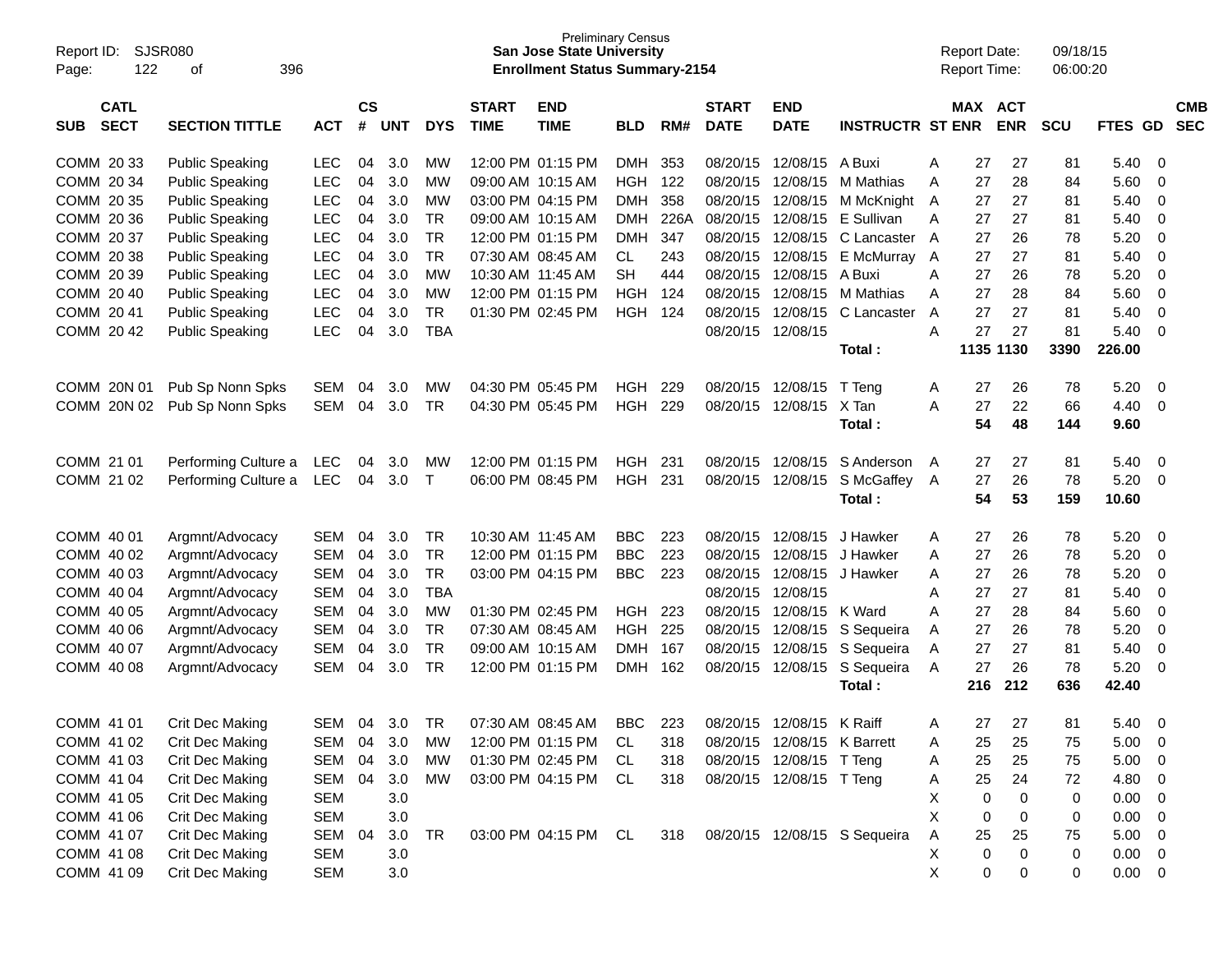| Report ID:<br>Page: | <b>SJSR080</b><br>123      | 396<br>оf                      |            |                   |                |            |                             | <b>Preliminary Census</b><br><b>San Jose State University</b><br><b>Enrollment Status Summary-2154</b> |            |     |                             |                             |                              | <b>Report Date:</b><br><b>Report Time:</b> |     |             | 09/18/15<br>06:00:20 |             |                         |            |
|---------------------|----------------------------|--------------------------------|------------|-------------------|----------------|------------|-----------------------------|--------------------------------------------------------------------------------------------------------|------------|-----|-----------------------------|-----------------------------|------------------------------|--------------------------------------------|-----|-------------|----------------------|-------------|-------------------------|------------|
| <b>SUB</b>          | <b>CATL</b><br><b>SECT</b> | <b>SECTION TITTLE</b>          | <b>ACT</b> | <b>CS</b><br>#    | <b>UNT</b>     | <b>DYS</b> | <b>START</b><br><b>TIME</b> | <b>END</b><br><b>TIME</b>                                                                              | <b>BLD</b> | RM# | <b>START</b><br><b>DATE</b> | <b>END</b><br><b>DATE</b>   | <b>INSTRUCTR ST ENR</b>      | MAX ACT                                    |     | <b>ENR</b>  | <b>SCU</b>           | FTES GD SEC |                         | <b>CMB</b> |
| COMM 41 10          |                            | Crit Dec Making                | <b>SEM</b> |                   | 3.0            |            |                             |                                                                                                        |            |     |                             |                             |                              | X                                          | 0   | 0           | 0                    | 0.00        | 0                       |            |
| COMM 41 11          |                            | Crit Dec Making                | <b>SEM</b> |                   | 3.0            |            |                             |                                                                                                        |            |     |                             |                             |                              | X                                          | 0   | 0           | 0                    | 0.00        | 0                       |            |
| COMM 41 80          |                            | Crit Dec Making                | <b>SEM</b> | 04                | 3.0            | <b>TBA</b> |                             |                                                                                                        |            |     | 08/20/15                    | 12/08/15                    | D Pozzi                      | A                                          | 27  | 26          | 78                   | 5.20        | 0                       |            |
| COMM 41 81          |                            | Crit Dec Making                | <b>SEM</b> | 04                | 3.0            | <b>TBA</b> |                             |                                                                                                        |            |     |                             |                             | 08/20/15 12/08/15 K Werking  | A                                          | 27  | 26          | 78                   | 5.20        | 0                       |            |
|                     |                            |                                |            |                   |                |            |                             |                                                                                                        |            |     |                             |                             | Total:                       |                                            | 181 | 178         | 534                  | 35.60       |                         |            |
| COMM 45 01          |                            | Media and Culture              | <b>LEC</b> | 04                | 3.0            | <b>TR</b>  |                             | 01:30 PM 02:45 PM                                                                                      | BBC        | 223 |                             |                             | 08/20/15 12/08/15 S Sequeira | A                                          | 27  | 27          | 81                   | 5.40        | - 0                     |            |
| COMM 45 02          |                            | Media and Culture              | <b>LEC</b> |                   | 3.0            |            |                             |                                                                                                        |            |     |                             |                             |                              | Χ                                          | 0   | $\mathbf 0$ | 0                    | 0.00        | 0                       |            |
| COMM 45 80          |                            | Media and Culture              | <b>LEC</b> | 04                | 3.0            | <b>TBA</b> |                             |                                                                                                        |            |     | 08/20/15                    | 12/08/15                    | <b>G</b> Firenzi             | A                                          | 27  | 27          | 81                   | 5.40        | 0                       |            |
| COMM 45 81          |                            | Media and Culture              | <b>LEC</b> | 04                | 3.0            | <b>TBA</b> |                             |                                                                                                        |            |     |                             | 08/20/15 12/08/15 G Firenzi |                              | A                                          | 27  | 27          | 81                   | 5.40        | 0                       |            |
|                     |                            |                                |            |                   |                |            |                             |                                                                                                        |            |     |                             |                             | Total:                       |                                            | 81  | 81          | 243                  | 16.20       |                         |            |
|                     | COMM 74Q 01                | <b>Fund Intrcult Comm</b>      | <b>SEM</b> | 05                | 3.0            | <b>TR</b>  |                             | 09:00 AM 10:15 AM                                                                                      | CL.        | 318 | 08/20/15 12/08/15           |                             | M Holopainen A               |                                            | 21  | 21          | 63                   | 4.20        | $\overline{0}$          |            |
|                     | COMM 74Q 02                | <b>Fund Intrcult Comm</b>      | <b>SEM</b> |                   | 05 3.0         | <b>TR</b>  |                             | 01:30 PM 02:45 PM                                                                                      | CL         | 318 | 08/20/15 12/08/15           |                             | M Holopainen A               |                                            | 21  | 21          | 63                   | 4.20        | $\mathbf{0}$            |            |
|                     |                            |                                |            |                   |                |            |                             |                                                                                                        |            |     |                             |                             | Total:                       |                                            | 42  | 42          | 126                  | 8.40        |                         |            |
| COMM 80 01          |                            | <b>Communication WorkshACT</b> |            | 12 <sup>°</sup>   | 1.0            | <b>TBA</b> |                             |                                                                                                        |            |     | 08/20/15                    | 12/08/15                    | R Cnudde                     | Α                                          | 45  | 45          | 45                   | 3.00        | 0                       |            |
| COMM 80 02          |                            | <b>Communication WorkshACT</b> |            |                   | $12 \quad 1.0$ | <b>TBA</b> |                             |                                                                                                        |            |     | 08/20/15                    | 12/08/15                    | R Cnudde                     | A                                          | 45  | 45          | 45                   | 3.00        | 0                       |            |
| COMM 80 03          |                            | <b>Communication WorkshACT</b> |            |                   | $12 \quad 1.0$ | <b>TBA</b> |                             |                                                                                                        |            |     | 08/20/15                    | 12/08/15                    | S McGaffey                   | A                                          | 45  | 45          | 45                   | 3.00        | 0                       |            |
| COMM 80 04          |                            | <b>Communication WorkshACT</b> |            |                   | $12 \quad 1.0$ | <b>TBA</b> |                             |                                                                                                        |            |     | 08/20/15                    | 12/08/15                    | S McGaffey                   | A                                          | 45  | 44          | 44                   | 2.93        | 0                       |            |
| COMM 80 05          |                            | <b>Communication WorkshACT</b> |            |                   | $12 \quad 1.0$ | <b>TBA</b> |                             |                                                                                                        |            |     | 08/20/15                    | 12/08/15                    | M Peck                       | A                                          | 45  | 44          | 44                   | 2.93        | 0                       |            |
| COMM 80 06          |                            | <b>Communication WorkshACT</b> |            |                   | 12 1.0         | <b>TBA</b> |                             |                                                                                                        |            |     | 08/20/15                    | 12/08/15                    | M Peck                       | A                                          | 45  | 44          | 44                   | 2.93        | $\overline{0}$          |            |
|                     |                            |                                |            |                   |                |            |                             |                                                                                                        |            |     |                             |                             | Total:                       | 270                                        |     | 267         | 267                  | 17.80       |                         |            |
| COMM 91A01          |                            | Foren Act Debate               | <b>SUP</b> | 36                | 1.0            | TBA        |                             |                                                                                                        |            |     | 08/20/15 12/08/15           |                             | T Lim                        | A                                          | 15  | 13          | 13                   | 0.87        | $\overline{\mathbf{0}}$ |            |
|                     |                            |                                |            |                   |                |            |                             |                                                                                                        |            |     |                             |                             | Total:                       |                                            | 15  | 13          | 13                   | 0.87        |                         |            |
| COMM 91J 01         |                            | Judge Training                 | ACT        | $12 \overline{ }$ | 1.0            | <b>TBA</b> |                             |                                                                                                        |            |     | 08/20/15                    | 12/08/15                    | M Sunseri                    | A                                          | 45  | 44          | 44                   | 2.93        | 0                       |            |
| COMM 91J 02         |                            | Judge Training                 | <b>ACT</b> | 12                | 1.0            | <b>TBA</b> |                             |                                                                                                        |            |     | 08/20/15                    | 12/08/15                    | T Tena                       | Α                                          | 45  | 44          | 44                   | 2.93        | 0                       |            |
| COMM 91J 03         |                            | Judge Training                 | <b>ACT</b> | 12                | 1.0            | <b>TBA</b> |                             |                                                                                                        |            |     | 08/20/15                    | 12/08/15                    | O Hatton                     | A                                          | 45  | 43          | 43                   | 2.88        | -1                      |            |
|                     |                            |                                |            |                   |                |            |                             |                                                                                                        |            |     |                             |                             | Total:                       |                                            | 135 | 131         | 131                  | 8.75        |                         |            |
|                     |                            | COMM 100W 01 Writing Workshop  | <b>SEM</b> | 04                | 3.0            | <b>TR</b>  |                             | 07:30 AM 08:45 AM                                                                                      | <b>HGH</b> | 231 |                             |                             | 08/20/15 12/08/15 M Sunseri  | Α                                          | 27  | 27          | 81                   | 5.40        | 0                       |            |
|                     |                            | COMM 100W 02 Writing Workshop  | <b>SEM</b> | 04                | 3.0            | <b>TR</b>  |                             | 09:00 AM 10:15 AM                                                                                      | <b>HGH</b> | 231 | 08/20/15                    |                             | 12/08/15 M Sunseri           | A                                          | 27  | 28          | 84                   | 5.60        | $\overline{0}$          |            |
|                     |                            | COMM 100W 03 Writing Workshop  | <b>SEM</b> | 04                | 3.0            | <b>MW</b>  |                             | 07:30 AM 08:45 AM                                                                                      | CL.        | 318 |                             |                             | 08/20/15 12/08/15 S Anderson | A                                          | 25  | 25          | 75                   | 5.00        | $\mathbf 0$             |            |
|                     |                            | COMM 100W 04 Writing Workshop  | <b>SEM</b> | 04                | 3.0            | <b>MW</b>  |                             | 09:00 AM 10:15 AM                                                                                      | CL.        | 318 | 08/20/15                    |                             | 12/08/15 S Anderson          | A                                          | 25  | 25          | 75                   | 5.00        | $\mathbf 0$             |            |
|                     |                            | COMM 100W 05 Writing Workshop  | <b>SEM</b> | 04                | 3.0            | <b>MW</b>  |                             | 10:30 AM 11:45 AM                                                                                      | CL.        | 318 | 08/20/15                    |                             | 12/08/15 C Burrows           | Α                                          | 25  | 25          | 75                   | 5.00        | $\mathbf 0$             |            |
|                     |                            | COMM 100W 06 Writing Workshop  | <b>SEM</b> | 04                | 3.0            | <b>TBA</b> |                             |                                                                                                        |            |     | 08/20/15 12/08/15           |                             |                              | Α                                          | 25  | 25          | 75                   | 5.00        | $\mathbf 0$             |            |
|                     |                            | COMM 100W 07 Writing Workshop  | <b>SEM</b> |                   | 04 3.0         | <b>TBA</b> |                             |                                                                                                        |            |     | 08/20/15 12/08/15           |                             |                              | Α                                          | 25  | 25          | 75                   | 5.00        | $\overline{\mathbf{0}}$ |            |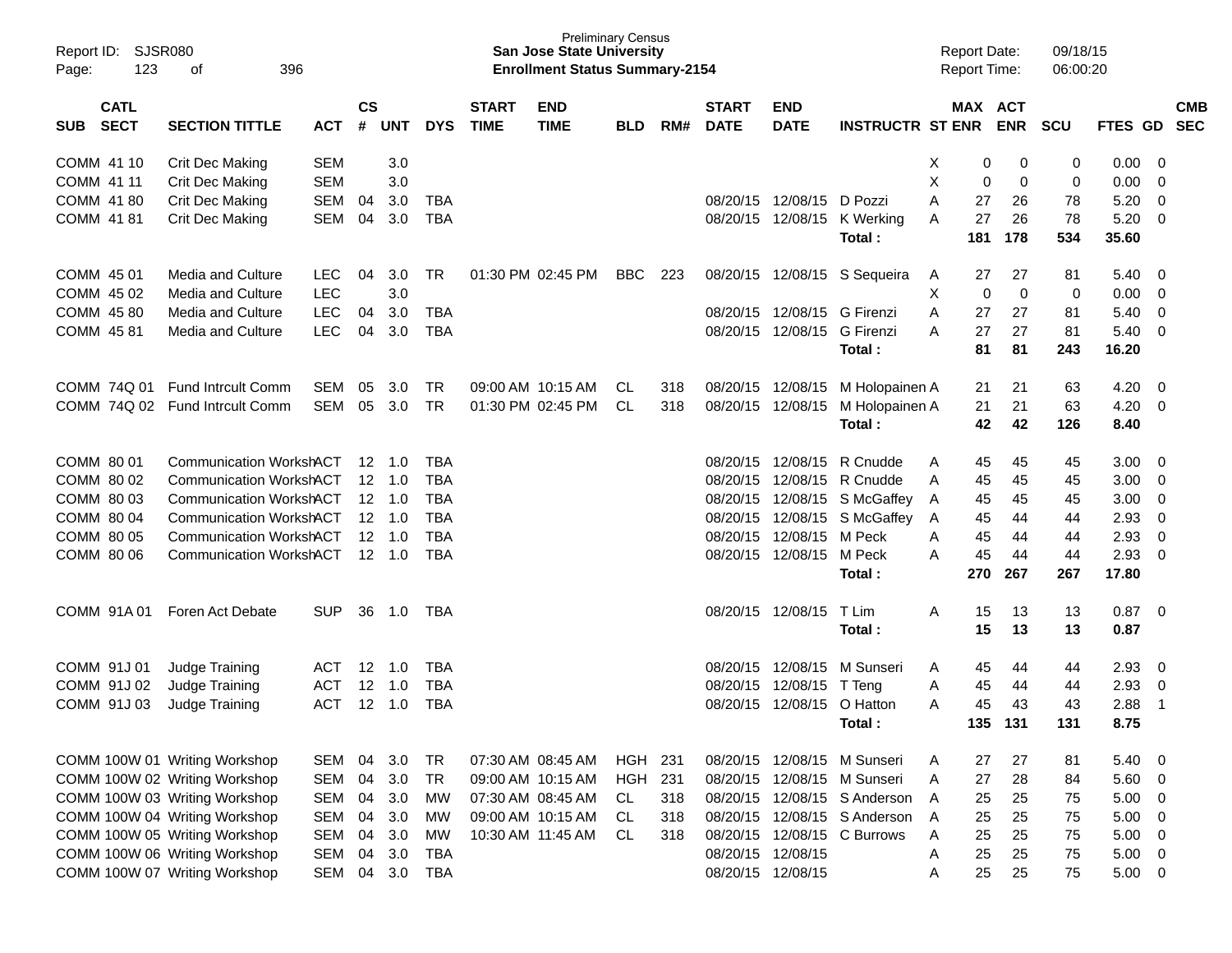| Report ID:<br>124<br>Page:               | SJSR080<br>396<br>οf                                           |                          |                    |            |            |                                        | <b>Preliminary Census</b><br><b>San Jose State University</b><br><b>Enrollment Status Summary-2154</b> |             |            |                             |                           |                         |        | <b>Report Date:</b><br><b>Report Time:</b> |            | 09/18/15<br>06:00:20 |                |                          |
|------------------------------------------|----------------------------------------------------------------|--------------------------|--------------------|------------|------------|----------------------------------------|--------------------------------------------------------------------------------------------------------|-------------|------------|-----------------------------|---------------------------|-------------------------|--------|--------------------------------------------|------------|----------------------|----------------|--------------------------|
| <b>CATL</b><br><b>SECT</b><br><b>SUB</b> | <b>SECTION TITTLE</b>                                          | <b>ACT</b>               | $\mathsf{cs}$<br># | <b>UNT</b> | <b>DYS</b> | <b>START</b><br><b>TIME</b>            | <b>END</b><br><b>TIME</b>                                                                              | <b>BLD</b>  | RM#        | <b>START</b><br><b>DATE</b> | <b>END</b><br><b>DATE</b> | <b>INSTRUCTR ST ENR</b> |        | <b>MAX ACT</b>                             | <b>ENR</b> | <b>SCU</b>           | <b>FTES GD</b> | <b>CMB</b><br><b>SEC</b> |
|                                          |                                                                |                          |                    |            |            |                                        |                                                                                                        |             |            |                             |                           |                         |        |                                            |            |                      |                |                          |
|                                          | COMM 100W 08 Writing Workshop                                  | <b>SEM</b>               | 04                 | 3.0        | <b>TBA</b> |                                        |                                                                                                        |             |            | 08/20/15                    | 12/08/15                  |                         | A      | 25                                         | 25         | 75                   | 5.00           | 0                        |
|                                          | COMM 100W 09 Writing Workshop                                  | <b>SEM</b>               | 04                 | 3.0        | TBA        |                                        |                                                                                                        |             |            | 08/20/15                    | 12/08/15                  |                         | A      | 25                                         | 25         | 75                   | 5.00           | 0                        |
|                                          | COMM 100W 10 Writing Workshop                                  | <b>SEM</b>               | 04                 | 3.0        | МW         | 12:00 PM 01:15 PM                      |                                                                                                        | <b>HGH</b>  | 223        | 08/20/15                    | 12/08/15                  | K Ward                  | A      | 27                                         | 27         | 81                   | 5.40           | 0                        |
|                                          | COMM 100W 11 Writing Workshop                                  | <b>SEM</b>               | 04                 | 3.0        | МW         | 03:00 PM 04:15 PM                      |                                                                                                        | <b>HGH</b>  | 223        | 08/20/15                    | 12/08/15                  | K Ward                  | A      | 27                                         | 30         | 90                   | 6.00           | 0                        |
|                                          | COMM 100W 12 Writing Workshop                                  | <b>SEM</b>               | 04                 | 3.0        | TR         | 09:00 AM 10:15 AM                      |                                                                                                        | <b>HGH</b>  | 229        | 08/20/15                    | 12/08/15                  | M Peck                  | A      | 27                                         | 28         | 84                   | 5.60           | 0                        |
|                                          | COMM 100W 13 Writing Workshop                                  | <b>SEM</b><br><b>SEM</b> | 04<br>04           | 3.0<br>3.0 | т<br>TR    | 06:00 PM 08:45 PM<br>04:30 PM 05:45 PM |                                                                                                        | HGH.<br>HGH | 223<br>223 | 08/20/15<br>08/20/15        | 12/08/15<br>12/08/15      | S Gunner                | A<br>A | 27<br>27                                   | 27<br>27   | 81                   | 5.40<br>5.40   | 0<br>0                   |
|                                          | COMM 100W 14 Writing Workshop<br>COMM 100W 15 Writing Workshop | <b>SEM</b>               | 04                 | 3.0        | TR         | 10:30 AM 11:45 AM                      |                                                                                                        | <b>ENG</b>  | 327        | 08/20/15                    | 12/08/15                  | L Long<br>M Peck        | A      | 27                                         | 27         | 81<br>81             | 5.40           | 0                        |
|                                          | COMM 100W 80 Writing Workshop                                  | <b>SEM</b>               | 04                 | 3.0        | TBA        |                                        |                                                                                                        |             |            | 08/20/15                    | 12/08/15                  | <b>B</b> Lawhorne       | A      | 27                                         | 27         | 81                   | 5.40           | 0                        |
|                                          | COMM 100W 81 Writing Workshop                                  | SEM                      | 04                 | 3.0        | TBA        |                                        |                                                                                                        |             |            | 08/20/15                    | 12/08/15                  | <b>B</b> Lawhorne       | A      | 27                                         | 27         | 81                   | 5.40           | 0                        |
|                                          |                                                                |                          |                    |            |            |                                        |                                                                                                        |             |            |                             |                           | Total:                  |        | 445                                        | 450        | 1350                 | 90.00          |                          |
|                                          |                                                                |                          |                    |            |            |                                        |                                                                                                        |             |            |                             |                           |                         |        |                                            |            |                      |                |                          |
| COMM 101C 01 Junior Seminar              |                                                                | <b>LEC</b>               | 03                 | 4.0        | <b>TBA</b> |                                        |                                                                                                        |             |            | 08/20/15                    | 12/08/15                  |                         | A      | 25                                         | 27         | 108                  | 7.20           | 0                        |
| COMM 101C 02 Junior Seminar              |                                                                | <b>LEC</b>               | 03                 | 4.0        | TBA        |                                        |                                                                                                        |             |            | 08/20/15                    | 12/08/15                  |                         | A      | 25                                         | 25         | 100                  | 6.67           | 0                        |
| COMM 101C 03 Junior Seminar              |                                                                | <b>LEC</b>               | 03                 | 4.0        | TBA        |                                        |                                                                                                        |             |            | 08/20/15                    | 12/08/15                  |                         | A      | 25                                         | 29         | 116                  | 7.73           | 0                        |
| COMM 101C 04 Junior Seminar              |                                                                | <b>LEC</b>               | 03                 | 4.0        | TBA        |                                        |                                                                                                        |             |            | 08/20/15                    | 12/08/15                  |                         | A      | 25                                         | 25         | 100                  | 6.67           | 0                        |
| COMM 101C 05 Junior Seminar              |                                                                | <b>LEC</b>               | 03                 | 4.0        | TBA        |                                        |                                                                                                        |             |            | 08/20/15                    | 12/08/15                  |                         | A      | 25                                         | 23         | 92                   | 6.13           | 0                        |
| COMM 101C 06 Junior Seminar              |                                                                | <b>LEC</b>               | 03                 | 4.0        | TBA        |                                        |                                                                                                        |             |            | 08/20/15                    | 12/08/15                  |                         | Α      | 25                                         | 25         | 100                  | 6.67           | 0                        |
| COMM 101C 80 Junior Seminar              |                                                                | <b>LEC</b>               | 03                 | 4.0        | TBA        |                                        |                                                                                                        |             |            | 08/20/15                    | 12/08/15                  | S Hinerman              | A      | 25                                         | 26         | 104                  | 6.93           | 0                        |
|                                          |                                                                |                          |                    |            |            |                                        |                                                                                                        |             |            |                             |                           | Total:                  |        | 175                                        | 180        | 720                  | 48.00          |                          |
|                                          | COMM 105P 01 Comm Self & Soc                                   | SEM                      | 03                 | 4.0        | <b>TBA</b> |                                        |                                                                                                        |             |            |                             | 08/20/15 12/08/15         |                         | Α      | 25                                         | 25         | 100                  | 6.67           | 0                        |
|                                          |                                                                |                          |                    |            |            |                                        |                                                                                                        |             |            |                             |                           | Total:                  |        | 25                                         | 25         | 100                  | 6.67           |                          |
|                                          |                                                                |                          |                    |            |            |                                        |                                                                                                        |             |            |                             |                           |                         |        |                                            |            |                      |                |                          |
| COMM 110F 01                             | Interpersonal Comm                                             | <b>SEM</b>               | 03                 | 4.0        | <b>TBA</b> |                                        |                                                                                                        |             |            | 08/20/15                    | 12/08/15                  |                         | A      | 25                                         | 29         | 116                  | 7.80           | -1                       |
| <b>COMM 110F 80</b>                      | Interpersonal Comm                                             | <b>SEM</b>               | 03                 | 4.0        | TBA        |                                        |                                                                                                        |             |            | 08/20/15                    | 12/08/15                  | K Werking               | A      | 25                                         | 27         | 108                  | 7.27           | -1                       |
|                                          |                                                                |                          |                    |            |            |                                        |                                                                                                        |             |            |                             |                           | Total:                  |        | 50                                         | 56         | 224                  | 15.07          |                          |
| COMM 111P 80                             | Interviewing                                                   | LEC                      | 03                 | 4.0        | <b>TBA</b> |                                        |                                                                                                        |             |            | 08/20/15                    | 12/08/15                  | S Coopman A             |        | 25                                         | 26         | 104                  | 6.93           | 0                        |
|                                          |                                                                |                          |                    |            |            |                                        |                                                                                                        |             |            |                             |                           | Total:                  |        | 25                                         | 26         | 104                  | 6.93           |                          |
|                                          |                                                                |                          |                    |            |            |                                        |                                                                                                        |             |            |                             |                           |                         |        |                                            |            |                      |                |                          |
|                                          | COMM 114P 01 Bus & Prof Spking                                 | LEC                      |                    | 4.0        |            |                                        |                                                                                                        |             |            |                             |                           |                         | Χ      | 0                                          | 0          | 0                    | 0.00           | $\mathbf 0$              |
|                                          | COMM 114P 02 Bus & Prof Spking                                 | <b>LEC</b>               |                    | 03 4.0     | TBA        |                                        |                                                                                                        |             |            |                             | 08/20/15 12/08/15         |                         | A      | 25                                         | 25         | 100                  | 6.67           | 0                        |
|                                          |                                                                |                          |                    |            |            |                                        |                                                                                                        |             |            |                             |                           | Total:                  |        | 25                                         | 25         | 100                  | 6.67           |                          |
|                                          |                                                                |                          |                    |            |            |                                        |                                                                                                        |             |            |                             |                           |                         |        |                                            |            |                      |                |                          |
|                                          | COMM 115P 80 Comm and Conflict                                 | LEC 03 4.0 TBA           |                    |            |            |                                        |                                                                                                        |             |            |                             | 08/20/15 12/08/15 C Perez |                         | A      | 25                                         | 25         | 100                  | $6.67$ 0       |                          |
|                                          |                                                                |                          |                    |            |            |                                        |                                                                                                        |             |            |                             |                           | Total:                  |        | 25                                         | 25         | 100                  | 6.67           |                          |
|                                          |                                                                |                          |                    |            |            |                                        |                                                                                                        |             |            |                             |                           |                         | A      | 25                                         | 27         | 108                  |                |                          |
| COMM 116P 01 Mediation                   |                                                                | LEC 03 4.0 TBA           |                    |            |            |                                        |                                                                                                        |             |            |                             | 08/20/15 12/08/15         |                         |        |                                            |            |                      | $7.20 \t 0$    |                          |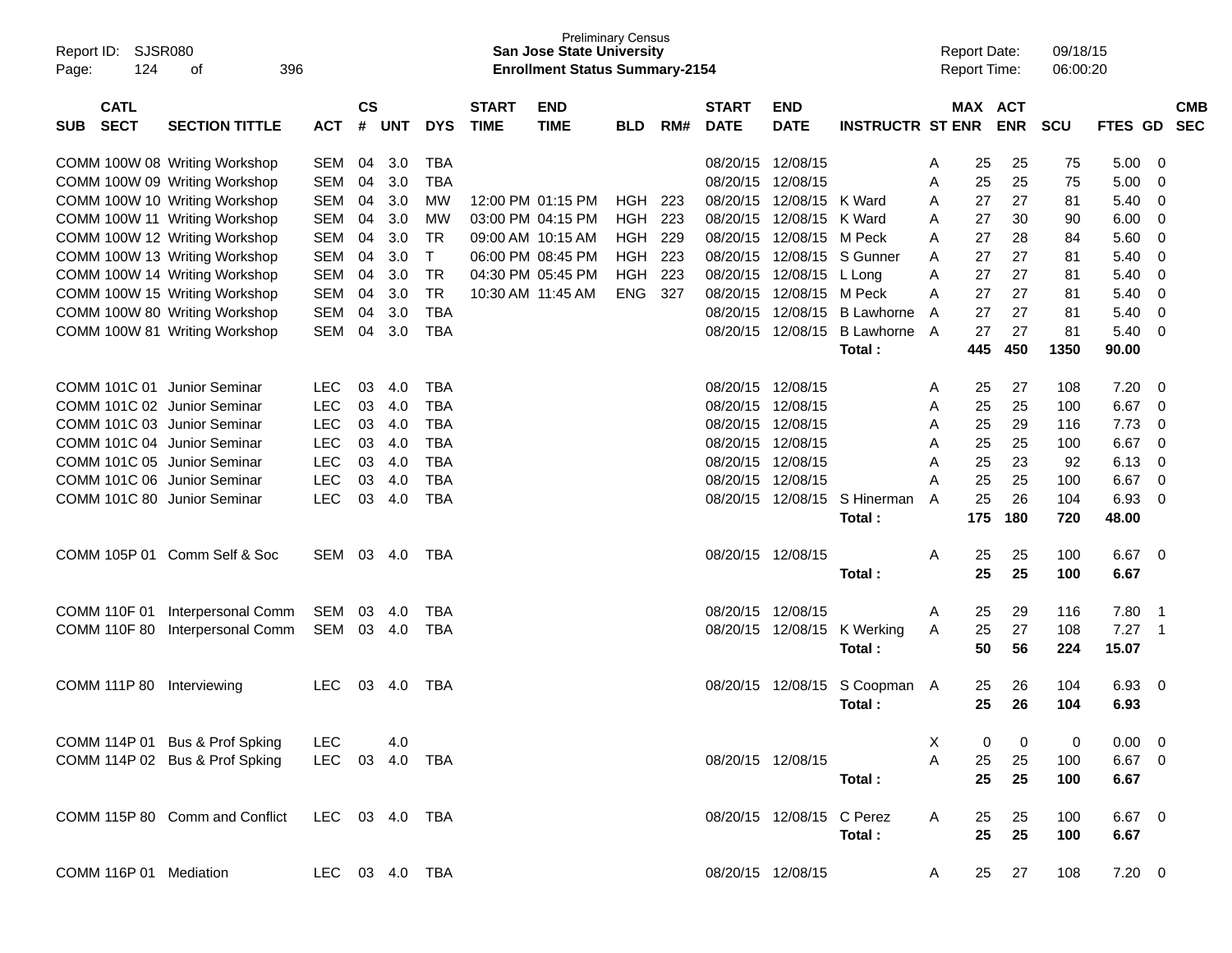| Page:      | Report ID: SJSR080<br>125  | 396<br>οf                                                                                                                                  |                          |                    |            |            |                             | <b>Preliminary Census</b><br><b>San Jose State University</b><br><b>Enrollment Status Summary-2154</b> |            |     |                             |                                                        |                                          | <b>Report Date:</b><br><b>Report Time:</b> |                |                         | 09/18/15<br>06:00:20 |                                 |            |  |
|------------|----------------------------|--------------------------------------------------------------------------------------------------------------------------------------------|--------------------------|--------------------|------------|------------|-----------------------------|--------------------------------------------------------------------------------------------------------|------------|-----|-----------------------------|--------------------------------------------------------|------------------------------------------|--------------------------------------------|----------------|-------------------------|----------------------|---------------------------------|------------|--|
| <b>SUB</b> | <b>CATL</b><br><b>SECT</b> | <b>SECTION TITTLE</b>                                                                                                                      | ACT                      | $\mathsf{cs}$<br># | <b>UNT</b> | <b>DYS</b> | <b>START</b><br><b>TIME</b> | <b>END</b><br><b>TIME</b>                                                                              | <b>BLD</b> | RM# | <b>START</b><br><b>DATE</b> | <b>END</b><br><b>DATE</b>                              | <b>INSTRUCTR ST ENR ENR</b>              |                                            |                | MAX ACT                 | <b>SCU</b>           | FTES GD SEC                     | <b>CMB</b> |  |
|            |                            |                                                                                                                                            |                          |                    |            |            |                             |                                                                                                        |            |     |                             |                                                        | Total:                                   |                                            | 25             | 27                      | 108                  | 7.20                            |            |  |
|            | COMM 119I 80               | <b>Researching Games</b>                                                                                                                   | LEC 03 4.0               |                    |            | TBA        |                             |                                                                                                        |            |     |                             |                                                        | 08/20/15 12/08/15 S Coopman A<br>Total:  |                                            | 25<br>25       | 25<br>25                | 100<br>100           | $6.67$ 0<br>6.67                |            |  |
|            |                            | COMM 120P 01 Pers & Pres Skills<br>COMM 120P 02 Pers & Pres Skills                                                                         | <b>LEC</b><br><b>LEC</b> | 03                 | 4.0<br>4.0 | <b>TBA</b> |                             |                                                                                                        |            |     | 08/20/15 12/08/15           |                                                        | Total:                                   | Χ<br>Α                                     | 0<br>25<br>25  | $\mathbf 0$<br>25<br>25 | 0<br>100<br>100      | $0.00 \t 0$<br>$6.67$ 0<br>6.67 |            |  |
|            |                            | COMM 121P 01 Perf as Practice                                                                                                              | <b>LEC</b>               |                    | 03 4.0     | <b>TBA</b> |                             |                                                                                                        |            |     | 08/20/15 12/08/15           |                                                        | Total:                                   | A                                          | 25<br>25       | 24<br>24                | 96<br>96             | $6.40 \quad 0$<br>6.40          |            |  |
|            |                            | COMM 123I 01 Performance Ethno                                                                                                             | SEM 03 4.0               |                    |            | TR         |                             | 12:00 PM 01:15 PM                                                                                      | HGH 231    |     |                             | 08/20/15 12/08/15                                      | O Hatton<br>Total:                       | A                                          | 25<br>25       | 25<br>25                | 100<br>100           | $6.67$ 0<br>6.67                |            |  |
|            |                            | COMM 124P 01 Comm Training & Dev LEC 03 4.0                                                                                                |                          |                    |            | TBA        |                             |                                                                                                        |            |     | 08/20/15 12/08/15           |                                                        | Total :                                  | A                                          | 25<br>25       | 26<br>26                | 104<br>104           | $6.93$ 0<br>6.93                |            |  |
|            |                            | COMM 130F 80 Social Movements                                                                                                              | LEC                      |                    | 03 4.0     | TBA        |                             |                                                                                                        |            |     |                             |                                                        | 08/20/15 12/08/15 T Coopman A<br>Total:  |                                            | 25<br>25       | 24<br>24                | 96<br>96             | $6.40 \quad 0$<br>6.40          |            |  |
|            |                            | COMM 131P 80 New/You Media                                                                                                                 | <b>LEC</b>               |                    | 04 4.0     | TBA        |                             |                                                                                                        |            |     |                             | 08/20/15 12/08/15 C Perez                              | Total :                                  | A                                          | 27<br>27       | 27<br>27                | 108<br>108           | $7.20 \t 0$<br>7.20             |            |  |
|            |                            | COMM 133F 80 Ethical Prob Comm                                                                                                             | LEC                      |                    | 03 4.0     | TBA        |                             |                                                                                                        |            |     |                             |                                                        | 08/20/15 12/08/15 S Hinerman A<br>Total: |                                            | 25<br>25       | 25<br>25                | 100<br>100           | $6.73$ 1<br>6.73                |            |  |
|            |                            | COMM 140P 01 Argument & Debate                                                                                                             | LEC                      |                    | 03 4.0     | TBA        |                             |                                                                                                        |            |     | 08/20/15 12/08/15           |                                                        | Total:                                   | A                                          | 25<br>25       | 26<br>26                | 104<br>104           | $6.93$ 0<br>6.93                |            |  |
|            |                            | COMM 141P 80 Small Group Comm LEC 03 4.0 TBA                                                                                               |                          |                    |            |            |                             |                                                                                                        |            |     |                             | 08/20/15 12/08/15 C Perez                              | Total:                                   | $\mathsf{A}$                               | 25<br>25       | 25<br>25                | 100<br>100           | $6.73$ 1<br>6.73                |            |  |
|            |                            | COMM 144F 01 Organiza Communica LEC 03 4.0 MW 10:30 AM 11:45 AM HGH 225<br>COMM 144F 02 Organiza Communica LEC 03 4.0 TR 12:00 PM 01:15 PM |                          |                    |            |            |                             |                                                                                                        | HGH 223    |     |                             | 08/20/15 12/08/15 F Varona<br>08/20/15 12/08/15 R Webb | Total:                                   | A<br>Α                                     | 25<br>27<br>52 | 26<br>27<br>53          | 104<br>108<br>212    | 6.93 0<br>$7.27$ 1<br>14.20     |            |  |
|            |                            | COMM 145I 80 Rhet Criticism                                                                                                                | LEC 03 4.0 TBA           |                    |            |            |                             |                                                                                                        |            |     |                             | 08/20/15 12/08/15 G Firenzi                            | Total:                                   | A                                          | 25<br>25       | 25<br>25                | 100<br>100           | 6.67 0<br>6.67                  |            |  |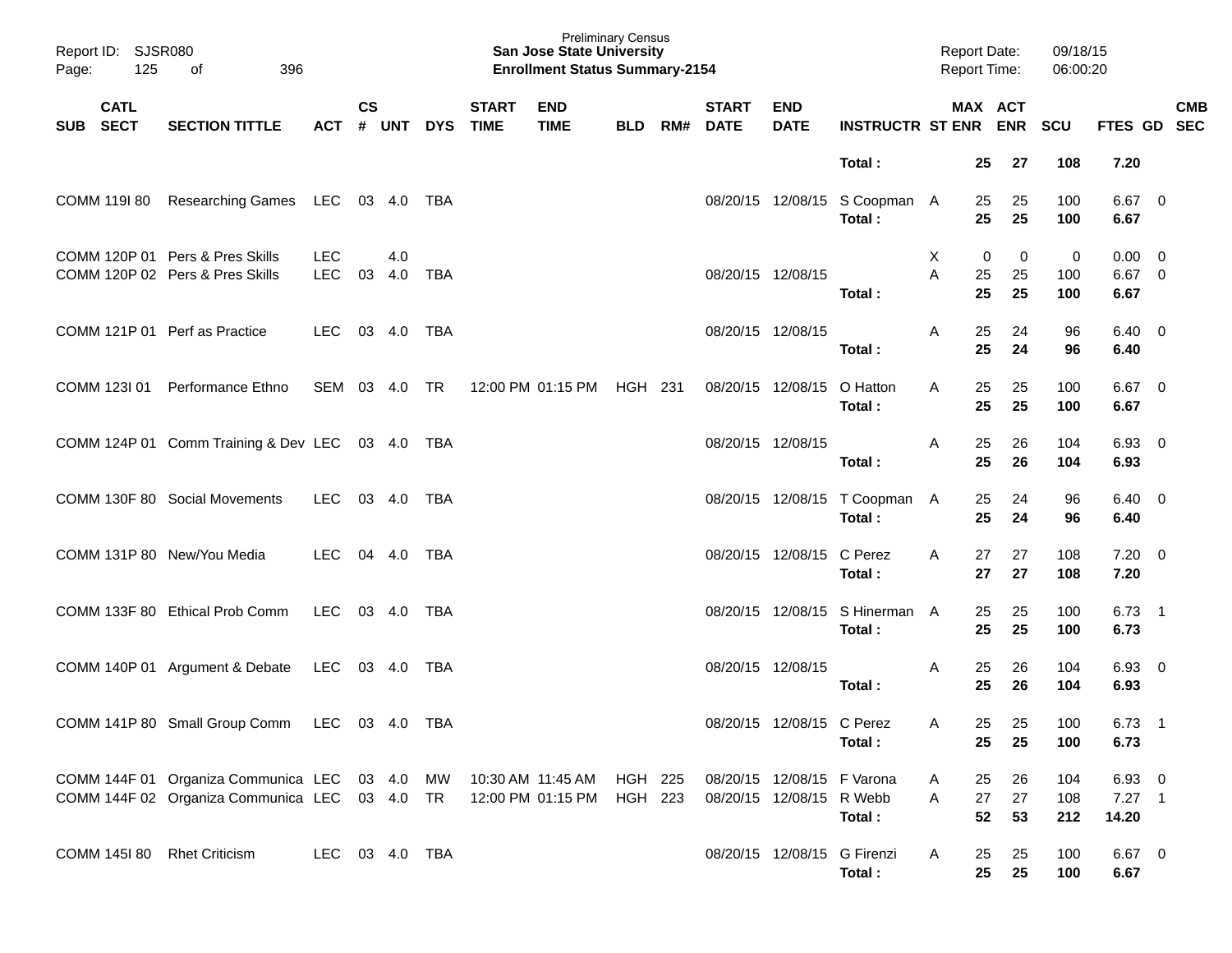| Report ID:<br>Page: | SJSR080<br>126               | 396<br>οf                                                            |                          |                    |               |                              |                             | <b>Preliminary Census</b><br><b>San Jose State University</b><br><b>Enrollment Status Summary-2154</b> |            |            |                             |                               |                                       |        | <b>Report Date:</b><br><b>Report Time:</b> |                       | 09/18/15<br>06:00:20 |                       |                                                     |                          |
|---------------------|------------------------------|----------------------------------------------------------------------|--------------------------|--------------------|---------------|------------------------------|-----------------------------|--------------------------------------------------------------------------------------------------------|------------|------------|-----------------------------|-------------------------------|---------------------------------------|--------|--------------------------------------------|-----------------------|----------------------|-----------------------|-----------------------------------------------------|--------------------------|
| <b>SUB</b>          | <b>CATL</b><br><b>SECT</b>   | <b>SECTION TITTLE</b>                                                | <b>ACT</b>               | $\mathsf{cs}$<br># | <b>UNT</b>    | <b>DYS</b>                   | <b>START</b><br><b>TIME</b> | <b>END</b><br><b>TIME</b>                                                                              | <b>BLD</b> | RM#        | <b>START</b><br><b>DATE</b> | <b>END</b><br><b>DATE</b>     | <b>INSTRUCTR ST ENR</b>               |        |                                            | MAX ACT<br><b>ENR</b> | <b>SCU</b>           | FTES GD               |                                                     | <b>CMB</b><br><b>SEC</b> |
|                     |                              | COMM 147P 80 Arg & Pers Crts Law                                     | LEC                      |                    | 03 4.0        | TBA                          |                             |                                                                                                        |            |            | 08/20/15                    | 12/08/15                      | G Firenzi<br>Total:                   | A      | 25<br>25                                   | 24<br>24              | 96<br>96             | 6.47<br>6.47          | $\overline{\phantom{0}}$ 1                          |                          |
|                     | COMM 149F 01                 | <b>Rhet Public Life</b>                                              | <b>LEC</b>               |                    | 4.0           |                              |                             |                                                                                                        |            |            |                             |                               | Total:                                | Χ      | 0<br>0                                     | 0<br>$\mathbf 0$      | 0<br>0               | $0.00 \t 0$<br>0.00   |                                                     |                          |
|                     | COMM 150I 01                 | Org Com Inquiry                                                      | <b>LEC</b>               | 03                 | 4.0           | TBA                          |                             |                                                                                                        |            |            | 08/20/15 12/08/15           |                               | Total:                                | A      | 25<br>25                                   | 25<br>25              | 100<br>100           | 6.67<br>6.67          | $\overline{\mathbf{0}}$                             |                          |
|                     | COMM 151101                  | New Media/Methods                                                    | LEC                      |                    | 04 4.0        | TBA                          |                             |                                                                                                        |            |            | 08/20/15 12/08/15           |                               | Total:                                | A      | 25<br>25                                   | 25<br>25              | 100<br>100           | 6.67<br>6.67          | $\overline{\mathbf{0}}$                             |                          |
|                     | COMM 1551 01<br>COMM 155I 80 | Quantitative Comm<br><b>Quantitative Comm</b>                        | <b>LEC</b><br><b>LEC</b> | 03                 | 4.0<br>03 4.0 | <b>TBA</b><br><b>TBA</b>     |                             |                                                                                                        |            |            | 08/20/15                    | 12/08/15<br>08/20/15 12/08/15 | G Gao<br>Total:                       | A<br>A | 25<br>25<br>50                             | 25<br>22<br>47        | 100<br>88<br>188     | 6.67<br>5.87<br>12.53 | $\overline{\mathbf{0}}$<br>$\overline{\phantom{0}}$ |                          |
|                     | COMM 156I 80                 | Observe/Interview                                                    | <b>LEC</b>               |                    | 03 4.0        | TBA                          |                             |                                                                                                        |            |            |                             |                               | 08/20/15 12/08/15 K Werking<br>Total: | A      | 25<br>25                                   | 28<br>28              | 112<br>112           | $7.53$ 1<br>7.53      |                                                     |                          |
|                     |                              | COMM 157SL 01 Comm Action & Serv                                     | LEC                      | 02                 | 3.0           | $\top$                       |                             | 03:00 PM 05:45 PM                                                                                      | CL         | 226        | 08/20/15                    | 12/08/15                      | T Hart                                | Α      | 30                                         | 29                    | 87                   | 5.80                  |                                                     | $0\,$ C                  |
| НA                  |                              | 157SL 01 Comm Action & Serv                                          | <b>LEC</b>               | 02                 | 3.0           | $\top$                       |                             | 03:00 PM 05:45 PM                                                                                      | CL         | 226        | 08/20/15                    | 12/08/15                      | T Hart                                | A      | 0                                          | $\overline{1}$        | 3                    | 0.20                  |                                                     | $0\,$ C                  |
| SCI                 |                              | 157SL 01 Comm Action & Serv                                          | <b>LEC</b>               | 02                 | 3.0           | $\top$                       |                             | 03:00 PM 05:45 PM                                                                                      | CL         | 226        | 08/20/15                    | 12/08/15                      | T Hart                                | A      | 0                                          | 0                     | 0                    | 0.00                  |                                                     | 0 <sup>C</sup>           |
|                     |                              | ENGR 157SL 01 Comm Action & Serv                                     | <b>LEC</b>               | 02                 | 3.0           | $\mathsf{T}$                 |                             | 03:00 PM 05:45 PM                                                                                      | CL         | 226        | 08/20/15                    | 12/08/15                      | T Hart                                | Α      | 0                                          | 0                     | 0                    | 0.00                  |                                                     | 0 <sup>C</sup>           |
|                     |                              | EDUC 157SL 01 Comm Action & Serv<br>COMM 157SL 02 Comm Action & Serv | <b>LEC</b><br><b>LEC</b> | 02                 | 3.0           | $\mathsf{T}$                 |                             | 03:00 PM 05:45 PM<br>03:00 PM 05:45 PM                                                                 | CL         | 226        | 08/20/15                    | 12/08/15<br>12/08/15          | T Hart<br>R Mitchell                  | A      | 0                                          | 0                     | 0                    | 0.00                  |                                                     | $0\,C$<br>$0\,C$         |
| НA                  |                              | 157SL 02 Comm Action & Serv                                          | <b>LEC</b>               | 02<br>02           | 3.0<br>3.0    | $\mathsf{T}$<br>$\mathsf{T}$ |                             | 03:00 PM 05:45 PM                                                                                      | CL<br>CL   | 226<br>226 | 08/20/15<br>08/20/15        | 12/08/15                      | R Mitchell                            | A<br>A | 30<br>0                                    | 25<br>0               | 75<br>0              | 5.00<br>0.00          |                                                     | 0 <sup>C</sup>           |
| SCI                 |                              | 157SL 02 Comm Action & Serv                                          | <b>LEC</b>               | 02                 | 3.0           | $\mathsf{T}$                 |                             | 03:00 PM 05:45 PM                                                                                      | <b>CL</b>  | 226        | 08/20/15                    | 12/08/15                      | R Mitchell                            | A      | 0                                          | -1                    | 3                    | 0.20                  |                                                     | 0 <sup>C</sup>           |
|                     |                              | ENGR 157SL 02 Comm Action & Serv                                     | <b>LEC</b>               | 02                 | 3.0           | $\top$                       |                             | 03:00 PM 05:45 PM                                                                                      | CL         | 226        | 08/20/15                    | 12/08/15                      | R Mitchell                            | A      | 0                                          | -1                    | 3                    | 0.20                  |                                                     | $0\,C$                   |
|                     |                              | EDUC 157SL 02 Comm Action & Serv                                     | <b>LEC</b>               | 02                 | 3.0           | $\mathsf{T}$                 |                             | 03:00 PM 05:45 PM                                                                                      | CL         | 226        | 08/20/15                    |                               | 12/08/15 R Mitchell                   | A      | 0                                          | -1                    | 3                    | 0.20                  |                                                     | 0 <sup>C</sup>           |
|                     |                              | COMM 157SL 03 Comm Action & Serv LEC 02 3.0                          |                          |                    |               | W                            |                             | 03:00 PM 05:45 PM                                                                                      | CL         | 226        |                             |                               | 08/20/15 12/08/15 R Mitchell          | Α      | 30                                         | 24                    | 72                   | 4.80                  |                                                     | $0\,C$                   |
| НA                  |                              | 157SL 03 Comm Action & Serv                                          | LEC.                     |                    | 02 3.0        | W                            |                             | 03:00 PM 05:45 PM                                                                                      | - CL       | 226        |                             |                               | 08/20/15 12/08/15 R Mitchell          | Α      | 0                                          | 0                     | 0                    | 0.00                  | 0 C                                                 |                          |
| SCI                 |                              | 157SL 03 Comm Action & Serv                                          | <b>LEC</b>               | 02                 | 3.0           | W                            |                             | 03:00 PM 05:45 PM                                                                                      | - CL       | 226        |                             |                               | 08/20/15 12/08/15 R Mitchell          | Α      | 0                                          | 0                     | 0                    | 0.00                  |                                                     | 0 C                      |
|                     |                              | ENGR 157SL 03 Comm Action & Serv                                     | <b>LEC</b>               |                    | 02 3.0        | W                            |                             | 03:00 PM 05:45 PM                                                                                      | - CL       | 226        |                             |                               | 08/20/15 12/08/15 R Mitchell          | Α      | 0                                          | 0                     | 0                    | 0.00                  |                                                     | 0 C                      |
|                     |                              | EDUC 157SL 03 Comm Action & Serv                                     | <b>LEC</b>               |                    | 02 3.0        | W                            |                             | 03:00 PM 05:45 PM                                                                                      | - CL       | 226        |                             |                               | 08/20/15 12/08/15 R Mitchell          | Α      | 0                                          | 0                     | 0                    | 0.00                  |                                                     | $0\,C$                   |
|                     |                              | COMM 157SL 04 Comm Action & Serv                                     | <b>LEC</b>               |                    | 02 3.0        | W                            |                             | 03:00 PM 05:45 PM                                                                                      | - CL       | 226        |                             |                               | 08/20/15 12/08/15 V Lehmkuhl-DA       |        | 30                                         | 25                    | 75                   | 5.00                  |                                                     | 0 C                      |
| HA.                 |                              | 157SL 04 Comm Action & Serv                                          | <b>LEC</b>               |                    | 02 3.0        | W                            |                             | 03:00 PM 05:45 PM                                                                                      | - CL       | 226        |                             |                               | 08/20/15 12/08/15 V Lehmkuhl-DA       |        | 0                                          | -1                    | 3                    | 0.20                  |                                                     | 0 C                      |
| SCI                 |                              | 157SL 04 Comm Action & Serv                                          | LEC                      |                    | 02 3.0        | W                            |                             | 03:00 PM 05:45 PM                                                                                      | - CL       | 226        |                             |                               | 08/20/15 12/08/15 V Lehmkuhl-DA       |        | 0                                          | 0                     | 0                    | 0.00                  | $0\,$ C                                             |                          |
|                     |                              | ENGR 157SL 04 Comm Action & Serv                                     | LEC 02 3.0               |                    |               | W                            |                             | 03:00 PM 05:45 PM                                                                                      | CL         | 226        |                             |                               | 08/20/15 12/08/15 V Lehmkuhl-DA       |        | 0                                          | 0                     | 0                    | $0.00 \t 0 C$         |                                                     |                          |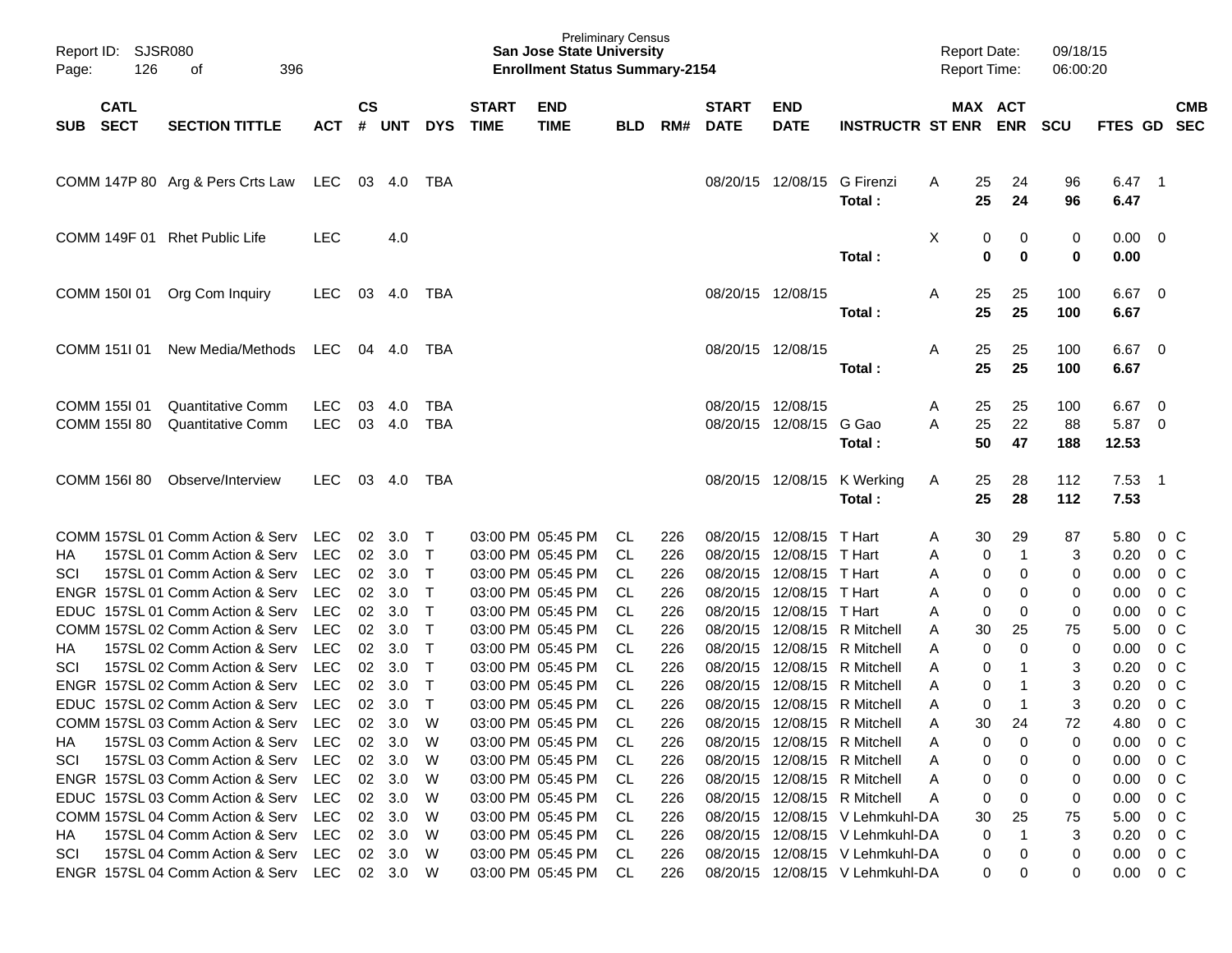| 127<br>Page:                              | Report ID: SJSR080<br>396<br>of                                                |                                        |                    |                      |                                 |                             | <b>Preliminary Census</b><br><b>San Jose State University</b><br><b>Enrollment Status Summary-2154</b> |                    |     |                                                             |                           |                                                                              | <b>Report Date:</b><br><b>Report Time:</b> |                       | 09/18/15<br>06:00:20 |                                           |                          |            |
|-------------------------------------------|--------------------------------------------------------------------------------|----------------------------------------|--------------------|----------------------|---------------------------------|-----------------------------|--------------------------------------------------------------------------------------------------------|--------------------|-----|-------------------------------------------------------------|---------------------------|------------------------------------------------------------------------------|--------------------------------------------|-----------------------|----------------------|-------------------------------------------|--------------------------|------------|
| <b>CATL</b><br>SUB SECT                   | <b>SECTION TITTLE</b>                                                          | <b>ACT</b>                             | $\mathsf{cs}$<br># | UNT                  | <b>DYS</b>                      | <b>START</b><br><b>TIME</b> | <b>END</b><br><b>TIME</b>                                                                              | <b>BLD</b>         | RM# | <b>START</b><br><b>DATE</b>                                 | <b>END</b><br><b>DATE</b> | <b>INSTRUCTR ST ENR ENR</b>                                                  | MAX ACT                                    |                       | <b>SCU</b>           | FTES GD SEC                               |                          | <b>CMB</b> |
|                                           | EDUC 157SL 04 Comm Action & Serv LEC                                           |                                        |                    | 02 3.0               | W                               |                             | 03:00 PM 05:45 PM                                                                                      | CL                 | 226 |                                                             |                           | 08/20/15 12/08/15 V Lehmkuhl-DA<br>Total:                                    | 0<br>120                                   | 0<br>108              | 0<br>324             | 0.00<br>21.60                             | $0\,$ C                  |            |
|                                           | COMM 164F 01 Comm & Global Orgs LEC 03 4.0 TBA                                 |                                        |                    |                      |                                 |                             |                                                                                                        |                    |     | 08/20/15 12/08/15                                           |                           | Total:                                                                       | A<br>25<br>25                              | 25<br>25              | 100<br>100           | $6.67$ 0<br>6.67                          |                          |            |
|                                           | COMM 168A 01 Global Climate Chang LEC<br>METR 168A 01 Global Climate Chang LEC |                                        | 01                 | 01 6.0<br>6.0        | TR<br><b>TR</b>                 |                             | 01:30 PM 04:15 PM<br>01:30 PM 04:15 PM                                                                 | WSQ 207<br>WSQ 207 |     | 08/20/15                                                    |                           | 08/20/15 12/08/15 B Brockmann A<br>12/08/15 B Brockmann A                    | 120<br>0                                   | 77<br>$\overline{2}$  | 462<br>12            | 30.80<br>0.80                             | 0 C<br>0 <sup>o</sup>    |            |
|                                           | ENVS 168A 01 Global Climate Chang LEC<br>GEOL 168A 01 Global Climate Chang LEC |                                        |                    | 01 6.0<br>01 6.0     | <b>TR</b><br><b>TR</b>          |                             | 01:30 PM 04:15 PM<br>01:30 PM 04:15 PM                                                                 | WSQ 207<br>WSQ 207 |     |                                                             |                           | 08/20/15 12/08/15 B Brockmann A<br>08/20/15 12/08/15 B Brockmann A           | $\mathbf 0$<br>$\mathbf 0$                 | 17<br>12              | 102<br>72            | 6.80 0 C<br>4.80 0 C                      |                          |            |
| HUM                                       | 168A 01 Global Climate Chang LEC                                               |                                        |                    | 01 6.0               | TR                              |                             | 01:30 PM 04:15 PM                                                                                      | WSQ 207            |     |                                                             |                           | 08/20/15 12/08/15 B Brockmann A<br>Total:                                    | 0<br>120                                   | $\overline{c}$<br>110 | 12<br>660            | $0.80 \t 0 C$<br>44.00                    |                          |            |
| COMM 169I 80                              | Media Respns Crit                                                              | LEC.                                   |                    | 03 4.0               | TBA                             |                             |                                                                                                        |                    |     |                                                             |                           | 08/20/15 12/08/15 S Hinerman A<br>Total:                                     | 25<br>25                                   | 24<br>24              | 96<br>96             | $6.47$ 1<br>6.47                          |                          |            |
| COMM 170F 80 Persuasion                   |                                                                                | <b>LEC</b>                             |                    | 03 4.0               | TBA                             |                             |                                                                                                        |                    |     |                                                             |                           | 08/20/15 12/08/15 S Coopman A<br>Total:                                      | 25<br>25                                   | 25<br>25              | 100<br>100           | $6.67$ 0<br>6.67                          |                          |            |
|                                           | COMM 172F 01 Multicultural Comm                                                | <b>LEC</b>                             |                    | 03 4.0               | TBA                             |                             |                                                                                                        |                    |     | 08/20/15 12/08/15                                           |                           | Total:                                                                       | 25<br>Α<br>25                              | 30<br>30              | 120<br>120           | $8.00 \t 0$<br>8.00                       |                          |            |
|                                           | COMM 173F 01 Comm & Global UndersLEC<br>COMM 173F 80 Comm & Global UndersLEC   |                                        |                    | 03 4.0<br>03 4.0     | <b>TBA</b><br><b>TBA</b>        |                             |                                                                                                        |                    |     | 08/20/15 12/08/15                                           | 08/20/15 12/08/15 G Gao   | Total:                                                                       | 25<br>A<br>A<br>25<br>50                   | 25<br>25<br>50        | 100<br>100<br>200    | 6.67<br>6.67 0<br>13.33                   | $\overline{\phantom{0}}$ |            |
| COMM 174 80                               | Intercult & Inequal                                                            | LEC.                                   |                    | 04 3.0               | TBA                             |                             |                                                                                                        |                    |     |                                                             |                           | 08/20/15 12/08/15 M Holopainen A<br>Total:                                   | 27<br>27                                   | 27<br>27              | 81<br>81             | $5.40 \ 0$<br>5.40                        |                          |            |
|                                           | COMM 175F 80 Nonverbal Comm                                                    | <b>LEC</b>                             | 03                 | 4.0                  | TBA                             |                             |                                                                                                        |                    |     |                                                             | 08/20/15 12/08/15         | G Gao<br>Total:                                                              | A<br>25<br>25                              | 26<br>26              | 104<br>104           | $6.93$ 0<br>6.93                          |                          |            |
| COMM 179 80<br>COMM 179 81                | Media & Resistance<br>Media & Resistance                                       | <b>LEC</b><br><b>LEC</b>               | 04                 | 3.0<br>04 3.0        | TBA<br>TBA                      |                             |                                                                                                        |                    |     |                                                             |                           | 08/20/15 12/08/15 T Coopman<br>A<br>08/20/15 12/08/15 S Hinerman A<br>Total: | 27<br>27<br>54                             | 26<br>25<br>51        | 78<br>75<br>153      | 5.20<br>$5.00 \t 0$<br>10.20              | $\overline{\phantom{0}}$ |            |
| COMM 180 01<br>COMM 180 02<br>COMM 180 03 | <b>Individual Study</b><br><b>Individual Study</b><br><b>Individual Study</b>  | <b>SUP</b><br><b>SUP</b><br><b>SUP</b> | 36<br>36           | 1.0<br>2.0<br>36 3.0 | <b>TBA</b><br><b>TBA</b><br>TBA |                             |                                                                                                        |                    |     | 08/20/15 12/08/15<br>08/20/15 12/08/15<br>08/20/15 12/08/15 |                           |                                                                              | 5<br>Α<br>3<br>Α<br>5<br>Α                 | 0<br>0<br>0           | 0<br>0<br>0          | $0.00 \t 0$<br>$0.00 \t 0$<br>$0.00 \t 0$ |                          |            |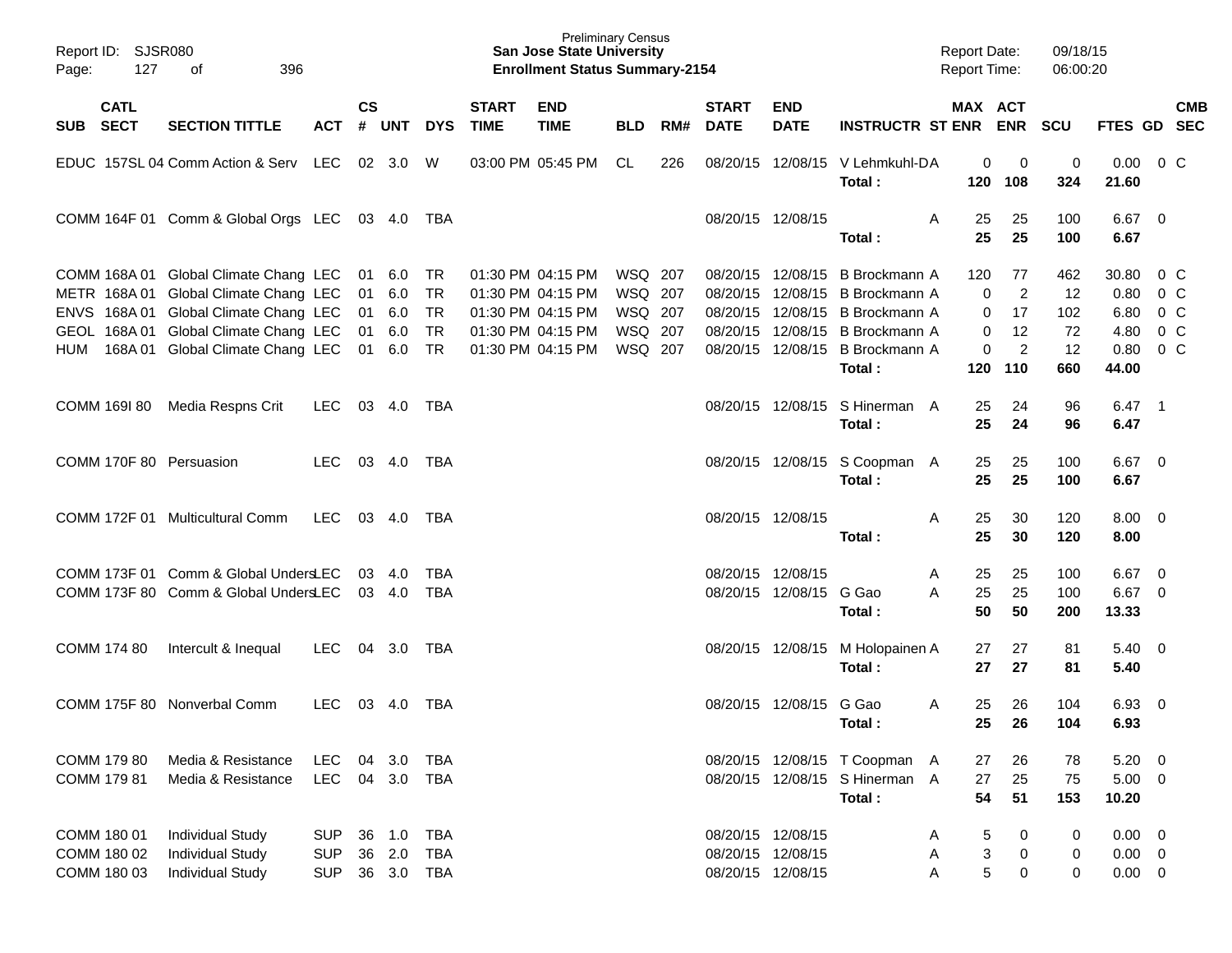| Report ID:<br>128<br>Page:               | <b>SJSR080</b><br>396<br>оf     |                |                    |            |            |                             | <b>Preliminary Census</b><br><b>San Jose State University</b><br><b>Enrollment Status Summary-2154</b> |            |     |                             |                           |                             | <b>Report Date:</b><br><b>Report Time:</b> |                              | 09/18/15<br>06:00:20 |              |                         |                          |
|------------------------------------------|---------------------------------|----------------|--------------------|------------|------------|-----------------------------|--------------------------------------------------------------------------------------------------------|------------|-----|-----------------------------|---------------------------|-----------------------------|--------------------------------------------|------------------------------|----------------------|--------------|-------------------------|--------------------------|
| <b>CATL</b><br><b>SECT</b><br><b>SUB</b> | <b>SECTION TITTLE</b>           | <b>ACT</b>     | $\mathsf{cs}$<br># | <b>UNT</b> | <b>DYS</b> | <b>START</b><br><b>TIME</b> | <b>END</b><br><b>TIME</b>                                                                              | <b>BLD</b> | RM# | <b>START</b><br><b>DATE</b> | <b>END</b><br><b>DATE</b> | <b>INSTRUCTR ST ENR</b>     |                                            | <b>MAX ACT</b><br><b>ENR</b> | <b>SCU</b>           | FTES GD      |                         | <b>CMB</b><br><b>SEC</b> |
| COMM 180 04                              | <b>Individual Study</b>         | <b>SUP</b>     | 36                 | 3.0        | TBA        |                             |                                                                                                        |            |     | 08/20/15 12/08/15           |                           |                             | A<br>1                                     | 0                            | 0                    | 0.00         | - 0                     |                          |
|                                          |                                 |                |                    |            |            |                             |                                                                                                        |            |     |                             |                           | Total:                      | 14                                         | 0                            | 0                    | 0.00         |                         |                          |
| COMM 184 01                              | Directed Reading                | <b>SUP</b>     | 36                 | 1.0        | <b>TBA</b> |                             |                                                                                                        |            |     | 08/20/15                    | 12/08/15                  |                             | A<br>5                                     | 0                            | 0                    | 0.00         | 0                       |                          |
| COMM 184 02                              | Directed Reading                | <b>SUP</b>     | 36                 | 2.0        | <b>TBA</b> |                             |                                                                                                        |            |     |                             | 08/20/15 12/08/15         | T Coopman                   | 5<br>A                                     | $\mathbf 1$                  | 2                    | 0.13         | 0                       |                          |
|                                          |                                 |                |                    |            |            |                             |                                                                                                        |            |     |                             |                           | Total:                      | 10                                         | $\mathbf{1}$                 | $\mathbf{2}$         | 0.13         |                         |                          |
| COMM 190 01                              | Act Proj in Speech              | <b>SUP</b>     | 36                 | 1.0        | <b>TBA</b> |                             |                                                                                                        |            |     | 08/20/15                    | 12/08/15                  | T Hart                      | 5<br>A                                     | 5                            | 5                    | 0.33         | 0                       |                          |
| COMM 190 02                              | Act Proj in Speech              | <b>SUP</b>     | 36                 | 2.0        | <b>TBA</b> |                             |                                                                                                        |            |     | 08/20/15                    | 12/08/15                  | T Hart                      | 5<br>A                                     | 2                            | 4                    | 0.27         | 0                       |                          |
| COMM 190 03                              | Act Proj in Speech              | <b>SUP</b>     | 36                 | 3.0        | <b>TBA</b> |                             |                                                                                                        |            |     | 08/20/15                    | 12/08/15                  | T Hart                      | 5<br>A                                     | 0                            | 0                    | 0.00         | $\mathbf 0$             |                          |
| COMM 190 04                              | Act Proj in Speech              | <b>SUP</b>     | 36                 | 4.0        | <b>TBA</b> |                             |                                                                                                        |            |     | 08/20/15                    | 12/08/15                  | T Hart                      | 5<br>A                                     | 0                            | 0                    | 0.00         | $\mathbf 0$             |                          |
| COMM 190 05                              | Act Proj in Speech              | <b>SUP</b>     | 36                 | 5.0        | <b>TBA</b> |                             |                                                                                                        |            |     | 08/20/15                    | 12/08/15                  | T Hart                      | 5<br>Α                                     | 0                            | 0                    | 0.00         | $\mathbf 0$             |                          |
| COMM 190 06                              | Act Proj in Speech              | <b>SUP</b>     | 36                 | 6.0        | <b>TBA</b> |                             |                                                                                                        |            |     |                             | 08/20/15 12/08/15         | T Hart<br>Total:            | 5<br>Α<br>30                               | 0<br>$\overline{7}$          | 0<br>9               | 0.00<br>0.60 | $\mathbf 0$             |                          |
|                                          |                                 |                |                    |            |            |                             |                                                                                                        |            |     |                             |                           |                             |                                            |                              |                      |              |                         |                          |
|                                          | COMM 191A 01 Foren Act Debate   | <b>SUP</b>     | 36                 | 1.0        | <b>TBA</b> |                             |                                                                                                        |            |     | 08/20/15                    | 12/08/15                  | M Sunseri                   | A<br>45                                    | 45                           | 45                   | 3.02         | $\overline{1}$          |                          |
|                                          | COMM 191A 02 Foren Act Debate   | <b>SUP</b>     | 36                 | 1.0        | <b>TBA</b> |                             |                                                                                                        |            |     |                             | 08/20/15 12/08/15         | T Lim                       | A<br>30                                    | 30                           | 30                   | 2.00         | 0                       |                          |
|                                          |                                 |                |                    |            |            |                             |                                                                                                        |            |     |                             |                           | Total:                      | 75                                         | 75                           | 75                   | 5.02         |                         |                          |
|                                          | COMM 191B 01 Ind Evnts Plat Spk | <b>SUP</b>     | 36                 | 1.0        | <b>TBA</b> |                             |                                                                                                        |            |     | 08/20/15                    | 12/08/15                  | M Lieberman A               | 45                                         | 45                           | 45                   | 3.00         | 0                       |                          |
|                                          | COMM 191B 02 Ind Evnts Plat Spk | <b>SUP</b>     | 36                 | 1.0        | <b>TBA</b> |                             |                                                                                                        |            |     |                             | 08/20/15 12/08/15         | T Lim                       | 30<br>A                                    | 30                           | 30                   | 2.00         | 0                       |                          |
|                                          |                                 |                |                    |            |            |                             |                                                                                                        |            |     |                             |                           | Total:                      | 75                                         | 75                           | 75                   | 5.00         |                         |                          |
|                                          | COMM 191C 01 Ind Evnts Oral Int | <b>SUP</b>     |                    | 36 1.0     | TBA        |                             |                                                                                                        |            |     |                             | 08/20/15 12/08/15         | O Hatton                    | A<br>45                                    | 41                           | 41                   | 2.73         | 0                       |                          |
|                                          |                                 |                |                    |            |            |                             |                                                                                                        |            |     |                             |                           | Total:                      | 45                                         | 41                           | 41                   | 2.73         |                         |                          |
| COMM 191J 01                             | Speech Judging                  | <b>SUP</b>     | 36                 | 1.0        | <b>TBA</b> |                             |                                                                                                        |            |     | 08/20/15                    | 12/08/15                  | B Brockmann A               | 45                                         | 45                           | 45                   | 3.02         | $\overline{1}$          |                          |
|                                          | COMM 191J 02 Speech Judging     | <b>SUP</b>     | 36                 | 1.0        | <b>TBA</b> |                             |                                                                                                        |            |     |                             | 08/20/15 12/08/15         | T Lim                       | A<br>45                                    | 42                           | 42                   | 2.80         | 0                       |                          |
|                                          |                                 |                |                    |            |            |                             |                                                                                                        |            |     |                             |                           | Total:                      | 90                                         | 87                           | 87                   | 5.82         |                         |                          |
| COMM 191M 01 Moot Court                  |                                 | SUP 36 1.0 TBA |                    |            |            |                             |                                                                                                        |            |     |                             |                           | 08/20/15 12/08/15 G Firenzi | A                                          | 16<br>15                     | 16                   | $1.07 \t 0$  |                         |                          |
|                                          |                                 |                |                    |            |            |                             |                                                                                                        |            |     |                             |                           | Total:                      | 15                                         | 16                           | 16                   | 1.07         |                         |                          |
|                                          |                                 |                |                    |            |            |                             |                                                                                                        |            |     |                             |                           |                             |                                            |                              |                      |              |                         |                          |
| COMM 198 01                              | Comm Applied Activit SUP        |                |                    | 36 1.0     | <b>TBA</b> |                             |                                                                                                        |            |     |                             |                           | 08/20/15 12/08/15 R Cnudde  | 35<br>A                                    | 31                           | 31                   | 2.07         | $\overline{\mathbf{0}}$ |                          |
| COMM 198 02                              | Comm Applied Activit SUP        |                |                    | 36 2.0     | <b>TBA</b> |                             |                                                                                                        |            |     |                             |                           | 08/20/15 12/08/15 R Cnudde  | 10<br>Α                                    | 3                            | 6                    | 0.40         | 0                       |                          |
| COMM 198 03                              | Comm Applied Activit SUP        |                |                    | 36 1.0     | <b>TBA</b> |                             |                                                                                                        |            |     |                             | 08/20/15 12/08/15 T Hart  |                             | Α<br>10                                    | 15                           | 15                   | 1.00         | 0                       |                          |
| COMM 198 04                              | Comm Applied Activit SUP        |                |                    | 36 2.0     | <b>TBA</b> |                             |                                                                                                        |            |     |                             | 08/20/15 12/08/15 T Hart  |                             | 30<br>Α                                    | 16                           | 32                   | 2.13         | 0                       |                          |
| COMM 198 05                              | Comm Applied Activit SUP        |                |                    | 36 1.0     | <b>TBA</b> |                             |                                                                                                        |            |     |                             | 08/20/15 12/08/15 T Lim   |                             | 5<br>A                                     | 6                            | 6                    | 0.40         | 0                       |                          |
| COMM 198 06                              | Comm Applied Activit SUP        |                |                    | 36 2.0     | TBA        |                             |                                                                                                        |            |     |                             | 08/20/15 12/08/15 T Lim   |                             | 2<br>A                                     | 0                            | 0                    | $0.00 \t 0$  |                         |                          |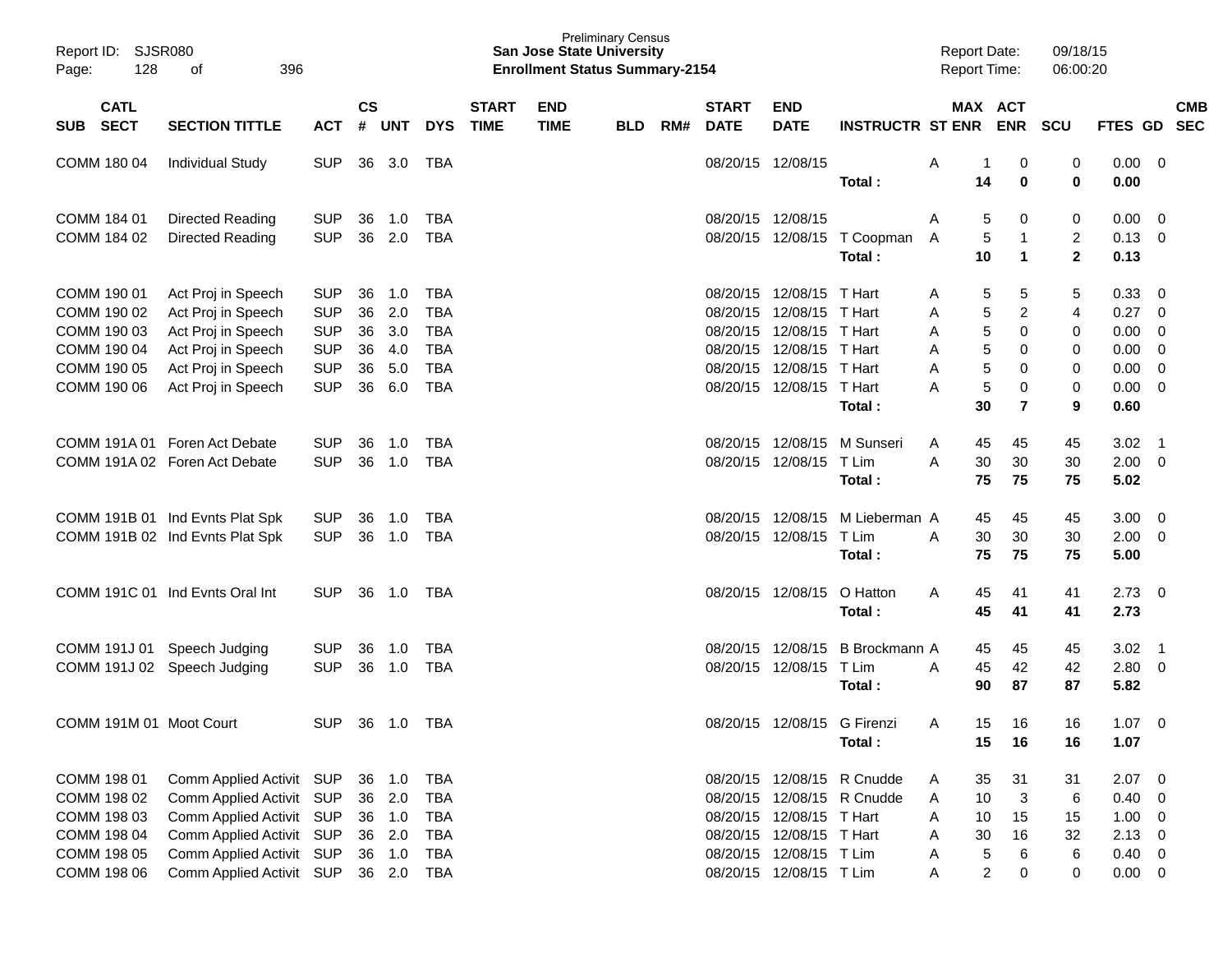| Report ID:<br>129<br>Page:   | SJSR080<br>396<br>οf                   |                          |               |            |                          |              | <b>San Jose State University</b><br><b>Enrollment Status Summary-2154</b> | <b>Preliminary Census</b> |     |                   |                               |                             |        |                   | <b>Report Date:</b><br><b>Report Time:</b> | 09/18/15<br>06:00:20 |              |                               |            |
|------------------------------|----------------------------------------|--------------------------|---------------|------------|--------------------------|--------------|---------------------------------------------------------------------------|---------------------------|-----|-------------------|-------------------------------|-----------------------------|--------|-------------------|--------------------------------------------|----------------------|--------------|-------------------------------|------------|
| <b>CATL</b>                  |                                        |                          | $\mathsf{cs}$ |            |                          | <b>START</b> | <b>END</b>                                                                |                           |     | <b>START</b>      | <b>END</b>                    |                             |        |                   | MAX ACT                                    |                      |              |                               | <b>CMB</b> |
| <b>SECT</b><br><b>SUB</b>    | <b>SECTION TITTLE</b>                  | <b>ACT</b>               | $\pmb{\#}$    | <b>UNT</b> | <b>DYS</b>               | <b>TIME</b>  | <b>TIME</b>                                                               | <b>BLD</b>                | RM# | <b>DATE</b>       | <b>DATE</b>                   | <b>INSTRUCTR ST ENR</b>     |        |                   | <b>ENR</b>                                 | <b>SCU</b>           | FTES GD      |                               | <b>SEC</b> |
| COMM 198 07                  | Comm Applied Activit SUP               |                          | 36            | 1.0        | <b>TBA</b>               |              |                                                                           |                           |     |                   | 08/20/15 12/08/15             | T Coopman                   | A      | 15                | 19                                         | 19                   | 1.27         | 0                             |            |
| COMM 198 08                  | Comm Applied Activit                   | <b>SUP</b>               | 36            | 2.0        | <b>TBA</b>               |              |                                                                           |                           |     | 08/20/15          | 12/08/15                      | T Coopman                   | Α      | 2                 | $\mathbf 0$                                | 0                    | 0.00         | 0                             |            |
| COMM 198 09                  | Comm Applied Activit                   | <b>SUP</b>               | 36            | 1.0        | TBA                      |              |                                                                           |                           |     |                   | 08/20/15 12/08/15             | O Hatton                    | A      | 1                 | $\mathbf{1}$                               | $\mathbf{1}$         | 0.07         | $\mathbf 0$                   |            |
|                              |                                        |                          |               |            |                          |              |                                                                           |                           |     |                   |                               | Total:                      |        | 110               | 91                                         | 110                  | 7.33         |                               |            |
| COMM 199C 01 Senior Seminar  |                                        | <b>LEC</b>               | 03            | 4.0        | <b>TBA</b>               |              |                                                                           |                           |     | 08/20/15 12/08/15 |                               |                             | A      | 25                | 19                                         | 76                   | 5.07         | 0                             |            |
| COMM 199C 02 Senior Seminar  |                                        | <b>LEC</b>               | 03            | 4.0        | <b>TBA</b>               |              |                                                                           |                           |     | 08/20/15 12/08/15 |                               |                             | A      | 25                | 18                                         | 72                   | 4.80         | 0                             |            |
| COMM 199C 03 Senior Seminar  |                                        | <b>LEC</b>               | 03            | 4.0        | <b>TBA</b>               |              |                                                                           |                           |     | 08/20/15 12/08/15 |                               |                             | Α      | 25                | 25                                         | 100                  | 6.67         | 0                             |            |
| COMM 199C 80 Senior Seminar  |                                        | <b>LEC</b>               | 03            | 4.0        | <b>TBA</b>               |              |                                                                           |                           |     |                   | 08/20/15 12/08/15             | K Werking                   | Α      | 25                | 29                                         | 116                  | 7.73         | 0                             |            |
|                              |                                        |                          |               |            |                          |              |                                                                           |                           |     |                   |                               | Total:                      |        | 100               | 91                                         | 364                  | 24.27        |                               |            |
|                              | COMM 200R 01 Grad Study in Comm        | SEM 05 4.0               |               |            | TBA                      |              |                                                                           |                           |     | 08/20/15 12/08/15 |                               |                             | Α      | 20                | 21                                         | 84                   | 7.00 21      |                               |            |
|                              |                                        |                          |               |            |                          |              |                                                                           |                           |     |                   |                               | Total:                      |        | 20                | 21                                         | 84                   | 7.00         |                               |            |
|                              |                                        |                          |               |            |                          |              |                                                                           |                           |     |                   |                               |                             |        |                   |                                            |                      |              |                               |            |
|                              | COMM 232R 01 Sem Perf & Culture        | SEM 05 4.0               |               |            | TBA                      |              |                                                                           |                           |     | 08/20/15 12/08/15 |                               |                             | Α      | 15                | 19                                         | 76                   | 6.07 15      |                               |            |
|                              |                                        |                          |               |            |                          |              |                                                                           |                           |     |                   |                               | Total:                      |        | 15                | 19                                         | 76                   | 6.07         |                               |            |
|                              | COMM 255R 01 Sem Comm Theory           | SEM 05 4.0               |               |            | TBA                      |              |                                                                           |                           |     |                   | 08/20/15 12/08/15             |                             | Α      | 15                | 16                                         | 64                   | 5.20 14      |                               |            |
|                              |                                        |                          |               |            |                          |              |                                                                           |                           |     |                   |                               | Total:                      |        | 15                | 16                                         | 64                   | 5.20         |                               |            |
|                              | COMM 274R 01 Sem Intercult Comm        | SEM 05 4.0               |               |            | TBA                      |              |                                                                           |                           |     |                   | 08/20/15 12/08/15             |                             | Α      | 15                | 18                                         | 72                   | 5.87 16      |                               |            |
|                              |                                        |                          |               |            |                          |              |                                                                           |                           |     |                   |                               | Total:                      |        | 15                | 18                                         | 72                   | 5.87         |                               |            |
|                              |                                        |                          |               |            |                          |              |                                                                           |                           |     |                   |                               |                             |        |                   |                                            |                      |              |                               |            |
| COMM 280 01                  | Independent Study                      | <b>SUP</b>               | 25            | 1.0        | <b>TBA</b>               |              |                                                                           |                           |     |                   |                               | 08/20/15 12/08/15 T Coopman | A      | 5                 | 1                                          | 1                    | 0.08         | -1                            |            |
| COMM 280 02                  | Independent Study                      | <b>SUP</b>               | 25            | 2.0        | <b>TBA</b>               |              |                                                                           |                           |     | 08/20/15          | 12/08/15                      | T Coopman                   | A      | 3                 | 1                                          | 2                    | 0.17         | -1                            |            |
| COMM 280 03                  | Independent Study                      | <b>SUP</b>               | 25            | 3.0        | <b>TBA</b>               |              |                                                                           |                           |     | 08/20/15          | 12/08/15                      | R Halualani                 | A      | 5                 | 1                                          | 3                    | 0.25         | -1                            |            |
| COMM 280 04                  | Independent Study                      | <b>SUP</b>               | 25            | 1.0        | <b>TBA</b>               |              |                                                                           |                           |     | 08/20/15          | 12/08/15                      | R Halualani                 | A      | 1<br>$\mathbf{1}$ | 1<br>4                                     | $\mathbf{1}$         | 0.08         | -1                            |            |
| COMM 280 05<br>COMM 280 06   | Independent Study<br>Independent Study | <b>SUP</b><br><b>SUP</b> | 25<br>25      | 1.0<br>1.0 | <b>TBA</b><br><b>TBA</b> |              |                                                                           |                           |     | 08/20/15          | 12/08/15<br>08/20/15 12/08/15 | M Spangler<br>O Hatton      | A<br>A | $\overline{1}$    | $\mathbf 0$                                | 4<br>0               | 0.33<br>0.00 | $\overline{4}$<br>$\mathbf 0$ |            |
|                              |                                        |                          |               |            |                          |              |                                                                           |                           |     |                   |                               | Total:                      |        | 16                | 8                                          | 11                   | 0.92         |                               |            |
|                              |                                        |                          |               |            |                          |              |                                                                           |                           |     |                   |                               |                             |        |                   |                                            |                      |              |                               |            |
| COMM 285A 01 TA Practicum I  |                                        | SUP 25 2.0 TBA           |               |            |                          |              |                                                                           |                           |     |                   | 08/20/15 12/08/15 S Spano     |                             | A      | 10                | 6                                          | 12                   | 1.00 6       |                               |            |
|                              |                                        |                          |               |            |                          |              |                                                                           |                           |     |                   |                               | Total:                      |        | 10                | 6                                          | 12                   | 1.00         |                               |            |
| COMM 285B 01 TA Practicum II |                                        | SUP 25 1.0 TBA           |               |            |                          |              |                                                                           |                           |     |                   | 08/20/15 12/08/15 S Spano     |                             | A      | 1                 | 1                                          | $\mathbf{1}$         | $0.08$ 1     |                               |            |
|                              |                                        |                          |               |            |                          |              |                                                                           |                           |     |                   |                               | Total:                      |        | 1                 | $\mathbf{1}$                               | $\mathbf{1}$         | 0.08         |                               |            |
|                              |                                        |                          |               |            |                          |              |                                                                           |                           |     |                   |                               |                             |        |                   |                                            |                      |              |                               |            |
| COMM 291 01                  | Grad Internship                        | <b>SUP</b>               |               |            |                          |              |                                                                           |                           |     |                   | 08/20/15 12/08/15 T Hart      |                             | A      | 5                 | $\mathbf{1}$                               | $\mathbf{1}$         | $0.08$ 1     |                               |            |
| COMM 291 02                  | Grad Internship                        | SUP 25 2.0 TBA           |               |            |                          |              |                                                                           |                           |     |                   | 08/20/15 12/08/15 T Hart      |                             | Α      | 5                 | 0                                          | $\mathbf 0$          | $0.00 \t 0$  |                               |            |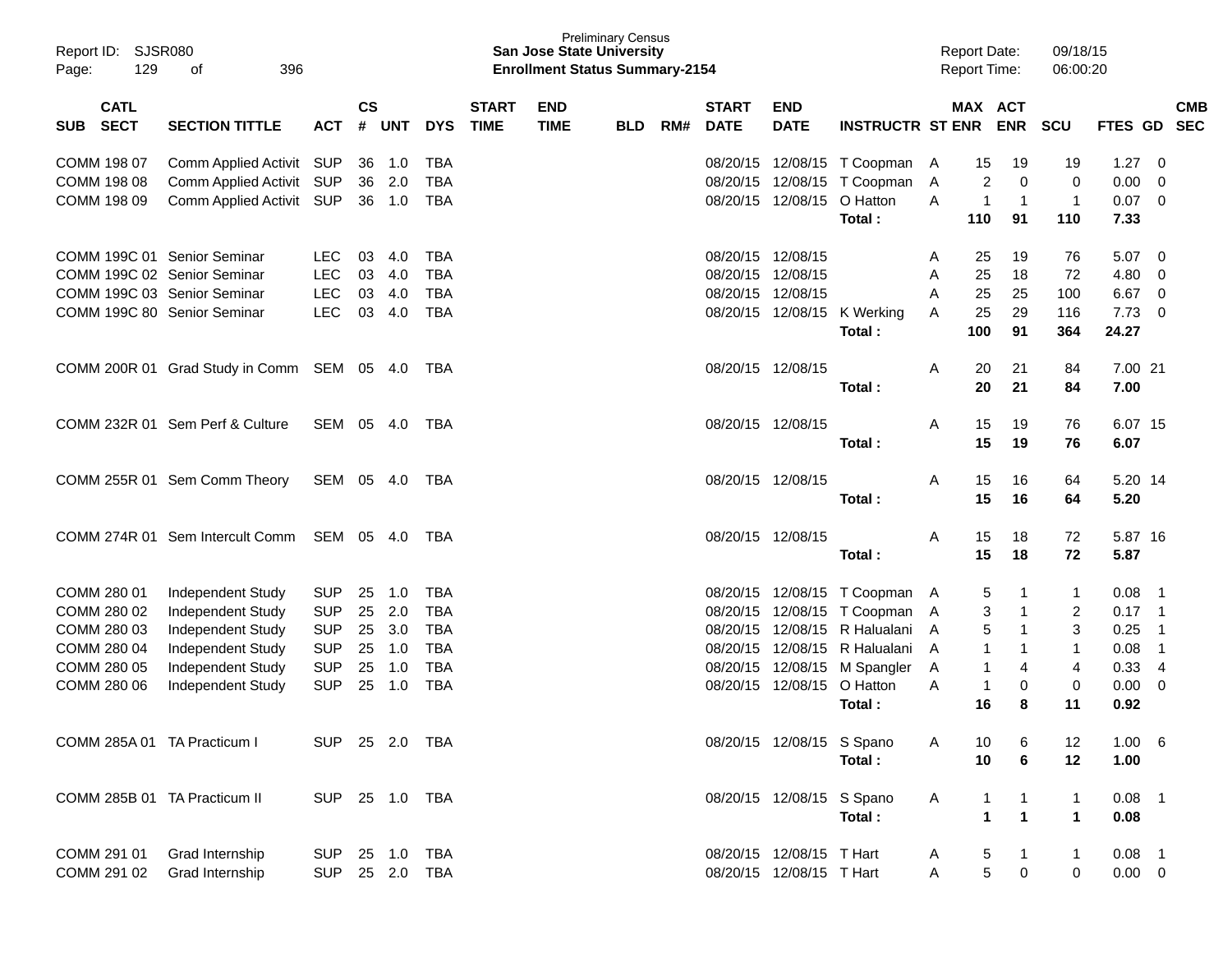| Report ID:<br>SJSR080<br>130<br>Page:                                                  | 396<br>of                                                                                                                                  |                                                                                  |                            |                                           |                                                                                  |                             | <b>Preliminary Census</b><br><b>San Jose State University</b><br><b>Enrollment Status Summary-2154</b> |            |     |                                                                                                          |                           |                             | <b>Report Date:</b><br><b>Report Time:</b>                                                    |                                                  | 09/18/15<br>06:00:20                      |                                                      |                                                                                                 |                          |
|----------------------------------------------------------------------------------------|--------------------------------------------------------------------------------------------------------------------------------------------|----------------------------------------------------------------------------------|----------------------------|-------------------------------------------|----------------------------------------------------------------------------------|-----------------------------|--------------------------------------------------------------------------------------------------------|------------|-----|----------------------------------------------------------------------------------------------------------|---------------------------|-----------------------------|-----------------------------------------------------------------------------------------------|--------------------------------------------------|-------------------------------------------|------------------------------------------------------|-------------------------------------------------------------------------------------------------|--------------------------|
| <b>CATL</b><br>SUB SECT                                                                | <b>SECTION TITTLE</b>                                                                                                                      | <b>ACT</b>                                                                       | <b>CS</b><br>#             | <b>UNT</b>                                | <b>DYS</b>                                                                       | <b>START</b><br><b>TIME</b> | <b>END</b><br><b>TIME</b>                                                                              | <b>BLD</b> | RM# | <b>START</b><br><b>DATE</b>                                                                              | <b>END</b><br><b>DATE</b> | <b>INSTRUCTR ST ENR ENR</b> |                                                                                               | MAX ACT                                          | SCU                                       | FTES GD                                              |                                                                                                 | <b>CMB</b><br><b>SEC</b> |
| COMM 291 03<br>COMM 291 04                                                             | Grad Internship<br>Grad Internship                                                                                                         | <b>SUP</b><br><b>SUP</b>                                                         | 25<br>25                   | 3.0<br>4.0                                | <b>TBA</b><br><b>TBA</b>                                                         |                             |                                                                                                        |            |     | 08/20/15<br>08/20/15                                                                                     | 12/08/15<br>12/08/15      | T Hart<br>T Hart<br>Total:  | 5<br>A<br>A<br>$\sqrt{5}$<br>20                                                               | 0<br>$\mathbf 0$<br>1                            | 0<br>$\mathbf 0$<br>$\mathbf{1}$          | 0.00<br>0.00<br>0.08                                 | $\overline{0}$<br>$\mathbf 0$                                                                   |                          |
| COMM 297 01                                                                            | Adv Writing Workshop SEM 05 2.0 W                                                                                                          |                                                                                  |                            |                                           |                                                                                  |                             | 06:00 PM 08:45 PM HGH 124                                                                              |            |     | 08/20/15 12/08/15                                                                                        |                           | M Spangler<br>Total:        | 15<br>A<br>15                                                                                 | 18<br>18                                         | 36<br>36                                  | 3.00 18<br>3.00                                      |                                                                                                 |                          |
| COMM 298 01<br>COMM 298 02<br>COMM 298 03<br>COMM 298 04                               | Master's Project<br>Master's Project<br>Master's Project<br>Master's Project                                                               | <b>SUP</b><br><b>SUP</b><br><b>SUP</b><br><b>SUP</b>                             | 25<br>25<br>25<br>25       | 1.0<br>2.0<br>3.0<br>4.0                  | <b>TBA</b><br><b>TBA</b><br><b>TBA</b><br><b>TBA</b>                             |                             |                                                                                                        |            |     | 08/20/15 12/08/15<br>08/20/15 12/08/15<br>08/20/15<br>08/20/15 12/08/15                                  | 12/08/15                  | Total:                      | 5<br>A<br>3<br>A<br>$\sqrt{3}$<br>A<br>$\sqrt{5}$<br>A<br>16                                  | 0<br>0<br>0<br>0<br>$\bf{0}$                     | 0<br>0<br>$\mathbf 0$<br>0<br>$\mathbf 0$ | 0.00<br>0.00<br>0.00<br>0.00<br>0.00                 | - 0<br>$\overline{0}$<br>$\mathbf 0$<br>$\mathbf 0$                                             |                          |
| COMM 299 01<br>COMM 299 02<br>COMM 299 03<br>COMM 299 04<br>COMM 299 05<br>COMM 299 06 | <b>Master's Thesis</b><br>Master's Thesis<br><b>Master's Thesis</b><br><b>Master's Thesis</b><br>Master's Thesis<br><b>Master's Thesis</b> | <b>SUP</b><br><b>SUP</b><br><b>SUP</b><br><b>SUP</b><br><b>SUP</b><br><b>SUP</b> | 25<br>25<br>25<br>25<br>25 | 1.0<br>2.0<br>3.0<br>4.0<br>5.0<br>25 6.0 | <b>TBA</b><br><b>TBA</b><br><b>TBA</b><br><b>TBA</b><br><b>TBA</b><br><b>TBA</b> |                             |                                                                                                        |            |     | 08/20/15 12/08/15<br>08/20/15<br>08/20/15<br>08/20/15 12/08/15<br>08/20/15 12/08/15<br>08/20/15 12/08/15 | 12/08/15<br>12/08/15      | Total:                      | 5<br>A<br>5<br>A<br>$\overline{c}$<br>A<br>$\sqrt{5}$<br>Α<br>3<br>A<br>$\sqrt{5}$<br>A<br>25 | 0<br>0<br>0<br>0<br>0<br>$\mathbf 0$<br>$\bf{0}$ | 0<br>0<br>0<br>0<br>0<br>0<br>$\mathbf 0$ | 0.00<br>0.00<br>0.00<br>0.00<br>0.00<br>0.00<br>0.00 | $\overline{0}$<br>$\mathbf 0$<br>$\mathbf 0$<br>$\mathbf 0$<br>$\overline{0}$<br>$\overline{0}$ |                          |
| SPED 184Y 01 Stdt Tchg II                                                              |                                                                                                                                            | <b>SUP</b>                                                                       |                            | 25 6.0                                    | TBA                                                                              |                             |                                                                                                        |            |     | 08/20/15 12/08/15                                                                                        |                           | Total:                      | Α<br>0                                                                                        | 0<br>$\mathbf{0}$<br>$\bf{0}$                    | 0<br>$\mathbf 0$                          | $0.00 \t 0$<br>0.00                                  |                                                                                                 |                          |
| SPED 184Z 01 Stdt Tchg II                                                              |                                                                                                                                            | <b>SUP</b>                                                                       |                            | 25 6.0                                    | TBA                                                                              |                             |                                                                                                        |            |     | 08/20/15 12/08/15                                                                                        |                           | Total:                      | 0<br>A<br>0                                                                                   | 0<br>$\bf{0}$                                    | 0<br>0                                    | $0.00 \t 0$<br>0.00                                  |                                                                                                 |                          |
| SPED 242C 01 Educ Internship                                                           |                                                                                                                                            | <b>SUP</b>                                                                       |                            | 25 6.0                                    | TBA                                                                              |                             |                                                                                                        |            |     | 08/20/15 12/08/15                                                                                        |                           | Total:                      | 0<br>A                                                                                        | 0<br>$\mathbf{0}$<br>$\bf{0}$                    | 0<br>$\mathbf 0$                          | $0.00 \t 0$<br>0.00                                  |                                                                                                 |                          |
|                                                                                        | <b>Department: Communication Studies</b>                                                                                                   |                                                                                  |                            |                                           |                                                                                  |                             |                                                                                                        |            |     |                                                                                                          |                           | Department Total:           |                                                                                               |                                                  | 4766 4594 13673                           | 917.53                                               |                                                                                                 |                          |

| <b>Lower Division:</b>    |     | 2264 2233 5877 |      | 391.82 |
|---------------------------|-----|----------------|------|--------|
| <b>Upper Division:</b>    |     | 2354 2274 7523 |      | 503.50 |
| <b>Graduate Division:</b> | 148 | 87             | -273 | 22.22  |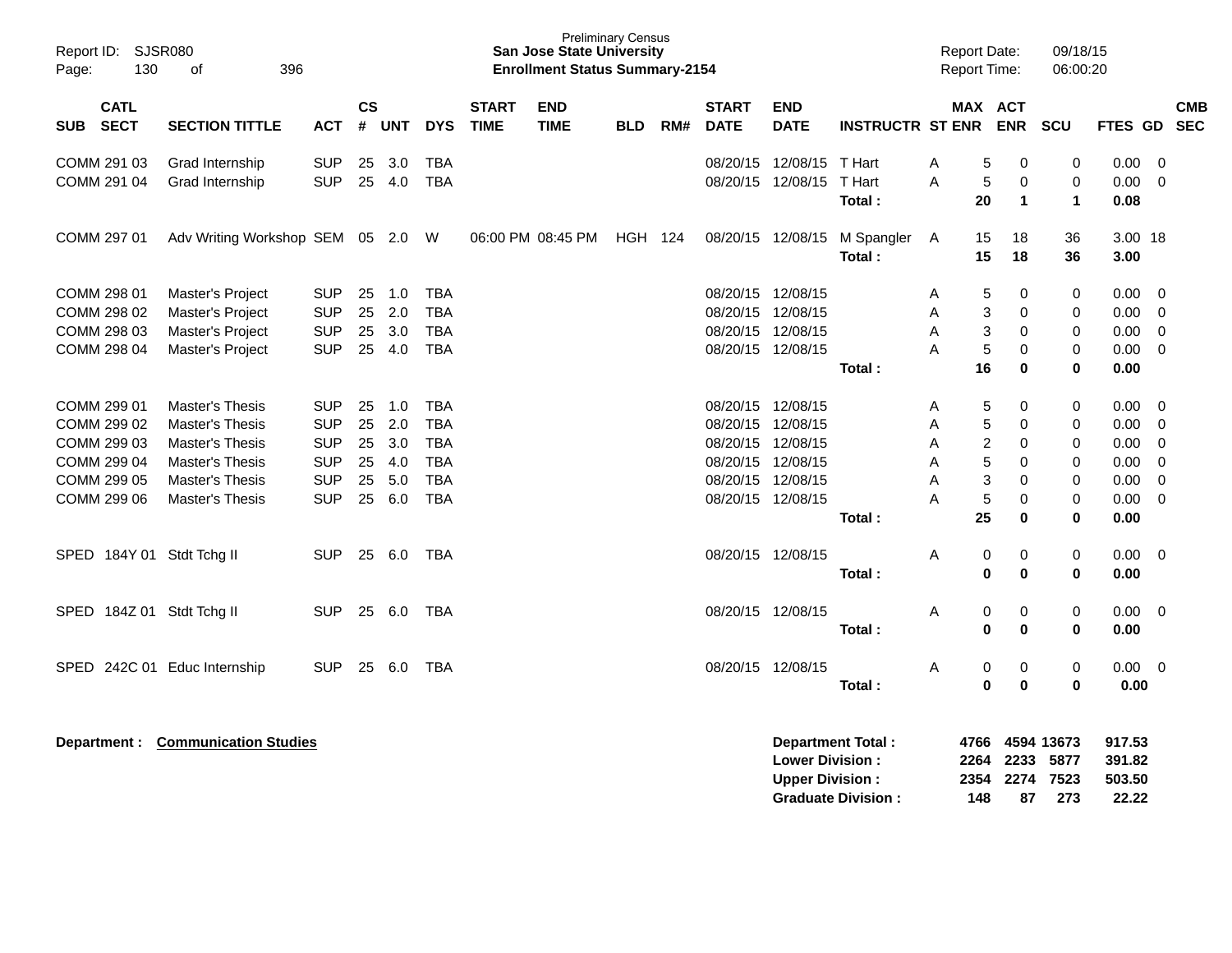| Page:          | Report ID: SJSR080<br>131 | 396<br>οf                                                                                     |                |                    |            |            |                             | <b>San Jose State University</b><br><b>Enrollment Status Summary-2154</b> | <b>Preliminary Census</b> |     |                             |                           |                         | Report Date:<br>Report Time: |                       | 09/18/15<br>06:00:20 |             |                |            |
|----------------|---------------------------|-----------------------------------------------------------------------------------------------|----------------|--------------------|------------|------------|-----------------------------|---------------------------------------------------------------------------|---------------------------|-----|-----------------------------|---------------------------|-------------------------|------------------------------|-----------------------|----------------------|-------------|----------------|------------|
| SUB SECT       | <b>CATL</b>               | <b>SECTION TITTLE</b>                                                                         | <b>ACT</b>     | $\mathsf{cs}$<br># | <b>UNT</b> | <b>DYS</b> | <b>START</b><br><b>TIME</b> | <b>END</b><br><b>TIME</b>                                                 | <b>BLD</b>                | RM# | <b>START</b><br><b>DATE</b> | <b>END</b><br><b>DATE</b> | <b>INSTRUCTR ST ENR</b> |                              | MAX ACT<br><b>ENR</b> | <b>SCU</b>           | FTES GD SEC |                | <b>CMB</b> |
| <b>College</b> | Department :              | <b>Social Sciences</b><br><b>Urban &amp; Regional Planning</b>                                |                |                    |            |            |                             |                                                                           |                           |     |                             |                           |                         |                              |                       |                      |             |                |            |
|                | URBP 133 01               | Intro Soc Iss Plan                                                                            | SEM            | 05                 | 4.0        | <b>TBA</b> |                             |                                                                           |                           |     |                             | 08/20/15 12/08/15         |                         | A                            | 5<br>2                | 8                    | 0.53        | $0\,$ C        |            |
| AAS            | 13301                     | Intro Soc Iss Plan                                                                            | <b>SEM</b>     | 05                 | 4.0        | <b>TBA</b> |                             |                                                                           |                           |     |                             | 08/20/15 12/08/15         |                         | Α                            | 0<br>0                | 0                    | 0.00        | 0 <sup>o</sup> |            |
|                | AFAM 133 01               | Intro Soc Iss Plan                                                                            | SEM            | 05                 | 4.0        | <b>TBA</b> |                             |                                                                           |                           |     |                             | 08/20/15 12/08/15         |                         | A                            | 0<br>0                | 0                    | 0.00        | 0 <sup>o</sup> |            |
|                |                           |                                                                                               |                |                    |            |            |                             |                                                                           |                           |     |                             |                           | Total:                  |                              | 5<br>$\mathbf{2}$     | 8                    | 0.53        |                |            |
|                | URBP 136 01               | Int Land Use Plan                                                                             | SEM            | 05                 | 4.0        | <b>TBA</b> |                             |                                                                           |                           |     |                             | 08/20/15 12/08/15 K Fang  |                         | A                            | 5<br>7                | 28                   | 1.93        | 1 C            |            |
|                | ENVS 136 01               | Int Land Use Plan                                                                             | SEM            | 05                 | 4.0        | <b>TBA</b> |                             |                                                                           |                           |     |                             | 08/20/15 12/08/15 K Fang  |                         | Α                            | $\mathbf 0$<br>1      | 4                    | 0.27        | 0 <sup>o</sup> |            |
|                | URBP 136 02               | Int Land Use Plan                                                                             | SEM            | 05                 | 4.0        | <b>TBA</b> |                             |                                                                           |                           |     |                             | 08/20/15 12/08/15         |                         | Α                            | $\sqrt{5}$<br>7       | 28                   | 1.87        | 0 <sup>o</sup> |            |
|                | ENVS 136 02               | Int Land Use Plan                                                                             | SEM            | 05                 | 4.0        | <b>TBA</b> |                             |                                                                           |                           |     |                             | 08/20/15 12/08/15         |                         | Α                            | 0<br>$\mathbf 0$      | $\mathbf 0$          | 0.00        | 0 <sup>o</sup> |            |
|                |                           |                                                                                               |                |                    |            |            |                             |                                                                           |                           |     |                             |                           | Total:                  |                              | 10<br>15              | 60                   | 4.07        |                |            |
|                | URBP 142 01               | Intro Envir Planning                                                                          | SEM            | 05                 | 4.0        | <b>TBA</b> |                             |                                                                           |                           |     |                             | 08/20/15 12/08/15         |                         | A                            | 5                     | 4                    | 0.27        | $0\,$ C        |            |
|                | ENVS 142 01               | Intro Envir Planning                                                                          | SEM            | 05                 | 4.0        | <b>TBA</b> |                             |                                                                           |                           |     |                             | 08/20/15 12/08/15         |                         | Α                            | 0<br>$\overline{c}$   | 8                    | 0.53        | 0 <sup>o</sup> |            |
|                |                           |                                                                                               |                |                    |            |            |                             |                                                                           |                           |     |                             |                           | Total:                  |                              | 5<br>3                | 12                   | 0.80        |                |            |
|                | URBP 143 01               | Int Priv Dev Plan                                                                             | SEM            | 05                 | 3.0        | <b>TBA</b> |                             |                                                                           |                           |     |                             | 08/20/15 12/08/15         |                         | Α                            | 5<br>0                | 0                    | 0.00        | $0\,$ C        |            |
|                | BUS5 143 01               | Int Priv Dev Plan                                                                             | SEM            | 05                 | 3.0        | TBA        |                             |                                                                           |                           |     |                             | 08/20/15 12/08/15         |                         | A                            | 0<br>0                | 0                    | 0.00        | 0 <sup>o</sup> |            |
|                |                           |                                                                                               |                |                    |            |            |                             |                                                                           |                           |     |                             |                           | Total:                  |                              | 5<br>0                | $\mathbf 0$          | 0.00        |                |            |
|                | URBP 152 01               | Int Urb Des Studio                                                                            | SEM            | 05                 | 4.0        | <b>TBA</b> |                             |                                                                           |                           |     |                             | 08/20/15 12/08/15         |                         | Α                            | 5<br>3                | 12                   | 0.80        | 0 <sup>o</sup> |            |
| DSIT           | 152 01                    | Int Urb Des Studio                                                                            | SEM            | 05                 | 4.0        | <b>TBA</b> |                             |                                                                           |                           |     |                             | 08/20/15 12/08/15         |                         | А                            | 0<br>0                | 0                    | 0.00        | 0 <sup>o</sup> |            |
|                |                           |                                                                                               |                |                    |            |            |                             |                                                                           |                           |     |                             |                           | Total:                  |                              | 5<br>3                | 12                   | 0.80        |                |            |
|                | URBP 175 01               | Urb Studies Topics                                                                            | SEM 05         |                    | 4.0        | TBA        |                             |                                                                           |                           |     |                             | 08/20/15 12/08/15         |                         | Α                            | $\sqrt{5}$            | $\mathbf{1}$         | $0.27 \t 0$ |                |            |
|                |                           |                                                                                               |                |                    |            |            |                             |                                                                           |                           |     |                             |                           | Total:                  |                              | 5<br>$\mathbf 1$      | $\mathbf{1}$         | 0.27        |                |            |
|                | URBP 178 01               | Intro to Reg Trans P                                                                          | SEM 05         |                    | 4.0        | TBA        |                             |                                                                           |                           |     |                             | 08/20/15 12/08/15         |                         | A                            | 5                     | 4                    | 0.27        | 0 <sup>o</sup> |            |
|                | ENVS 178 01               | Intro to Reg Trans P                                                                          | SEM 05         |                    | - 4.0      | <b>TBA</b> |                             |                                                                           |                           |     |                             | 08/20/15 12/08/15         |                         | A                            | 0<br>0                | 0                    | 0.00        | 0 <sup>o</sup> |            |
|                |                           |                                                                                               |                |                    |            |            |                             |                                                                           |                           |     |                             |                           | Total:                  |                              | 5<br>$\mathbf 1$      | 4                    | 0.27        |                |            |
|                |                           | URBP 179B 01 Adv GIS Planning SEM 05 4.0 TBA                                                  |                |                    |            |            |                             |                                                                           |                           |     |                             | 08/20/15 12/08/15         |                         |                              | 3<br>5                | 12                   | $0.87$ 1    |                |            |
|                |                           |                                                                                               |                |                    |            |            |                             |                                                                           |                           |     |                             |                           | Total:                  |                              | 5<br>3                | 12                   | 0.87        |                |            |
|                |                           | URBP 200 01 Urb Plan Seminar                                                                  | SEM 05 4.0 TBA |                    |            |            |                             |                                                                           |                           |     |                             | 08/20/15 12/08/15         |                         | $\mathsf{A}$                 | 18<br>23              | 92                   | 7.67 23     |                |            |
|                |                           |                                                                                               |                |                    |            |            |                             |                                                                           |                           |     |                             |                           | Total:                  |                              | 18<br>23              | 92                   | 7.67        |                |            |
|                |                           | URBP 201 01 Comm. Assessment SEM 05 6.0 W 04:30 PM 10:00 PM CL 318 08/20/15 12/08/15 G Wessel |                |                    |            |            |                             |                                                                           |                           |     |                             |                           |                         | A                            | 15 10                 | 60                   | 5.00 10     |                |            |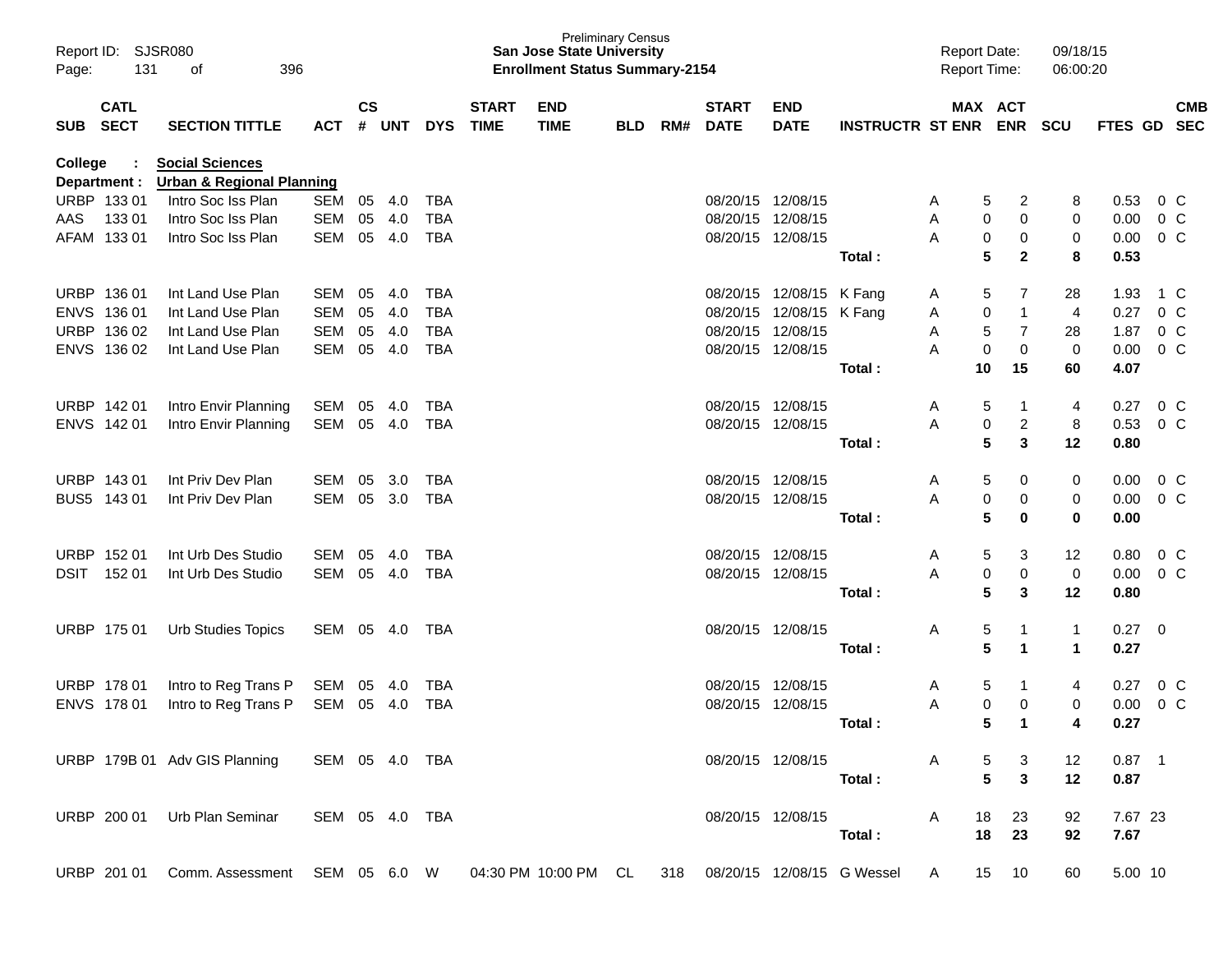| Page: | Report ID: SJSR080<br>132  | 396<br>of                                              |                              |               |               |                   |                             | <b>Preliminary Census</b><br><b>San Jose State University</b><br><b>Enrollment Status Summary-2154</b> |                    |     |                             |                                               |                                                                              | <b>Report Date:</b><br>Report Time: |                                           | 09/18/15<br>06:00:20 |                                    |            |
|-------|----------------------------|--------------------------------------------------------|------------------------------|---------------|---------------|-------------------|-----------------------------|--------------------------------------------------------------------------------------------------------|--------------------|-----|-----------------------------|-----------------------------------------------|------------------------------------------------------------------------------|-------------------------------------|-------------------------------------------|----------------------|------------------------------------|------------|
|       | <b>CATL</b><br>SUB SECT    | <b>SECTION TITTLE</b>                                  | ACT                          | $\mathsf{cs}$ | # UNT         | <b>DYS</b>        | <b>START</b><br><b>TIME</b> | <b>END</b><br><b>TIME</b>                                                                              | <b>BLD</b>         | RM# | <b>START</b><br><b>DATE</b> | <b>END</b><br><b>DATE</b>                     | INSTRUCTR ST ENR ENR                                                         |                                     | MAX ACT                                   | <b>SCU</b>           | FTES GD SEC                        | <b>CMB</b> |
|       | URBP 201 02                | Comm. Assessment                                       | SEM 05 6.0                   |               |               | R                 |                             | 01:30 PM 07:00 PM                                                                                      | WSQ 208            |     |                             | 08/20/15 12/08/15                             | R Kos<br>Total:                                                              | Α<br>15<br>30                       | 11<br>21                                  | 66<br>126            | 5.50 11<br>10.50                   |            |
|       | URBP 204 01<br>URBP 204 02 | <b>Quant Methods</b><br><b>Quant Methods</b>           | SEM 05<br>SEM                |               | 4.0<br>05 4.0 | TBA<br><b>TBA</b> |                             |                                                                                                        |                    |     |                             | 08/20/15 12/08/15<br>08/20/15 12/08/15        | Total:                                                                       | 15<br>A<br>15<br>A<br>30            | 10<br>16<br>26                            | 40<br>64<br>104      | 3.33 10<br>5.33 16<br>8.67         |            |
|       | URBP 205 01                | Private Dev & Urbp                                     | SEM 05 3.0 W                 |               |               |                   |                             | 07:30 PM 10:00 PM                                                                                      | <b>BBC</b>         | 123 |                             | 08/20/15 12/08/15                             | G Brownlow A<br>Total:                                                       | 20<br>20                            | 11<br>11                                  | 33<br>33             | 2.75 11<br>2.75                    |            |
|       | URBP 206 01                | Real Estate Finance                                    | SEM 05 3.0 T                 |               |               |                   |                             | 07:30 PM 10:00 PM                                                                                      | DMH 308            |     |                             | 08/20/15 12/08/15                             | J Yook<br>Total:                                                             | 15<br>Α<br>15                       | 6<br>6                                    | 18<br>18             | 1.506<br>1.50                      |            |
|       | URBP 225 01<br>URBP 225 02 | Land Use Plng Law<br>Land Use Plng Law                 | SEM 05<br>SEM 05 4.0         |               | - 4.0         | TBA<br>TBA        |                             |                                                                                                        |                    |     |                             | 08/20/15 12/08/15<br>08/20/15 12/08/15 K Fang | Total:                                                                       | 18<br>Α<br>18<br>A<br>36            | 13<br>$\overline{7}$<br>20                | 52<br>28<br>80       | 4.33 13<br>2.33 7<br>6.67          |            |
|       | URBP 226 01                | Reg Transport Plan                                     | SEM 05 4.0 TBA               |               |               |                   |                             |                                                                                                        |                    |     |                             | 08/20/15 12/08/15                             | Total:                                                                       | 15<br>Α<br>15                       | 5<br>$5\phantom{.0}$                      | 20<br>20             | $1.67$ 5<br>1.67                   |            |
|       | URBP 232 01                | Urb Design Studio                                      | SEM 05 4.0                   |               |               | TBA               |                             |                                                                                                        |                    |     |                             | 08/20/15 12/08/15                             | Total:                                                                       | 15<br>Α<br>15                       | 6<br>6                                    | 24<br>24             | $2.00\quad 6$<br>2.00              |            |
|       | URBP 233 01                | Social Issues Planni                                   | SEM 05 4.0 TBA               |               |               |                   |                             |                                                                                                        |                    |     |                             | 08/20/15 12/08/15                             | Total:                                                                       | 15<br>Α<br>15                       | 6<br>6                                    | 24<br>24             | $2.00\quad 6$<br>2.00              |            |
|       | URBP 236 01                | Urb Plan Pol Analysi                                   | SEM 05 4.0 TBA               |               |               |                   |                             |                                                                                                        |                    |     |                             | 08/20/15 12/08/15                             | Total:                                                                       | Α<br>18<br>18                       | $\overline{7}$<br>$\overline{\mathbf{r}}$ | 28<br>28             | 2.3377<br>2.33                     |            |
|       | URBP 240 01<br>PADM 240 01 | <b>Environmental Plan</b><br><b>Environmental Plan</b> | SEM<br>SEM 05 4.0            | 05            | 4.0           | TBA<br>TBA        |                             |                                                                                                        |                    |     |                             | 08/20/15 12/08/15<br>08/20/15 12/08/15        | Total:                                                                       | 15<br>A<br>Α<br>15                  | 8<br>0<br>5<br>13                         | 32<br>20<br>52       | 2.67<br>1.67<br>4.33               | 8 C<br>5 C |
|       | URBP 241 01                | Plan Sustain City                                      | SEM 05 2.0 W                 |               |               |                   |                             | 04:30 PM 07:00 PM                                                                                      | CL                 | 205 |                             |                                               | 08/20/15 12/08/15 R Eastwood A<br>Total:                                     | 18<br>18                            | 10<br>10                                  | 20<br>20             | 1.67 10<br>1.67                    |            |
|       | URBP 248 01<br>DSGN 248 01 | Tech in Urb Plan<br>Tech in Urb Plan                   | SEM 05 1.0 S<br>SEM 05 4.0 S |               |               |                   |                             | 10:00 AM 03:30 PM<br>10:00 AM 03:30 PM                                                                 | WSQ 208<br>WSQ 208 |     |                             |                                               | 08/20/15 12/08/15 J Schuppert A<br>08/20/15 12/08/15 J Schuppert A<br>Total: | 18<br>18                            | 22<br>$\mathbf 0$<br>0<br>22              | 22<br>0<br>22        | 1.83 22 C<br>$0.00 \t 0 C$<br>1.83 |            |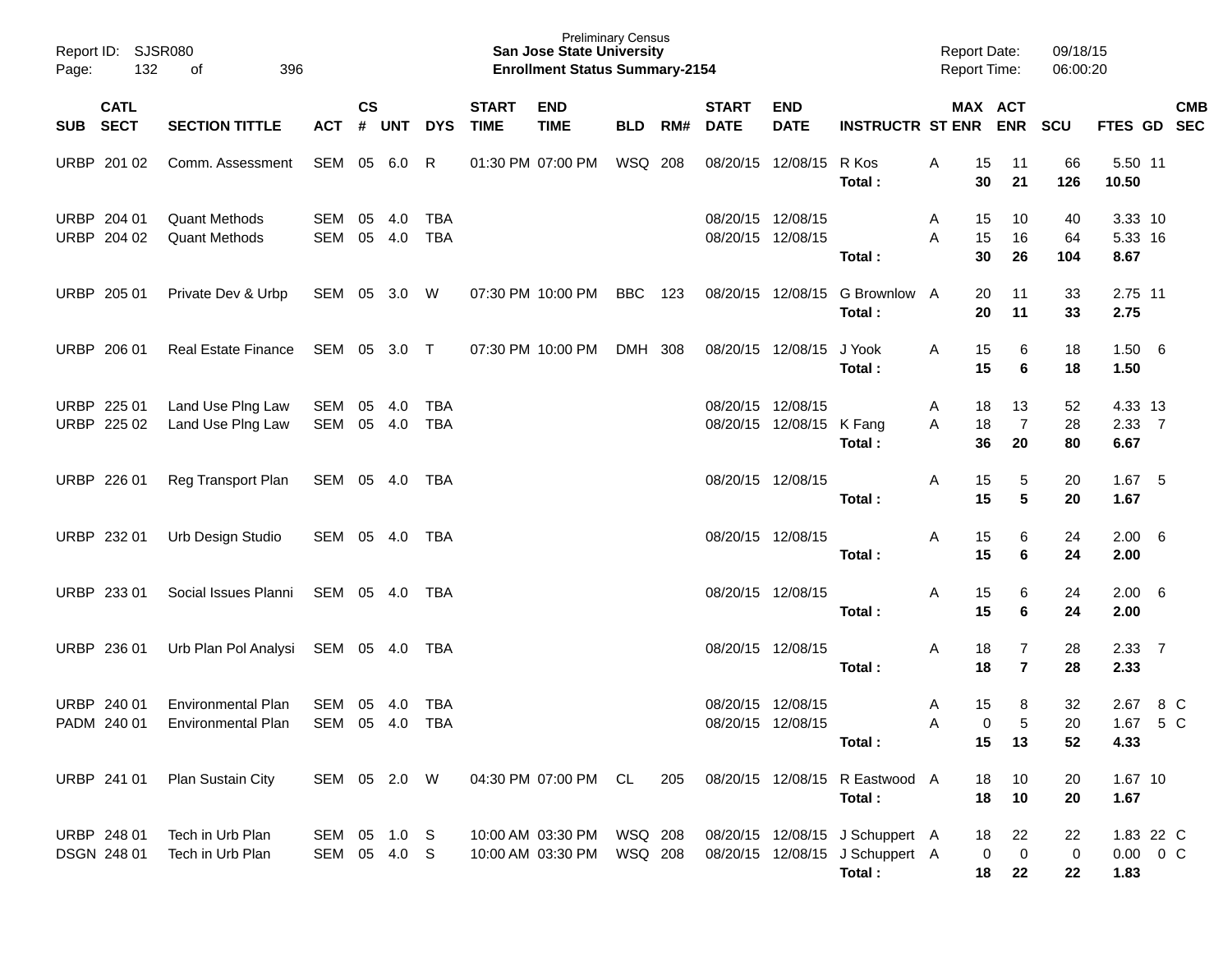| Page:       | Report ID: SJSR080<br>133  | 396<br>οf                             |            |                    |        |            |                             | <b>Preliminary Census</b><br><b>San Jose State University</b><br><b>Enrollment Status Summary-2154</b> |         |     |                             |                           |                                            | Report Date:<br>Report Time: |                   |                       | 09/18/15<br>06:00:20 |                 |                            |            |
|-------------|----------------------------|---------------------------------------|------------|--------------------|--------|------------|-----------------------------|--------------------------------------------------------------------------------------------------------|---------|-----|-----------------------------|---------------------------|--------------------------------------------|------------------------------|-------------------|-----------------------|----------------------|-----------------|----------------------------|------------|
| <b>SUB</b>  | <b>CATL</b><br><b>SECT</b> | <b>SECTION TITTLE</b>                 | <b>ACT</b> | $\mathsf{cs}$<br># | UNT    | <b>DYS</b> | <b>START</b><br><b>TIME</b> | <b>END</b><br><b>TIME</b>                                                                              | BLD     | RM# | <b>START</b><br><b>DATE</b> | <b>END</b><br><b>DATE</b> | <b>INSTRUCTR ST ENR</b>                    |                              |                   | MAX ACT<br><b>ENR</b> | <b>SCU</b>           | FTES GD SEC     |                            | <b>CMB</b> |
|             | URBP 255 01                | Urb & Reg Growth MgmSEM 05 4.0        |            |                    |        | TBA        |                             |                                                                                                        |         |     | 08/20/15 12/08/15           |                           |                                            | Α                            | 15                | 7                     | 28                   | 2.33 7          |                            |            |
|             |                            |                                       |            |                    |        |            |                             |                                                                                                        |         |     |                             |                           | Total:                                     |                              | 15                | $\overline{7}$        | 28                   | 2.33            |                            |            |
|             |                            | URBP 275G 01 GIS Overview             | SEM        | 05                 | 1.0    | W          |                             | 04:30 PM 07:00 PM                                                                                      | WSQ 208 |     |                             |                           | 08/20/15 12/08/15 I Jeyachandr A<br>Total: |                              | 18<br>18          | 18<br>18              | 18<br>18             | 1.50 18<br>1.50 |                            |            |
|             | URBP 279 01                | Advanced GIS Plannin SEM 05 4.0       |            |                    |        | TBA        |                             |                                                                                                        |         |     | 08/20/15 12/08/15           |                           |                                            | Α                            | 15                | 11                    | 44                   | 3.67 11         |                            |            |
|             |                            |                                       |            |                    |        |            |                             |                                                                                                        |         |     |                             |                           | Total:                                     |                              | 15                | 11                    | 44                   | 3.67            |                            |            |
| URBP        | 280 01                     | Plng Rsearch Topic                    | SEM        | 05                 | 1.0    | <b>TBA</b> |                             |                                                                                                        |         |     |                             | 08/20/15 12/08/15 H Nixon |                                            | A                            | 5                 | 3                     | 3                    | 0.25            | $\overline{\mathbf{3}}$    |            |
|             | URBP 280 02                | Plng Rsearch Topic                    | SEM        | 05                 | 2.0    | <b>TBA</b> |                             |                                                                                                        |         |     |                             | 08/20/15 12/08/15 H Nixon |                                            | A                            | 5                 | $\mathbf 0$           | 0                    | $0.00 \t 0$     |                            |            |
|             | URBP 280 03                | Plng Rsearch Topic                    | SEM        |                    | 05 3.0 | TBA        |                             |                                                                                                        |         |     |                             | 08/20/15 12/08/15 H Nixon |                                            | Α                            | 5                 | 1                     | $\mathbf{1}$         | 0.25            | $\overline{\phantom{0}}$ 1 |            |
|             |                            |                                       |            |                    |        |            |                             |                                                                                                        |         |     |                             |                           | Total:                                     |                              | 15                | 4                     | 4                    | 0.50            |                            |            |
|             |                            | URBP 297P 01 Plan Rpt Prelim          | SEM        | 05                 | 1.0    | M          |                             | 04:30 PM 07:00 PM                                                                                      | CL.     | 205 |                             | 08/20/15 12/08/15         | L Prevetti                                 | A                            | 18                | 11                    | 11                   | $0.92$ 11       |                            |            |
|             |                            |                                       |            |                    |        |            |                             |                                                                                                        |         |     |                             |                           | Total:                                     |                              | 18                | 11                    | 11                   | 0.92            |                            |            |
|             | URBP 298A01                | Special Study-Rpt De SUP              |            | 25                 | 3.0    | TBA        |                             |                                                                                                        |         |     |                             | 08/20/15 12/08/15 H Nixon |                                            | Α                            | 12                | 5                     | 15                   | 1.25            | -5                         |            |
| URBP        |                            | 298A 02 Special Study-Rpt De SUP      |            |                    | 25 3.0 | <b>TBA</b> |                             |                                                                                                        |         |     |                             | 08/20/15 12/08/15 R Kos   |                                            | Α                            | 12                | 4                     | 12                   | 1.004           |                            |            |
|             |                            | URBP 298A 03 Special Study-Rpt De SUP |            | 25                 | 3.0    | TBA        |                             |                                                                                                        |         |     |                             |                           | 08/20/15 12/08/15 G Wessel                 | Α                            | $12 \overline{ }$ | 8                     | 24                   | 2.00            | 8                          |            |
| URBP        |                            | 298A 04 Special Study-Rpt De SUP      |            |                    | 25 3.0 | <b>TBA</b> |                             |                                                                                                        |         |     |                             |                           | 08/20/15 12/08/15 R Ezzet-Lofs             | A                            | 12                | $\overline{7}$        | 21                   | 1.75            | $\overline{7}$             |            |
| URBP        |                            | 298A 05 Special Study-Rpt De SUP      |            |                    | 3.0    |            |                             |                                                                                                        |         |     |                             |                           |                                            | X                            | $\mathbf 0$       | 0                     | 0                    | $0.00 \quad 0$  |                            |            |
|             |                            |                                       |            |                    |        |            |                             |                                                                                                        |         |     |                             |                           | Total:                                     |                              | 48                | 24                    | 72                   | 6.00            |                            |            |
| <b>URBP</b> |                            | 298B 01 Special Study: Pln R          | <b>SUP</b> | 25                 | 3.0    | <b>TBA</b> |                             |                                                                                                        |         |     |                             | 08/20/15 12/08/15 H Nixon |                                            | A                            | 2                 | 6                     | 18                   | 1.50            | -6                         |            |
| URBP        |                            | 298B 02 Special Study: Pln R          | <b>SUP</b> | 25                 | 3.0    | <b>TBA</b> |                             |                                                                                                        |         |     |                             | 08/20/15 12/08/15 R Kos   |                                            | Α                            | $\overline{c}$    | 4                     | 12                   | 1.004           |                            |            |
| URBP        |                            | 298B 03 Special Study: Pln R          | <b>SUP</b> | 25                 | 3.0    | <b>TBA</b> |                             |                                                                                                        |         |     |                             |                           | 08/20/15 12/08/15 G Wessel                 | Α                            | 2                 | 1                     | 3                    | 0.25            | $\overline{1}$             |            |
| URBP        |                            | 298B 04 Special Study: Pln R          | <b>SUP</b> | 25                 | 3.0    | <b>TBA</b> |                             |                                                                                                        |         |     |                             |                           | 08/20/15 12/08/15 R Ezzet-Lofs A           |                              | 2                 | $\mathbf 1$           | 3                    | 0.25            | $\overline{1}$             |            |
| URBP        |                            | 298B 05 Special Study: Pln R          | <b>SUP</b> |                    | 3.0    |            |                             |                                                                                                        |         |     |                             |                           |                                            | X                            | 0                 | 0                     | $\pmb{0}$            | $0.00 \t 0$     |                            |            |
|             |                            |                                       |            |                    |        |            |                             |                                                                                                        |         |     |                             |                           | Total:                                     |                              | 8                 | $12 \,$               | 36                   | 3.00            |                            |            |
|             |                            | Department: Urban & Regional Planning |            |                    |        |            |                             |                                                                                                        |         |     |                             |                           | Department Total:                          |                              | 445               | 291                   | 965                  | 79.10           |                            |            |
|             |                            |                                       |            |                    |        |            |                             |                                                                                                        |         |     |                             | <b>Lower Division:</b>    |                                            |                              | $\pmb{0}$         | $\mathbf 0$           | $\bf{0}$             | 0.00            |                            |            |
|             |                            |                                       |            |                    |        |            |                             |                                                                                                        |         |     |                             | <b>Upper Division:</b>    |                                            |                              | 63                | 51                    | 201                  | 15.27           |                            |            |
|             |                            |                                       |            |                    |        |            |                             |                                                                                                        |         |     |                             |                           | <b>Graduate Division:</b>                  |                              | 382               | 240                   | 764                  | 63.83           |                            |            |